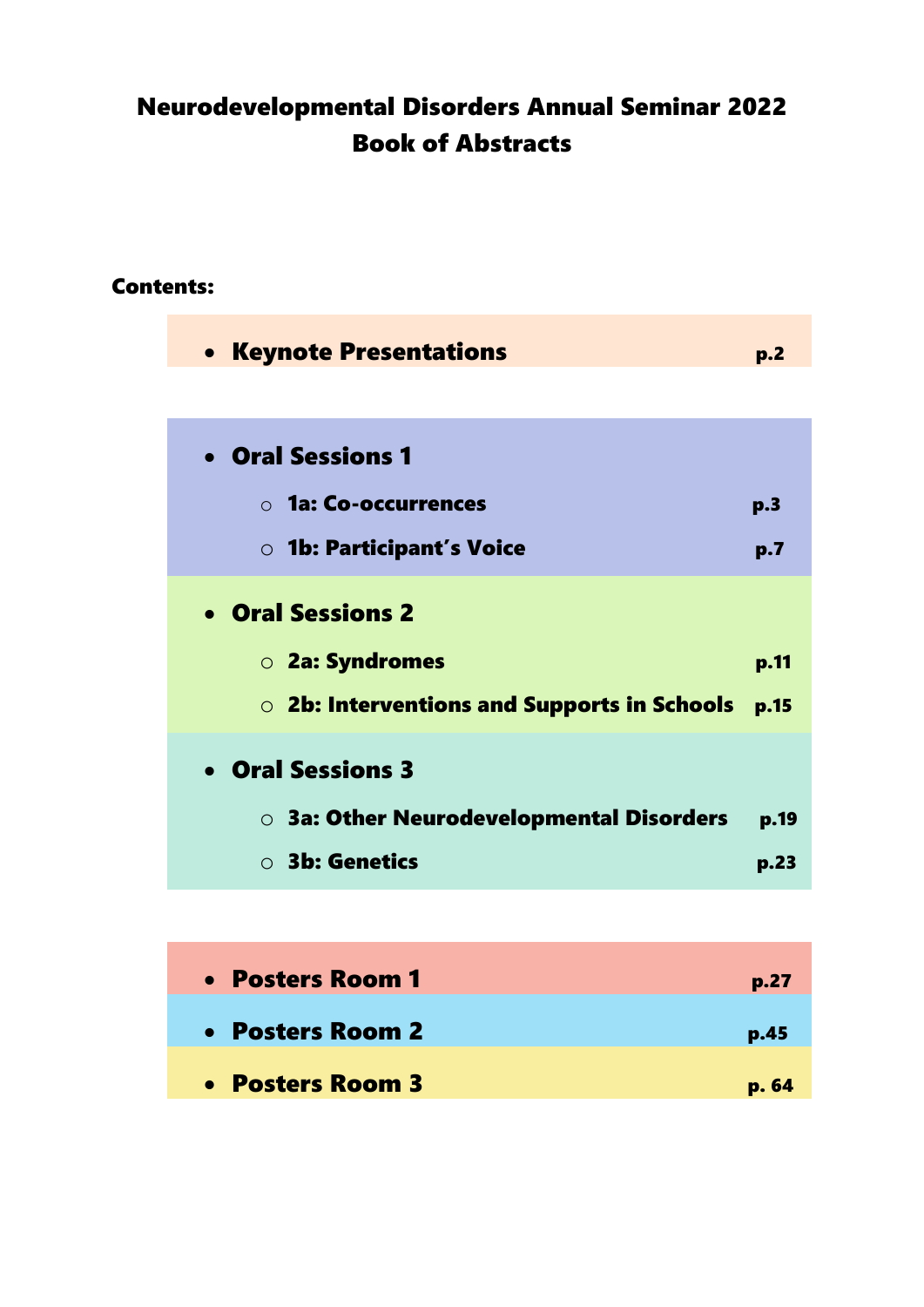# **KEYNOTES**

## **1. Strengths, difficulties and diversity in the development of attentional control and executive functions amongst children with a family history of autism and/or ADHD**

#### *Author: Alex Hendry*

Autism and ADHD frequently co-occur, and cluster within families. Both autism and ADHD have been associated with difficulties with executive functions (higher order thinking skills, which include inhibitory control, working memory and cognitive flexibility). These difficulties appear to negatively impact on quality of life, but their developmental underpinnings are poorly understood. In my research I have been investigating atypical development of attentional control as a potential precursor to executive function difficulties amongst toddlers with a first-degree relative with autism or ADHD (and who are therefore at elevated likelihood of being neurodivergent themselves). I will present data illustrating the heterogeneity of attentional control development in this population within the first 3 years of life, and links between attentional control development, executive functions and broader outcomes. I will also present evidence of strengths associated with a family history of ADHD, and with low inhibitory control. I will then outline some of the ways in which my latest research aims to support the development of executive function skills in children with a family history of autism or ADHD in a way that enables neurodivergent children to flourish, and be valued and supported as individuals with diverse strengths and difficulties.

#### **2. Language, cognition and well-being in atypical children** *Author: Nikki Botting*

A substantial minority of children have atypical language development. In particular my work focusses on individuals with Developmental Language Disorder (DLD), who have marked difficulties developing language and communication in the absence of obvious causes, and who represent around 7% of the population. This group is of interest not only in terms of their language, but also in terms of their wider cognitive and wellbeing profiles which may serve to inform us about typical as well as atypical development: Although individuals with DLD have a primary difficulty with language, they also experience more pervasive issues such as memory impairments and emotional health problems. In this presentation, I will try to present and synthesise some recent research documenting these issues in DLD, mainly focussing on the longitudinal Manchester Language Study on which I was co-investigator for over 20 years. This study followed a cohort of young people with DLD from 7 to 24 years of age, as well as a typical cohort of age matched peers from 16 to 24 years. The talk will then bring in findings from other groups who also have atypical language, in order to highlight and discuss some potential pathways between language and wider aspects of development.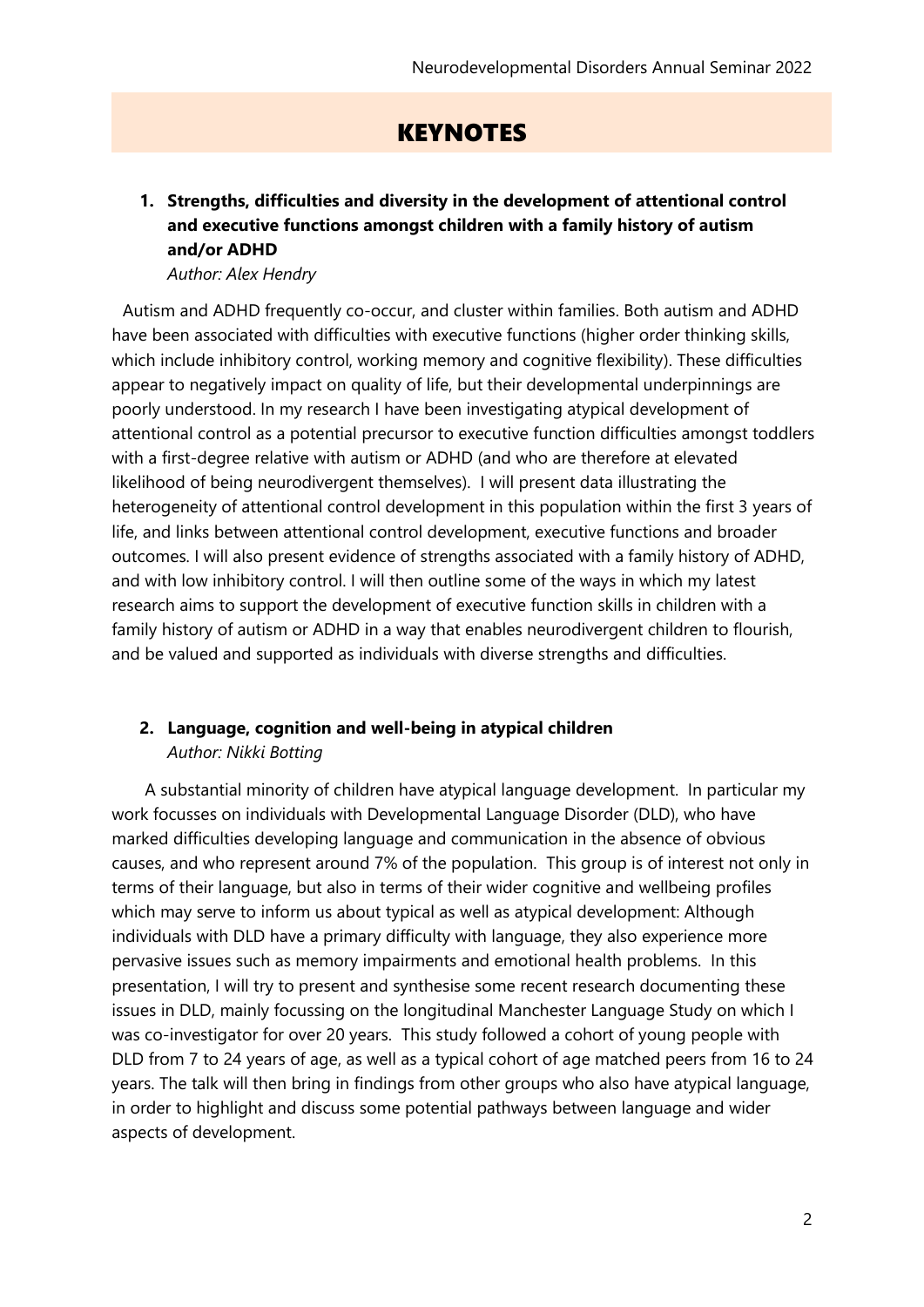# Oral Session 1

## **Session 1 a: Co-occurrences**

### **1. Transdiagnostic Profiles of Behaviour and Communication Relate to Academic and Socio-emotional Functioning and Neural White Matter Organisation**

Silvana Mareva<sup>1</sup>, Danyal Akarca<sup>1</sup>, The CALM team<sup>1</sup>, Joni Holmes<sup>1,2</sup> *<sup>1</sup>Medical Research Council Cognition and Brain Sciences Unit, University of Cambridge 2 School of Psychology, Faculty of Social Sciences, University of East Anglia*

#### **Abstract**

**Background.** Behavioural and language difficulties co-occur in multiple neurodevelopmental conditions. Our understanding of these comorbidities has arguably been slowed by an overreliance on study designs focused on comparing different deficit/diagnostic groups, which limit the conclusions we can draw because they fail to capture the overlap across different neurodevelopmental disorders and the heterogeneity within them.

**Methods.** In this study, we recruited a large transdiagnostic cohort of children with complex needs (*N* = 805) to identify distinct subgroups of children with common profiles of behavioural and language strengths and difficulties. We then investigated whether and how these data-driven groupings could be distinguished from a comparison sample (*N* = 158) on academic, socio-emotional, and neural white matter characteristics.

**Results.** We identified three distinct subgroups of children, each with different levels of difficulties in structural language, pragmatic communication, and hot and cool executive functions. Relative to the comparison sample, all three subgroups performed poorer on standardised academic achievement tests and were rated as having more socio-emotional difficulties, potentially representing three alternative but related developmental pathways to difficulties in these areas. The children with the weakest language skills had the most widespread difficulties with academic learning, whereas those with more pronounced difficulties with hot executive skills experienced the most severe difficulties within the socioemotional domain. Each data-driven subgroup could be distinguished from the comparison sample based on both shared and subgroup-unique patterns of neural white matter organisation.

**Conclusion.** These findings advance our understanding of commonly co-morbid behavioural and language problems and their relationship to behavioural outcomes and neurobiological substrates.

**Presenting author:** Silvana Mareva, silvana.mareva@mrc-cbu.cam.ac.uk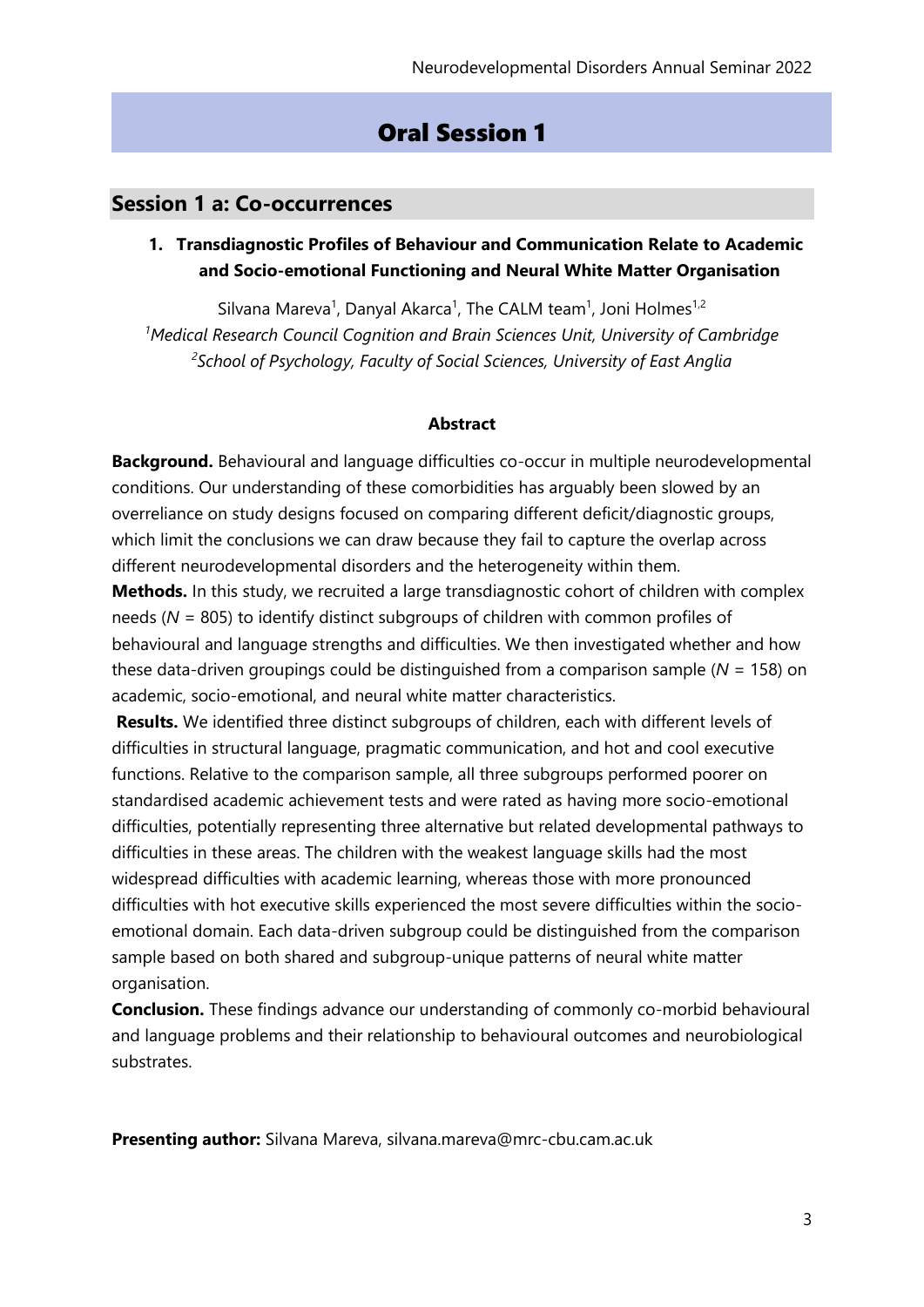## **2. Neuropsychiatric risk in children with intellectual disability of genetic origin: IMAGINE - The UK National Cohort Study**

Jeanne Wolstencroft<sup>1</sup>, Marianne Van Den Bree<sup>2</sup>, Jeremy Hall<sup>2</sup>, Michael Owen<sup>2</sup>, David Skuse<sup>1</sup>, Imagine Consortium<sup>1, 2</sup>, F. Lucy Raymond<sup>3</sup>

*1. NIHR BRC Great Ormond Street Institute of Child Health, London, UK 2. Cardiff University, Medical Research Council Centre for Neuropsychiatric Genetics and Genomics, Division of Psychological Medicine and Clinical Neurosciences, Cardiff, UK 3 University of Cambridge, School of Clinical Medicine, Cambridge, UK*

## **Abstract**

**Background:** Children with intellectual disability (ID) frequently have multiple co-morbid neuropsychiatric conditions and poor physical health. Genomic testing is increasingly recommended as a first-line investigation for these children.

**Aim:** To determine the impact of genomics, inheritance and socioeconomic deprivation on neuropsychiatric risk in children with intellectual disability of genetic origin as compared to the general population.

**Methods:** IMAGINE is a prospective study using online mental health and medical assessments in a cohort of 2770 children with ID and pathogenic genomic variants, identified by the UK's National Health Service.

**Results:** Assessments completed on 2397 young people with ID (4-19 years, M 9.2, SD 3.9) with a rare pathogenic genomic variant. 1339 (55.9%) were male. 1771 (73.9%) of participants had a pathogenic copy number variant (CNV), 626 (26.1%) a pathogenic single nucleotide variant (SNV). Participants were representative of the socioeconomic spectrum of the UK general population. The relative risk of co-occurring neuropsychiatric diagnoses, compared with the UK national population, was high: Autism Spectrum Disorder 29.2 (95% CI 23.9 to 36.5), Attention Deficit Hyperactivity Disorder 13.5 (95% CI 11.1 to 16.3). In children with a CNV, those with a familial variant tended to live in more socioeconomically deprived areas. Both inheritance and socioeconomic deprivation contributed to neuropsychiatric risk in those with a CNV.

**Conclusion:** Children with genomic variants and ID are at a greatly enhanced risk of neuropsychiatric difficulties. CNV variant inheritance and socioeconomic deprivation also contribute to the risk.

**Presenting author:** Dr Jeanne Wolstencroft, Research Fellow, [j.wolstencroft@ucl.ac.uk](mailto:j.wolstencroft@ucl.ac.uk)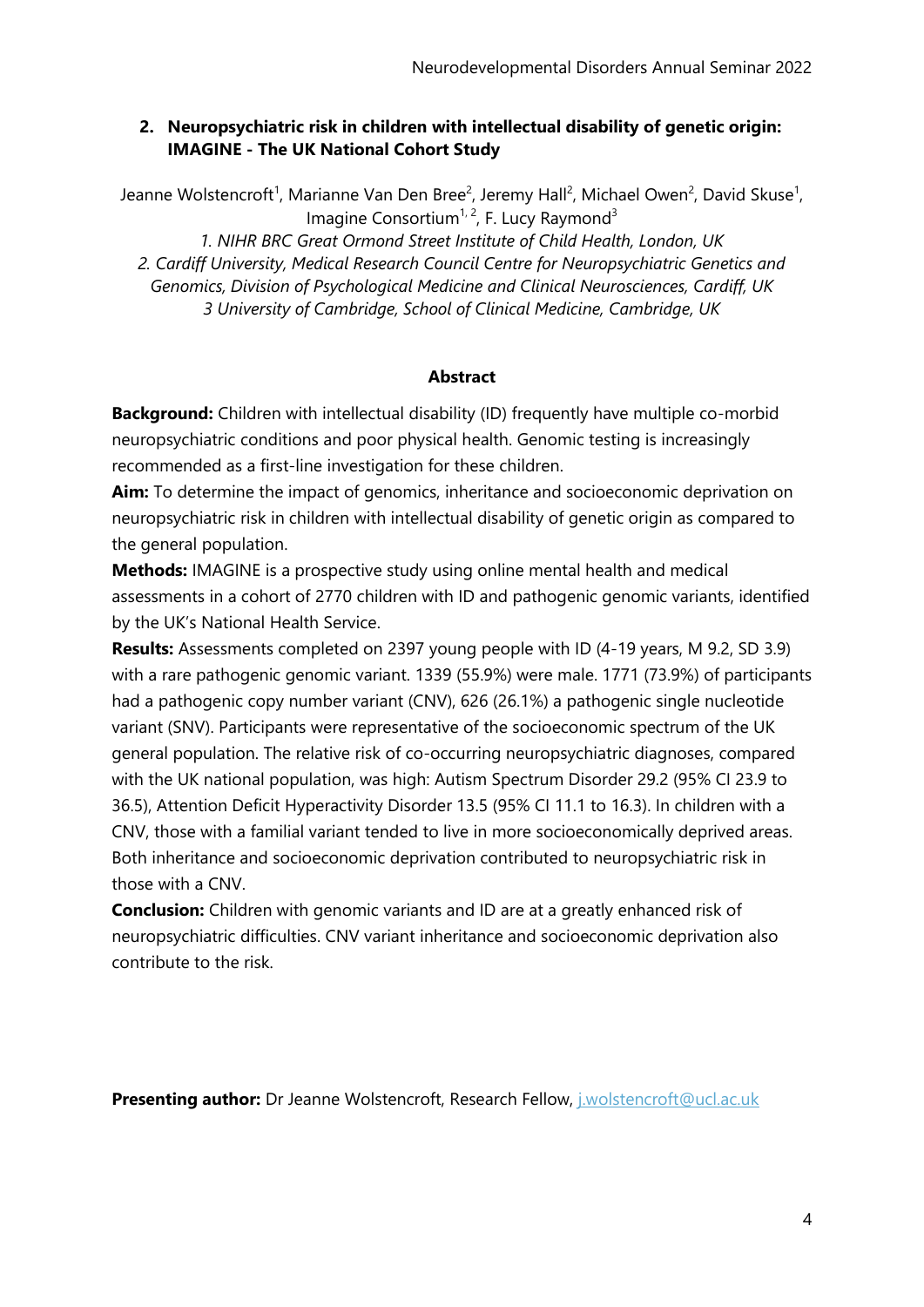## **3. Autism-related phenotypes in genetic syndromes: a machine learning approach**

Bozhilova, N. <sup>1</sup>,<sup>2</sup>, Welham, A.<sup>3</sup>, Adams., D.<sup>4</sup>, Bissell, S.<sup>2</sup>, Bruining, H.<sup>5</sup>, Crawford, H.<sup>6,2</sup>, Eden, K.<sup>2</sup>, Nelson, L.<sup>2</sup>, Oliver, C.<sup>2</sup>, Powis, L.<sup>2</sup>, Richards, C.<sup>2</sup>, Waite, J.<sup>7</sup>, 2, Watson, P., <sup>9</sup>, Wilde, L.<sup>8</sup>, Woodcock, K.<sup>2</sup>, Moss, J.<sup>1</sup>,<sup>2</sup>

*¹ School of Psychology, University of Surrey, Guilford, UK ² School of Psychology, University of Birmingham, Edgbaston, UK ³ School of Psychology, University of Leicester, Leicester, UK <sup>4</sup>Autism Centre of Excellence, Griffith University, Australia <sup>5</sup>Department of Child and Adolescent Psychiatry, Amsterdam UMC, University of Amsterdam, The Netherlands <sup>6</sup>School of Psychology, Warwick University, Coventry, UK <sup>7</sup>School of Psychology, Aston University, Birmingham, UK <sup>8</sup>School of Psychology, Open University, Milton Keynes, UK <sup>9</sup>MRC Brain and Cognition Unit, University of Cambridge, UK*

#### **Abstract**

Genetic syndromes were previously associated with distinct autistic characteristics, leading to diagnostic uncertainty and limited access to autism-related support. However, previous research either included small sample sizes (n=254) or compared two syndrome groups only. Autism-related profiles (based on Social Communication Questionnaire (SCQ) scores) were evaluated across thirteen genetic syndromes (Angelman n=154, Cri du Chat n=75, Cornelia de Lange n=199, Fragile X n =297, Prader-Willi n=278, Lowe n=89, Smith-Magenis n=54, Down n=135, Sotos n=40, Rubinstein-Taybi n=102, 1p36 n=41, Tuberous Sclerosis Complex n=83 and Phelan-McDermid n= 35 syndromes). Each syndrome group was predicted to evidence a distinct autism profile. To test this, a classification algorithm via support vector machine (SVM) was applied to  $\sim$ 1500 individuals diagnosed with one of the thirteen genetic syndromes (Age: 16±10.93 years; Self-help score 6.53±1.93). The algorithm was also applied to a sample of autistic individuals without a known genetic syndrome (n=254). Self-help skills and age were included as additional predictors. The genetic syndromes were associated with specific autism profiles, with 55% model accuracy. Nevertheless, certain syndrome groups (i.e., Angelman, Fragile X, Prader-Willi, Rubinstein-Taybi and Cornelia de Lange) showed greater behavioural specificity than others (i.e., Cri du Chat, Lowe, Smith-Magenis, Tuberous Sclerosis Complex, Sotos, Phelan-McDermid). The inclusion of the non-syndromic autism reference group, self-help skills and age did not change the model accuracy. These findings extend previous findings of distinct, but overlapping autistic characteristics in genetic syndromes, and encourage the development of new assessment tools, which will be able to capture the phenotypic variability across genetic syndromes.

**Corresponding authors:** Dr Natali Bozhilova, Research Fellow, [n.bozhilova@surrey.ac.uk,](mailto:n.bozhilova@surrey.ac.uk) Dr Joanna Moss, Lecturer, [m.joss@surrey.ac.uk](mailto:m.joss@surrey.ac.uk)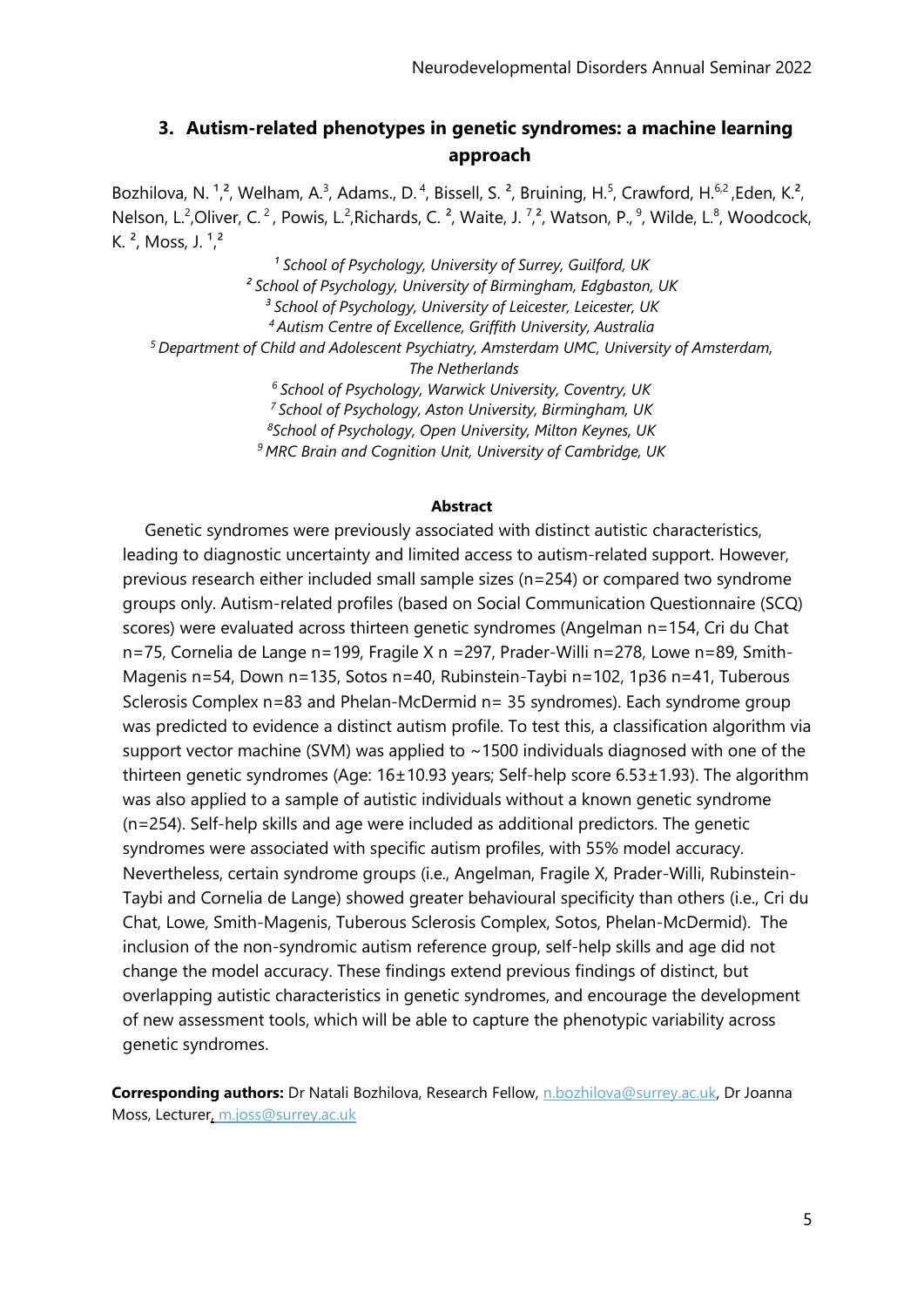## **4. The importance of studying autonomic arousal and emotional regulation in neurodevelopmental conditions: evidence from the SAAND study and recent systematic reviews and meta-analyses**

Alessio Bellato <sup>a, b, c</sup>, Iti Arora Fedyshkin <sup>b, c</sup>, Puja Kochhar <sup>b, d</sup>, Danielle Ropar <sup>b</sup>, Chris Hollis <sup>b, c</sup> & Madeleine J. Groom b, c

*<sup>a</sup> University of Nottingham, Malaysia*

*<sup>b</sup> University of Nottingham, UK*

*c Institute of Mental Health, Nottingham, UK*

*<sup>d</sup> Derbyshire Healthcare NHS Foundation Trust*

#### **Abstract**

Dysregulated autonomic arousal (an index of how physiologically active/reactive our body is in a specific situation) is likely to underlie socio-emotional, attentional and cognitive mechanisms in several neurodevelopmental conditions. Evidence of dysregulated autonomic arousal in autistic people, people with ADHD, mood disorders and conduct problems, has been in fact reported in recent systematic reviews and meta-analyses, which will be discussed during the presentation. In the SAAND study, we investigated heart rate variability in 106 children/adolescents (10.81  $\pm$  2.06 years; 66% males) with autism, ADHD, co-occurring autism/ADHD, and neurotypical controls; during resting-state, a passive auditory oddball task and an active response conflict task. Children with ADHD showed hypo-arousal (reduced sympathetic activity) compared to those without ADHD during resting-state (main effect of ADHD:  $F_{1,69} = 8.687$ ; p = 0.004;  $\eta_p^2 = 0.112$ ) and during the auditory oddball task ( $F_{1,72} = 4.786$ ;  $p = 0.032$ ;  $\eta_p^2 = 0.062$ ), while autistic children showed hyper-arousal (reduced parasympathetic activity) compared to non-autistic children during the active task (main effect of Autism:  $F_{1,52} = 4.895$ ; p = 0.031;  $\eta_p^2 = 0.086$ ). Children with co-occurring ADHD and autism showed the same dysregulation patterns found in children with 'pure' conditions, namely reduced parasympathetic activity during the active task and reduced sympathetic activity during resting-state and the passive task. Irrespective of diagnosis, hyper-arousal was associated with more severe parent-reported difficulties in social interactions and communication, greater anxiety and reduced global functioning. These findings highlight the importance of investigating autonomic arousal in neurodevelopmental conditions (including ADHD and autism) and the need of adopting dimensional or transdiagnostic research frameworks, such as the Research Domain Criteria (RDoC), to better understand neurodevelopment.

Presenting author: Alessio Bellato; Room A-17 Block B1, University of Nottingham Malaysia, Jalan Broga, 43500, Semenyih, Selangor, Malaysia; [Alessio.Bellato@nottingham.edu.my](mailto:Alessio.Bellato@nottingham.edu.my)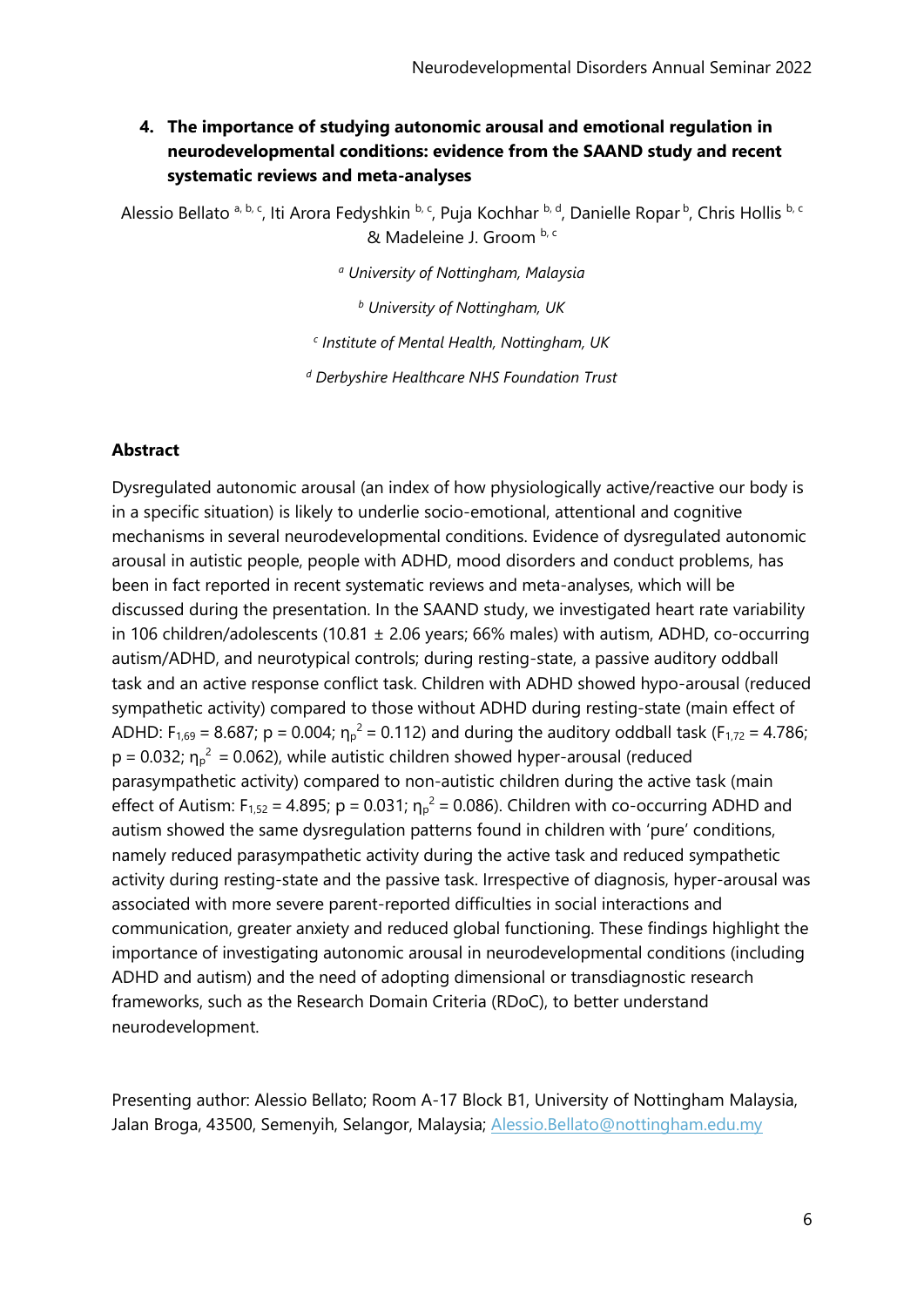# **Session 1b: Participant's Voices**

## **1. Co-production for a PhD project: Understanding the transition to adolescence in girls with neurodevelopmental conditions.**

Presenting author:

1. Ailbhe McKinney, Child Life and Health/Centre for Clinical Brain Sciences, University of Edinburgh, a.m.mckinney@sms.ed.ac.uk

Co-authors:

- 2. Dr Jacqueline Maybin, MRC Centre for Reproductive Health, University of Edinburgh, [Jackie.Maybin@ed.ac.uk](mailto:Jackie.Maybin@ed.ac.uk)
- 3. Prof Stella Chan, University of Reading [s.chan3@reading.ac.uk](mailto:s.chan3@reading.ac.uk)
- 4. Sarah O'Brien, PhD candidate, Kings College London, [sarahobq@gmail.com](mailto:sarahobq@gmail.com)
- 5. Dr Sinead Rhodes, Child Life and Health/Centre for Clinical Brain Sciences, University of Edinburgh, [sinead.rhodes@ed.ac.uk](mailto:sinead.rhodes@ed.ac.uk)

#### **Abstract**

**Background**: Co-producing research with people with neurodevelopmental disabilities leads to a more feasible and acceptable design. Furthermore, co-produced research has become a critical agent for change in how people with disabilities can advocate for their rights, after a history of being excluded from decision making.

**Aims:** Within the scope of a PhD, with small funds, a lack of training, and a short timeframe, it can be difficult to commit to a co-produced project and instead revert to traditional methods. This presentation will aim to give early career researchers strategies on how to conduct co-production for a PhD project.

**Methods**: Co-production for this PhD thesis was designed in three phases: 1. connecting with relevant groups, 2. setting research priorities, and 3. designing a feasible project.

**Results:** Lessons learnt included recruitment strategies (through social media, contacting individuals, collaborating with charities), how to design co-production activity workshops, how to include feedback and how to evaluate impact.

**Conclusion**: While there are barriers to designing a co-produced PhD thesis, the following guidelines can be helpful in overcoming them: creating connections early in a PhD programme, committing to a small amount of training in the first semester about the principles and practise of co-production and conducting co-production in parallel with a literature review. Benefits of a co-produced PhD will also be highlighted such as a higher quality PhD, learning new skills, and the opportunity to spend time with a clinical population before ethical approval.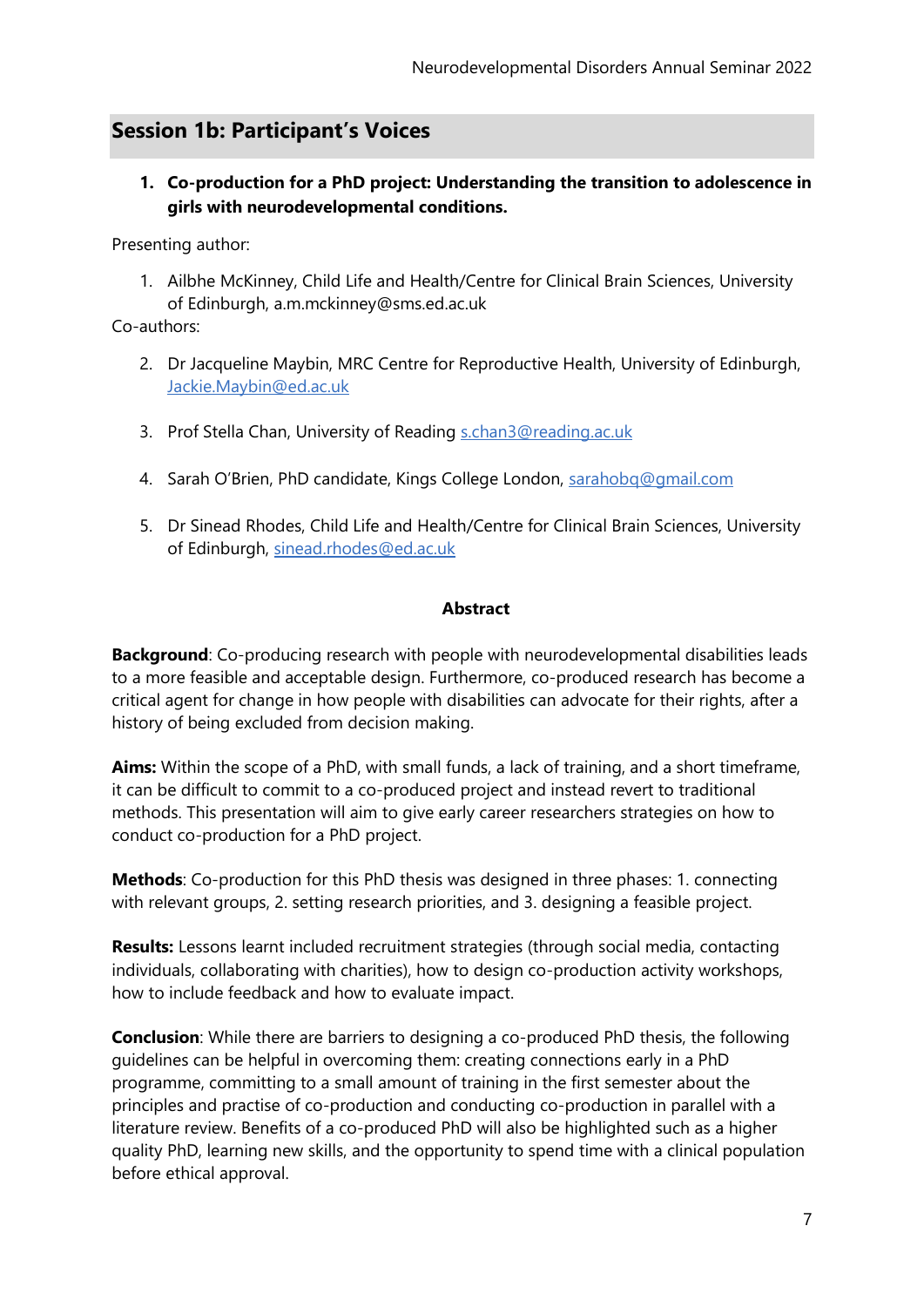## **2. IMAGINE-ID personalised research reports: understanding participant's view of their real-world impact**

Harriet Housby, Hannah Aissa, IMAGINE ID Consortium, David Skuse & Jeanne Wolstencroft

*All authors: Great Ormond Street Institute of Child Health, University College London, London, UK*

#### **Abstract**

**Background:** Children and young people (CYP) with intellectual disability (ID) of known genetic origin experience complex physical and mental health problems. IMAGINE-ID is a longitudinal UK cohort study exploring the needs of these CYP. Little is known about realworld impact of research participation for this cohort. IMAGINE-ID create personalised reports summarising their CYP's strengths and difficulties. We asked families for feedback regarding the usefulness of their reports.

**Methods:** 1027 of the CYPs caregivers completed an online 'study impact' survey. The survey assessed report usefulness (using a 4-point Likert scale) and four areas of potential impact: shareability (report sharing), utility (using report as supporting evidence e.g., EHCP), clinical impact (change in clinical care) and psychological impact (change in understanding of the child).

#### **Results:**

57.9% of participants (N=590) reported sharing their report. A multiple regression predicted report usefulness from the four impact scales. The model was significant (F  $(4,585) = 144$ , p<.001, R2=.493) with predictors accounting for 48.7% of the variance in usefulness. Families who reported higher usefulness also report greater psychological impact (*β = 0.*61*, p* < .001*)* and greater utility ( $\beta$  = 0.12,  $p$  < .001). Neither the clinical impact ( $\beta$  = 0.06,  $p$  = .128), nor shareability ( $\beta$  = 0.06, p = .089) were significant predictors of usefulness.

**Conclusions:** Families found their report useful in changing their understanding of their child and as supporting evidence. Further analyses are needed to adjust for potential confounds in CYP characteristics (e.g., level of ID, behavioural difficulties etc.).

**Presenting author:** Harriet Housby, Research Assistant [harriet.housby.18@ucl.ac.uk](mailto:harriet.housby.18@ucl.ac.uk)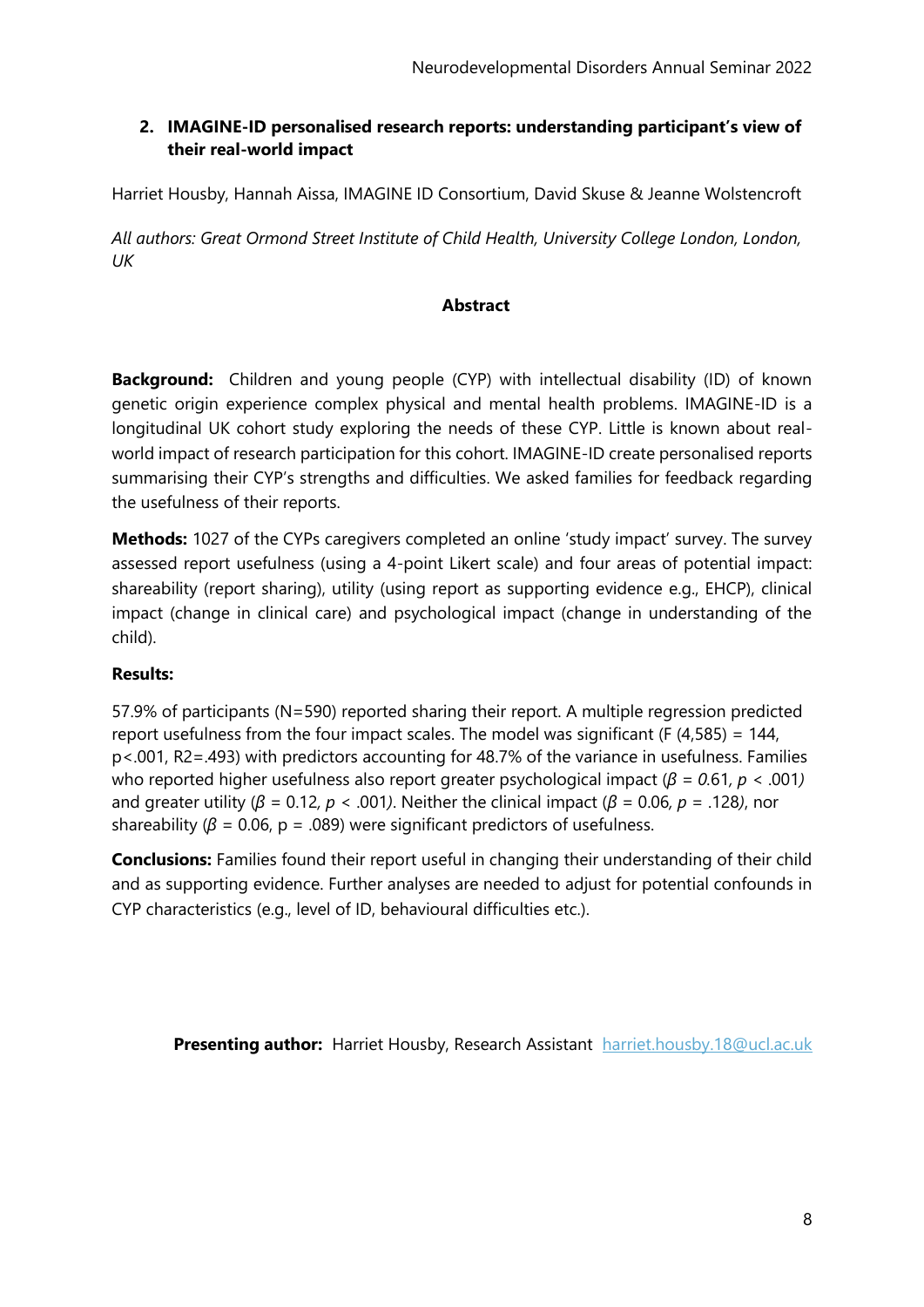## **3. In their own words – Using Photovoice to Capture how Children with Intellectual Disabilities are coping after Covid.**

Grace Khawam<sup>1</sup>, Hope Christie<sup>1</sup> & Karri Gillespie-Smith<sup>1</sup>

*1. University of Edinburgh*

#### **Abstract**

**Background:** The first UK-wide lockdown was implemented on 23<sup>rd</sup> March 2020, to reduce the spread of Covid-19. Although this prevented widespread virus-related deaths, the closure/suspension of schools, clinical services and respite put significant pressures on autistic children who have Intellectual Disabilities (ID) and their parents. Despite the whole of the UK began coming out of lockdown in April 2021, there still remains significant reductions in services and support for autistic children and their families potentially impacting their mental health. To date there has been no research carried out asking the children with ID about their own experiences during this time.

**Aims:** This project explores how children with ID are coping throughout ease of lockdown, and whether there are still issues impacting their mental health and wellbeing.

**Method:** Photovoice sessions were carried out between December 2021 and March 2022, with 10 children who have ID; ages ranged from 7-18 years (M=14.1; SD=4.40). Three photovoice sessions were carried out weekly on the Teams platform, and included multimodal participatory visual techniques, including drawing, storytelling and photography. The children were in groups of 2-3 and were instructed to take images to provide a narrative of their experiences of Covid, transition phases and their current feelings. Thematic analysis of the images produced was carried out.

**Results & Conclusions:** The results of the thematic analysis will be presented. The researcher will also exhibit images produced by the children, and discuss the captions and quotes given by the children to explain the images they produced and/or created.

**Presenter –** Grace Khawam; Email – gkhawam@exseed.ed.ac.uk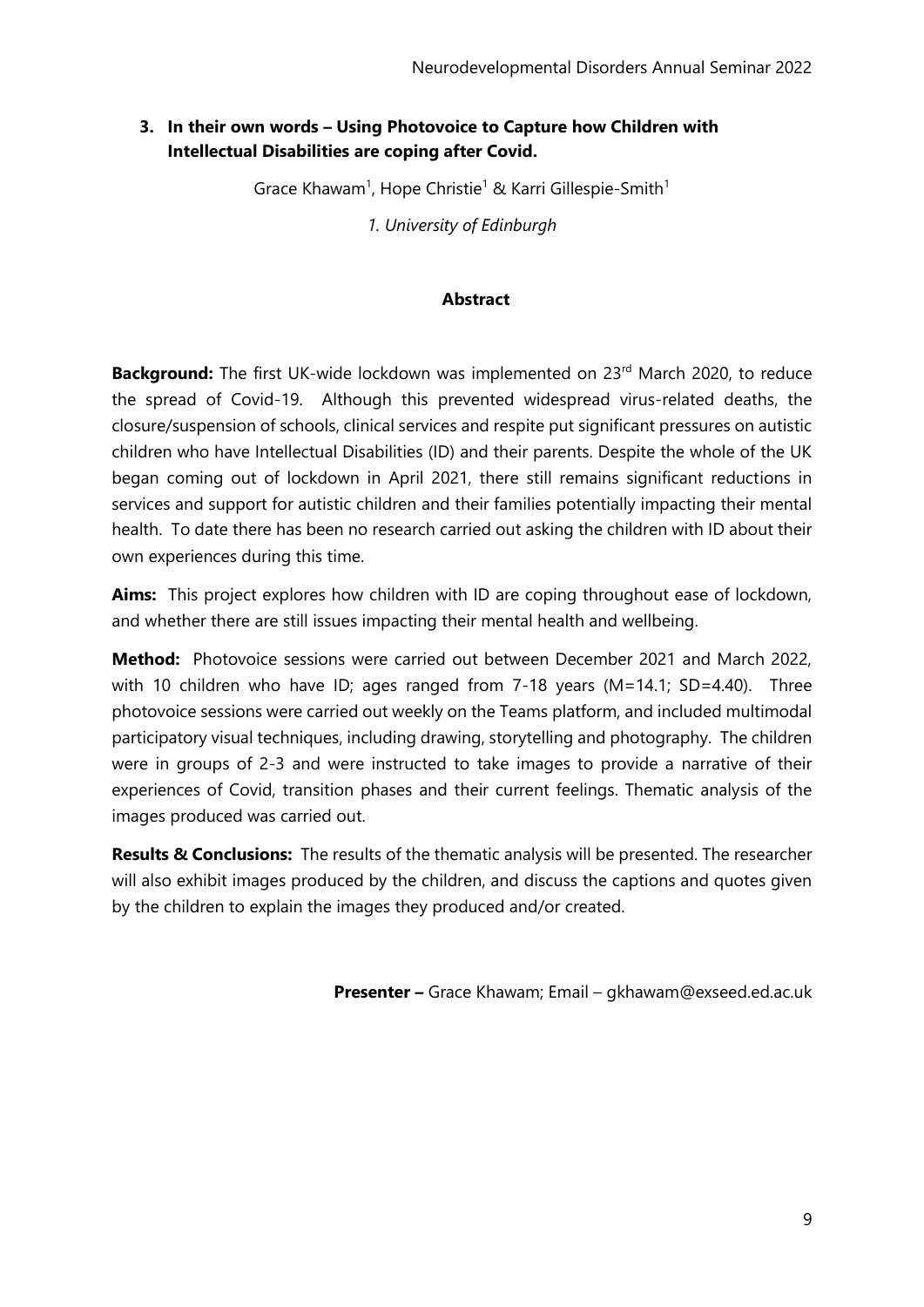## **4. Exploring social and sensory differences in autistic and non-autistic individuals with anorexia nervosa and their parents.**

## *Authors:*

Presenting author: Emy Nimbley, [E.Nimbley@sms.ed.ac.uk](mailto:E.Nimbley@sms.ed.ac.uk)

Co-authors:

- Ellen Maloney:  $s1795181@ed.ac.uk$ , Dr Karri Gillespie-Smith:
- Dr Helen Sharpe: [Helen.Sharpe@ed.ac.uk](mailto:Helen.Sharpe@ed.ac.uk)
- [Karri.Gillespie-Smith@ed.ac.uk](mailto:Karri.Gillespie-Smith@ed.ac.uk)
- Fiona Duffy: [Fiona.Duffy@ed.ac.uk](mailto:Fiona.Duffy@ed.ac.uk)

#### **Abstract**

**Background:** Accumulating research evidence has established an overlap between autism and eating disorders, particularly anorexia nervosa (AN). Recent evidence proposes a broad range of autism-specific mechanisms, including differences in social and sensory processing (Brede et al, 2020). The current study will explore social and sensory differences in both autistic and non-autistic individuals with anorexia in an attempt to untangle common and autism-specific mechanisms in acute and recovered stages of anorexia.

**Methods:** Autistic and non-autistic individuals (18+ years) will be interviewed with a parent/primary caregiver. While previous studies have adopted a multi-perspective approach (e.g., Babb et al, 2021), to date no study has explored these perspectives as dyads. Dyadic interviews not only provide multiple perspectives but also allows for interaction of perspectives (Morgan et al, 2015). Interviews will be analysed using Interpretative Phenomenological Analysis (IPA; Smith et al, 1996). A co-author and expert by experience assisted in the development of the interview schedule, as well as in the development of the themes.

**Results:** Thus far, 5 dyads (out of 12) have been interviewed. Preliminary findings suggest both common and autism-specific factors. Difficulties with social relationships, socioemotional communication and social isolation were common across both autistic and nonautistic participants. Social comparisons appear to play more of a role for non-autistic individuals, while only autistic participants reflected that they sometimes perceived their interactions to be more different than in deficit. Differences in interoception were reported across both groups, however autistic participants generally displayed more pronounced sensitivities across multiple senses.

**Presentation:** The presentation will discuss study rationale, as well as a detailed methodological approach, rooted in the lived experiences of autistic individuals with anorexia. Initial findings will be presented, and clinical implications including the increased awareness of neurodiverse presentations and communication in ED services and the development of person-centred, autism-specific interventions will be discussed.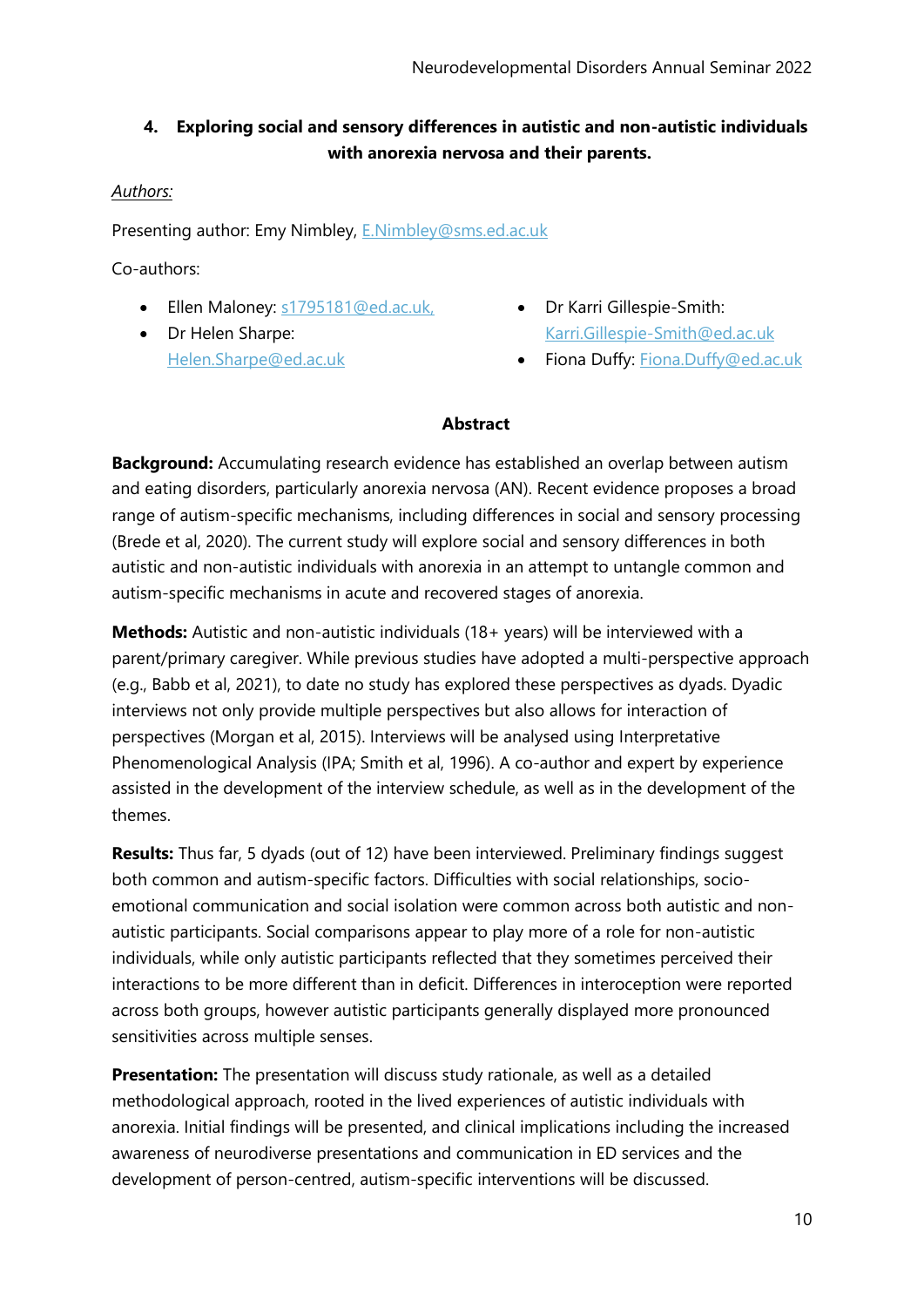# Oral Session 2

## **Session 2 a: Syndromes**

#### **1. The Relationship between Anxiety and Intolerance of Uncertainty in Cornelia de Lange and Fragile X Syndrome**

Authors: Victoria Perry<sup>a</sup>, Kayla Smith<sup>b</sup>, Laura Groves<sup>c</sup>, Hayley Crawford<sup>b</sup>

*a School of Psychological, Social and Behavioural Sciences, Coventry University, Priory Street, Coventry, UK, CV1 5FB*

*b Cerebra Network for Neurodevelopmental Disorders and Mental Health and Wellbeing Unit, Warwick Medical School, University of Warwick, UK, CV4 7AL*

*c Cerebra Network for Neurodevelopmental Disorders and School of Psychology, University of Birmingham, Edgbaston, Birmingham, UK, B15 2TT*

#### **Abstract**

People with Cornelia de Lange syndrome (CdLS) and fragile X syndrome (FXS) often experience co-occurring anxiety and autism. Recent studies suggest that intolerance of uncertainty (IU) is a risk factor for the development and maintenance of anxiety, and that it mediates the relationship between autism characteristics and anxiety in autistic people. Discerning the relationship between IU, anxiety, and autism characteristics is essential to informing anxiety interventions and theoretical developments for people with CdLS and FXS. This study investigates the relationship between IU, anxiety, and autism characteristics in people with CdLS ( $n = 33$ , Mage = 13.92 years) and FXS ( $n = 30$ , Mage = 20.63 years). Parent-reported anxiety was determined using the Anxiety Scale for Children-ASD (ASC-ASD) and the Anxiety, Depression and Mood Scale (ADAMS). Autism characteristics and IU were assessed using the Social Responsiveness Scale–Second Edition (SRS-2) and the Intolerance of Uncertainty Scale–Parent Version, respectively. Hierarchical multiple regression analyses indicated that both autism characteristics  $[p \leq .002]$  and IU  $[p \lt .001]$  significantly predicted anxiety scores in both CdLS and FXS. Mediation analyses revealed that IU mediated the relationship between autism characteristics and anxiety in CdLS [*p* < .01], similar to the relationship seen in autistic people. This relationship was not seen in FXS [*p* > .05], suggesting that other factors may contribute to the anxiety-autism relationship in FXS, and that additional work is needed to understand the underlying factors that contribute to the relationship between anxiety, IU, and autism characteristics in rare genetic syndromes.

**Presenting Author:** Kayla Smith, BS; Email: [kayla.smith@warwick.ac.uk](mailto:kayla.smith@warwick.ac.uk)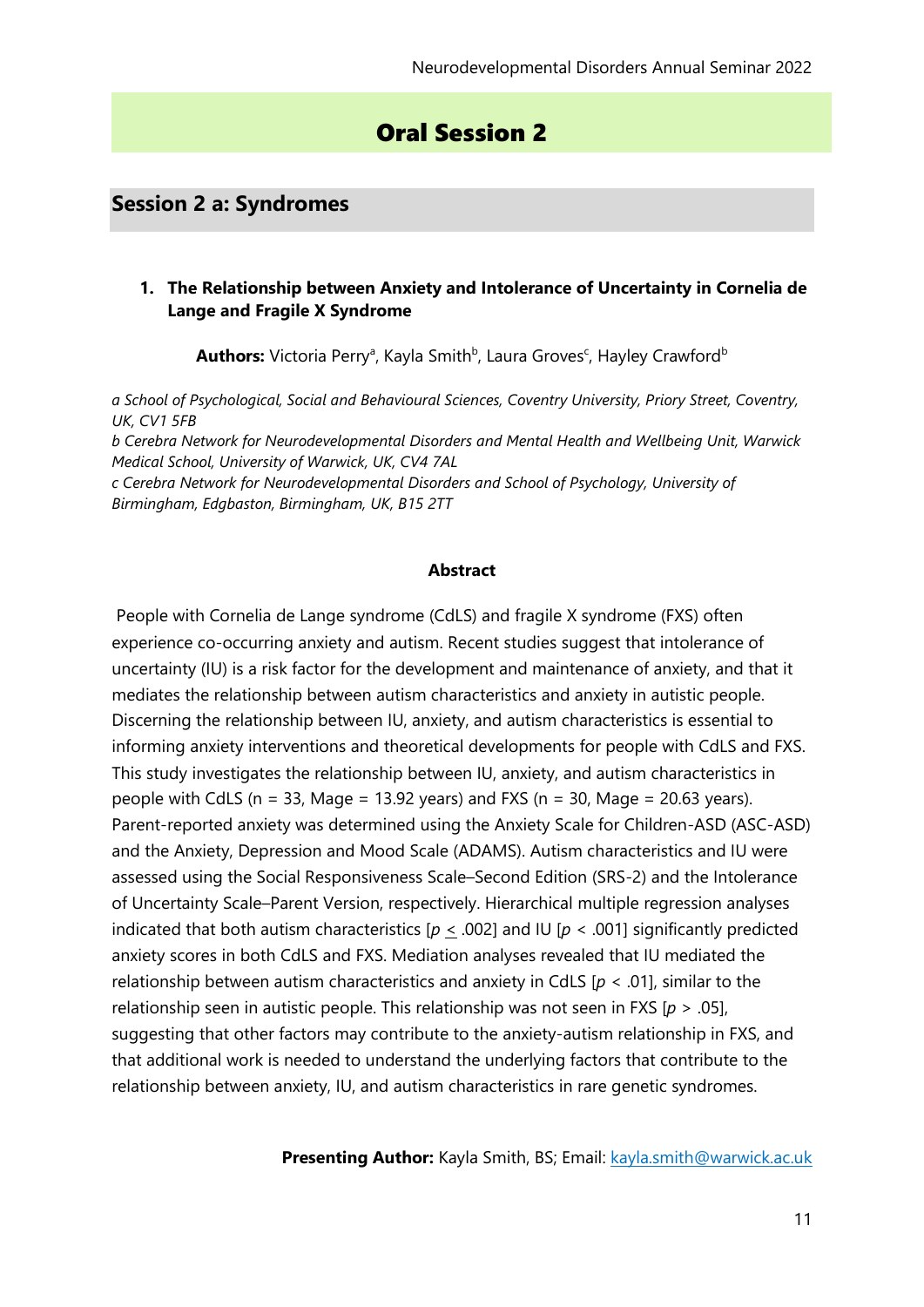#### **2. Friendships in Williams syndrome – Hearing the voice of adults with WS**

*Authors:* Ellen Ridley (presenter), Isabella Molnar, Deborah Riby, Mary Hanley

*All authors: Centre for Neurodiversity & Development, Department of Psychology, Durham University, Durham, UK.*

#### **Abstract**

**Background**: Despite evidence that people with Williams syndrome (WS) have a strong desire for social connections (Thurman & Fisher, 2015), we know that interpersonal relationships also raise challenges for many people. Yet little research has been carried out on the nature of friendships for people with WS. Previous evidence has relied on parent/caregiver reports, examination of adult outcomes and inferences from standardised measures of social behaviour (e.g. Elison et al. 2010; Davies et al. 1998). Far less emphasis has been placed on taking a qualitative approach or to what people with WS themselves have to say about their friendships and interactions with others.

**Aims:** The current study aimed to explore the conceptualisation of 'friendship' in adults with WS, together with their associated experiences of friendships, capturing first-hand insights.

**Methods**: Ten adults with WS (aged 18-30 years) took part in the study. The interviews followed a semi-structured format, probing participants' reflections on friendships. Given the variation in the richness of participants' accounts, qualitative content analysis was chosen as an appropriate analysis.

**Results:** The interviews have been transcribed and analysis is currently underway. The findings will be presented at the conference. The voice of adults with WS has been neglected in research on social behaviour and social interactions to date and the results from this study provide a useful starting point for discussing more creative qualitative methodologies. The results will be embedded within the literature of social interactions and friendships.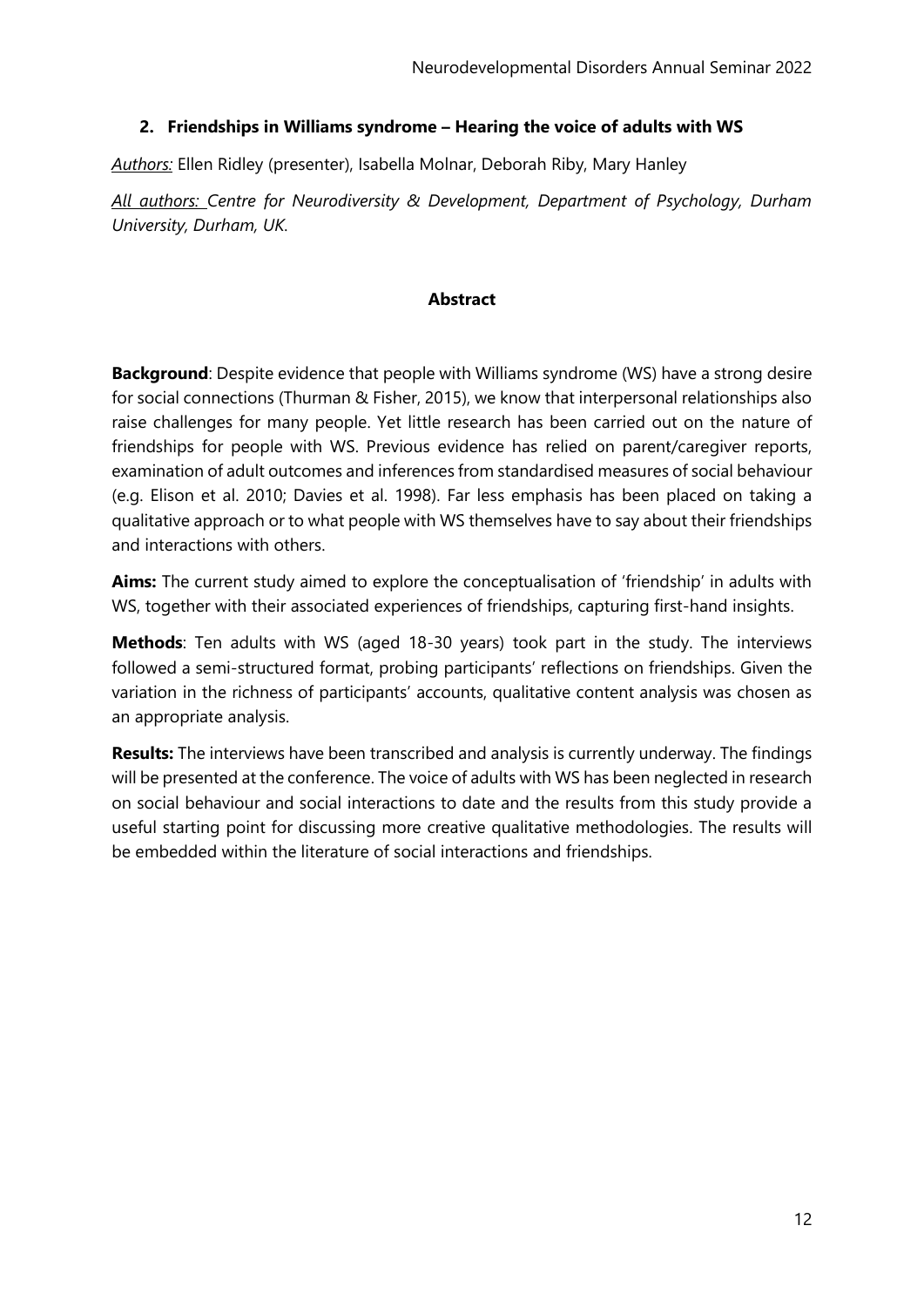## **3. Neurodevelopmental profiles of infants and toddlers with Down syndrome, fragile X syndrome, and Williams syndrome**

Dean D'Souza<sup>1</sup>, Annette Karmiloff-Smith<sup>2</sup>, & Hana D'Souza<sup>3,4</sup>

*City, University of London Birkbeck, University of London Newnham College, University of Cambridge Cardiff University*

## **Abstract**

Neurodevelopmental disorders are a group of disorders in which the development of the central nervous system is disturbed. In adults, each disorder has its own distinct profile of relative strengths and weaknesses across cognitive and behavioural domains. But little is known about how these profiles emerge and develop over time.

The aim of the study is to compare the early emerging cognitive and behavioural profiles of three different neurodevelopmental disorders: Down syndrome (DS), fragile X syndrome (FXS), and Williams syndrome (WS). DS, FXS and WS were chosen for comparison because older children and adults with these disorders are often reported as having contrasting profiles: e.g., social anxiety in FXS and over-friendliness in WS.

Thirty-five infants (~16 months) and 62 toddlers (~30 months) with DS, FXS, or WS were tested on the Mullen Scales of Early Learning (MSEL; Mullen, 1995). The MSEL measures gross motor ability, fine motor skill, visual reception, receptive language, and expressive language, and was selected for its high internal validity (.91) (Mullen, 1995) and because it does not require the child to understand speech in order to succeed on non-language tasks – an important feature given that language delay is common in all three disorders.

We will present and contrast the MSEL profiles of each neurodevelopmental disorder – at both ~16 months and ~30 months. Understanding the emerging profiles of DS, FXS, and WS in infants and toddlers is important because it may pave the way to early, time-sensitive, and syndrome-specific interventions.

Presenting author: Dean D'Souza ([dean.dsouza@city.ac.uk\)](mailto:dean.dsouza@city.ac.uk)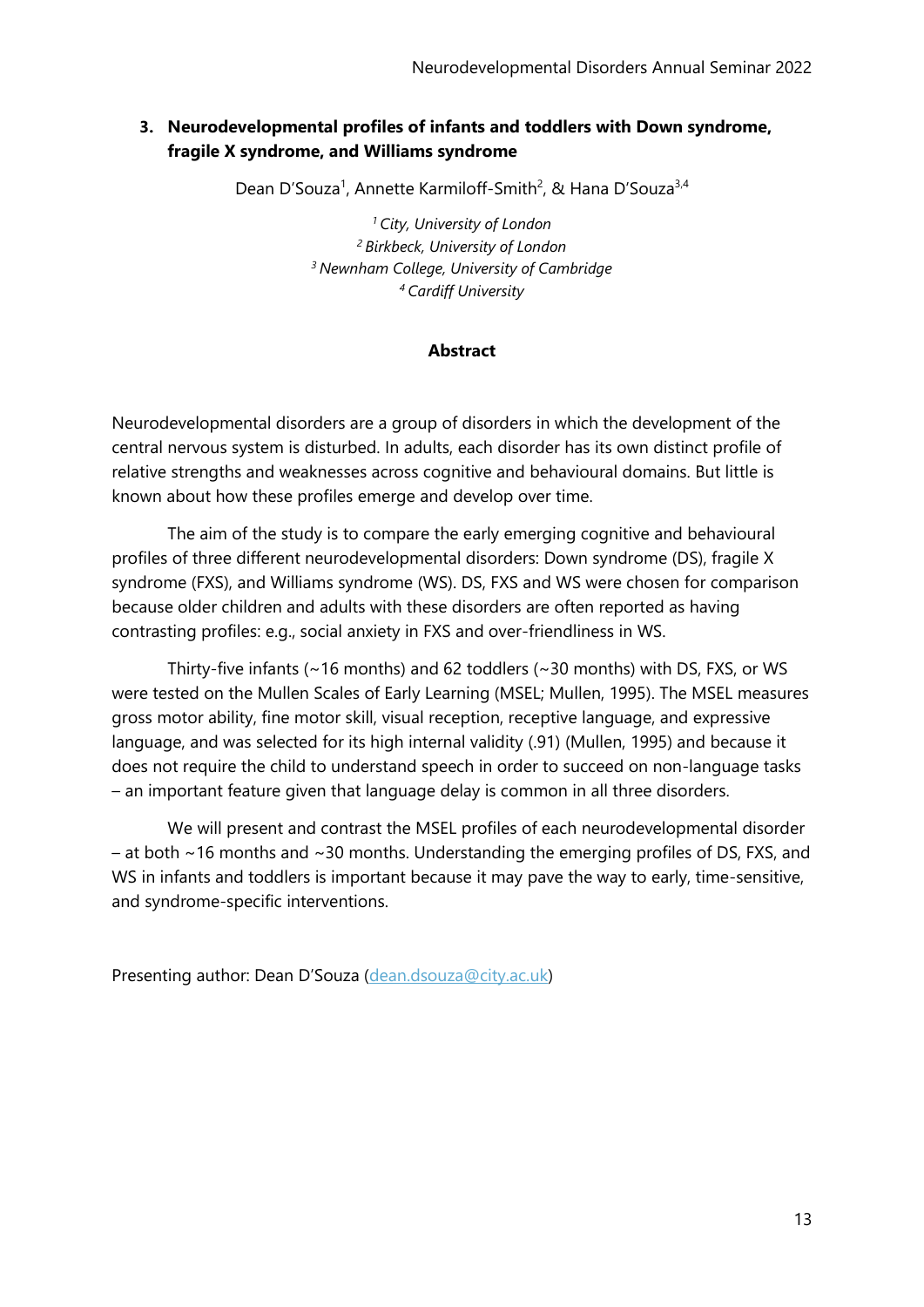## **4. Cross-sectional and longitudinal assessment of cognitive development in Williams syndrome**

Emily K. Farran<sup>1</sup>, Harry R. M. Purser<sup>2</sup>, Christopher Jarrold<sup>3</sup>, Michael S. C. Thomas<sup>4</sup>, Gaia Scerif<sup>5</sup>, Vesna Stajonovik<sup>6</sup>, Jo Van Herwegen<sup>7</sup>

> *University of Surrey Nottingham Trent University University of Bristol Birbeck College, University of London University of Oxford University of Reading UCL Institute of Education*

#### **Abstract**

Williams syndrome (WS) is a rare genetic syndrome. As with all rare syndromes, obtaining adequately powered sample sizes is a challenge; one way to address this challenge is to collaborate across labs. Here we present legacy data from seven UK labs. This enabled us to investigate and compare the cross-sectional and longitudinal developmental trajectories of verbal and non-verbal development in the largest sample of individuals with WS to-date. In Study 1, we report cross-sectional data from N=102, N=103 and N=209 children and adults with WS for performance on Ravens Coloured Progressive Matrices (RCPM), the Pattern Construction subtest of the British Ability Scales (PC) and the British Picture Vocabulary Scales (BPVS) respectively. In Study 2, we report longitudinal data from N=41 (RCPM), N=17 (PC) and N=54 (BPVS) children and adults with WS who had been tested on at least three timepoints on these measures. Cross-section data demonstrated higher BPVS mental age than RCPM mental age, reflecting the WS characteristic cognitive profile. Both cross-sectional and longitudinal data showed developmental progression for both domains. Cross-sectional data indicated steeper development in verbal than nonverbal ability (particularly at the younger end of the range of ages in our sample). This was not mirrored statistically in the longitudinal data at a group level, yet there was a large amount of heterogeneity in non-verbal longitudinal progression. Crosssectional and longitudinal data are discussed with reference to: validating crosssectional developmental patterns using longitudinal data; the importance of individual differences in understanding developmental progression.

Presenting Author: Emily Farran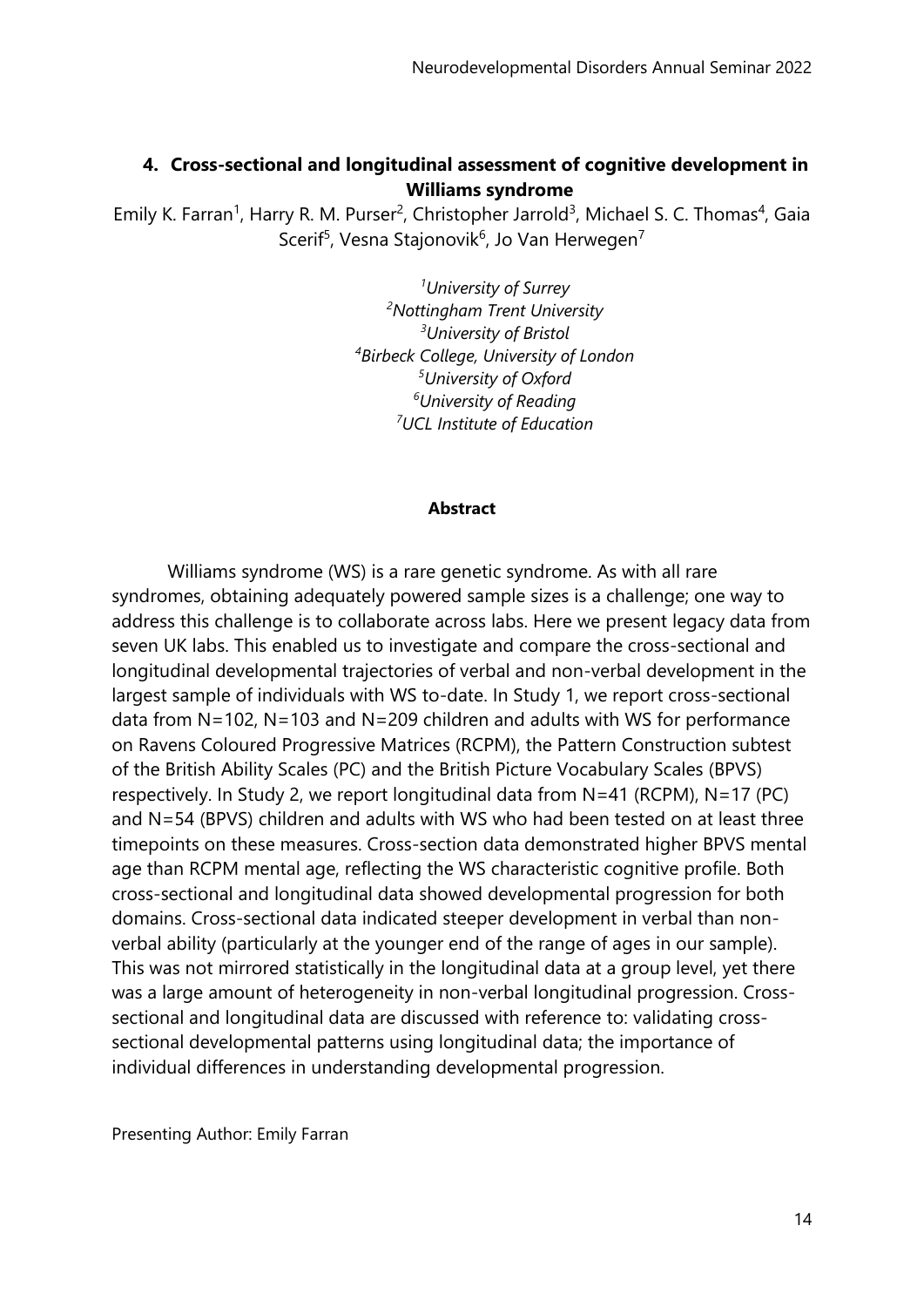# **Session 2b: Interventions and Supports in Schools**

## **1. Coproduction of the Edinburgh Psychoeducation Intervention for Children and Young People (EPIC)**

Presenting Author: Sinead Rhodes, *University of Edinburgh*

Co-Authors:

Emily McDougal, *University of Surrey* Tracy Stewart, *University of Edinburgh* Josie Booth, *University of Edinburgh* Christina Efthymiou, *University of Edinburgh*

#### **Abstract**

**Background:** Interventions focused on cognitive function in children with Neurodevelopmental difficulties (NDDs) such as ADHD and autism typically focus on single components. The multidimensional nature and phenotypic variability of cognitive profiles in children with Neurodevelopmental difficulties necessitates the development of a multicomponent tailored intervention approach.

**Aims**: We aimed to coproduce a novel tool-kit intervention with children, parents, teachers and clinicians of children with Neurodevelopmental difficulties to improve cognition, learning and wellbeing.

**Methods:** Phase 1: Across interviews and workshops 'EPIC' principles, materials, and strategies were *co-produced* with children with Neurodevelopmental difficulties, their parents, teachers and clinicians linking to established research evidence on cognitive function in NDDs. Phase 2: 11 children with NDDs completed an 8 week (16 session) EPIC intervention involving psychoeducation and pairing of strategies with cognitive difficulties (e.g. mind-maps, chunking). Pre and post intervention data on cognitive measures (CANTAB, BRIEF) and educational attainment (WIAT) as well as parent and teacher questionnaires (Conners, AQ, SDQ, self-perception) were compared with a matched control group.

**Results:** Quantitative data identified that an 8 week 'EPIC' intervention improved cognition (short-term and working memory) and literacy (receptive vocabulary, oral word fluency. listening comprehension). Parent reported child behavioural difficulties and aggression and teacher reported scholastic competence improved in the intervention group. Qualitative data will be reported in a linked presentation.

**Conclusion**: EPIC improves a range of aspects of cognition, learning, and behaviour in children with Neurodevelopmental difficulties with particularly positive impacts to memory and literacy.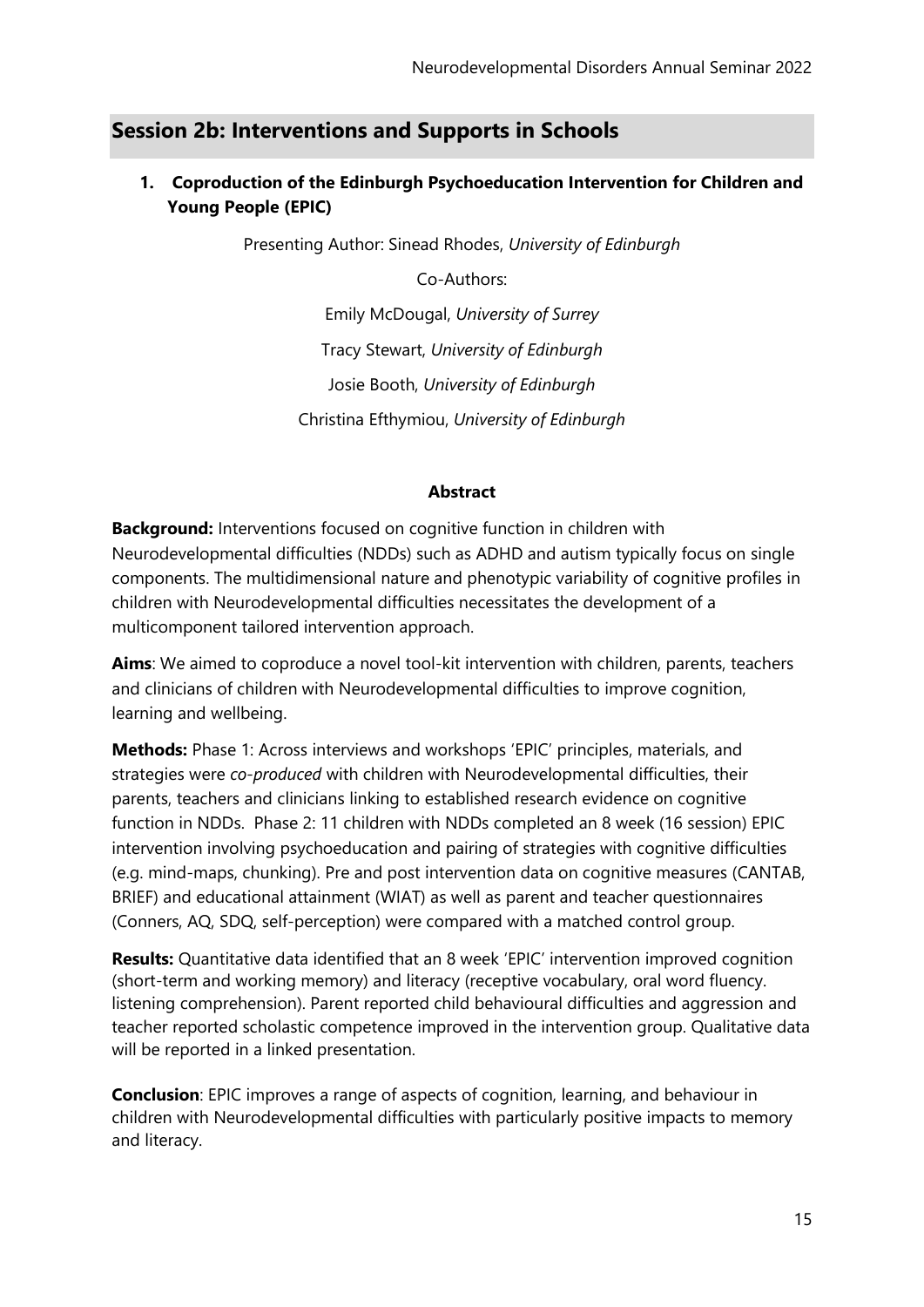# **2. Co-producing Educational Guidelines for Learners with Williams Syndrome with young children**

Fionnuala Tynan<sup>1</sup>, & Jo Van Herwegen<sup>2</sup>

*<sup>1</sup>Faculty of Education, Mary Immaculate College, Limerick, Ireland. <sup>2</sup> Department of Psychology and Human Development, UCL Institute of Education, London, UK*

#### **Abstract**

Williams syndrome (WS) is a rare genetic neurodevelopmental disorder with a prevalence of between 1 in 7,500 and 1 in 20,000 (Udwin et al., n.d.) and thus most practitioners and teachers have never worked with a child with WS before, as such professional guidelines to inform and support educational practitioners are required. However these guidelines are often written by academic or medical experts or at best with inpu from parents of children with WS. In this study we ran focus groups with children with WS aged 4 to 19 years old to find out what they want to know about their learning profile and to discuss learning, education and schooling with learners with WS. This information will then be used to create new educational guidelines for individual with WS to help learners with WS to understand their condition, to appreciate that their learning challenges are part of WS and to know that other learners with WS share their experiences. In this talk we will present the results from these focus groups as well as discuss lessons learned and best practice related to running focus groups with young children with WS.

Corresponding author: Jo Van Herwegen [j.vanherwegen@ucl.ac.uk](mailto:j.vanherwegen@ucl.ac.uk)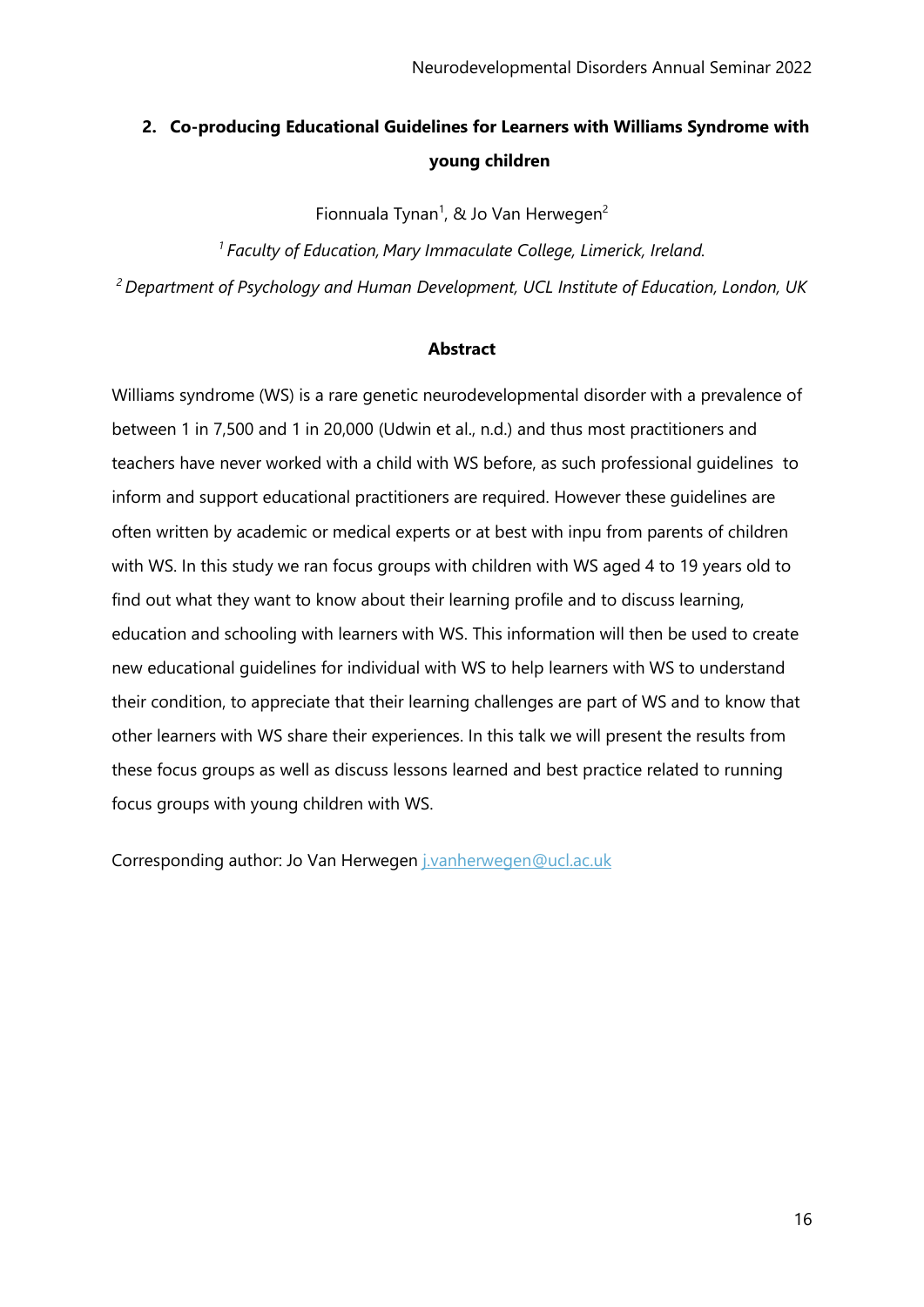**3. An evaluation of Learning About Neurodiversity at School (LEANS): A new resource for teaching about neurodevelopmental differences and promoting acceptance in mainstream primary schools**

**<sup>1</sup>Alcorn, Alyssa M.** *Salvesen Mindroom Research Centre, University of Edinburgh* **McGeown, Sarah** *Moray House School of Education and Sport, University of Edinburgh* **Mandy, William** *Division of Psychology & Lang Sciences, UCL* **Aitken, Dinah** *Salvesen Mindroom Centre* **Murray, Fergus** *Consultant and educator, Autistic Mutual Aid Society Edinburgh (AMASE)* **Peacock, Liam J. J.** *LEANS project youth research representative* **Fletcher-Watson, Sue** *Salvesen Mindroom Research Centre, University of Edinburgh*

## **Abstract**

**Background:** The wellbeing and participation of school pupils with neurodevelopmental conditions may suffer when teachers and peers have limited understanding and acceptance of their needs and experiences. The LEANS project developed a resource pack for mainstream primary classes (P5-P7) to teach about *neurodiversity,* as a higherlevel concept covering many neurodevelopmental differences. These resources were designed with neurodiverse educators. They aim to increase understanding of differences and their impact on school experience, and to promote inclusive actions and attitudes.

**Aims:** To assess whether LEANS resources were successful in teaching neurodiversity concepts, and in changing pupils' attitudes and intended actions.

**Methods:** Seven P5-P7 classes delivered LEANS, across four mainstream Scottish primaries (Aug-Dec 2021). Using opt-in recruitment, 62 children's LEANS quizzes and demographics were shared with researchers (female=36, mean age 9.84 years). 17.74% of participants had reported additional support needs (e.g. formal diagnoses such as autism, undiagnosed challenges).

**Results:** Teachers administered bespoke measures of neurodiversity knowledge and attitudes to their classes, before and after LEANS. Post-test scores illustrated that participating pupils could demonstrate knowledge of the neurodiversity concepts contained in LEANS, and expressed more inclusive and accepting attitudes and intended actions following LEANS participation, at statistically significant levels. Quiz analyses were preregistered: https://osf.io/38jrh

**Conclusion:** Per quiz scores and school feedback, LEANS appears to be a successful tool for introducing neurodiversity concepts in primary schools, offering a basis for ongoing classroom discussion and facilitating longer-term changes in knowledge and attitudes. LEANS resources will be freely available online from June 2022.

<sup>1</sup> Presenting/corresponding author (a.alcorn@ed.ac.uk)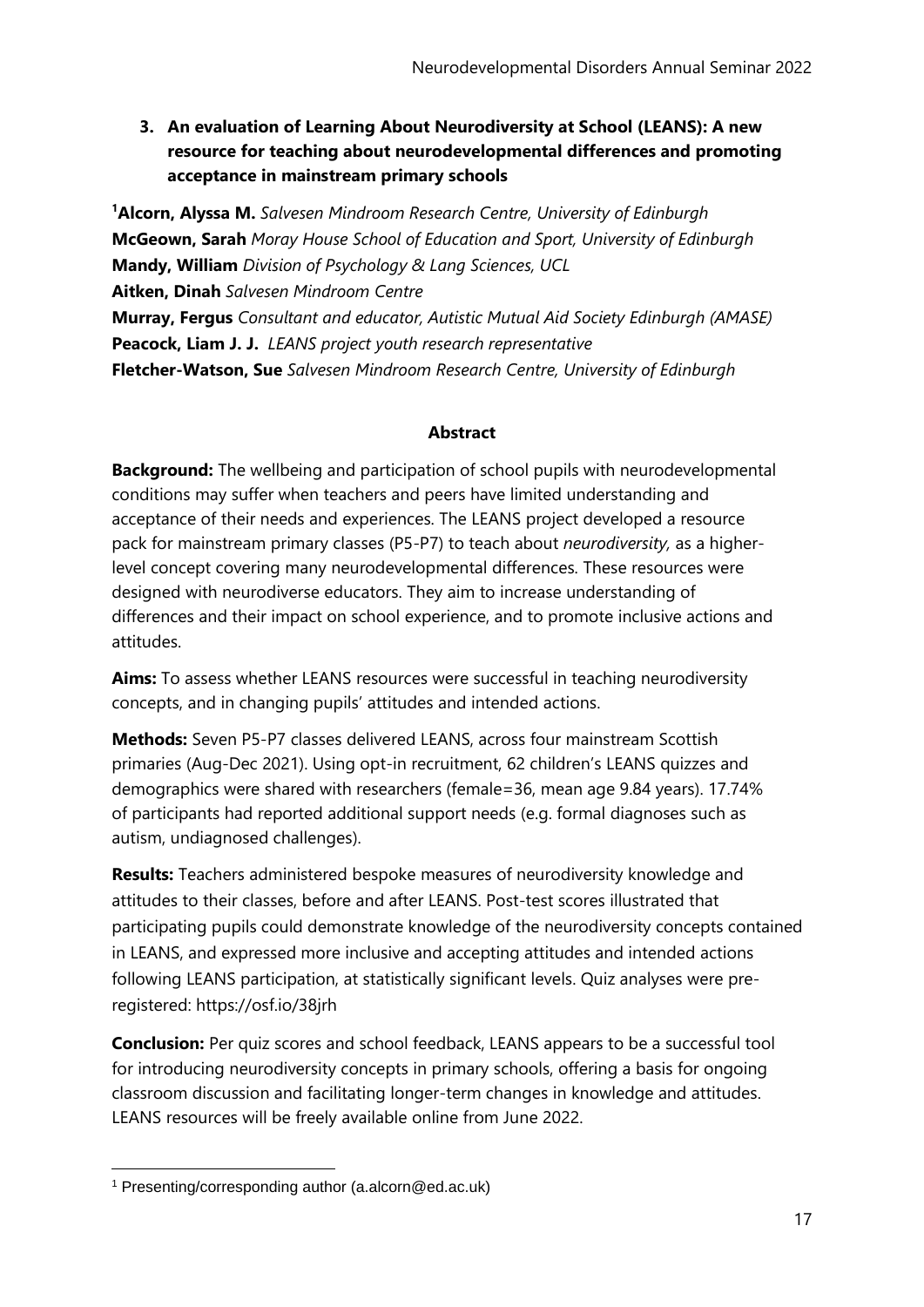**4. Results from the I-SOCIALISE Study: a cluster randomised controlled trial investigating the social competence and isolation of children with autism participating in LEGO® based therapy ('play brick therapy') groups in mainstream school environments**

Authors: Barry Wright MD<sup>1</sup>, Ellen Kingsley MSc<sup>2</sup>, Cindy Cooper PhD<sup>3</sup>, Katie Biggs MSc<sup>3</sup>, Matthew Bursnall PhD<sup>3</sup>, Han-I-Wang PhD<sup>1</sup>, Tim Chater BSc (Hons)<sup>3</sup>, Elizabeth Coates PhD<sup>3</sup>, M. Dawn Teare PhD<sup>5</sup>, Kirsty McKendrick BSc (Hons)<sup>3</sup>, Gina Gomez de la Cuesta ClinPsyD4, Amy Barr MSc<sup>3</sup>, Kiera Solaiman BA<sup>3</sup>, Anna PackhamMSc<sup>3</sup>, David Marshall PhD<sup>1</sup>, Danielle Varley MSc<sup>1</sup>, Roshanak Nekooi MSc<sup>2</sup>, Steve Parrott MSc<sup>1</sup>, Shehzad Ali PhD<sup>1</sup>, Simon GilbodyPhD<sup>1</sup>, Ann Le Couteur FRCPsych<sup>5</sup>

- 1. *University of York, York, UK*
- *2. Leeds and York Partnership NHS Foundation Trust, Leeds, UK*
- *3. CTRU, University of Sheffield, Sheffield, UK*
- *4. Play Included CIC, UK*
- *5. Newcastle University, Newcastle upon Tyne, UK*

#### **Abstract**

**Background:** Autistic children and young people (CYP) often approach social interactions differently to neurotypical children. LEGO® based therapy (Play Brick Therapy) is a child-led group social skills programme which provides social opportunities for autistic CYP. **Aims:** Primary objective: to evaluate the clinical effectiveness of LEGO® based therapy on the socio-emotional skills of autistic CYP in mainstream school settings compared with usual support.

**Methods:** Participants were autistic CYP aged 7-15 in mainstream schools in Northern England. Each recruited school was remotely cluster randomised to the intervention arm (12 weekly sessions of LEGO® based therapy delivered in school and usual support from school, GPs, and other professionals) or the control arm (usual support only). The primary outcome measure was the social skills scale of the Social Skills Improvement System completed by the CYP's teacher/teaching assistant 20-weeks post-randomisation.

**Results :** The study recruited 250 CYP: 127 allocated to the intervention arm and 123 to the control arm. A minimal clinically important difference (MCID) of 9-10 points change on the primary outcome was pre-specified. Intention to treat analysis found a modest positive effect of 3.74 points (p=0.06, 95% CI: -0.16, 7.63) for the intervention arm. Other analyses were also carried out on primary and secondary objectives.

**Key conclusion:** Although the change score did not meet the MCID, a modest positive clinical effect for the intervention arm was found. Other study results were also positive. Consideration should be given to the contribution of LEGO® based therapy to social skills of autistic CYP in mainstream school settings.

**Presenting author:** Ellen Kingsley – Research Fellow with LYPFT, COMIC research, IT Centre Innovation Way, York, YO10 5NP,[e.kingsley@nhs.net](mailto:e.kingsley@nhs.net)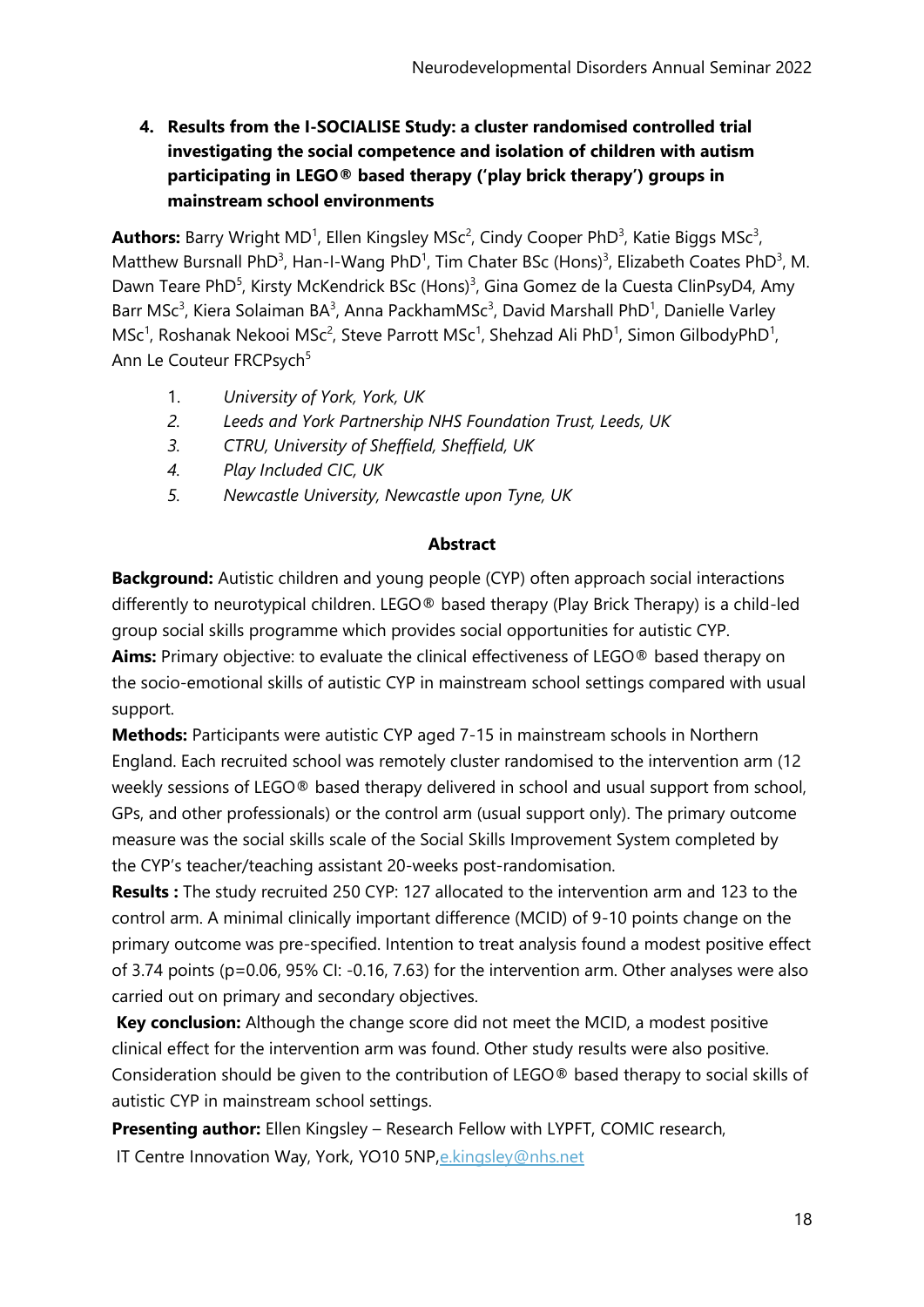# Oral Session 3

# **Session 3 a: Other Neurodevelopmental Disorders**

**1. UK research update on tuberous sclerosis complex (TSC): An exploration of TSCassociated neuropsychiatric disorders (TAND)**

**Presenting author:** Dr Stacey Bissell [\(s.l.bissell@bham.ac.uk\)](mailto:s.l.bissell@bham.ac.uk), *School of Psychology, University of Birmingham, UK*

**Co-authors:** Dr Caroline Richards (*School of Psychology, University of Birmingham, UK*), Prof Chris Oliver *(School of Psychology, University of Birmingham, UK*), Dr Lucy Wilde *(School of Psychology and Counselling, The Open University, UK*), Prof Petrus de Vries *(Center for Autism Research in Africa, University of Cape Town, South Africa)*

#### **Abstract**

**Background**: Tuberous sclerosis complex (TSC) is a multisystem neurodevelopmental disorder characterised by benign tumour growth, epilepsy, and autism. TSC-associated neuropsychiatric disorders (TAND) is a term that encapsulates the behavioural, psychiatric, intellectual, scholastic, neuropsychological and psychosocial characteristics of TSC. This research update summarises recent studies that have explored the behavioural level of TAND, with a specific focus on poor sleep and daytime behaviours (e.g. overactivity).

**Methods**: A number of research methodologies will be presented that have explored sleep and behaviour in children aged 4-15 years with TSC. Measures include informant-report questionnaires (e.g. Modified Simonds and Parraga Sleep Questionnaire), direct measures of behaviour (e.g. Autism Diagnostic Observation Schedule, second edition) and remote methodologies using overnight actigraphy and mobile app technology.

**Results**: Several key findings will be reported. Compared to older children with TSC, younger children evidenced higher levels of stereotyped behaviour and overactivity but lower levels of insistence on sameness. Children with TSC obtained higher informant-report daytime sleepiness scores compared to typically developing children ( $p < .01$ ), but there were no significant differences on objective actigraphy sleep parameters (e.g. sleep efficiency). Actograms of some children with TSC indicated a fragmented morning sleep pattern of early waking and late morning napping.

**Conclusions**: This research update highlights the importance of adopting a multifaceted approach to TAND behavioural research. Behavioural research utilising remote technologies could address several TAND research gaps. Potential mechanisms that underlie both higher levels of daytime behaviour and poor sleep in TSC (e.g. adverse effects of antiepileptic medications) warrants further investigation.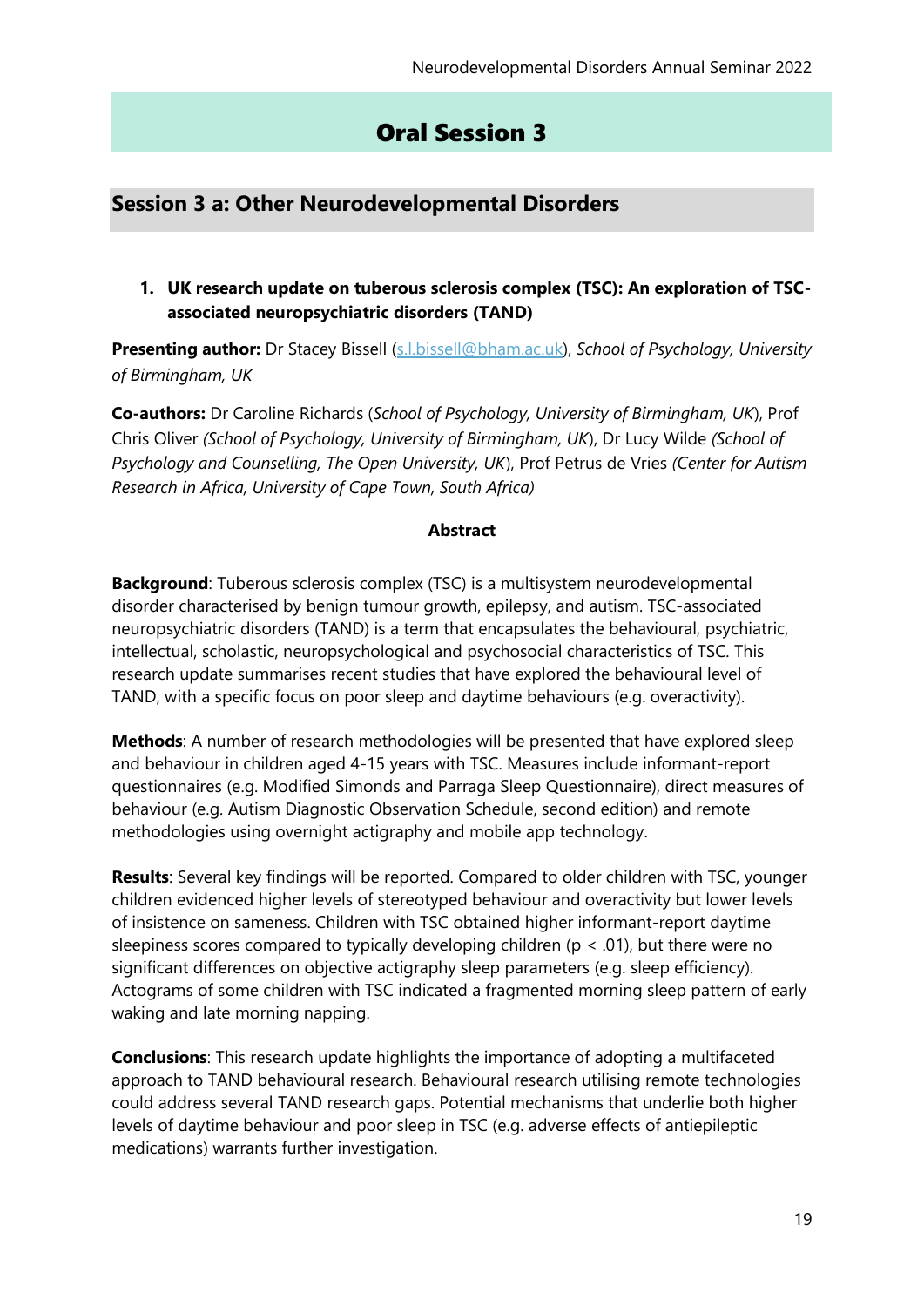### **2. Distress and coping in children with neurodevelopmental disabilities and their parents during covid and recovery: A longitudinal study**

Karri Gillespie-Smith<sup>1</sup>, Hope Christie<sup>1</sup> & Grace Khawam<sup>1</sup>

*1. University of Edinburgh*

#### **Abstract**

**Background:** Caregivers of a child with Neurodevelopmental Disabilities are more vulnerable to mental health difficulties. These difficulties are influenced by the child's challenging behaviours (an indicator of child distress), and the caregiver's coping strategies; factors impacted by the COVID-19 pandemic.

**Aims:** The current study had several aims - to explore which child and parent groups are more likely to show higher levels of psychological distress; to examine the coping strategies implemented by parents during covid and recovery phases to better understand what coping strategies led to poorer mental health outcomes.

**Methods:** 85 Parents of children with ID (mean age = 11 years 9 months) and 72 parents of children without ID (mean age = 11 years 2 months were asked to complete a survey between Aug-Dec 2021 and then were asked to complete it 2-3 months later.

**Results**: Regression analyses showed that demographic details including socio-economic status and number of children in the house was related to greater psychological distress in the parents. In addition, children's challenging behaviours and parental coping strategies such as self-blame and denial lead to higher levels of parental anxiety, stress and depression. This was observed at both time points.

**Key conclusions:** Despite lockdown easing and services returning to 'normal' we still see significantly high levels of psychological distress in both children with neurodevelopmental disabilities and their caregivers. More support, respite and targeted interventions are needed for these children and their parents to reduce the poor mental health outcomes.

**Presenter** – Karri Gillespie-Smith; Email – karri.gillespie-smith@ed.ac.uk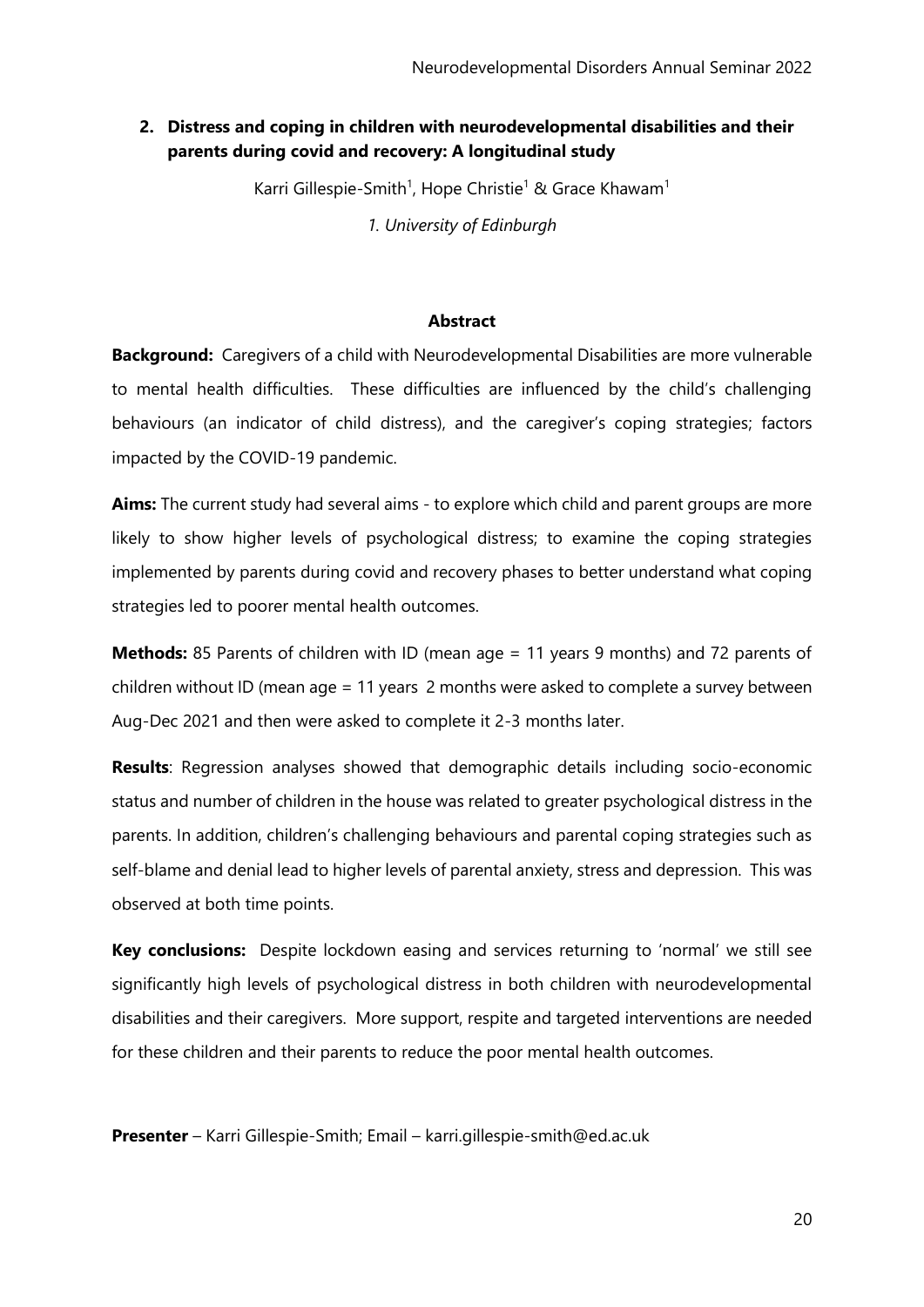#### **3. Tonic pupil dilation during sustained attention in children with ADHD**

**Presenting Author:** Ursula Schöllkopf (1), contact: ursula.schoellkopf@lin-magdeburg.de

Co-Authors: Kerstin Krauel (2,3), Andreas Widmann (1,4), Nicole Wetzel (1,3)

*(1) Neurocognitive Development, Leibniz Institute for Neurobiology, Magdeburg, Germany*

*(2) Department of Child and Adolescent Psychiatry and Psychotherapy, Otto-von-Guericke University, Magdeburg, Germany*

*(3) Center for Behavioral Brain Sciences, Magdeburg, Germany*

*(4) Wilhelm-Wundt Institute for Psychology, Leipzig University, Leipzig, Germany*

#### **Abstract**

With a worldwide prevalence of around 5 %, attention deficit hyperactivity disorder (ADHD) belongs to the most common childhood-onset neurodevelopmental disorders. ADHD is characterized by symptoms of impaired attention, hyperactivity and impulsivity but despite the continuous scientific effort, little is known about the neural underpinnings of ADHD symptoms. Influential models postulate that a deficit in the regulation of activation states contributes to cognitive impairments in ADHD. In particular, recent studies pronounce the role of an unstable regulation of brain arousal in that respect. The level of arousal can be modulated by the tonic and phasic activity of the Locus Coeruleus-Norepinephrine (LC-NE) system. The pupil is closely linked to the activity of norepinephrine neurons in the Locus Coeruleus and therefore provides a promising tool for the investigation of arousal-related attention mechanisms in ADHD. In this study, we investigated slow changes of tonic pupil dilation across a visual sustained attention task in children with and without ADHD. Individuals with ADHD showed significantly reduced performance compared to controls. The pupil diameter was initially similar in both groups but decreased during the task in controls but not in children with ADHD. In conclusion, our results indicate a dysregulation of tonic activity of the LC-NE system and an insufficient adaptation to the requirements of the task with time in ADHD.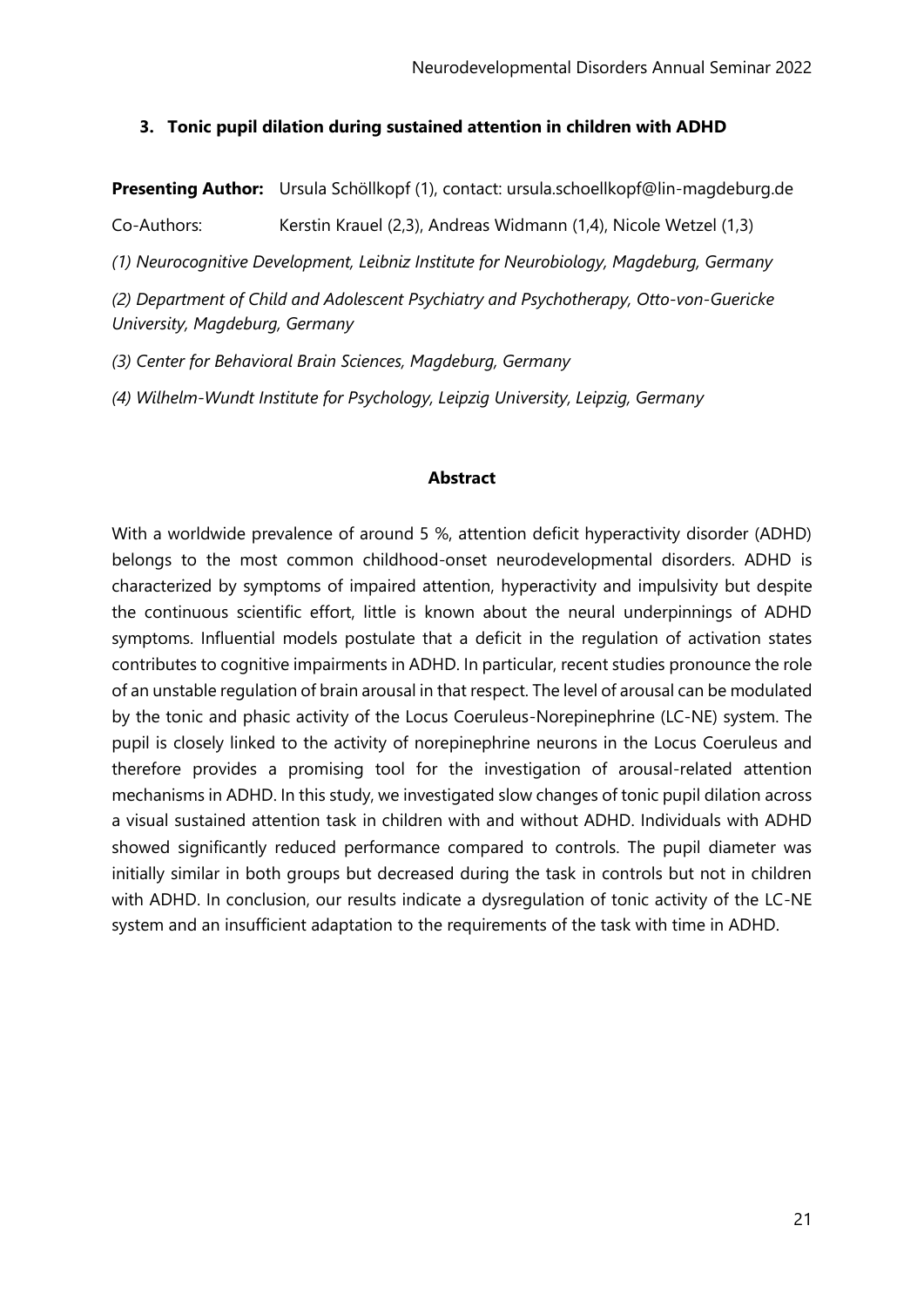## **4. Object interaction and sensorimotor prediction in children with developmental coordination disorder**

Buckingham, G. [1], Allen, K. [1], Vine, S.J. [1], Arthur, T.G. [1], Harris, D.J. [1], Wood, G. [2], Tsaneva-Atanasova, K. [1] & Wilson, M.R. [1]

#### *[1] University of Exeter*

*[2] Manchester Metropolitan University*

#### **Abstract**

Developmental Coordination Disorder (DCD) is characterised by a broad spectrum of difficulties in performing motor tasks, in the absence of any physical or sensory impairment. It has recently been proposed that a selective deficit in sensorimotor prediction and feedforward planning might underpin these motoric impairments. The purpose of this study was to use a naturalistic object lifting paradigm to investigate whether deficits in sensorimotor prediction might underpin the broad spectrum of difficulties individuals with DCD face when interacting with objects in their environment. We examined perceptions of heaviness and fingertip force application in children aged 8-12 years with DCD (n=48) and without DCD (n=53). We examined these measures in the context of the size-weight illusion paradigm, where participants lifted objects which varied in their apparent, but not actual, weight. In typically-developing populations, these stimuli elicit a powerful expectation-based weight illusion, with the smaller objects feeling heaver than the larger objects, as well as characteristic prediction-driven lifting behaviour with larger objects gripped and lifted with a higher rate of rate of force than smaller objects. Overall, participants showed the expected perceptual and sensorimotor behaviours – small object felt heavier, and were initially lifted with lower rates of force, than large objects. We found no evidence for a difference in the magnitude of perceptual or sensorimotor effects between children with and without DCD. Our results find no evidence to support the proposal that DCD represents a selective deficit in sensorimotor prediction and feed-forward planning, in a task which is appropriate for this population.

Presenting Author: Gavin Buckingham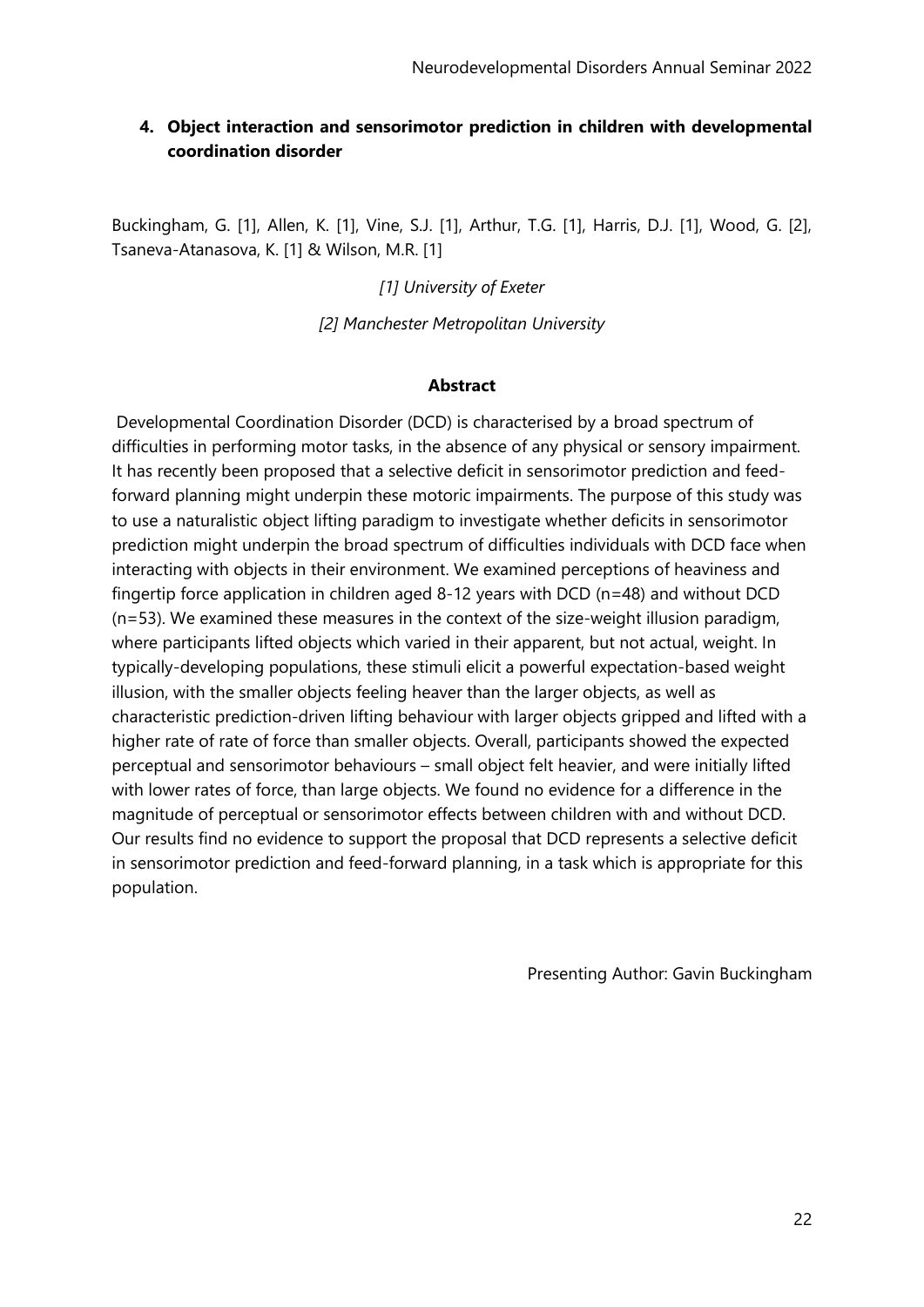# **Session 3 b: Genetics**

# **1. Fragile X Syndrome: A Longitudinal Analysis of Genetic Modifiers and Behavioural Trajectories Over Three-Years**

Authors:

Lydia Cartwright- Warwick Medical School student

Dr Crawford- University of Warwick

#### **Abstract**

**Background:** Despite being a monogenic disorder, the phenotypic profile of Fragile X syndrome (FXS) is variable, with behaviours differing in severity and frequency amongst those affected. Two prior studies have explored individual differences in single nucleotide polymorphisms (SNPs) to explain within-disorder variation in FXS. A priori testing of SNPs provides a method of analysing genotype-phenotype associations in rare syndromes whereby sample sizes are often too small to detect associations using genome-wide association studies. These prior studies revealed a role of the 5-HTTLPR (serotonin) and COMT (dopamine) SNPs in behavioural variation in FXS cross-sectionally. However, the associations between SNPs and behavioural *trajectories* in FXS remain unknown.

**Study:** Therefore, this study explored relationships between three SNPs selected a priori (5- HTTLPR, COMT and monoamine oxidase A (MAOA)) with the trajectories of clinically relevant behaviours in 42 males with FXS. Numerous behaviours (e.g. autism symptomology, property destruction, aggression, stereotyped behaviour and mood/interest and pleasure) were measured at two time points across three years via a series of informant-based questionnaires.

**Results:** Results revealed the AA COMT genotype to display fewer repetitive and stereotyped behaviours over time than the AG or GG genotypes, the S/S serotonin genotype displayed fewer stereotyped behavioural trajectories than the L/S or L/L genotypes, and the threerepeat MAOA group demonstrated fewer communication deficits over three years than the four-repeat group.

**Conclusions:** This is the first study to document variation within SNPs and behavioural trajectories in FXS, with results suggesting an important role of SNPs when considering longitudinal behavioural patterns in FXS. This work may facilitate individualised and early interventions programmes for those with FXS.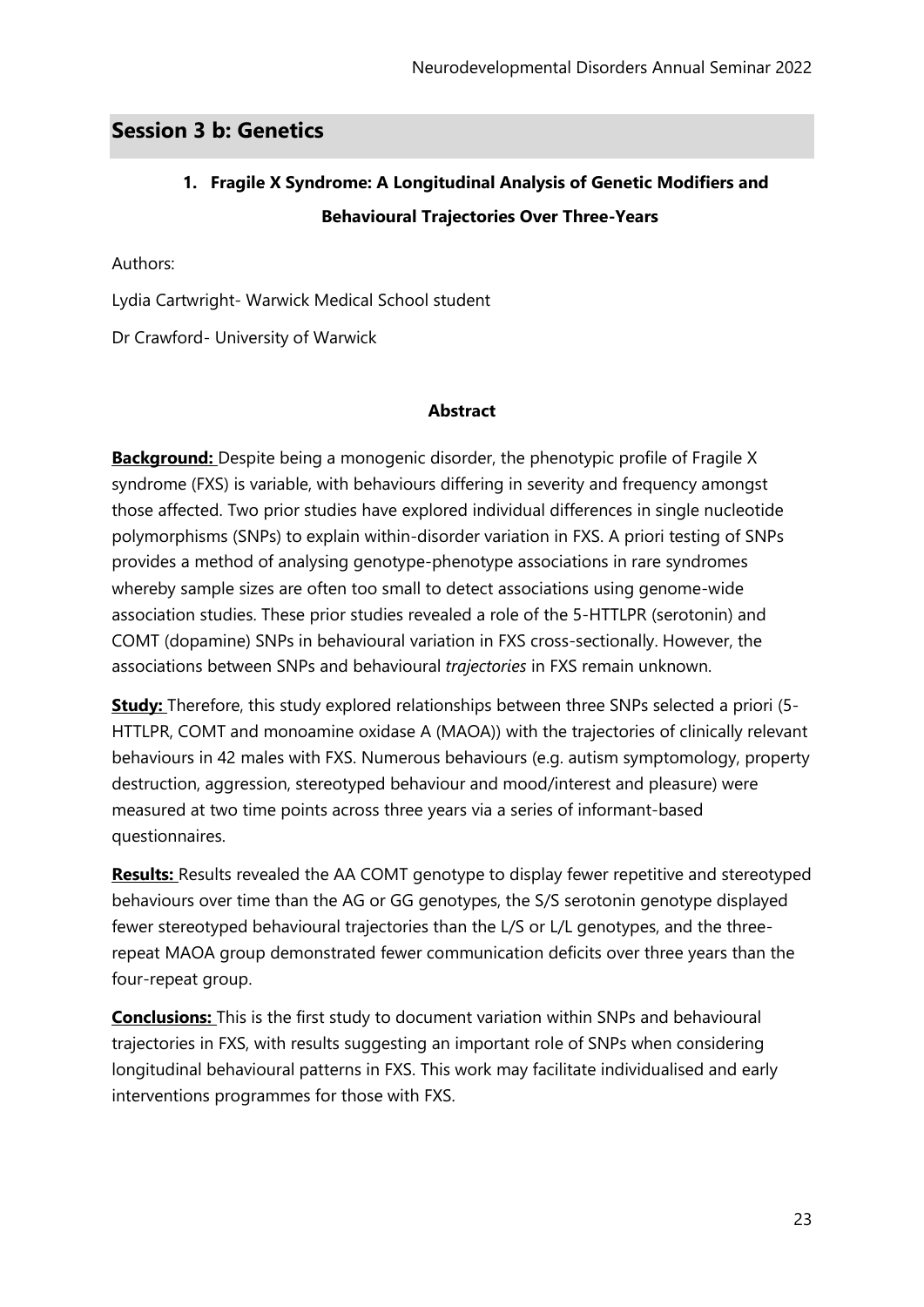## **2. Face looking in young children with Down syndrome in the context of parentchild interaction**

Hana D'Souza<sup>1,2\*</sup>, Lauryna Filatovaite<sup>3</sup>, Foteini Petratou<sup>4</sup>, Dan Brady<sup>5</sup>, Annette Karmiloff-Smith<sup>6</sup>, Mark H. Johnson<sup>1</sup>, Michael S. C. Thomas<sup>6</sup>, Elian Fink<sup>7</sup> & LonDownS Consortium

> *University of Cambridge Cardiff University Utrecht University University of Surrey University of Reading Birkbeck, University of London University of Sussex*

\*presenting author, contact details: hd425@cam.ac.uk / dsouzah@cardiff.ac.uk

## **Abstract**

**Introduction:** Faces are thought to play a special role in early development. In fact, a number of interventions with atypically developing or 'at-risk' populations encourage young children to focus on others' faces in order to facilitate interaction and learning. However, much of the available evidence on face looking in young children with disorders comes from tightly controlled laboratory studies or from anecdotal evidence. This study focused on face looking during naturalistic play with objects in young children with Down syndrome (DS) and their parents.

**Participants:** Sixty-three parent-child dyads participated in this study. Young children with DS between 32 and 62 months (*n*=43) were matched on mental age to typically developing (TD) infants and toddlers (*n*=20).

**Methods:** We examined face looking in young children and their parents during 10-minute free play with objects. Children were also administered the Mullen Scales of Early Learning.

**Results & Discussion:** The children spent less time than their parents looking at faces. Also, DS dyads showed more face looking than TD dyads. Irrespective of group (TD, DS) or agent (parent, child), face looks tended to be short (on average less than 1 second long). Parents showed more face looks than children, and dyads with DS showed more face looks than dyads with TD children. This profile of face looking suggests that the parents, especially of children with DS, were monitoring their children's behaviour.

Understanding face looking in DS in a naturalistic context is a crucial step towards reframing some of the existing interventions and beliefs of parents and practitioners.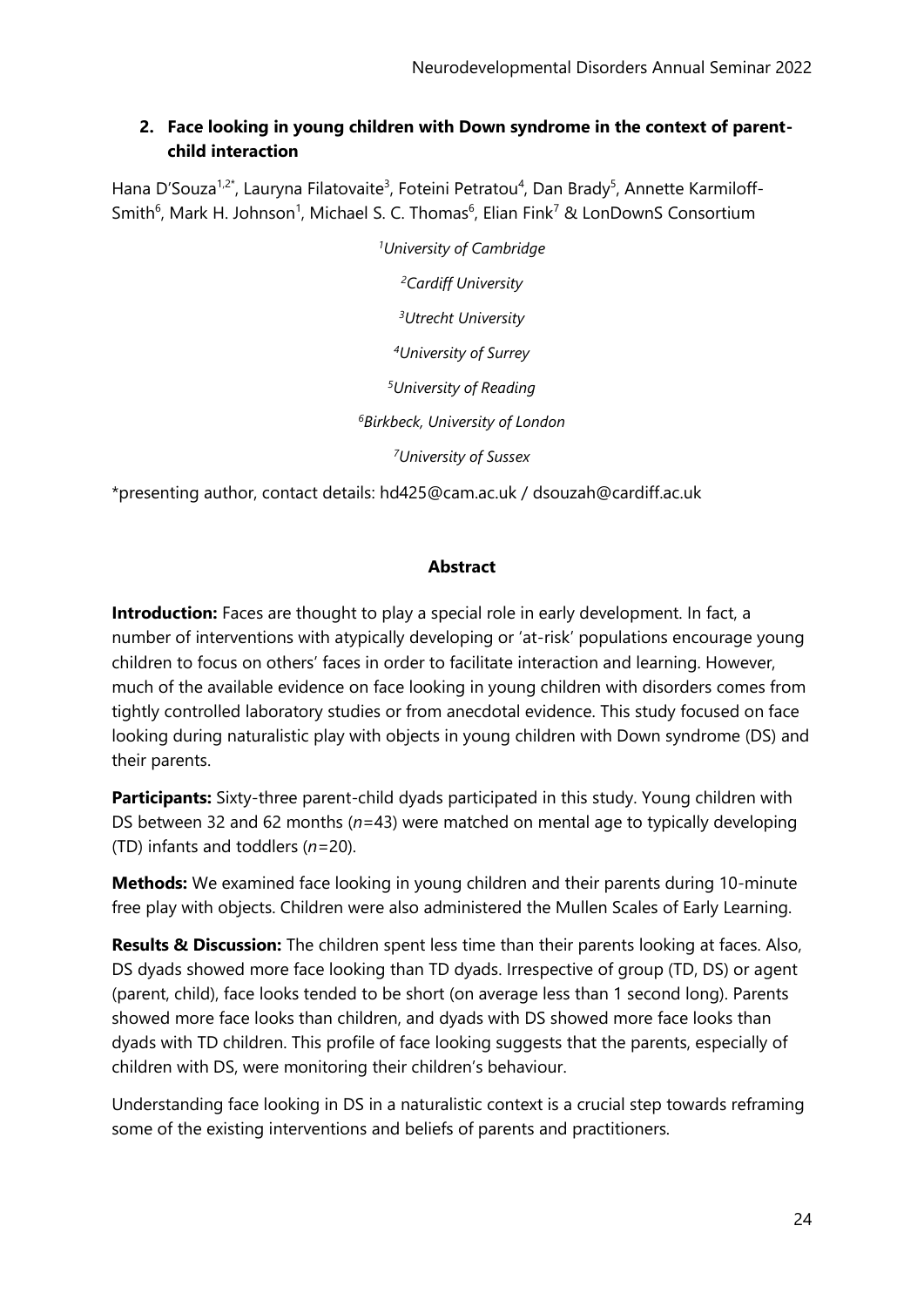#### **3. Discovery Of 42 Genome-Wide Significant Loci Associated With Dyslexia**

Catherine Doust<sup>1</sup>, Pierre Fontanillas<sup>2</sup>, Else Eising<sup>3</sup>, Scott D Gordon<sup>4</sup>, Zhengjun Wang<sup>5</sup>, Gökberk Alagöz<sup>3</sup>, Barbara Molz<sup>3</sup>, 23andMe Research Team<sup>2</sup>, Quantitative Trait Working Group of the GenLang Consortium, Beate St Pourcain<sup>3,6</sup>, Clyde Francks<sup>3,6</sup>, Riccardo E Marioni<sup>7</sup>, Jingjing Zhao<sup>5</sup>, Silvia Paracchini<sup>8</sup>, Joel B Talcott<sup>9</sup>, Anthony P Monaco<sup>10</sup>, John F Stein<sup>11</sup>, Jeffrey R Gruen<sup>12</sup>, Richard K Olson<sup>13</sup>, Erik G Willcutt<sup>13</sup>, John C DeFries<sup>13</sup>, Bruce F Pennington<sup>14</sup>, Shelley D Smith<sup>15</sup>, Margaret J Wright<sup>16</sup>, Nicholas G Martin<sup>4</sup>, Adam Auton<sup>2</sup>, Timothy C Bates<sup>1</sup>, Simon E Fisher<sup>3,6</sup> & Michelle Luciano<sup>1\*</sup> *<sup>1</sup>Department of Psychology, The University of Edinburgh, Edinburgh, EH8 9JZ, UK <sup>2</sup>23andMe, Inc., Sunnyvale, CA, USA <sup>3</sup>Language and Genetics Department, Max Planck Institute for Psycholinguistics, 6500 AH, Nijmegen, The Netherlands <sup>4</sup>Genetic Epidemiology Laboratory, QIMR Berghofer Medical Research Institute, Brisbane, 4029, Queensland, Australia <sup>5</sup>School of Psychology, Shaanxi Normal University and Shaanxi Key Research Center of Child Mental and Behavioral Health, Xi'an, 710062, China <sup>6</sup>Donders Institute for Brain, Cognition and Behaviour, Radboud University, 6500 EH, Nijmegen, The Netherlands <sup>7</sup>Centre for Genomic & Experimental Medicine, Institute of Genetics & Cancer, University of Edinburgh, Edinburgh, EH4 2XU, UK <sup>8</sup>School of Medicine, Medical & Biological Sciences, University of St Andrews, St Andrews, KY16 9TF, UK <sup>9</sup>Developmental Cognitive Neuroscience, Aston Brain Centre, Birmingham, B4 7ET, UK <sup>10</sup> Office of the President, Tufts University, Medford, Massachusetts, 02155, USA <sup>11</sup>Department of Physiology, Anatomy and Genetics, Oxford University, Oxford, OX1 3PT, UK <sup>12</sup>Departments of Pediatrics and Genetics, Yale Medical School, New Haven, Connecticut, 06520-8081, USA<sup>13</sup> Department of Psychology and Neuroscience, University of Colorado, Boulder, Colorado, 80309-0345, USA <sup>14</sup>Department of Psychology at the University of Denver, Denver, Colorado, 80208, USA <sup>15</sup>Department of Neurological Sciences, College of Medicine, University of Nebraska Medical Center, Omaha, Nebraska, 68198-8440, USA <sup>16</sup>Queensland Brain Institute, University of Queensland, Brisbane, 4072, Queensland, Australia* **Abstract** Reading and writing are crucial life skills but up to 1 in 10 children are affected by dyslexia,

which can persist into adulthood. Family studies of dyslexia suggest heritability up to 70%, yet no convincing genetic markers have been found. Our genome-wide association study of 51,800 adults self-reporting a dyslexia diagnosis and 1,087,070 controls identifies 42 independent significant loci: 15 in genes linked to cognitive ability/educational attainment; 27 novel and potentially specific to dyslexia. Twenty-three loci (13 novel) were validated in independent cohorts of Chinese and European ancestry. Genetic aetiology of dyslexia was similar between sexes, and genetic covariance with many traits was found, including ambidexterity, but not neuroanatomical measures of language-related circuitry. There was especially strong genetic correlation with attention deficit hyperactivity disorder but not autism spectrum disorder. Dyslexia polygenic scores explained up to 6% of variance in reading traits, and might in future enable earlier identification and remediation of dyslexia.

\*Presenting author: Michelle Luciano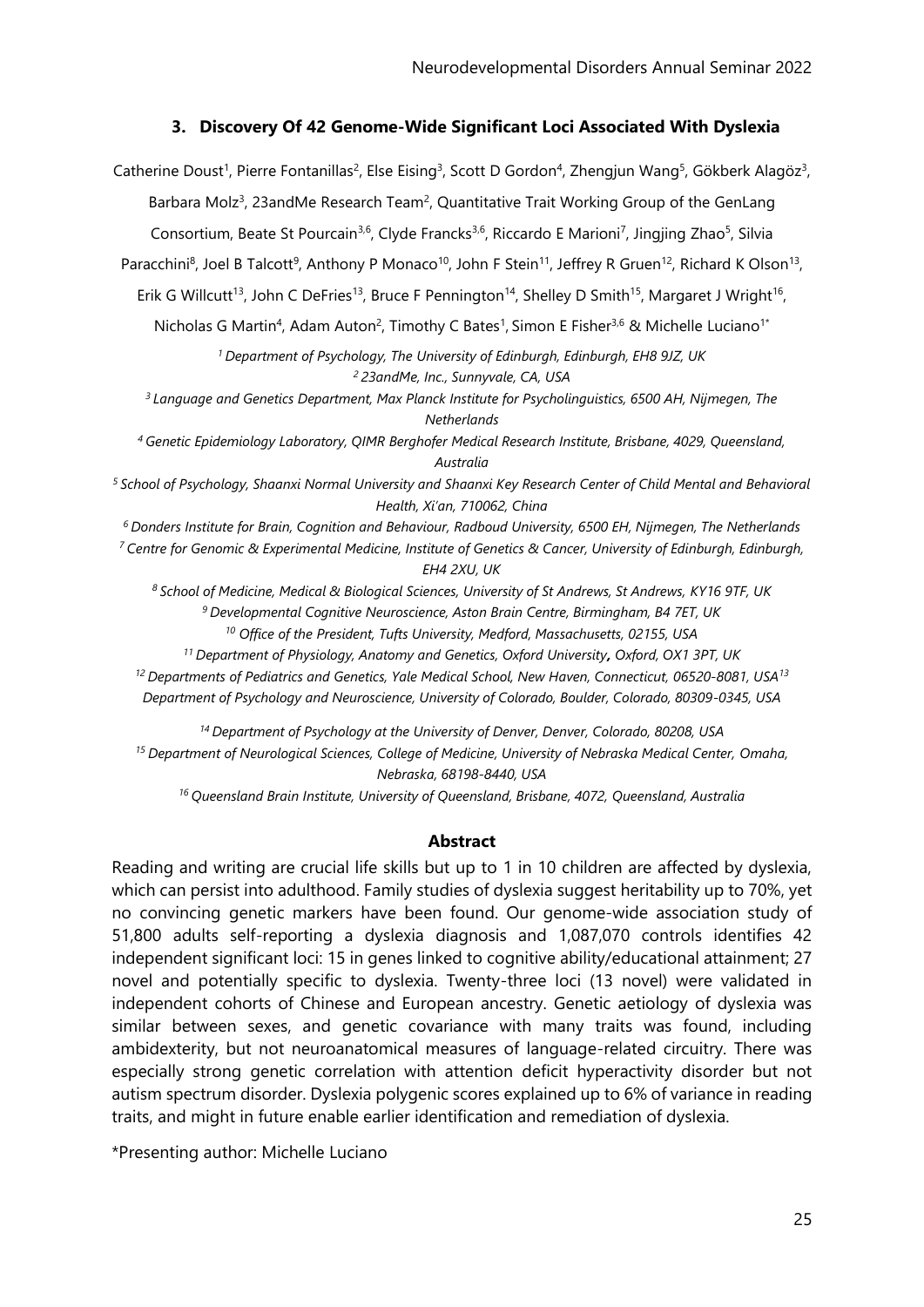## **4. Sensory Processing in Genetic Syndromes Associated with Autism**

Harriet Smith<sup>1,</sup> Chloe Lane<sup>1,2</sup>, Reem Al-Jawahiri<sup>1</sup>, Megan Freeth<sup>1</sup>

*1 Department of Psychology, University of Sheffield, Sheffield, UK. 2 Research & Development Unit, Tavistock and Portman NHS Foundation Trust, London, UK.*

#### **Abstract**

Genetic syndromes, Sotos syndrome (Sotos), Tatton-Brown Rahman Syndrome (TBRS) 16p11.2 deletion, and 16p11.2 duplication, have a high likelihood of autism symptomatology. However, there has been limited investigation into the way in which individuals with these syndromes process sensory information. The aims of this study were to investigate how sensory information is processed by children with these four syndromes, and to determine whether other clinical features predict the level of sensory processing differences experienced.

Parents/caregivers of 36 children with Sotos, 20 children with TBRS, 38 children with 16p11.2 deletion, and 31 with 16p11.2 duplication completed the Child Sensory Profile 2 (CSP-2) and the Sensory Behaviour Questionnaire (SBQ) along with other standardised questionnaires assessing autistic traits (SRS-2), ADHD traits (Conners 3), anxiety (SCAS-P) and adaptive behaviour (VABS-3).

For all four syndromes CSP-2 data indicated frequent differences in the processing of body position (response to joint/muscle position), touch, and movement information. Differences in the processing of oral information (response to tastes or smells) were also reported in 16p11.2 deletion and 16p11.2 duplication but these were not as evident in Sotos and TBRS. In terms of association with other clinical features, increased sensory processing differences were found to be associated with increased autistic traits in all four syndromes, with maladaptive behaviour in Sotos, and with increased anxiety in 16p11.2. deletion.

These findings demonstrate that sensory processing differences have profound effects in children with Sotos, TBRS, 16p11.2 deletion, and 16p11.2 duplication and should be carefully considered by clinicians, parents, and educators.

**Presenting author:** Harriet Smith [harriet.smith@sheffield.ac.uk](mailto:harriet.smith@sheffield.ac.uk)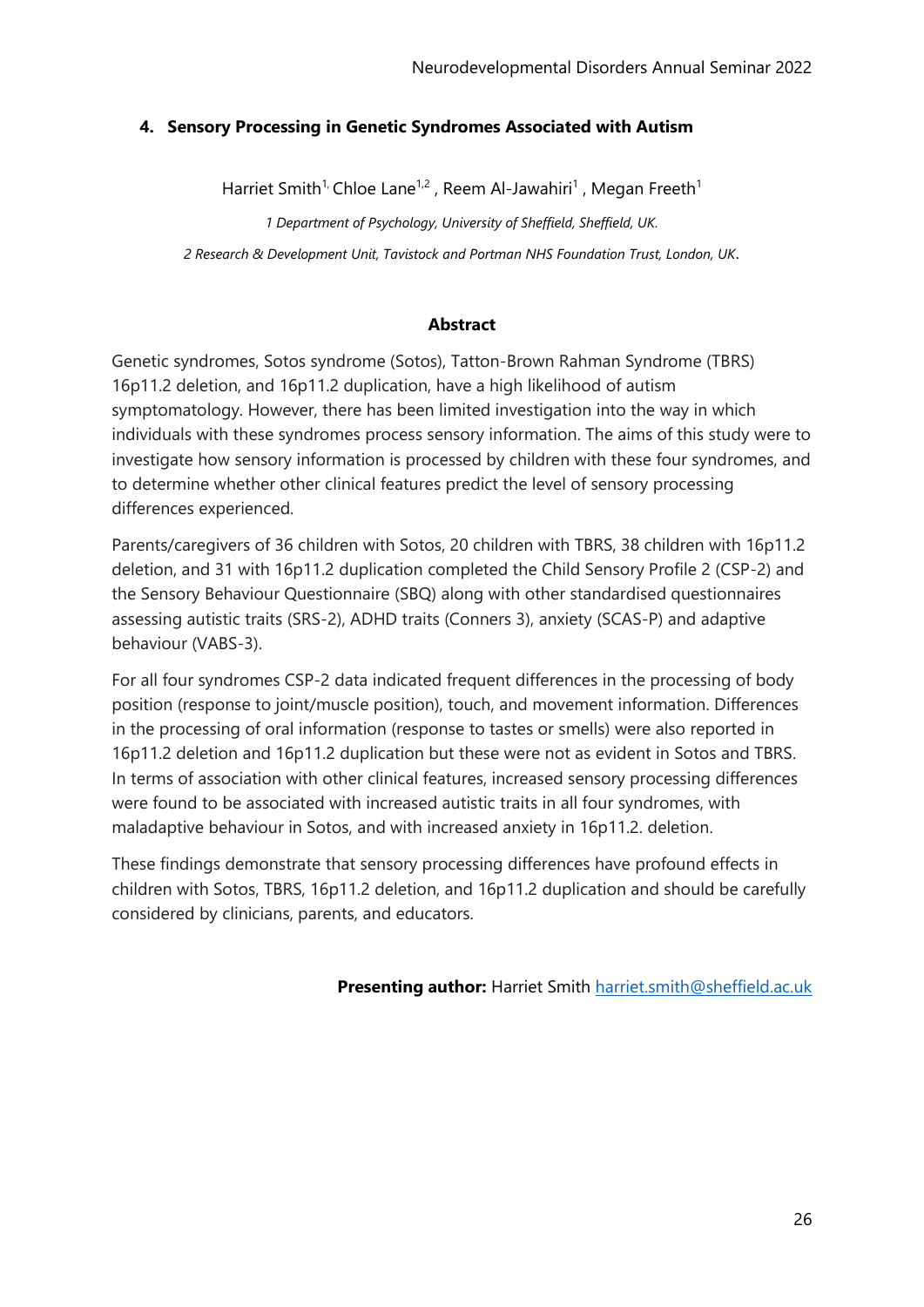# **Poster Session 1**

# Room 1

#### **1. Investigating Developmental Prosopagnosia across the Lifespan**

Judith Lowes: *Psychology, Faculty of Natural Sciences, University of Stirling*  Professor Peter J.B. Hancock*: Psychology, Faculty of Natural Sciences, University of Stirling* Dr Anna K. Bobak: *Psychology, Faculty of Natural Sciences, University of Stirling*

#### **Abstract**

Developmental prosopagnosia (DP) is a lifelong neurodevelopmental condition characterised by severe face recognition problems. Individuals with DP can experience profound negative psychosocial consequences including anxiety, feelings of embarrassment and social isolation. DP is widely reported to be a heterogenous condition, both in presentation and severity. Two sub-types of DP, one affecting both face perception *and* memory, the other affecting only face memory, have been proposed in adults but it is not currently known whether these sub-types are also observed in children and adolescents.

This study is a large-scale systematic investigation of the nature and patterns of the underlying face processing deficits in DP across lifespan. Participants were 23 individuals aged 8 -71 years who reported difficulties recognising familiar faces and 119 age-matched controls. Participants completed an online battery of 11 neuropsychological tests tapping the multiple stages of face processing from detection and categorising of age and gender, through face matching to face recognition and identification. Results were analysed at group and individual case level. We present the main findings and compare patterns of results across four age groups 6 - 13, 14 - 35, 36 - 59 and 60 – 74 years. A key conclusion is that the current gold standard tests for DP, whilst useful, may lack sensitivity and specificity and that using a wider range of tests can be helpful to classify DP.

Presenting author contact details: Email: judith.lowes@stir.ac.uk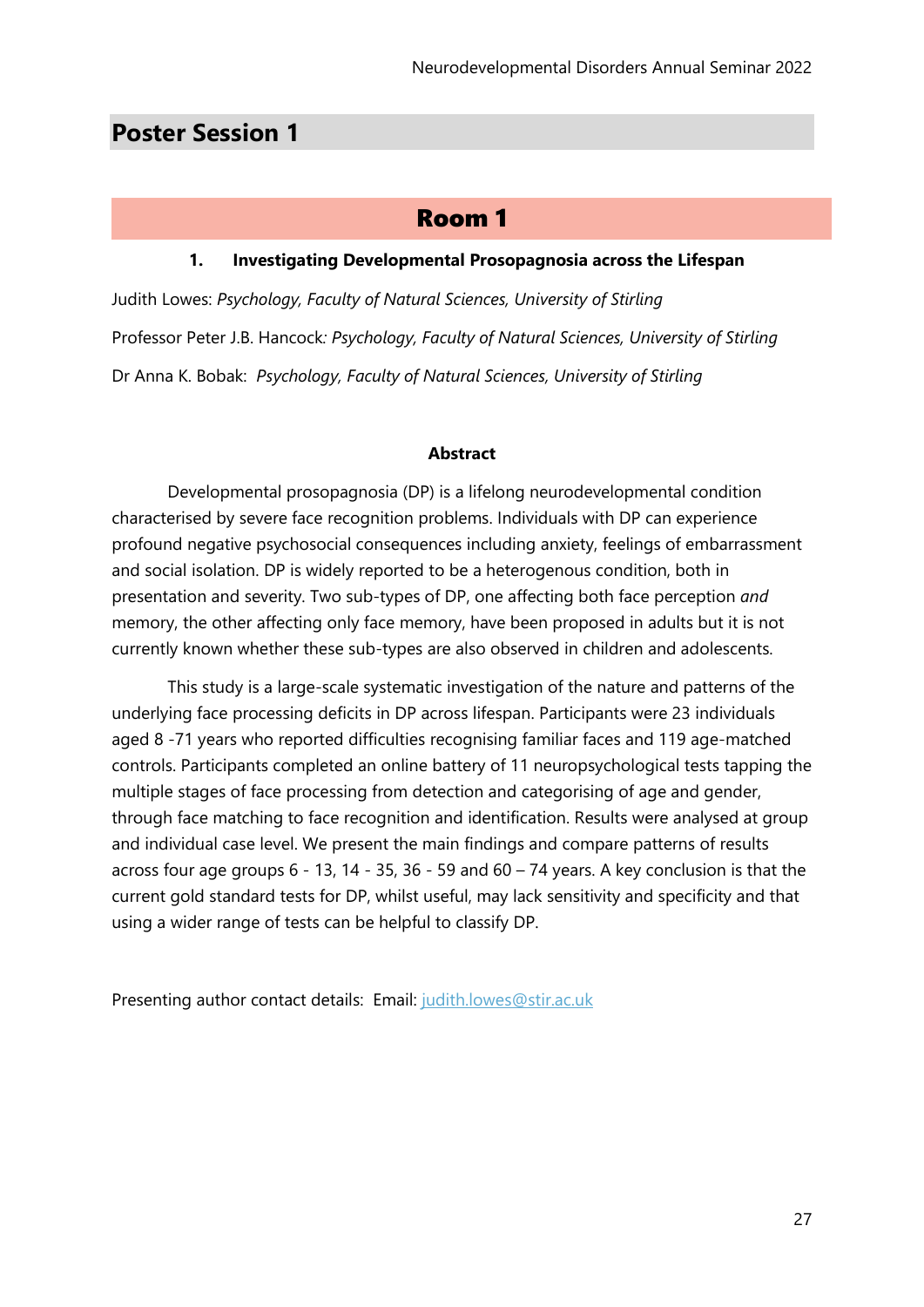## **2. Neurodevelopmental conditions & bilingual families: Access to information and support**

Bérengère G. Digard<sup>1</sup>, Ellie Johnson<sup>2</sup>, Draško Kašćelan<sup>3</sup>, Antonella Sorace<sup>1</sup>, Rachael Davis<sup>4</sup>

*<sup>1</sup> School of Philosophy, Psychology and Language Sciences, University of Edinburgh, UK*

*<sup>2</sup> Edinburgh Medical School, University of Edinburgh, Edinburgh, UK*

*<sup>3</sup> School of Languages, Cultures and Societies, University of Leeds, Leeds, UK*

*<sup>4</sup> School of Psychology, Sociology & Education, Queen Margaret University, Edinburgh, UK*

**Background:** While research has made progress in better understanding the needs of children with neurodevelopmental conditions, one population is still largely underserved: bilingual families. Although research suggests bilingualism does not have negative consequences for these children, parents are still concerned that bilingualism could have detrimental effects. Understanding what elements feed into these concerns would help us efficiently support these children and their families.

**Objectives:** This study aims at identifying 1) where bilingual parents of children with neurodevelopmental conditions find information regarding bilingualism; and 2) how the attitudes of their support network inform their language practices.

**Methods:** UK-based bilingual parents of children with a neurodevelopmental condition completed an online survey including quantitative and qualitative questions about their demographics, language profile, and attitudes towards bilingualism. Data collection is currently ongoing.

**Results:** 21 parents already completed the survey (18 females, mean age = 46.48 years, 3 autistic parents). Preliminary analysis showed that the few parents who had received information about bilingualism (9 parents) did so through support groups and the internet. Most parents indicated that clinicians and teachers were either supportive of bilingualism or did not have an opinion.

**Conclusions:** The preliminary results suggest that bilingual parents still do not have access to a clear pathway of support to find information regarding their specific situation, and that many professionals do not have access to up-to-date information either. For more optimal support to these children, there needs to be dedicated effort placed on training professionals and providing clear access to information for parents.

The results will be used to design and test training interventions aimed at improving face recognition in individuals with DP.

**Presenting author:** Bérengère G. Digard, [Berengere.Digard@ed.ac.uk](mailto:Berengere.Digard@ed.ac.uk)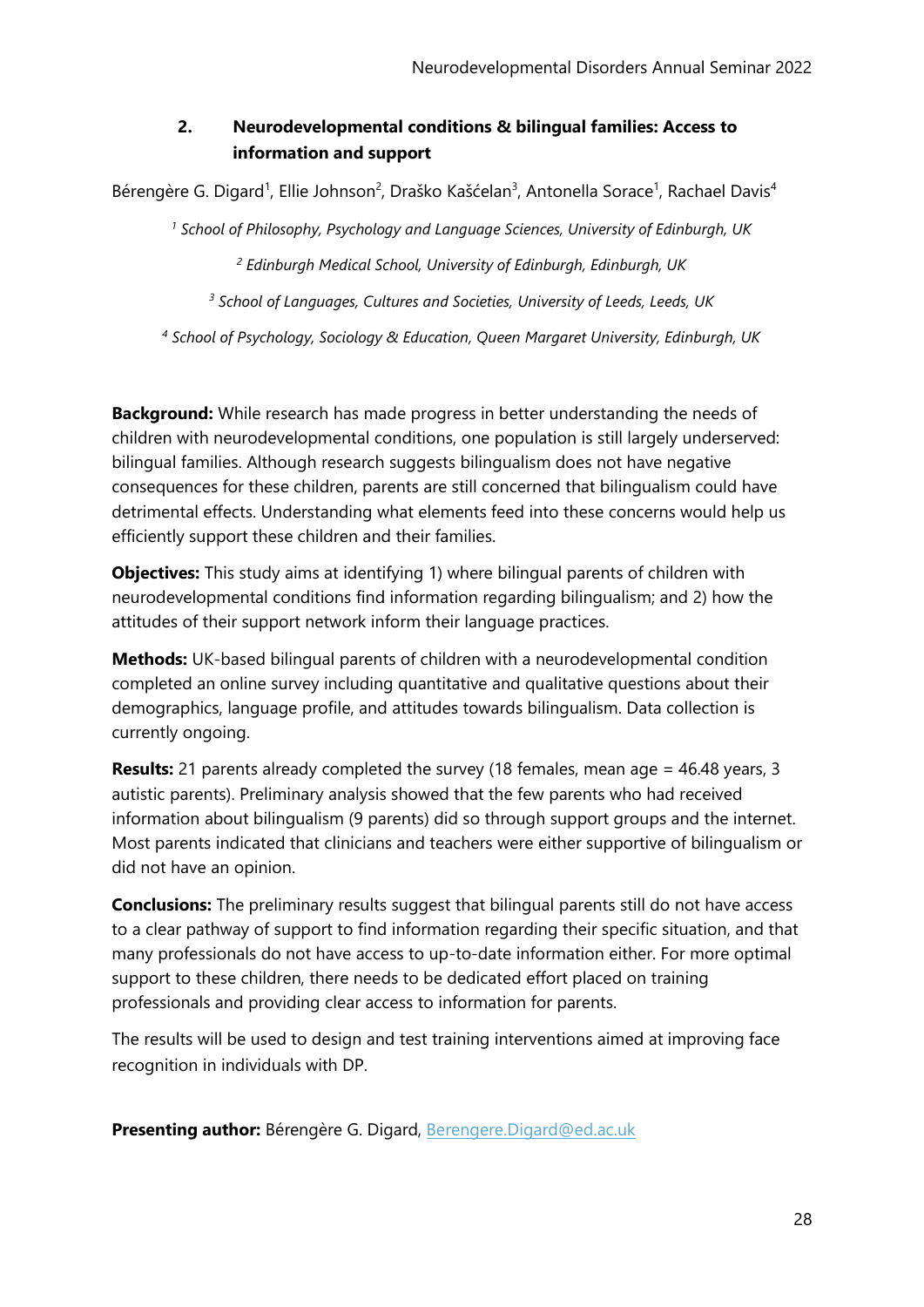## **3. Exploring the concordance of objective and subjective measures of sleep in children with neurodevelopmental disorders: a systematic review and metaanalysis**

Mr Rory O'Sullivan. *University of Birmingham.* Dr Stacey Bissell. *University of Birmingham.* Dr Anna Hamilton. *University of Birmingham*. Prof Andrew P Bagshaw. *University of Birmingham.* Dr Caroline Richards. *University of Birmingham.*

#### **Abstract**

**INTRODUCTION:** Objective and subjective sleep measures are common throughout paediatric sleep research, and these tools often assess similar sleep parameters (e.g. sleep duration and night awakenings). The concordance of objective and subjective sleep parameter estimates has been extensively examined in typically-developing (TD) populations; however this is less understood in neurodevelopmental disorder (NDD) populations, despite the heightened prevalence and severity of sleep difficulties. Concordance estimates from TD studies may not generalise to NDD populations due to differences in sleep and caregiving contexts, sleep characteristics, and measurement error. Therefore, this study aims to (1) synthesise the existing literature to delineate the concordance of objective and subjective estimates of sleep in children with NDDs, and (2) compare this to concordance estimates from TD studies.

**METHODS:** A pre-registered systematic review and meta-analysis will be conducted [\(https://www.crd.york.ac.uk/prospero/display\\_record.php?ID=CRD42022307499\)](https://www.crd.york.ac.uk/prospero/display_record.php?ID=CRD42022307499). The NDD populations of interest include children (<18 years) diagnosed with autism, attention-deficit hyperactivity disorder, intellectual disability or rare genetic syndromes. Concordance will be quantified via Pearson's r correlation coefficients and differences in means. Random-effects or quality-effects meta-analytic models of -concordance statistics will be calculated for each sleep variable, within each NDD group and the TD group. If the data allow, subgroup analyses will be conducted for each subjective and objective measure comparison (e.g. actigraphy-questionnaire, polysomnography-questionnaire).

**CONCLUSION:** Outlining the concordance of objective and subjective sleep estimates in children with NDDs, this study aims to foster improvements in data interpretation and methodological design amongst NDD sleep research, and increase accessibility of sleep research to NDD populations.

**Presenting author:** Mr Rory O'Sullivan, email: **[rxo165@student.bham.ac.uk](mailto:rxo165@student.bham.ac.uk)**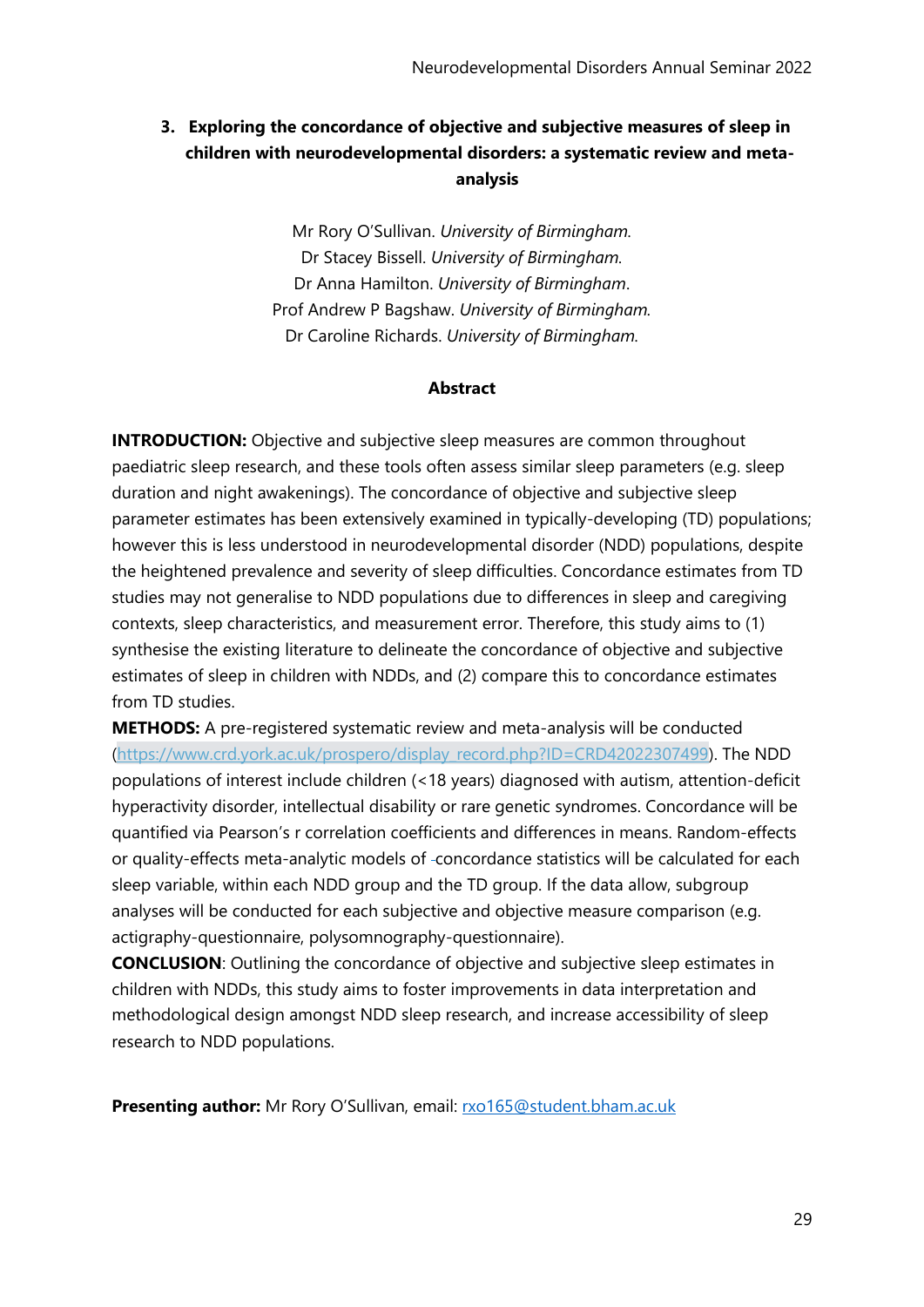## **4. Executive Functioning and Depression Symptoms in Adults with ADHD and DCD**

Maria Broletti, Christina Efthymiou, Emily McDougal, Aja Murray, Sinead Rhodes

*University of Edinburgh*

#### **Abstract**

**Background:** ADHD and Developmental Coordination Disorder (DCD) are two highly cooccurring neurodevelopmental conditions. Individuals with either or both conditions may encounter difficulties with executive functioning (EF) and are also more susceptible to poorer mental health than neurotypical peers, which continues into adulthood. Previous research has suggested a link between EF and depression symptoms; however, this has only been investigated separately in ADHD and DCD, and has not yet been examined in adult DCD. This planned study will provide a comparison of, and investigate the relationship between, EF and depression symptoms among adults with single and co-existing diagnoses.

**Methods:** We aim to recruit 138 adults diagnosed with ADHD, DCD, and combined ADHD+DCD to complete an online questionnaire. Measures will include the Adult ADHD Self-Report Scale (ASRS), the Adult Developmental Coordination Disorder/Dyspraxia Checklist (ADC), the Mood and Feelings Questionnaire (MFQ), and the Behaviour Rating Inventory of Executive Function-Adult Version (BRIEF-A).

**Results:** As a planned study, expected results will be presented. Group differences in EF and depression symptoms will be explored. Significant correlations between EF, depression symptoms and ADHD/DCD symptoms are predicted across groups, which may be followed up with mediation analyses to test the mediating role of EF.

**Conclusion:** This study hopes to further our understandings of the overlap between adult ADHD and DCD with regards to cognitive profiles and mental health, as well as inform of the role executive dysfunction may have in increasing levels of depression.

**Presenting author:** Maria Broletti, [m.c.broletti@sms.ed.ac.uk](mailto:m.c.broletti@sms.ed.ac.uk)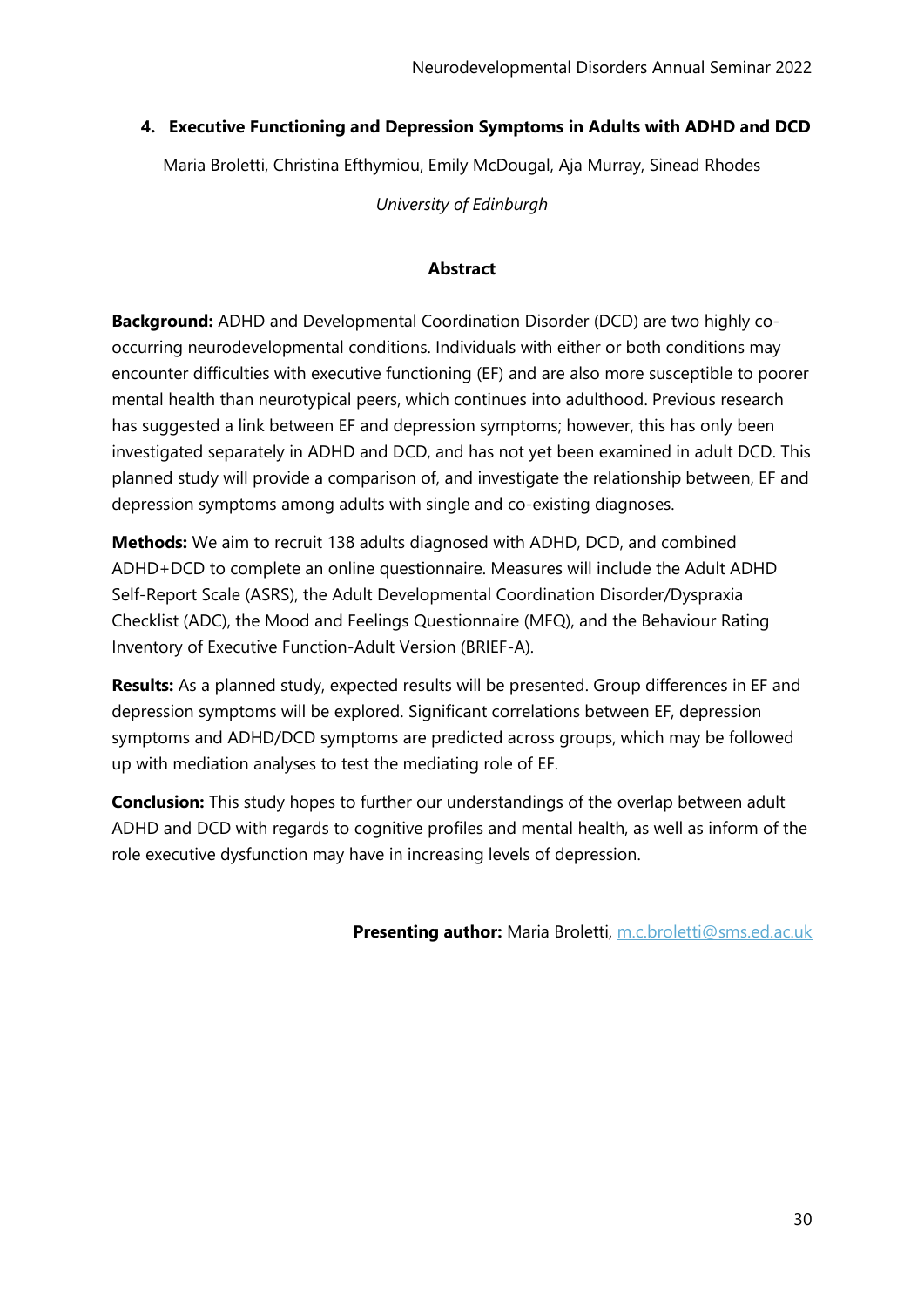## **5.** . **Cognitive predictors of individual differences in children's language acquisition**

*Presenting author:*

Ashley Blake, *University of Birmingham* Email: [a.r.blake@bham.ac.uk](mailto:a.r.blake@bham.ac.uk)

*Co-authors:*

Ewa Dabrowska, *University of Birmingham and Friedrich Alexander University*

Nick Riches, *Newcastle University*

#### **Abstract**

Consensus from children's language acquisition literature suggests that grammatical processing is entirely implicit. Grammatical deficits, typically seen in children with developmental language disorder (DLD), are attributed to impairment of the neural regions underlying procedural memory. Although we do not dispute these theories, we believe that both implicit and explicit processes are involved in language acquisition, in differing stages and degrees. Our research investigates implicit learning in children with and without DLD, as a predictor of linguistic ability. 97 children (73 typically developing children and 24 children with DLD), aged 6;9 -10;8 years participated in our online study. We used the Tower of Hanoi puzzle as a measure of the speed of automatization, and cognitive tasks measuring statistical learning, non-verbal intelligence, and working memory. Results were compared with performance on language tasks including grammatical processing, vocabulary, sentence production, and lexical and fluency measures from a narrative and spontaneous speech task. Initial results indicate that intelligence and working memory are robust predictors of linguistic ability in both groups. Grammar and vocabulary were strongly correlated overall, indicating that they do not rely on distinct learning processes. In the DLD group, we found a strong correlation between intelligence, working memory and vocabulary, and a stronger relationship between these predictors and grammar. Implicit learning did not predict linguistic ability in either group, and the speed of automatization showed an unexpected negative relationship with grammar in the DLD group. Overall, our findings support that non-verbal intelligence is a strong predictor of children's grammatical processing ability.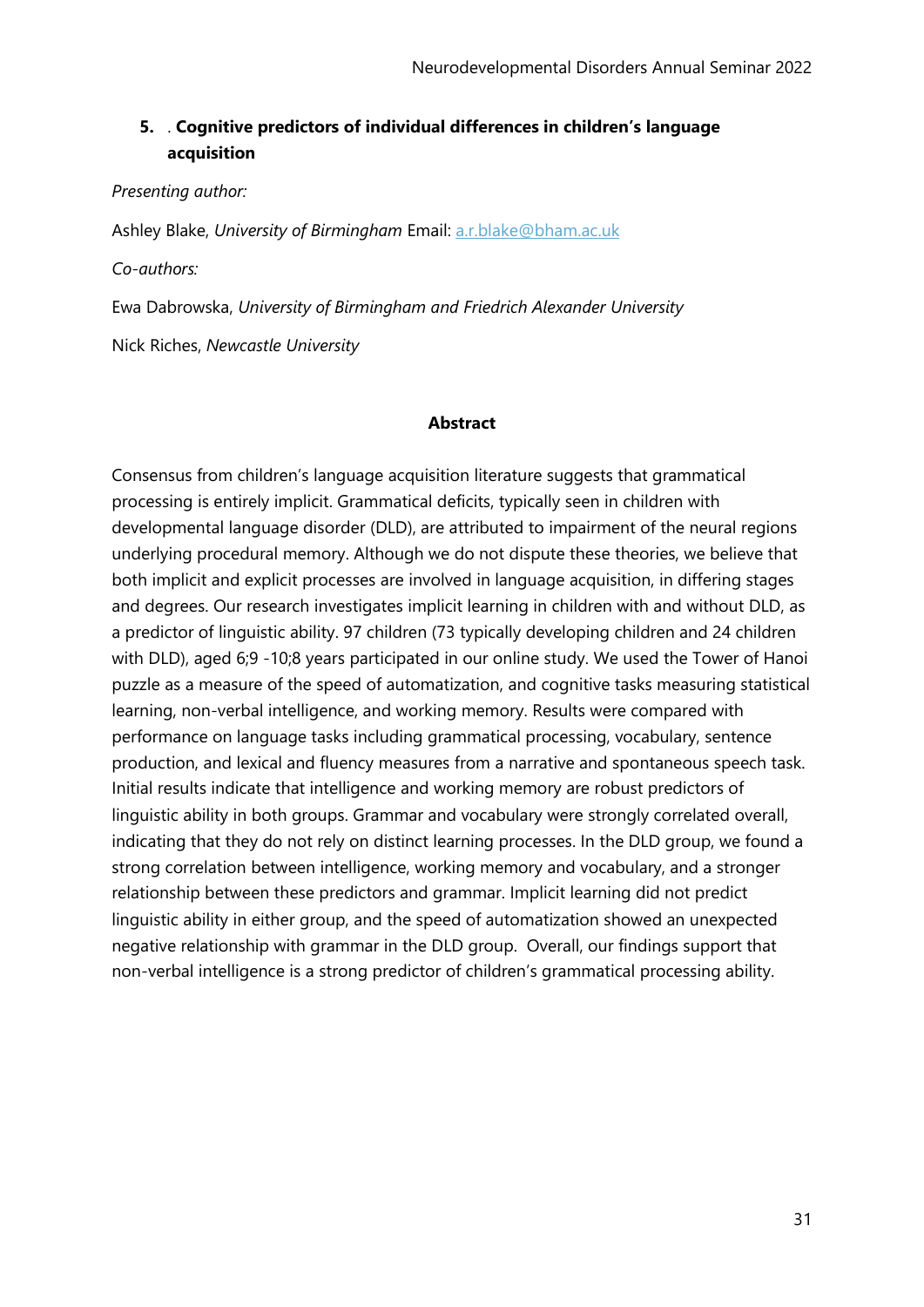**6. Identifying and Knowing about Behaviour (i-KNOW): a study protocol for assessing the feasibility of the i-KNOW programme for individuals at Clinical High Risk for behaviours that challenge.** 

Anna Hamilton<sup>1,2</sup>, Laura Groves<sup>1,3</sup>, Denise Bain<sup>1,6</sup>, Chloe Brown<sup>1</sup>, Debbie Allen<sup>4</sup>, Vivien Cooper<sup>5</sup>, Louise Daniel<sup>6</sup>, Megan Evison<sup>1</sup>, Joanna Garstang<sup>7</sup>, Chris Jones<sup>1</sup>, Kiran Kaur<sup>1</sup>, Raman Kaur<sup>7</sup>, Ashley Liew<sup>6</sup>, Joe McCleery<sup>9</sup>, Chris Oliver<sup>1,2</sup>, Lucy Phillips<sup>1</sup>, John Rose<sup>1</sup>, Melissa Samuels<sup>7</sup>, Doug Simkiss<sup>7,8</sup>, and Caroline Richards<sup>1,2</sup>

 *School of Psychology, University of Birmingham Cerebra Network for Neurodevelopmental Disorders, University of Birmingham Department of Psychology, University of Leicester Department of Psychology, University of Wolverhampton The Challenging Behaviour Foundation Birmingham Women's and Children's NHS Foundation Trust Birmingham Community Healthcare NHS Foundation Trust Division of Mental Health and Wellbeing, Warwick Medical School, University of Warwick Center for Autism Research, Children's Hospital of Philadelphia*

## **Abstract**

*Background:* Behaviours that challenge (BtC) are common in individuals with intellectual disability with prevalence and severity increasing with age. Thus, early identification of individuals at risk of BtC, and delivery of preventative interventions are crucial. We have developed a clinical algorithm (i-RISC) to identify individuals as risk of no, low or high severity BtC, *before* BtC emerges. To complement this, The Identifying and Knowing about Behaviour (i-KNOW) preventative intervention, which can be delivered at two levels of intensity based on level of risk, has also been developed. Research is now required to evaluate the feasibility of delivering the i-RISC and i-KNOW programme in clinical practice [\(https://osf.io/j5x4q\)](https://osf.io/j5x4q).

**Aims:** To evaluate the feasibility and acceptability of using the i-RISC algorithm and i-KNOW intervention in an NHS clinical setting. A secondary aim will be to explore preliminary effectiveness.

*Methods:* A repeated measures design (pre- and post-intervention) will be employed. Family caregivers of children (aged 1-8years) with confirmed or suspected developmental difficulties (*n*=300) will be assessed for eligibility using the i-RISC algorithm and stratified into i-KNOW intervention workshops (risk of high severity BtC; estimated *n*=45) or remote learning (risk of low severity BtC; estimated *n*=200).

*Results:* Feasibility will be assessed through appraisal of recruitment and return rates, retention rates, and adherence and fidelity to the i-KNOW intervention. Acceptability of the intervention and preliminary efficacy will also be evaluated.

*Conclusion:* Results of this feasibility study will inform a future trial to assess efficacy of the i-RISC and i-KNOW programme in community practice.

*Presenting author: Dr Anna Hamilton, [a.hamilton@bham.ac.uk](mailto:a.hamilton@bham.ac.uk)*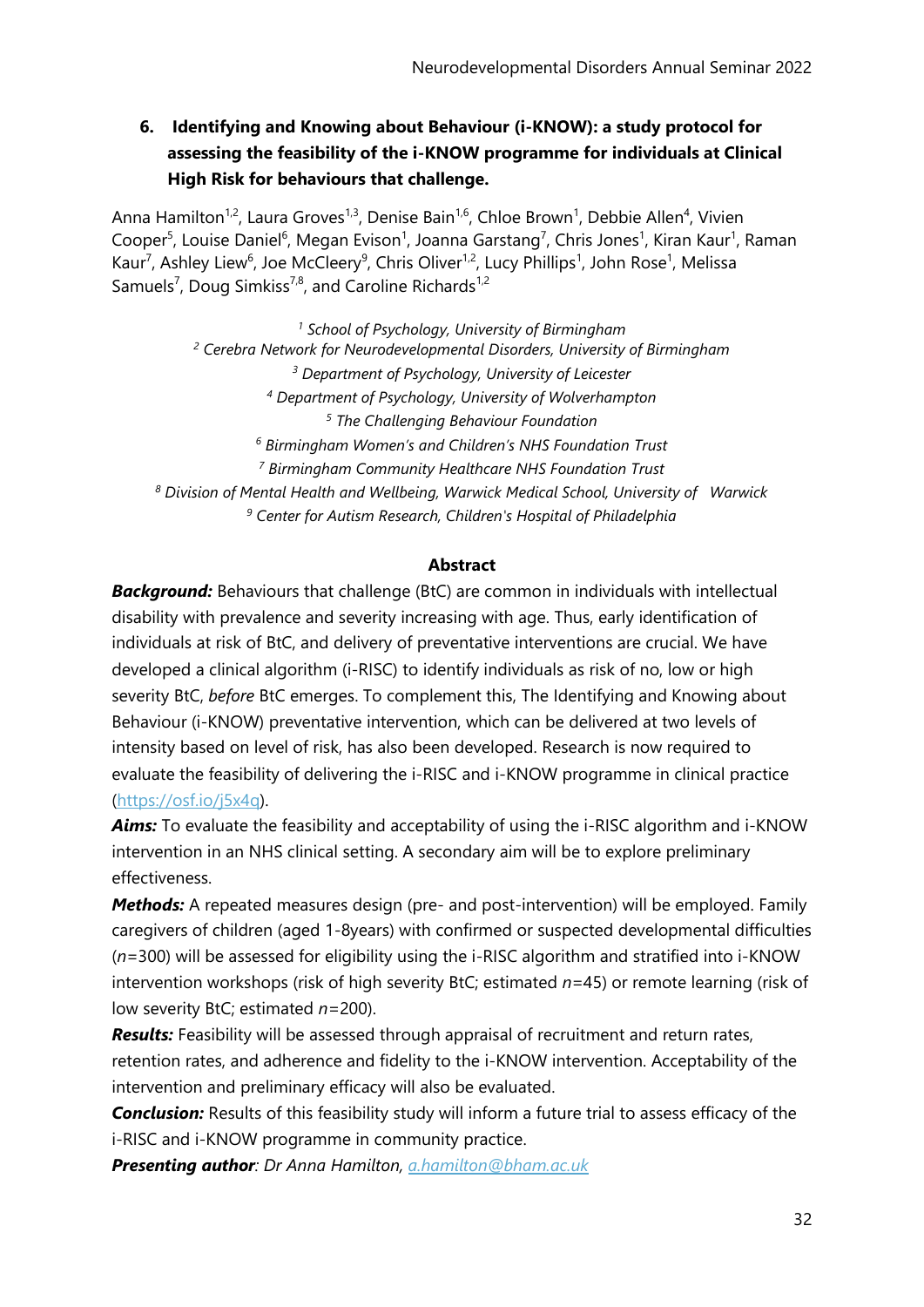# Room 2

## **7. Coproduction of the Edinburgh Psychoeducation Intervention for Children and Young People (EPIC): Acceptability and Feasibility Data**

Presenting Author: Claire Tai, *University of Edinburgh*

Co-Authors:

Emily McDougal, *University of Surrey* Tracy Stewart, *University of Edinburgh* Josie Booth, *University of Edinburgh* Christina Efthymiou, *University of Edinburgh* Ailbhe McKinney, *University of Edinburgh* Sinead Rhodes, *University of Edinburgh*

#### **Abstract**

**Background:** The 'EPIC' intervention improves cognition, learning and well-being in children with Neurodevelopmental difficulties across an 8 week period of delivery at home and school. Ensuring interventions are also acceptable and enjoyable for children alongside being feasible for parents and teachers is important to identify during their development.

**Aims:** Using quantitative and qualitative methods we aimed to identify if the 'EPIC' play and activity based cognitive focused intervention was acceptable and feasible for children with Neurodevelopmental difficulties, their parents and teachers.

**Methods:** Children with NDD and their teachers were interviewed pre and post involvement about their knowledge of NDD and strategies used in a pilot study of the EPIC intervention. Parent insights were also sought. Children also completed ratings of their enjoyment and progress with strategies they learned and applied. Barriers and facilitators to intervention adherence and progress were also recorded.

**Results:** Children and their teachers showed a greater understanding of neurodevelopmental difficulties post intervention with greater reference to cognitive function. Teachers reported improvements in the children's use of strategies over the 8 weeks with children described as having developed their own strategies to help regulate themselves to new task demands. Children showed improvements in their ratings of enjoyment and progress with strategies (e.g. mind-maps, chunking) across the 8 week intervention period. Facilitators to intervention delivery included teacher use via a 'whole-class' approach, active learning activities, parent involvement and use of easily available materials.

**Conclusion:** EPIC is acceptable and feasible for children with NDD, their parents and teachers.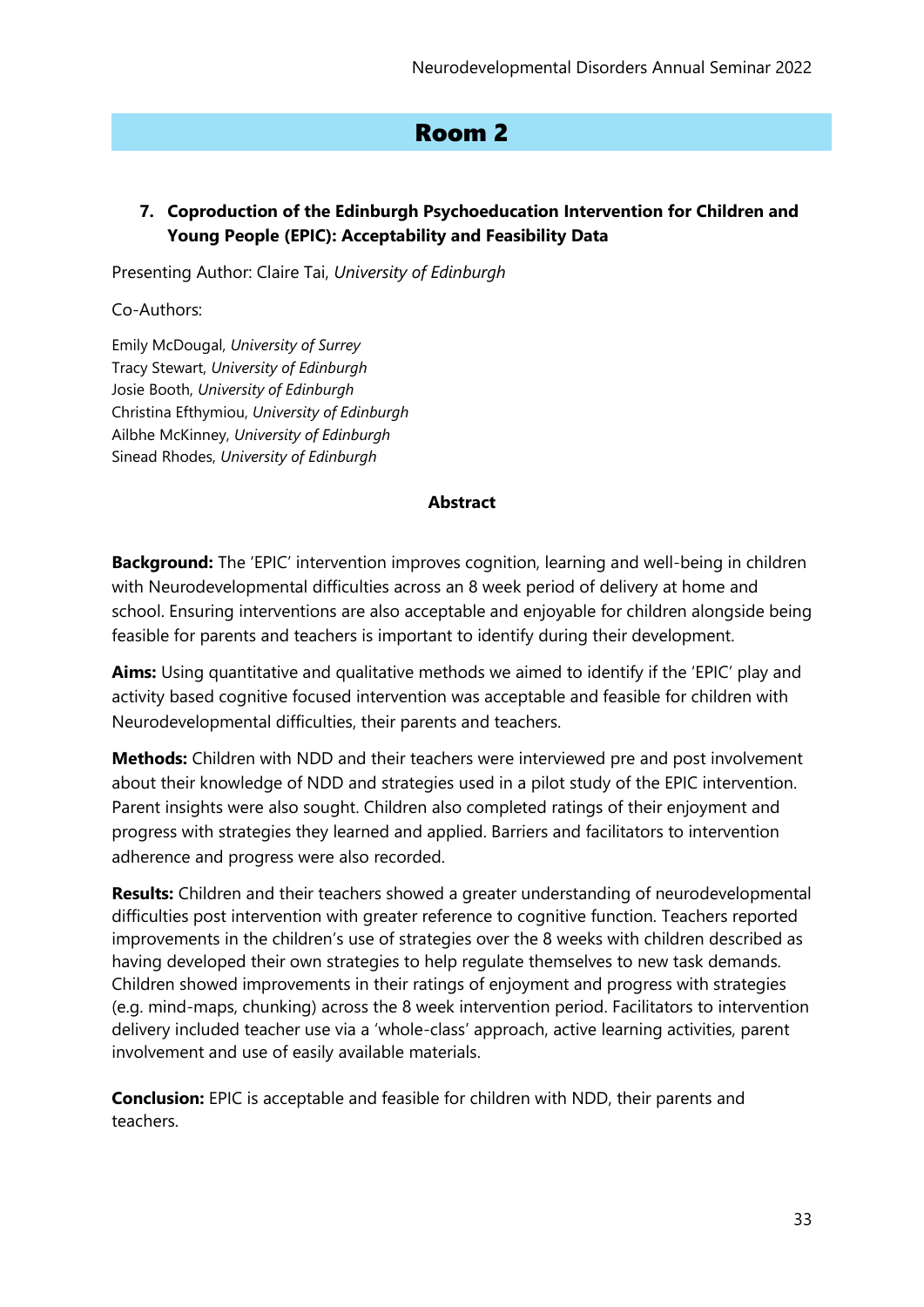## **8. Sensory processing in autism and ADHD and its association to attention, anxiety and adaptive functioning.**

Alokananda Rudra<sup>1,2</sup>, Mary Hanley<sup>1,2</sup>, Deborah Riby<sup>1,2</sup>.

*1. Centre for Neurodiversity & development , 2. Durham University*

Contacting author- [alokananda.rudra@durham.ac.uk](mailto:alokananda.rudra@durham.ac.uk)

## **Abstract**

**Background:** Differences in sensory processing can have a significant impact on daily life. This has been well-documented for autistic children and young people (1,2) but less well so for people with ADHD, or co-occurring autism and ADHD

**Aim:** The aim of this study is to take a transdiagnostic approach to understand sensory processing in neurodevelopmental conditions (autism, ADHD, autism-ADHD) and how these are related to other key aspects of functioning (anxiety, attention, adaptive behaviour).

**Method:** 93 Parents of children [autism N=30; autism+ADHD N=16; ADHD N=16; and neurotypical N=31] between the ages of 6-11 years [mean age =8.5, s.d=1.6; 31 females, 62 males] were recruited. Participants completed 5 widely used standardised questionnaire measures (Social Responsiveness Scale, Conners Comprehensive behaviour rating scale, Vineland adaptive behaviour scale, Spence Children's Anxiety Scale and Sensory profile 2 caregiver questionnaire) by post. Analyses are underway, and while group comparisons will be made across measures, the main focus will be cluster analysis to explore if there are profiles of specific difficulties emerge in the whole group (e.g. greater sensory, anxiety, attention, and adaptive behaviour difficulties), and whether these fall across diagnostic boundaries.

**Conclusion:** Understanding the impact of sensory differences in daily life is really important, because they can have a significant effect on daily life. This research addresses a gap in the literature by taking a transdiagnostic approach to understanding sensory differences and their impact on anxiety, attention and adaptive behaviour.

#### **References:**

- 1. Suarez, M.A., 2012. Sensory processing in children with autism spectrum disorders and impact on functioning. Pediatr. Clin. North Am. 59, 203–214. [https://doi.org/10.](https://doi.org/10) 1016/j.pcl.2011.10.012. xii–xiii
- 2. Schaaf, R. C., Toth-Cohen, S., Johnson, S. L., Outten, G., & Benevides, T. W. (2011). The everyday routines of families of children with autism: examining the impact of sensory processing difficulties on the family. Autism: The International Journal of Research and Practice, 15(3), 373–389. https ://doi.org/10.1177/13623 61310386505.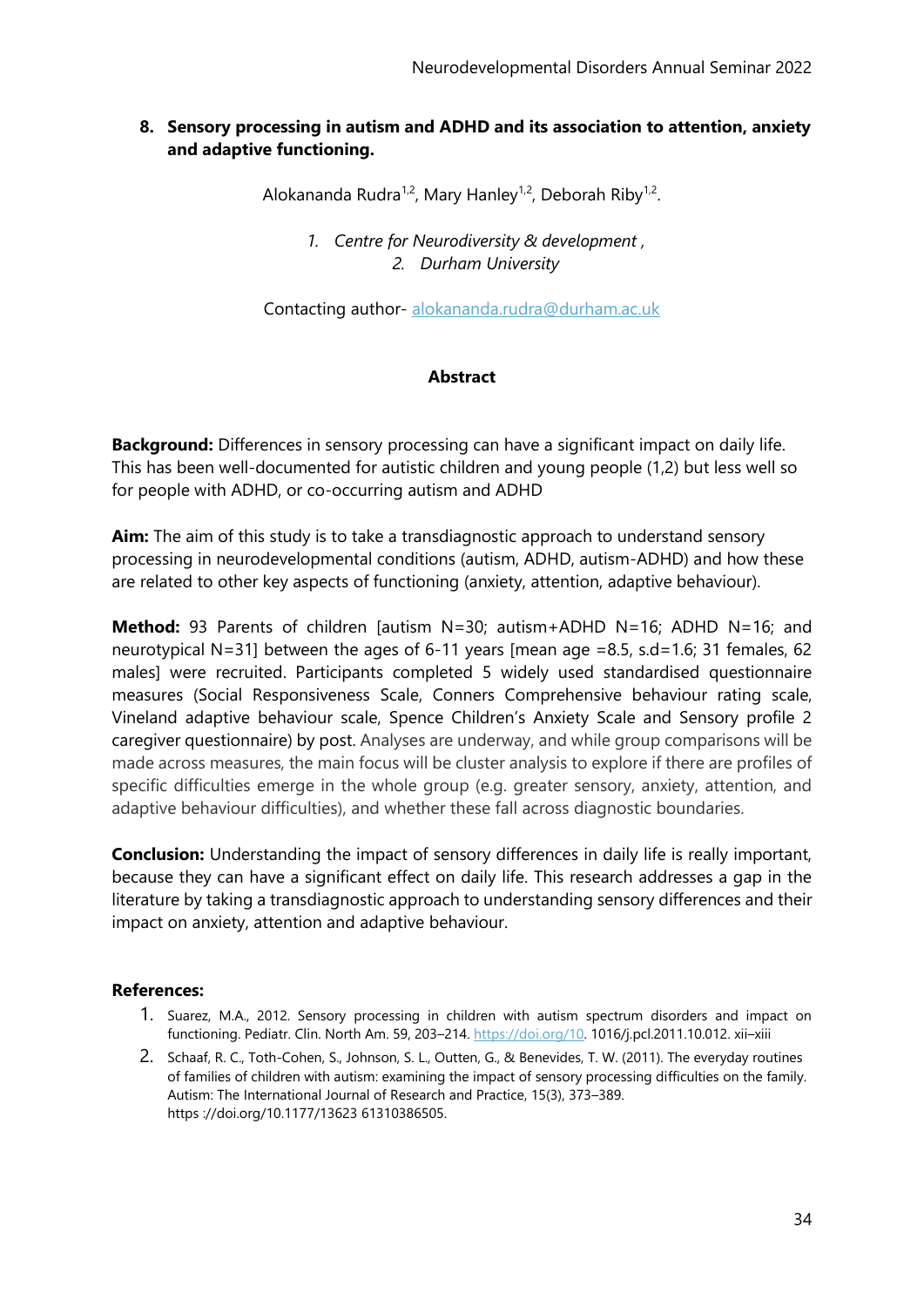## **9. Young people's experiences of Fetal Alcohol Spectrum Disorder: a photovoice study**

Miranda Eodanable, Sinead M Rhodes, Katie Cebula

*University of Edinburgh*

#### **Abstract**

Fetal Alcohol Spectrum Disorder (FASD) is a neurodevelopmental disability that is caused exclusively by prenatal alcohol exposure. It is associated with a discourse of stigma towards biological mothers and perceived negative experiences for individuals diagnosed with FASD. However, limited research has explored the experiences of adolescents with FASD regarding their disability or their views about a FASD diagnosis. A Photovoice study was therefore conducted online with 8 young people (age 12-19 years; 2 female, 6 male) in the UK. Parents (n=7; 4 adoptive, 2 foster carers and 1 birth parent) completed a screening measure of Intellectual Disability and a background questionnaire regarding their children. The Photovoice procedure included individual interviews with young people about activities across home, school and the community and their photos, a group training session, episodes of photo-taking and concluded with a group interview session. Participant-led analysis suggested: the significance of family relationships in terms of nurture, adult support, and daily living activities; and a continuous need for adjustments across school, home and the community. Researcher-led analysis using Interpretative Phenomenological Analysis indicated a distinct individual process for the young people in terms of disability identity development, where the identity extends to a wider FASD community in later adolescence. Study findings also emphasised that young people with FASD can contribute to a wider academic, public, and professional understanding of FASD disability. While parents play a significant role in educating their children on FASD, there are also implications for the role of professionals in supporting children's understanding.

**Presenting author**: Miranda Eodanable (Miranda.eodanable@ed.ac.uk)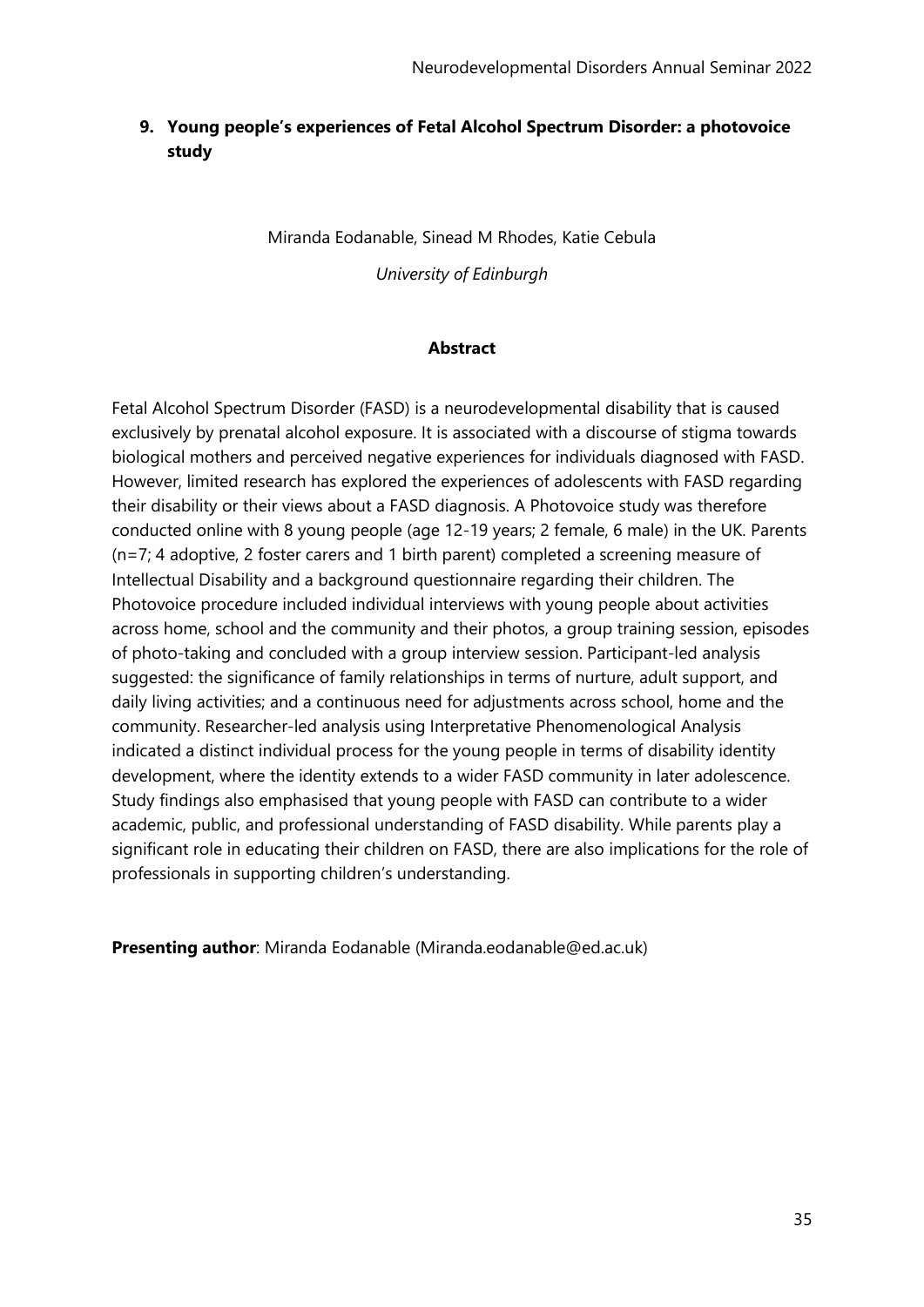## **10. Title of the presentation: An overview of a feasibility home-based motor control and learning intervention study for young autistic children.**

Tugce Cetiner, Jo Van Herwegen, & Spencer J. Hayes

*Department of Psychology and Human Development, IOE Faculty of Education and Society, University College London*

#### **Abstract**

#### **The Background of the Study and Aim:**

Autistic children experience difficulties when performing challenging (Harris, Little & Akin-Little, 2017) motor skills like handwriting (Fuentes, Mostofsky & Bastian, 2009). Autistic individuals demonstrated (Foster et al., 2020) better motor performance when imitating novel movements following blocked practice (i.e., the same trial type is performed across a practice; e.g., A, A, A), compared to random practice (i.e., different trial types are performed across a practice; e.g., A, C, B). We will examine the effects of practice structure on the acquisition and transfer of handwriting letters during a feasibility of new home-based motor intervention study: "Autism Early Intervention for Motor Skills (AIMS)".

#### **Method**

**Design**: 2 Group [BR; RB] x 2 Letter type [Novel (Gokturk); Familiar (English)] x 3 Phase [Pre-Test, Post-Test 1, Post-Test 2] mixed design.

*Participants:* Autistic children aged between 4 and 5.

**Procedure:** AIMS will be implemented at home by parents across 6-weeks, 5 days a week, 10 minutes per day. During AIMS, children will learn to perform the Gokturk letter writing activities using experimental storybooks. Across weeks 1 to 3, the BR group will receive blocked practice and the RB group random practice. Across weeks 4 to 6, the BR group will receive random practice and RB group blocked practice.

*Measures:* Letter-writing (Gokturk and English) will be quantified to examine feedforward and feedback control using kinematic analysis in the Pre-Test, Post-Test 1 (after week 3), and Post-Test (after week 6).

**Presenting author**: Tugce Cetiner , [tugce.cetiner.19@ucl.ac.uk](mailto:tugce.cetiner.19@ucl.ac.uk)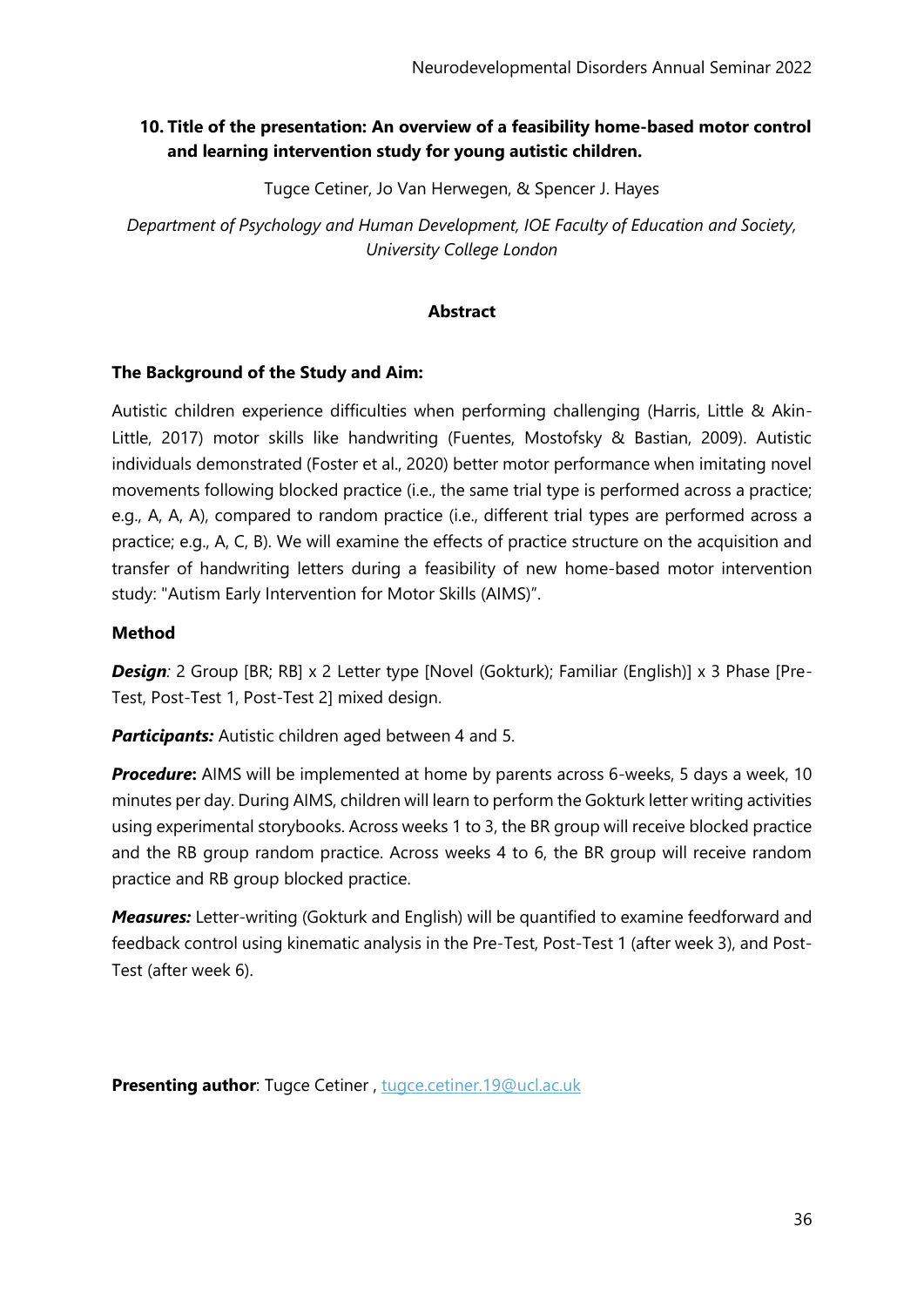# **11. Proband traits of ASD and ADHD associate with infant sibling temperament development**

Halkola, H.<sup>1</sup>, Pickles, A.<sup>1</sup>, Begum Ali, J.<sup>2</sup>, Gui, A.<sup>2</sup>, Pasco, G.<sup>1</sup>, Johnson, M.<sup>3</sup>, Charman, T.<sup>1</sup>, Jones, E. J. H.<sup>2</sup>, and The BASIS and STAARS Teams

 *Institute of Psychiatry, Psychology & Neuroscience, King's College London Centre for Brain and Cognitive Development, Department of Psychological Sciences, Birkbeck, University of London Department of Psychology, University of Cambridge*

### **Abstract**

**Background:** Autism and ADHD are both highly heritable neurodevelopmental conditions. Previous prospective studies have shown associations between temperament measures of fear/shyness and later autism traits, while activity level and attention associate with later development of ADHD traits. Only a few previous studies have investigated how autism and ADHD traits of older siblings associate with temperament in their infant siblings.

**Aims:** To explore how proband autism and ADHD traits associate with the development of early childhood predictors of autism and ADHD in infant siblings with a family history of autism.

**Methods:** The study included 411 infant participants and their older siblings with autism and/or ADHD or neither. Parents rated infant fear/shyness, activity and attention using Infant/Early Childhood Behavior Questionnaire, and proband autism and ADHD traits using the Social Communication Questionnaire and Conners 3 parent questionnaire, respectively.

Latent growth curve models tested how autism family history and proband traits of autism and ADHD associated with the development of fear/shyness, activity, and attention in infants at 8, 14 and 24 months.

**Results:** Higher proband autism symptoms associated with higher level of initial fear/shyness in infants, while more ADHD symptoms associated with higher initial infant activity level. Infants with probands with higher ADHD traits had higher scores in initial attention, but lower change in attention over time, while family history of autism associated with lower initial attention and higher level of change over time.

**Key conclusion:** Proband traits of autism and ADHD relate to temperament trajectories of their infant sibling in a distinctive manner.

**Presenting author:** Hanna Halkola, [hanna.halkola@kcl.ac.uk](mailto:hanna.halkola@kcl.ac.uk)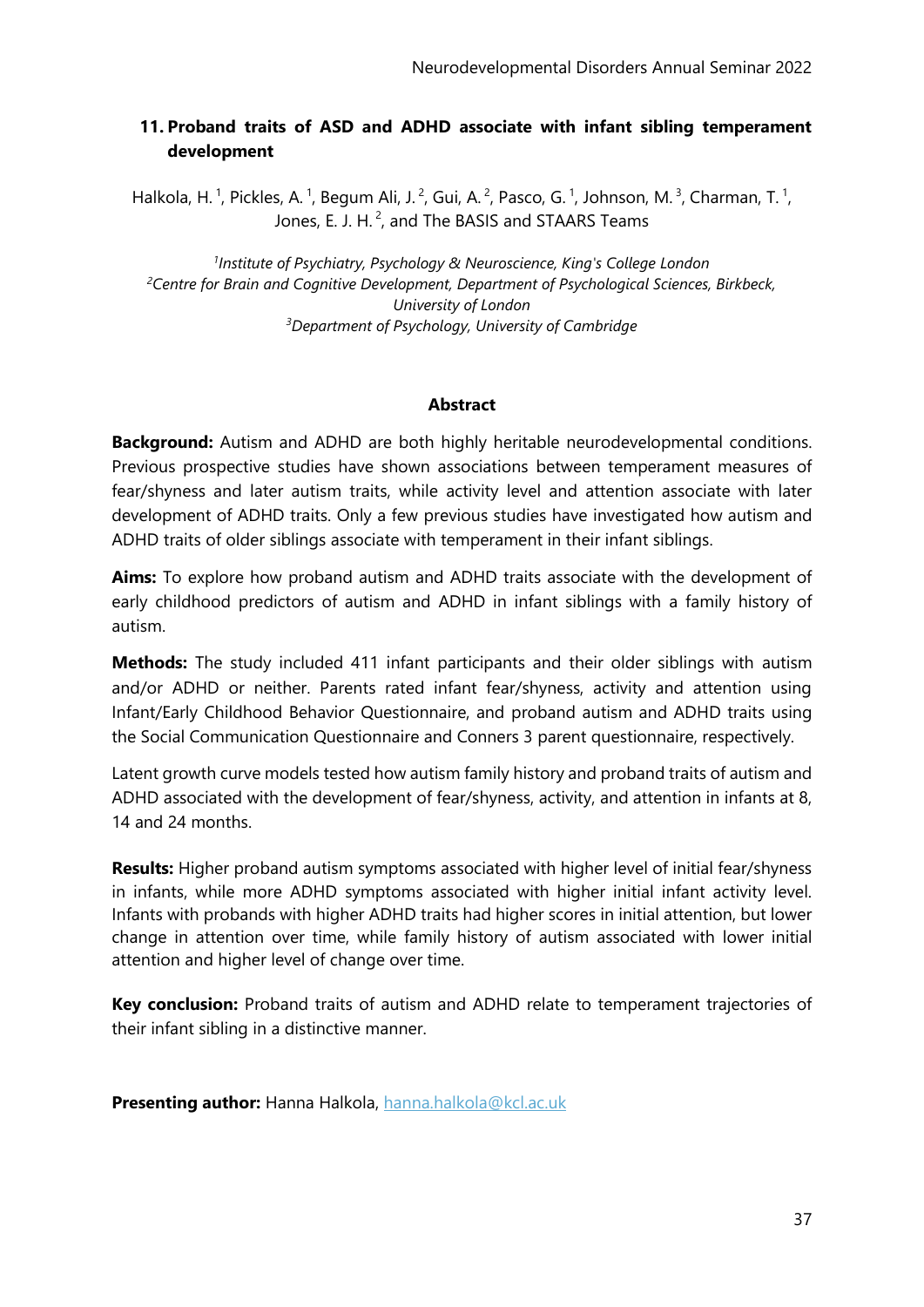# **12. Assessing vocabulary outcomes in infants with an elevated likelihood of autism spectrum disorder: A comparison of parental report versus researcher administered testing**

Zsofia Belteki<sup>1\*</sup>, Emma Ward<sup>2</sup>, Jannath Begum Ali<sup>2</sup>, Tony Charman<sup>3</sup>, Greg Pasco<sup>3</sup>, Ellen Demurie<sup>4</sup>, Petra Warreyn<sup>4</sup>, Jan Buitelaar<sup>5</sup>, Sabine Hunnius<sup>5</sup>, Sven Bolte<sup>6</sup>, Terje Falck-Ytter<sup>6,7</sup>, Maja Rudling<sup>7</sup>, Carlijn van den Boomen<sup>1</sup>, Alicja Radkowska<sup>8</sup>, Przemek Tomalski<sup>9</sup>, Caroline Junge<sup>1</sup>, Ewa Haman<sup>8</sup>

> *1 Utrecht University 2 Birkbeck, University of London 3 King College London 4 Ghent University 5 Radboud University 6 Karolinska Institute 7 Uppsala University) 8 Warsaw University 9 Institute of Psychology, PAN, Warsaw*

\*corresponding author, email: [z.a.belteki@uu.nl](mailto:z.a.belteki@uu.nl)

#### **Abstract**

Infants with an elevated likelihood (EL) of autism diagnosis due to family history often have lower vocabulary scores than their typical likelihood (TL) peers across various language assessment types. These assessments can differ in how they test for infants' vocabulary size. For example, whereas the MacArthur-Bates Communicative Developmental Inventory (CDI) relies on parental reports of vocabulary size, The Mullen Scales of Early Learning (MSEL) relies on researcher-administered tests. In these analyses, we assess whether the language scores that infants receive on the CDI and MSEL are comparable, and whether the comparability across the measures differs depending on the infants' group classification (EL and TL). In total, 263 EL and 141 TL 14-month-old infants from the Eurosibs longitudinal prospective dataset were included in the analyses. Infant's percentile scores on the CDI and the MSEL were compared. For receptive vocabulary, a significant interaction between method and group was observed (β = 8.94, SE = 4.25, t = - 2.1, P < .04), indicating that the disparity between CDI and MSEL scores was larger for TL compared to EL infants. This interaction between method and group was not observed for expressive vocabulary, (β = 0.39,  $SE = 4.46$ ,  $t = .088$ ,  $p = .93$ ). These results may indicate that the MSEL is underestimating the true ability of the infants. The under-estimation of true ability may be more pronounced in the LL infants, because their vocabulary scores tend to be higher than those of EL infants.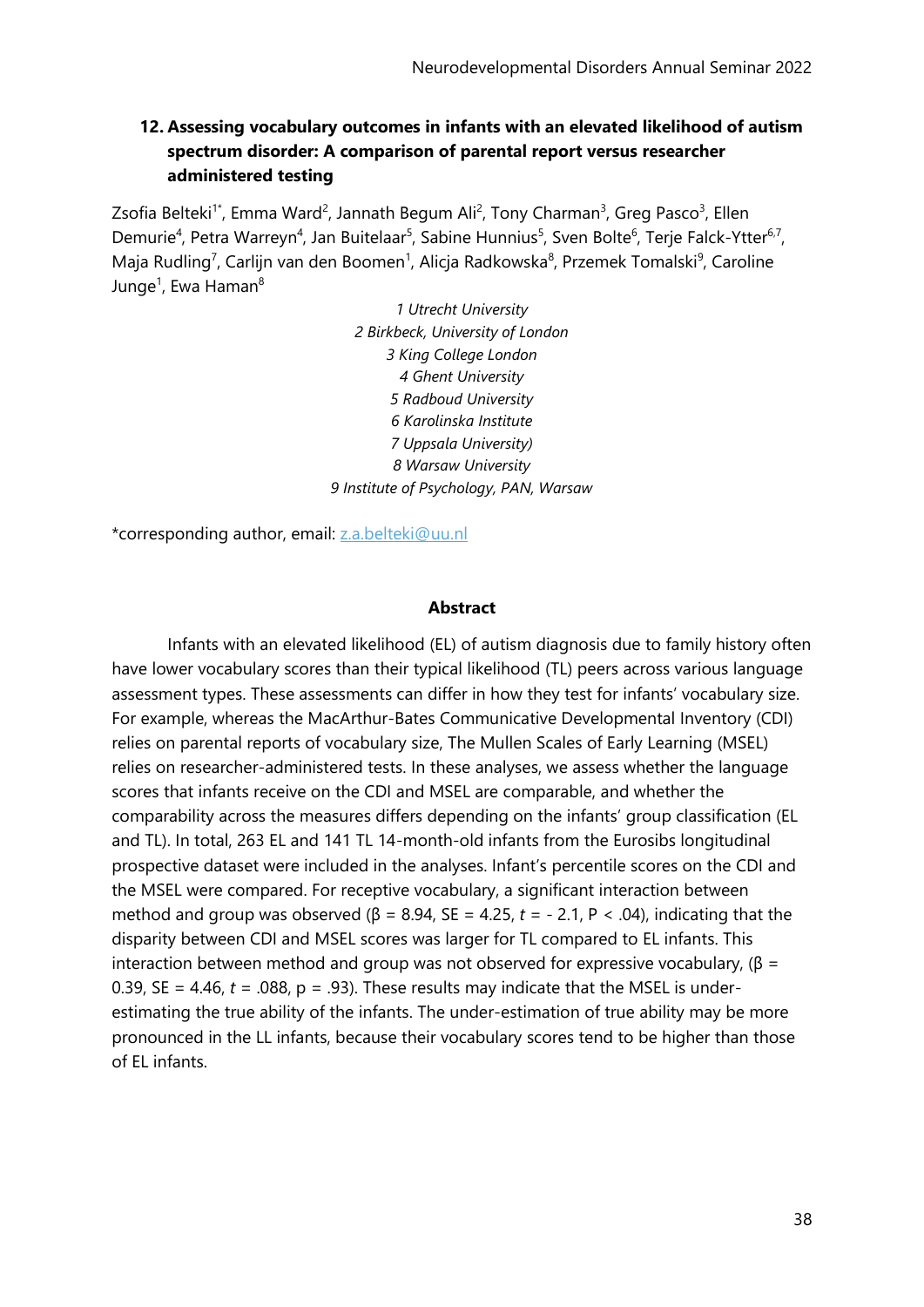# Room 3

# **13. Tactile sensitivity: Sex differences and impact on social and interpersonal difficulties in autistic adults**

Reece Chan, Alexandra Mladenovic, Deirdre Birtles

*Royal Holloway, University of London*

#### **Abstract**

Tactile sensitivity is reported in autistic adults but there has been little research on sex differences or on the impact of tactile sensitivity on social and interpersonal difficulties. The current study explored tactile experiences of autistic adults to better understand their social challenges, and sex difference in tactile sensitivity using a mixed methods approach. Autistic adults ( $N = 67$ ; males = 30) completed an online survey measuring tactile sensitivity and autistic traits (AQ-short). Factorial ANOVA was used to explore differences in tactile sensitivity between males and females with high (Scores  $\geq 84$ ) and low (< 84) autistic traits. Data from three open-ended questions on situations and clothing that were problematic for participants were coded and analysed using thematic analysis with a focus on social and interpersonal difficulties ( $N = 12$ ). Quantitative analysis showed no difference in tactile sensitivity between males and females but individuals with high levels of autistic traits had higher tactile sensitivity. A significant interaction was observed where males with high autistic traits had higher tactile sensitivity. Three overarching themes were identified; 1) Nature of the tactile situation, where participants expressed concerns over involuntary contact, violation of personal space and the impact of context; 2) coping tactics included avoidance, camouflage and ability to self-balance; 3) interpersonal consequences was focused on how symptoms and coping strategies led to negative interactions with others. Greater recognition of the impact of tactile sensitivities on autistic adults is needed along with a willingness to accept individual differences and promote autism-friendly tactile environments.

**Presenting Author:** Reece chan [\(reecechan1@gmail.com\)](mailto:reecechan1@gmail.com)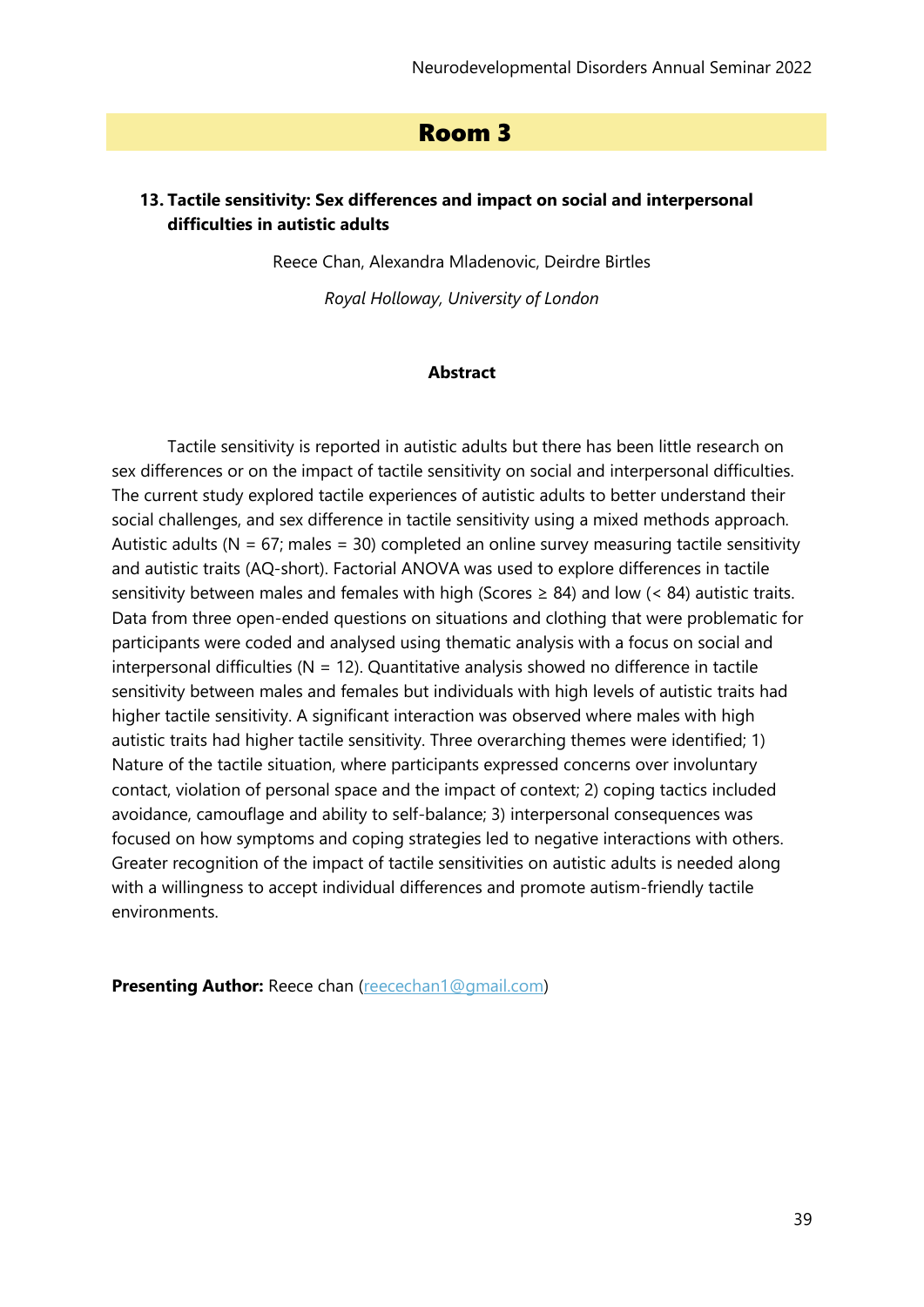# **14. Phenotypic Characteristics and variability in CHARGE Syndrome: A PRISMA Compliant Systematic Review and Meta-Analysis and supporting interview study**

Andrea T. Thomas<sup>1,2\*</sup>, Jane Waite<sup>2,3</sup>, Caitlin A. Williams<sup>4</sup>, Jeremy Kirk<sup>5</sup>, Chris Oliver<sup>1</sup>, Caroline Richards<sup>1,2</sup>

*<sup>1</sup>School of Psychology, University of Birmingham, Edgbaston, Birmingham, United Kingdom. <sup>2</sup> Cerebra Network for Neurodevelopmental Disorders. <sup>3</sup> Aston University, Birmingham, United Kingdom. <sup>4</sup>Centre for Educational Development, Appraisal and Research (CEDAR), University of Warwick, Coventry, United Kingdom. <sup>5</sup>Birmingham Women's and Children's NHS Foundation Trust; Birmingham, United Kingdom.*

**Background:** CHARGE syndrome (OMIM #608892) is a phenotypically complex genetic condition characterised by multi-system, multi-sensory impairments. Behavioural, psychological, cognitive and sleep difficulties are not well delineated.

**Aims:** To investigate the prevalence of physical, behavioural, psychological, cognitive and sleep characteristics and conditions in CHARGE syndrome, and to explore potential associations with biopsychosocial factors.

**Methods:** The study is a two-stage mixed methods design:

*-Stage 1:* A meta-analysis was conducted to elucidate the prevalence of characteristics and conditions in CHARGE syndrome. Pooled prevalence estimates were calculated using reliable, prespecified quality weighting criteria, and meta-regression was conducted to identify directional associations between characteristics.

*-Stage 2:* Psychometrically robust interviews were conducted with parents to explore potential functions of behaviours that challenge identified in Stage 1 and associations between age and adaptive behaviour.

# **Results:**

**-***Stage 1:* Of the 47 eligible studies, data could be extracted for 1,583 participants. Prevalence estimates were highest for developmental delay (84%), intellectual disability (64%), aggressive behaviour (48%), self-injurious behaviour (42%) and sleep difficulties (45%). Metaregression indicated significant associations between sleep difficulties and growth deficiency, and sleep difficulties and gross motor difficulties.

*-Stage 2:* Provisional results from the first 10 participants indicate that the most common functions associated with behaviours that challenge include Reinstatement of Routine/Repetitive Behaviour (63%) escape from demands (58%), and pain or discomfort (58%).

**Conclusions:** Our comprehensive review of diagnostic signs, behavioural, psychological, cognitive and physical characteristics, conditions and comorbidities in CHARGE syndrome, supported our interview study, provides an empirically based foundation to further research and practice.

**Presenting Author:** Andrea Thomas, School of Psychology, University of Birmingham, Edgbaston, B15 2TT. UK., Email: [att644@student.bham.ac.uk](mailto:att644@student.bham.ac.uk)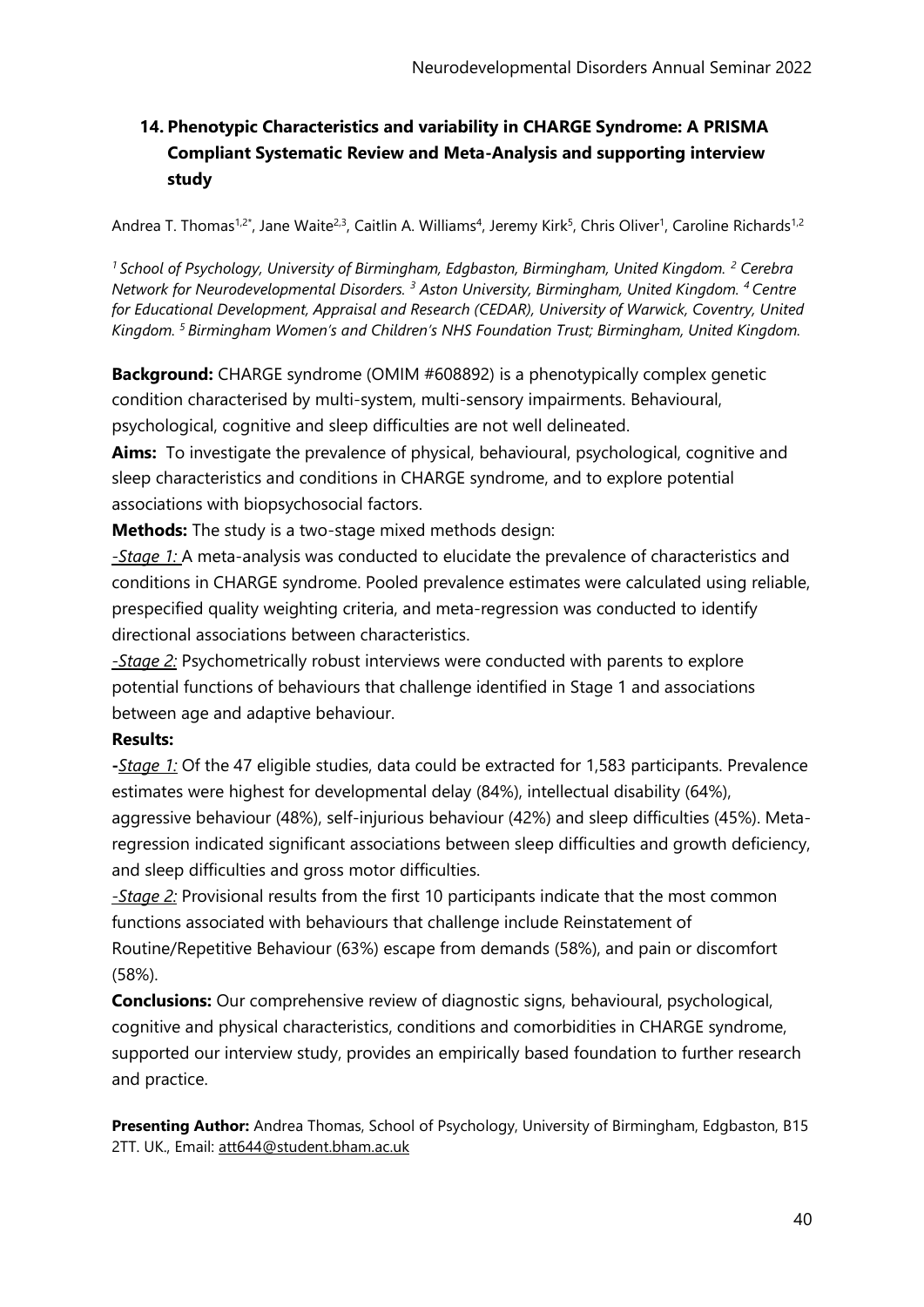# **15. Visual Attention to Faces and Temporal Frequency: A Prospective Longitudinal Study of Infants with a Family History of Autism and ADHD**

**Authors:** M. A. Agyapong<sup>1</sup>, M. H. Johnson<sup>2,3</sup>, T. Charman<sup>1</sup>, E. J. H. Jones<sup>2</sup>, and the BASIS/STAARS Team<sup>1,2</sup>.

<sup>1</sup> Institute of Psychiatry, Psychology and Neuroscience, King's College London *<sup>2</sup>Centre of Brain and Cognitive Development, Department of Psychological Sciences, Birkbeck College, University of London <sup>3</sup>Department of Psychology, University of Cambridge*

## **Abstract**

**Background:** Throughout infancy, there are developmental changes in infant's face-scanning patterns. This shapes and reflects their processing of social information like language. The temporal structure of events also influences visual attention. However, it is unclear how mouths moving at different frequencies affects visual attention, particularly in the development of autism and ADHD.

**Aims:** To investigate attention to eyes, mouth and temporal structure (i.e. information presented at different frequencies), in infants at familial typical-likelihood (TL) and elevatedlikelihood (EL) of autism and/or ADHD.

**Methods:** This prospective study included 161 infants (70 females); 29 TL controls, 80 EL-Autism, 31 EL-ADHD and 21 EL-Autism+ADHD. At 5-, 10- and 14-month timepoints, infants were presented with three 10-second videos of face pairs. Each stimulus flashed at low, mid or high frequencies to show the mouth opening and closing in every other frame.

**Results:** A Generalised Linear Mixed Model assessed the main effects and interactions of autism and ADHD familial likelihood, age and frequency on eye-mouth index (EMI)*.* There was no effect of EL-Autism, but EL-ADHD infants looked more to the eyes than the mouth compared to TL-ADHD infants. EMI significantly decreased as age increased, and there was no effect of temporal frequency.

**Conclusions:** Infants with typical- and elevated-likelihood of autism show similar EMI. Increased looking to the eyes in EL-ADHD infants may reflect early difficulties in modulating attention. Temporal frequency is not a key modulator of EMI. Overall, infants look more at the mouth as they get older, which is consistent with language emergence.

**Presenting author**: Mary Abena Agyapong (PhD Student), [mary.agyapong@kcl.ac.uk](mailto:mary.agyapong@kcl.ac.uk)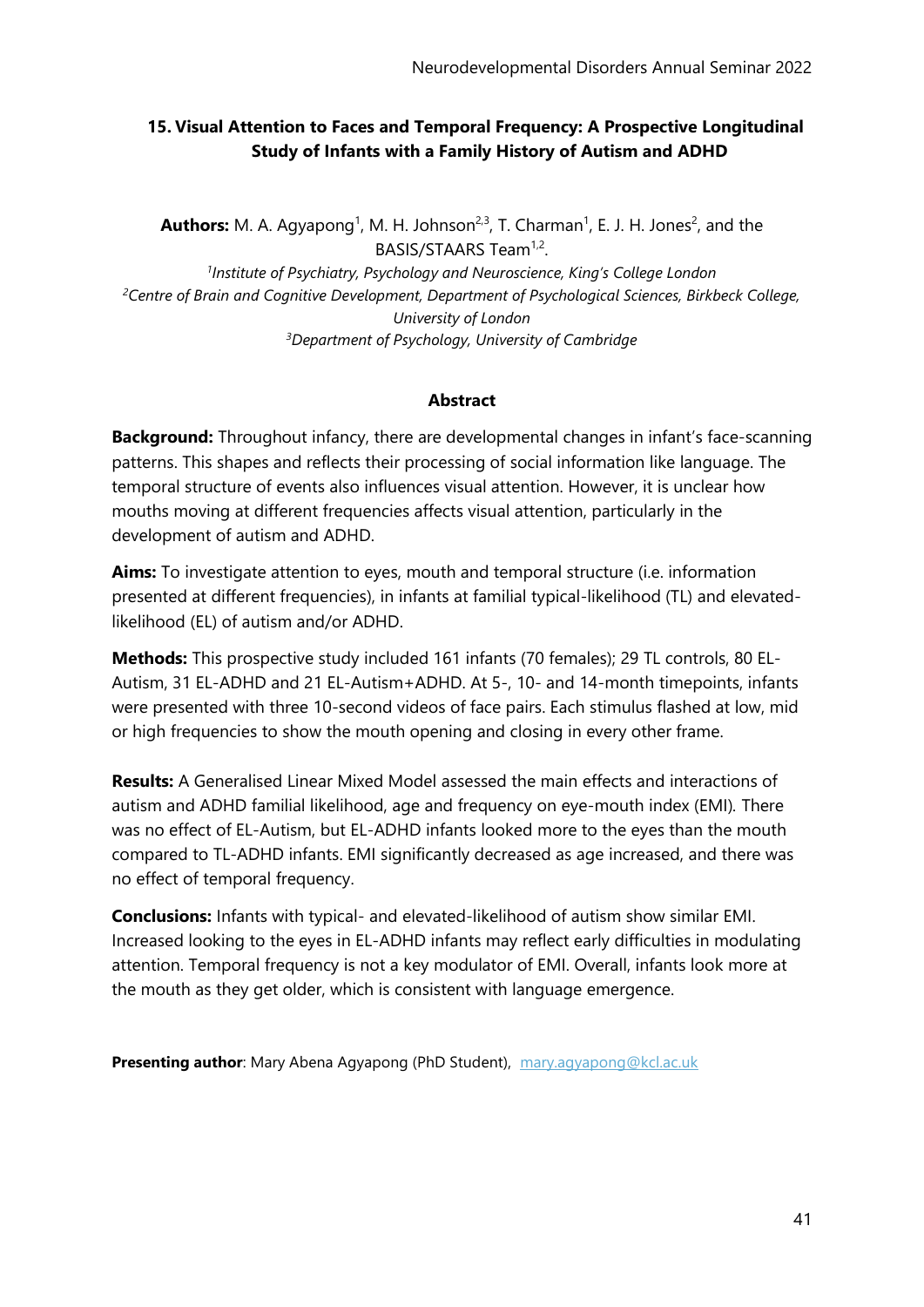# **16. Tackling the health inequalities experienced by people with a learning disability who are homeless**

Karen McKenzie *(Northumbria University*), Matt Kaczmar (*Cruddas Park Surgery*), Alex Shirley (Changing Lives), George Murray (*Northumbria University*), Dale Metcalfe\* (*Northumbria University)*, and Rachel Martin (*Northumbria University*).

### **Abstract**

It is thought that people with learning disability often experience homelessness. However, many people who are homeless do not have their learning disability recognised or diagnosed. Feasibility studies show that screening tools for learning disability might be appropriate to use in homeless services. If so, this would significantly improve detection of people with learning disability and better inform support offered to them.

The current study has two components. First a quantitative arm, evaluating performance of the Learning Disability Screening Questionnaire (LDSQ) in a homeless service. Second, a qualitative component, interviewing stakeholders in the area (e.g., development workers, clinicians), outlining a pathway for the LDSQ's integration into homeless services.

The study is ongoing, at present it indicates that it is not uncommon for people who are experiencing/have experienced homelessness to have an unidentified learning disability. It evidences that the LDSQ, when used in this capacity, has good agreement with adaptive assessments and successfully identifies people who are likely to have an undiagnosed learning disability. The research has already had a direct impact on people, with people being added to the learning disability register and having their action and treatment plans adjusted accordingly.

The qualitative components are forming the basis of a pathway. They indicate that people are open to the idea of using such tools, if done in the right way, and provide ideas of how and where such screening tools could be integrated into the existing systems.

This project is funded by NIHR ARC North East and North Cumbria.

**Presenting author:** Dale Metcalfe (Northumbria University; [dale.r.metcalfe@northumbria.ac.uk](mailto:dale.r.metcalfe@northumbria.ac.uk)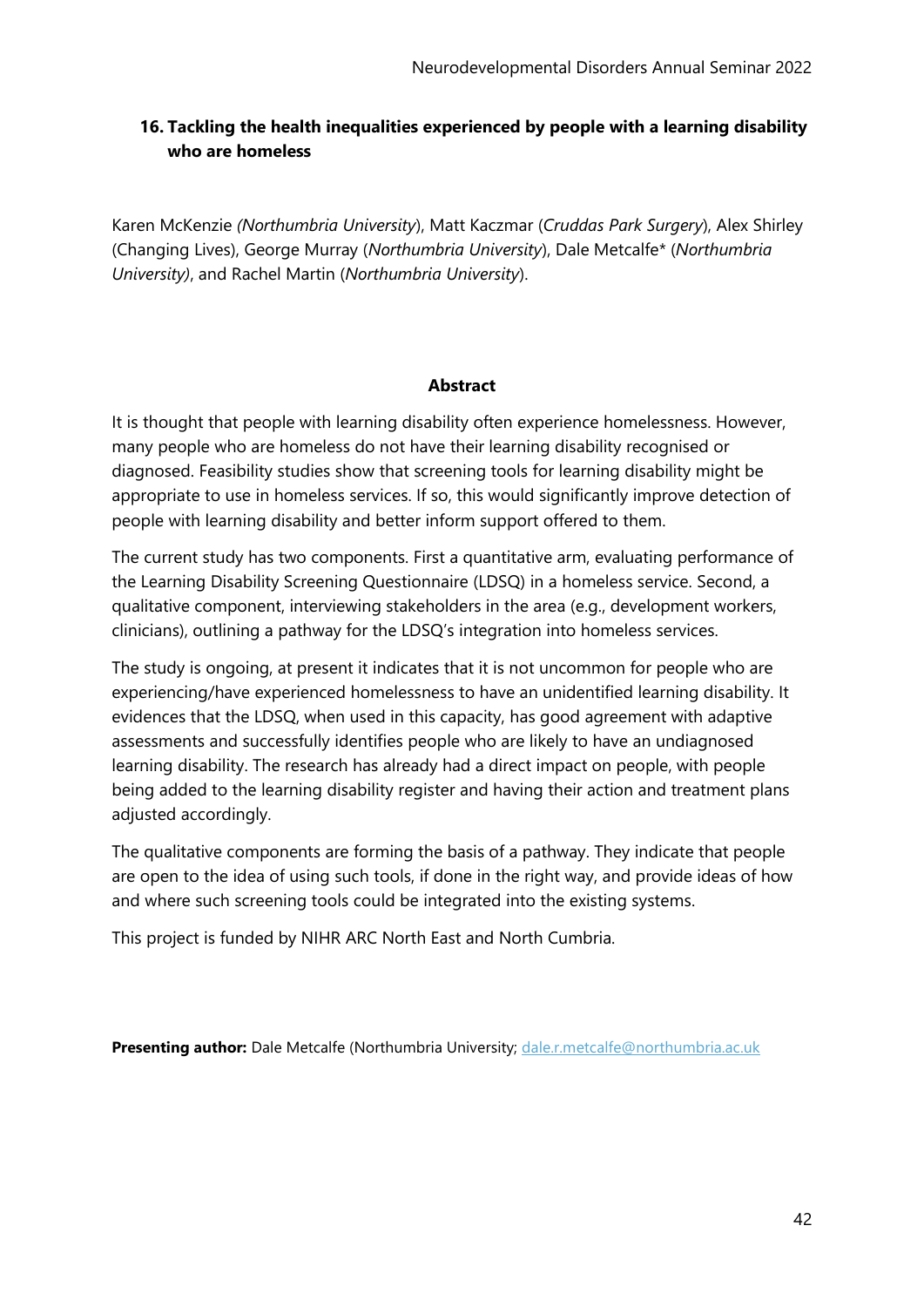# **17. What is the impact of shielding on children and young people in IMAGINE-ID?**

Hannah Aissa, Harriet Housby, IMAGINE ID Consortium, David Skuse & Jeanne Wolstencroft

All authors: *Great Ormond Street Institute of Child Health, University College London, London, UK*

#### **Abstract**

**Background:** IMAGINE-ID is a UK cohort study of children and young people (CYP) aged between 6-26 with intellectual disability (ID) of genetic aetiology. Due to their complex physical health presentations, they were more likely to have been shielding than the general population during the COVID-19 pandemic.

**Methods:** 1063 caregivers completed the Strengths and Difficulties Questionnaire (SDQ) and the Coronavirus Health and Impact Survey (CRISIS) between May-December 2021.

**Results:** On CRISIS 40.5% (n=431) of caregivers reported that their child had been shielding during the pandemic. CYP who had been shielding had significantly higher scores on the parent-rated SDQ emotional problems subscale (p=.002); and significantly lower prosocial behaviour subscale scores (p<.001) compared to those who were not shielding. There were no significant group differences between scores on the other SDQ subscales: conduct problems, hyperactivity or peer problems.

84.5% (n=898) of CYP faced challenges due to the pandemic. The most commonly reported challenges were social distancing (n=256; 24.1%), anxiety (n=229; 21.5%), loneliness (n=146; 13.7%) and low mood (n=71; 6.7%). There was no association between reported biggest challenge and shielding status  $(p=.5)$ .

**Conclusion:** CYP experienced a range of challenges during the pandemic. Those who were shielding were reported to have greater emotional difficulties and worse prosocial skills than those who were not shielding. Our analysis did not control for pre-pandemic SDQ scores. Further analyses are needed to establish whether emotional and pro-social difficulties were associated with shielding behaviour or associated with the characteristics of those children and/or parents that choose to shield their children.

### **Presenting author:**

Hannah Aissa, Undergraduate Placement Student, [h.aissa@ucl.ac.uk](mailto:h.aissa@ucl.ac.uk)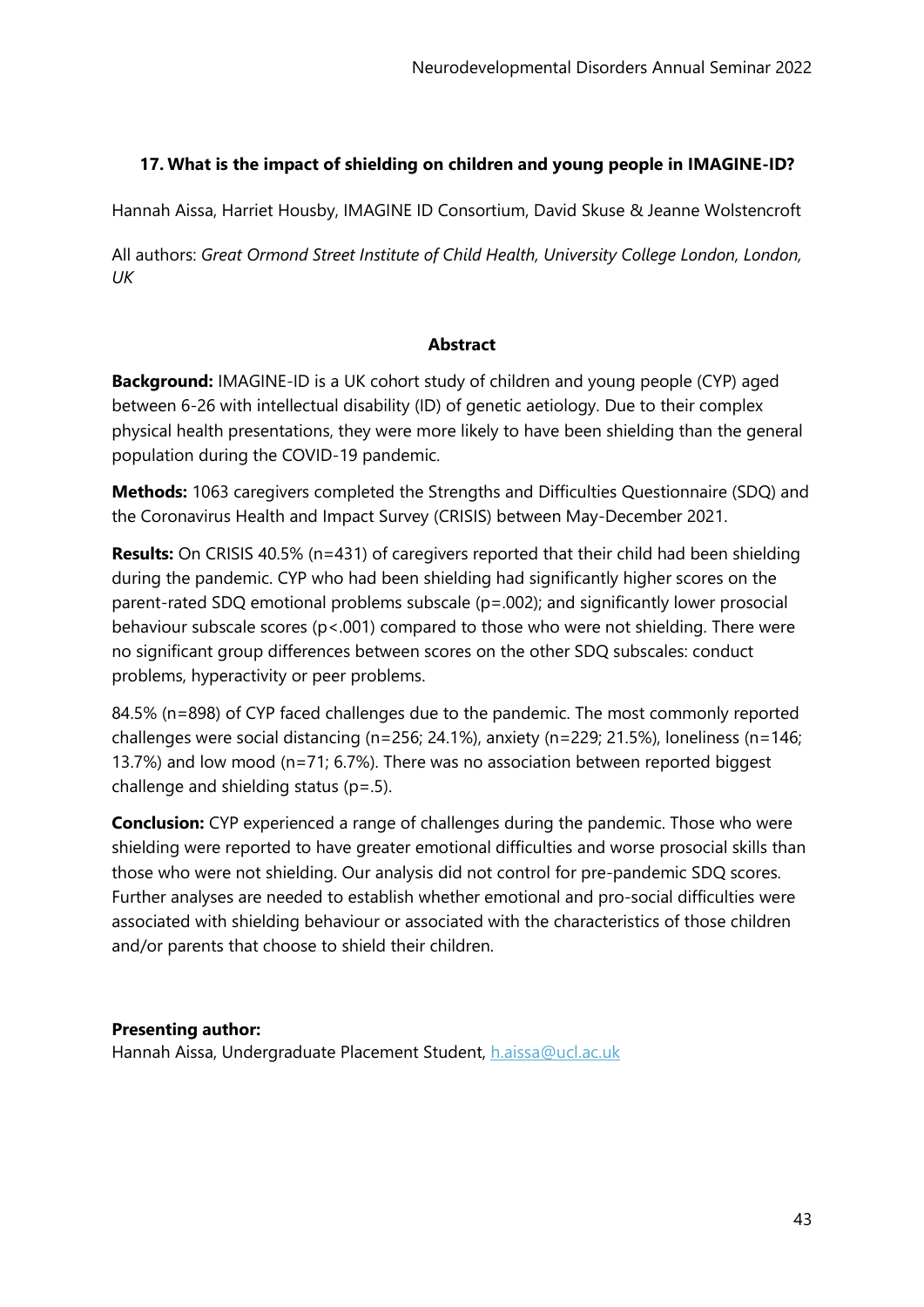# **18. Screening for gastric pain in people with Neurodevelopmental Disorders and Intellectual Disability**

Kelly Wade\*, Chloe Brown, Caroline Richards

*University of Birmingham*

### **Abstract**

## **Background**

Painful gastric health conditions are known to be more prevalent in people with neurodevelopmental disorders (NDD) and intellectual disability (ID) than their typically developing peers. One oft cited barrier to effective treatment for health conditions in this group is effective detection and diagnosis. This set of studies report on the development and validation of a behavioural screening tool for gastric pain.

## **Method**

Following the development of the Gastric Distress Questionnaire in 2007 the tool was integrated into a large longitudinal caregiver report survey gathering data on children (n=562) and adults (n=191) with a range of genetic syndromes associated with NDD and ID. In 2017 a clinical study was undertaken attempting to validate the GDQ against clinical diagnosis of gastroesophageal reflux disease and other gastric health conditions in children with ID referred to a gastro-enterology clinic.

### **Results**

Children whose parents reported them having reflux in the four weeks prior to completing the GDQ scored significantly higher than those without parent reported reflux (p<.001). Further analysis of survey data determined an appropriate cut off score for the use of the GDQ as a screening tool which might identify children in need of further clinical investigation. Children referred to the gastro-enterology clinic were all found to score well above the suggested cut off.

### **Conclusion**

The GDQ is a promising screening tool for identifying children who may benefit from clinical investigation for gastric health conditions. However, thorough clinical validation of this tool poses a number of practical and ethical challenges.

\***Presenting author** – contactable at [k.a.wade@bham.ac.uk](mailto:k.a.wade@bham.ac.uk)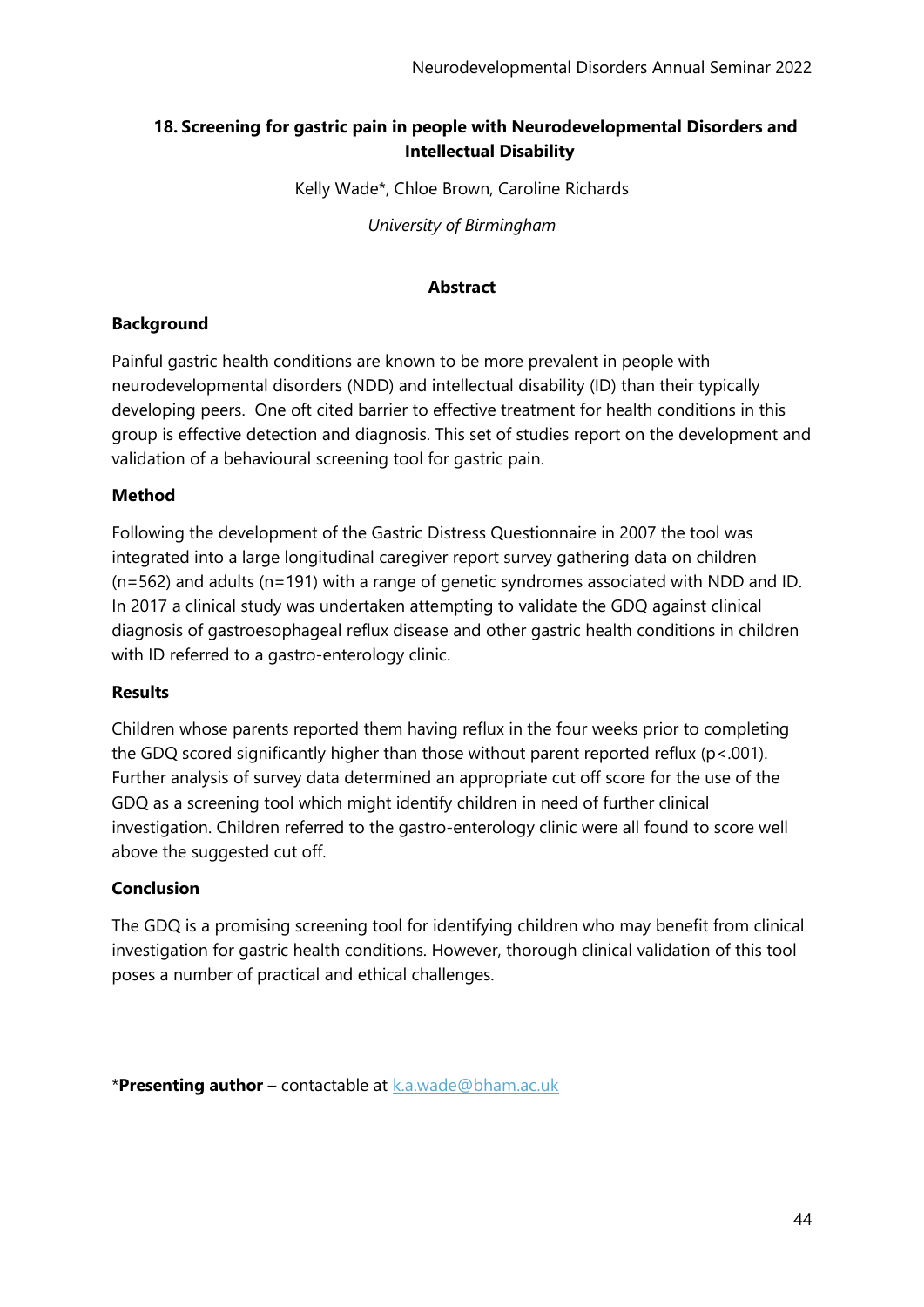# **Poster Session 2**

# Room 1

# **19. All-cause and cause-specific mortality in people with autism spectrum disorder: a systematic review**

Laurence Forsyth<sup>1</sup>, Marc McSorley<sup>1</sup>, and Ewelina Rydzewska<sup>2</sup>

*<sup>1</sup>College of Medicine, Veterinary & Life Sciences, University of Glasgow <sup>2</sup>Clinical & Health Psychology, School of Health in Social Science, University of Edinburgh*

**Presenting author:** Laurence Forsyth

#### **Abstract**

**Background:** The current literature suggests that individuals with autism spectrum disorders (ASD) experience an increased risk of mortality compared to the general population.

**Aims:** The main aim of this systematic review was to synthesise relevant studies in order to identify whether individuals with ASD experience an increased risk of mortality compared to the general population. The additional outcome was to establish which specific causes of death are more prevalent in ASD individuals compared to the general population.

**Methods:** Medline, Embase, CINAHL and PsycINFO databases were searched. There were no time limiters applied to the search. Strict inclusion/exclusion criteria were used to double screen the papers for eligibility. The review included a systematic data extraction and double quality assessment and was registered with PROSPERO (CRD42021219582).

**Results:** 18 of the 8,395 retrieved papers were included in the review. All 18 studies reported an increased risk of mortality for individuals with ASD. The highest standardised mortality ratio for people with ASD was 5.6 (95% CI= 2.5-10.5). The most common causes of deaths were from external causes, suicide and neurological diseases.

**Conclusions:** Individuals with ASD appear to be at a significantly higher risk of mortality when compared to the general population. The causes of death amongst the ASD population are markedly different to the general public. It is vital that ASD individuals receive adequate care from healthcare systems to ensure that potentially modifiable co-occurring conditions are actively assessed for, diagnosed, and treated.

**Keywords:** *autism spectrum disorders, mortality, systematic review*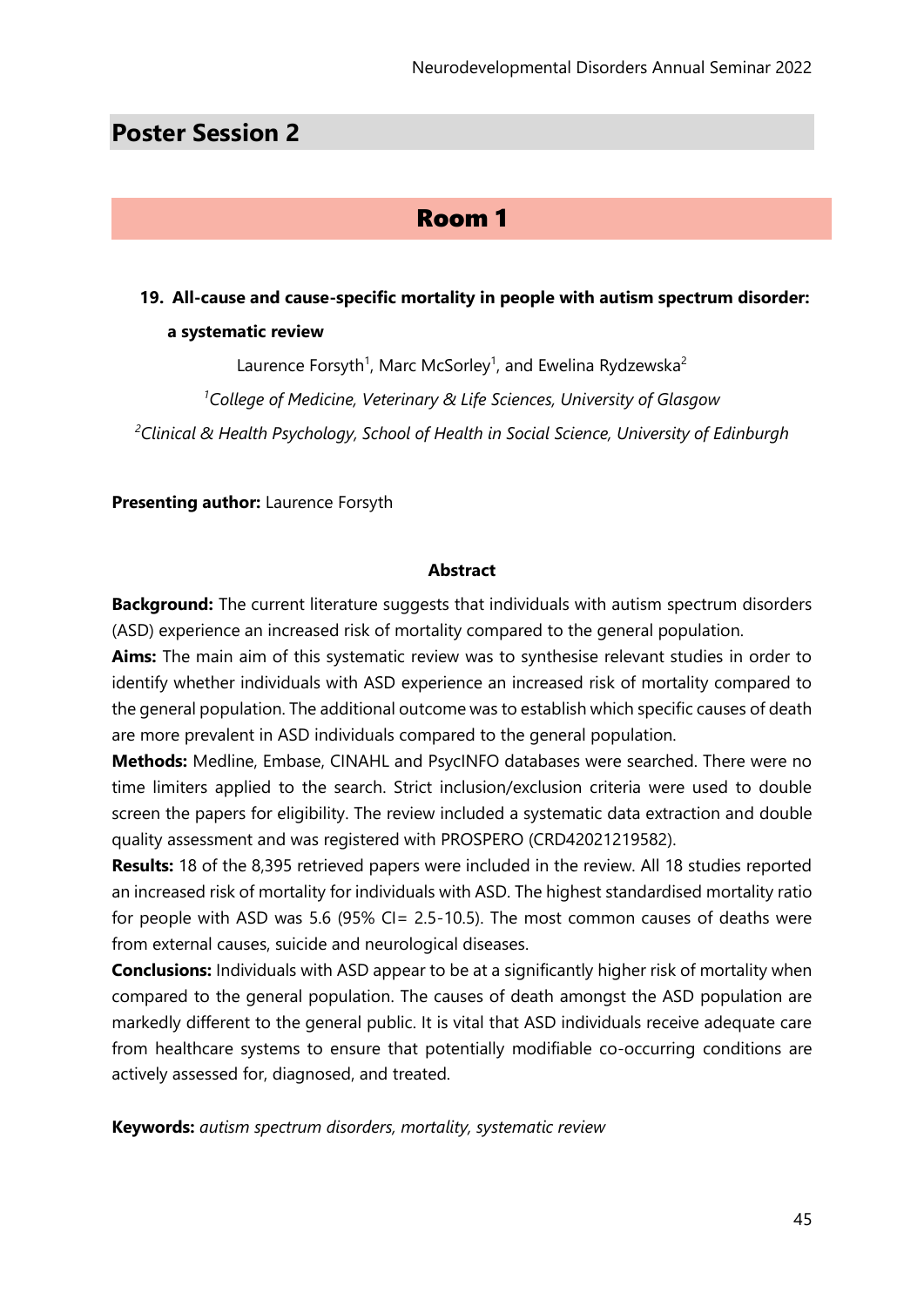# **20. Interactions between Alterations in Infant Excitation/Inhibition Balance and Executive Attention Predict Autistic Traits in Childhood**

Virginia Carter Leno<sup>1</sup>, Jannath Begum-Ali<sup>2</sup>, Amy Goodwin<sup>1</sup>, Luke Mason<sup>2</sup>, Greg Pasco<sup>1</sup>, Andrew Pickles<sup>1</sup>, Shruti Garg<sup>3</sup>, Jonathan Green<sup>3</sup>, Tony Charman<sup>1</sup>, Mark H. Johnson<sup>2,4</sup>, Emily J. H. Jones<sup>2</sup> and the EDEN and STAARS Teams<sup>+</sup>.

*1 Institute of Psychiatry, Psychology & Neuroscience, King's College London*

*<sup>2</sup>Centre for Brain and Cognitive Development, Department of Psychological Sciences, Birkbeck, University of London*

*<sup>3</sup>Division of Neuroscience & Experimental Psychology, School of Biological Sciences, Faculty of Biology, Medicine and Health, University of Manchester, United Kingdom & Child & Adolescent Mental Health Services, Royal Manchester Children's Hospital, Central Manchester University Hospitals NHS Foundation Trust, Manchester Academic Health Sciences Centre, Manchester, United Kingdom*

*<sup>4</sup>Department of Psychology, University of Cambridge*

### **Abstract**

**Background:** The heterogeneity of autism may be in part due to interactions between early risk features (e.g., alterations in E/I balance) and later developing resilience factors (which may buffer the impact of early cortical atypicalities)**.**

**Aims**: 1) To test for differences in E/I balance in 10-month-old infants with neurofibromatosis type 1 (NF1) and infants at enhanced familial likelihood for neurodevelopmental outcomes, 2) To test whether emerging executive functioning abilities moderate the association between infant E/I balance and toddler neurodevelopmental traits.

**Methods:** At-rest electroencephalography (EEG) recordings were collected from infants who; had a diagnosis of NF1 (N=21), or were at typical (N=24), or elevated likelihood for neurodevelopmental outcomes (by virtue of having a family history of autism  $(N=67)$ , ADHD (N=24), or both (N=19)). A subgroup of infants (N=94) also completed assessments of executive attention, neurodevelopmental traits in toddlerhood. E/I balance was measured by estimating the aperiodic slope of the power spectrum (e.g., 1/f). Group differences were tested using mixed-effect models. Moderation by executive attention was tested by including an aperiodic slope\*24-month executive attention interaction in a regression predicting 36-month autism and ADHD traits.

**Results:** Infants with NF1 displayed steeper aperiodic slopes, suggestive of enhanced inhibition. Elevated likelihood infants did not exhibit alterations in E/I balance. The aperiodic slope\* executive attention interaction was significant, such steeper aperiodic slopes predicted greater 36-month autism traits, but only in infants who had lower executive attention abilities.

**Conclusion:** Results highlight the importance of considering interacting risk and resilience factors when seeking to understand neurodevelopmental outcomes.

Presenting author: Virginia Carter Leno, [virginia.carter\\_leno@kcl.ac.uk](mailto:virginia.carter_leno@kcl.ac.uk)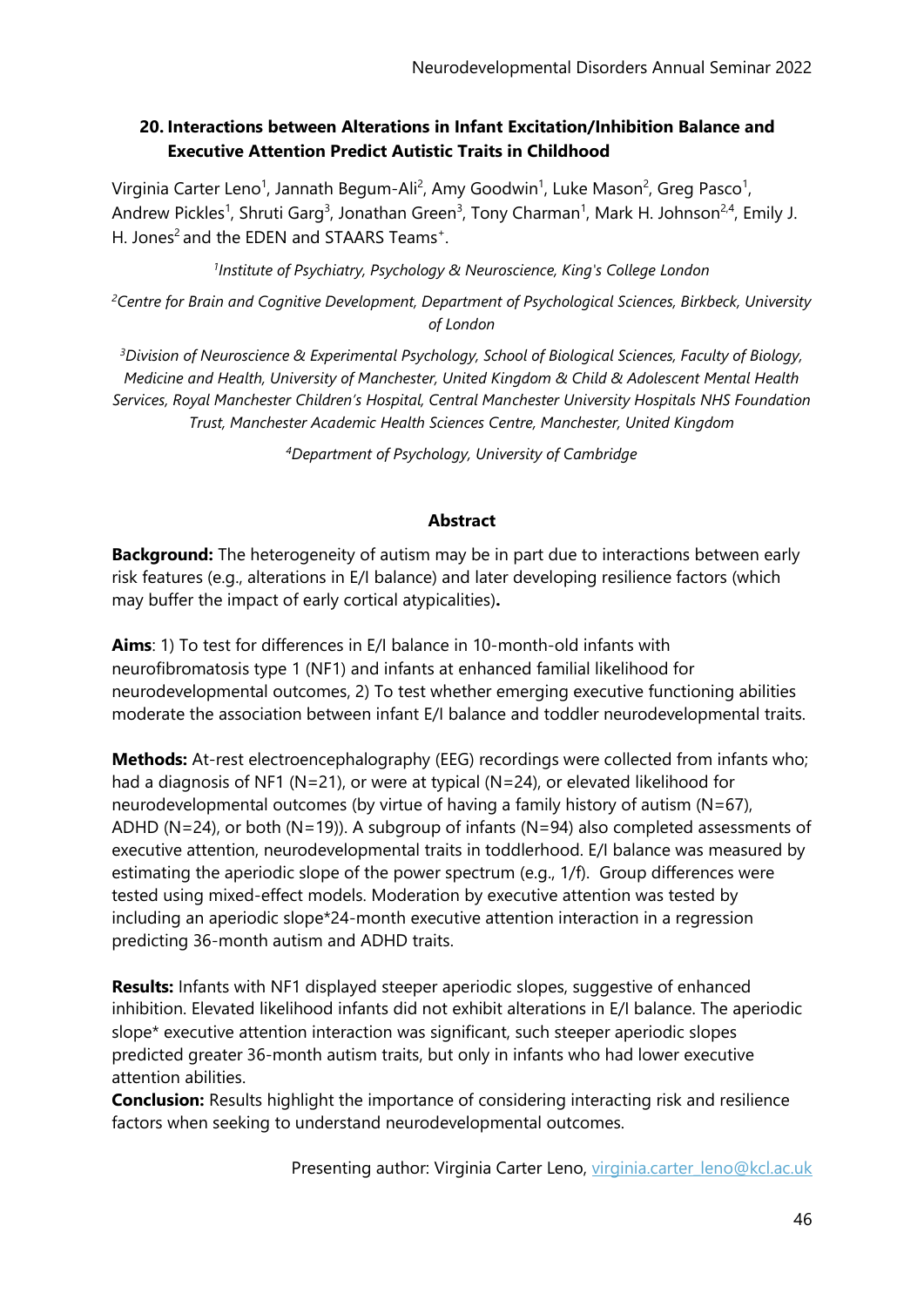# **21. Literacy profiles of Autistic pupils at the start of primary school in a representative Scottish sample.**

Helen Corby, Josie Booth, Sinead Rhodes, (*all University of Edinburgh*), Louise Marryat *(University of Dundee*), Rachael Wood (*Public Health Scotland*).

## **Abstract**

**Background:** Previous research has explored literacy skills in children with autism, finding that in some areas, autistic children have difficulties compared to their allistic peers. While early literacy skills lay the foundations for later reading competence, there is comparatively little research on this in samples of young autistic children.

**Aims**: This study aims to explore the early literacy skills of autistic children, drawing a comparison with their allistic peers. Data will be drawn from a linked dataset of Scottish children aged 4-5 years old, which brings together children's health data and detailed local education data for the first time.

**Methods**: Scores on the York Assessment of Reading for Comprehension (YARC) will be used to create literacy profiles. We will use routinely collected health data to identify factors associated with performance in early literacy. Furthermore, we will explore whether autistic children have similar or different profiles of early literacy skills compared to allistic children, along with determining the different profiles within children with autism, who are known to be a diverse group.

**Findings:** Analysis will be completed by June 2022.

**Conclusions:** Understanding the early literacy skills of autistic children could help identify the areas in which they could benefit from greater support. This in turn could improve the development of reading competence. The implication of these findings will be discussed, particularly those relevant to education, teachers and schools.

Presenting author: Helen Corby - [dcorby@exseed.ed.ac.uk](mailto:dcorby@exseed.ed.ac.uk)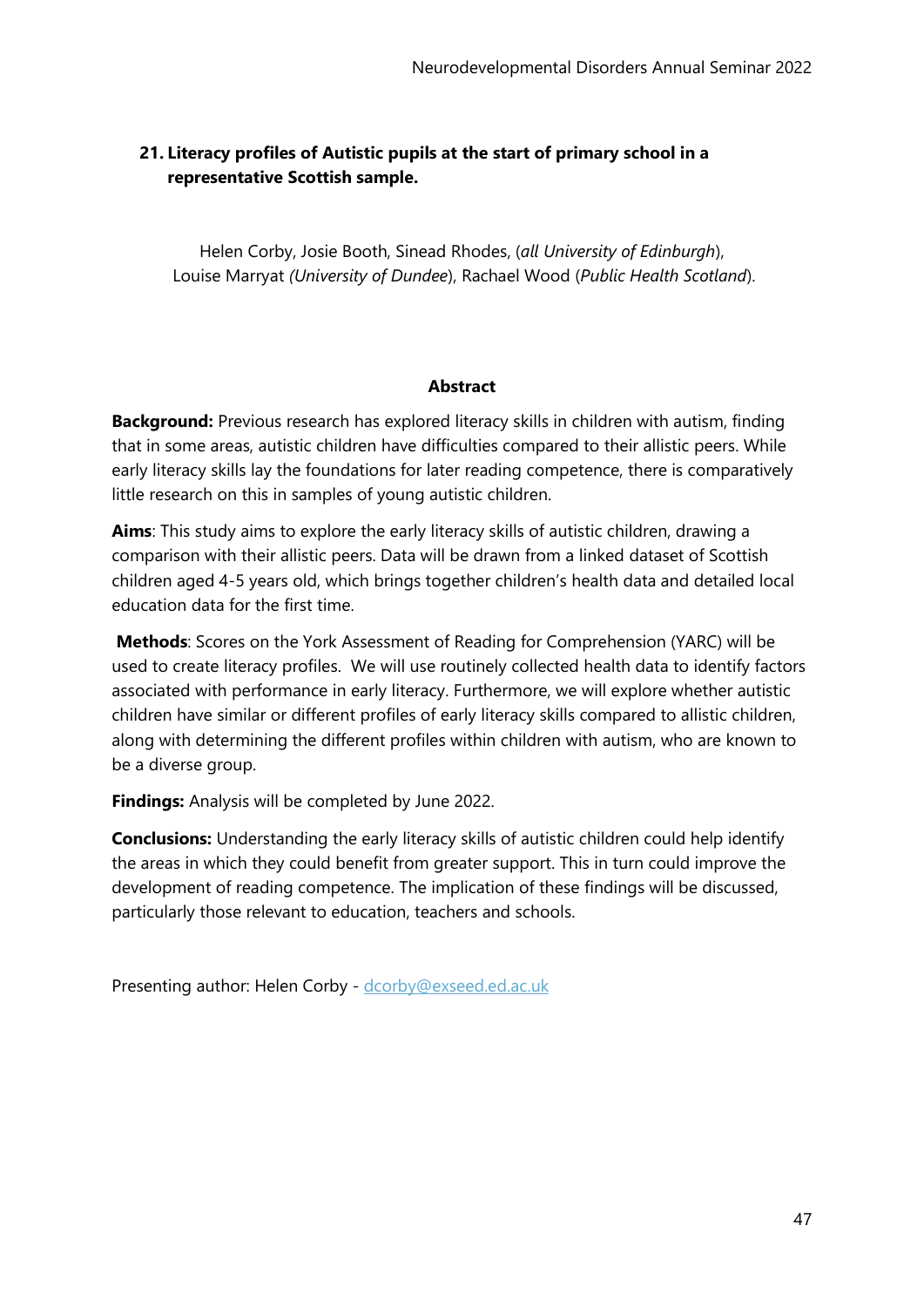# **22. A systematic review and meta-analysis of the prevalence of suicidality in autistic and possibly autistic people without co-occurring intellectual disability.**

Victoria Newell (*University of Nottingham*), Sarah Cassidy (*University of Nottingham*), & Caroline Richards (*University of Birmingham*).

### **Abstract**

### **Background**

Suicidality is highly prevalent in autistic people without co-occurring intellectual disability, but exact estimates vary widely across research and have not yet been synthesised metaanalytically. Moreover, high levels of autistic traits are found in adults who have attempted suicide, yet few studies have examined the prevalence of suicidality in possibly autistic people.

## **Aims**

1) Calculate pooled prevalence estimates for suicidality in autistic people and possibly autistic people without co-occurring intellectual disability; 2) Evaluate the influence of person and study characteristics on heterogeneity; and 3) Determine the quality of evidence.

### **Methods**

Preferred Reporting Items for Systematic Reviews and Meta-Analyses (PRISMA) guidelines were followed, and the review was prospectively registered with PROSPERO (registration no. CRD42021266451). PubMed, OVID (PsycINFO, Embase, MEDLINE) and Web of Science were systematically searched from 1992 to January 25, 2022. Studies reporting suicidality prevalence rates (suicidal ideation, suicide plans, suicidal attempts and behaviours) were selected for inclusion if published, written or available in English, used an observational design, and employed quantitative methods.

### **Results**

The final selection included 41 studies. Findings from the meta-analysis are forthcoming**.**  Random effects models will be used to calculate pooled prevalence estimates for each element of suicidality with 95% confidence intervals. This will be followed by subgroup analyses and meta-regressions to explore heterogeneity.

### **Conclusions**

The current review has implications for understanding and preventing suicide in autistic and possibly autistic people. Future research should aim to adapt measures of suicidality, identify unique risk factors, and extend existing theories of suicide.

**Presenting author contact details:** Victoria Newell, lpxvn1@nottingham.ac.uk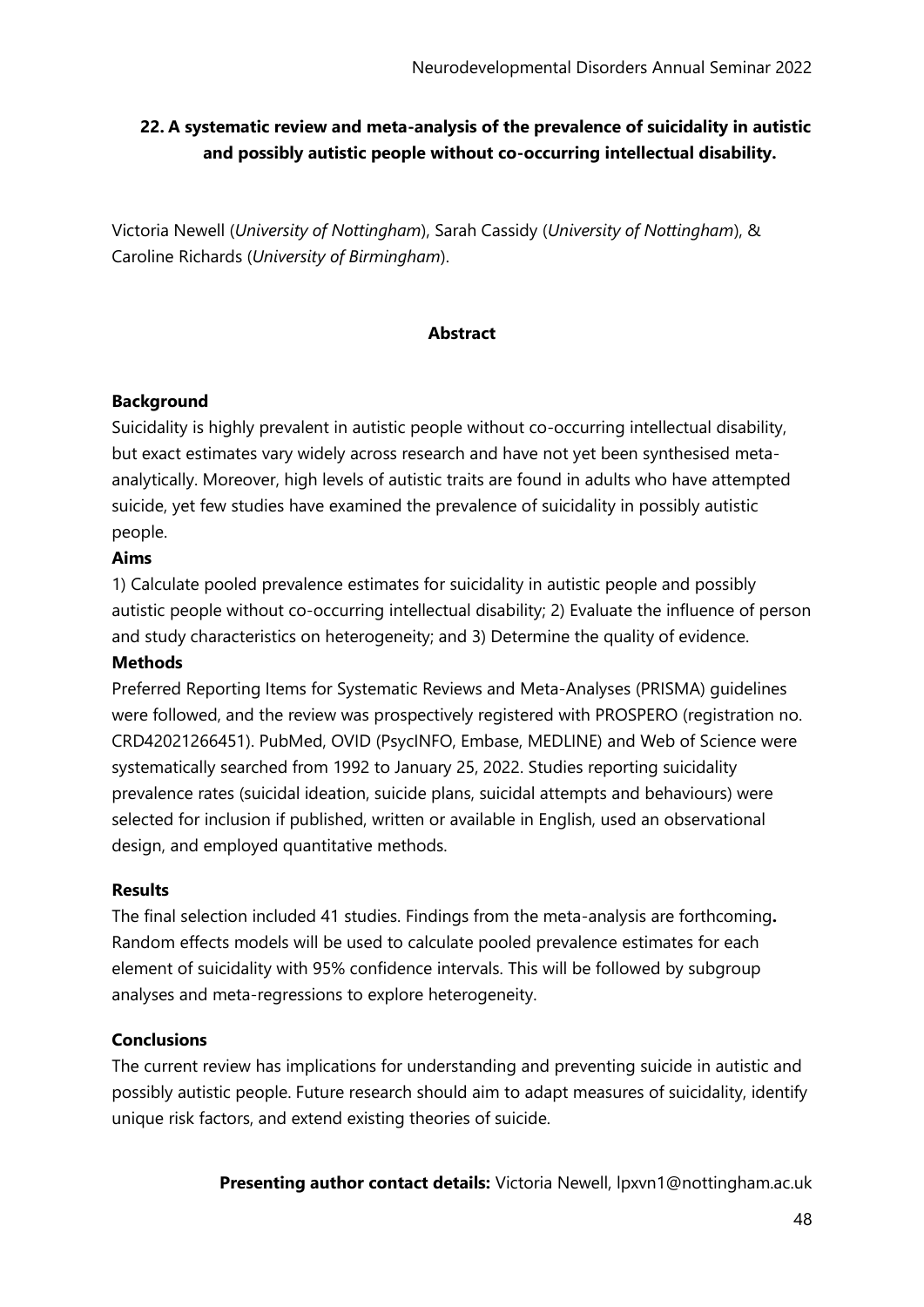### **23. Sensory processing and eating behaviours in autism: A systematic review**

*Presenting author:* Emy Nimbley, [E.Nimbley@sms.ed.ac.uk](mailto:E.Nimbley@sms.ed.ac.uk) *Co-authors*:

- Lisa Golds: [Lisa.Gold@ed.ac.uk](mailto:Lisa.Gold@ed.ac.uk)
- Dr Helen Sharpe: [Helen.Sharpe@ed.ac.uk](mailto:Helen.Sharpe@ed.ac.uk)
- Dr Karri Gillespie-Smith: [Karri.Gillespie-Smith@ed.ac.uk](mailto:Karri.Gillespie-Smith@ed.ac.uk)
- Fiona Duffy: [Fiona.Duffy@ed.ac.uk](mailto:Fiona.Duffy@ed.ac.uk)

### **Abstract**

**Background:** Atypical eating behaviours, such as picky eating or fear of trying new foods, are frequently reported in autism across the lifespan. Early accounts and studies of aversions to food based on sensory features, combined with the reporting of taste and smell sensitivities in autistic individuals, have led to a possible link being proposed between sensory processing and atypical eating behaviours in autism (Cermak et al, 2010). Thus far, the literature has been hindered by significant heterogeneity in terminology and frequent use of non-autism specific measures.

**Objectives:** The current review aims to provide clearly defined and conceptualised eating behaviours and to identify, evaluate and synthesize up-to-date literature to provide an evidence-based answer to the following question: is there a relationship between sensory processing and eating behaviours in autism?

**Methods:** Five electronic databases were searched: psychINFO, Scopus, PubMed and Web of Science were used to search for published studies, while ProQuest Dissertation and Theses was used to search for unpublished studies. Risk of bias was assessed for each included study.

**Results:** 26 papers reporting on 25 studies were included in the current review. Across studies, there was consistent evidence of a relationship between sensory processing and a broad range of eating behaviours. Taste sensitivities were particularly implicated, as well as hypersensitivities, with early evidence to suggest this was more pronounced in autism compared to neurotypical peers and that this relationship extends across development. Findings also highlighted tentative evidence to suggest a multi-dimensional impact of the relationship, particularly with regards to emotion.

**Discussion:** Study findings are discussed in relation to broader methodological and conceptual considerations and limitations. A broader investigation of multi-sensory issues in autism with allow for a better understanding of different eating behaviours. Possible implications for interventions and the development of eating disorders are also discussed.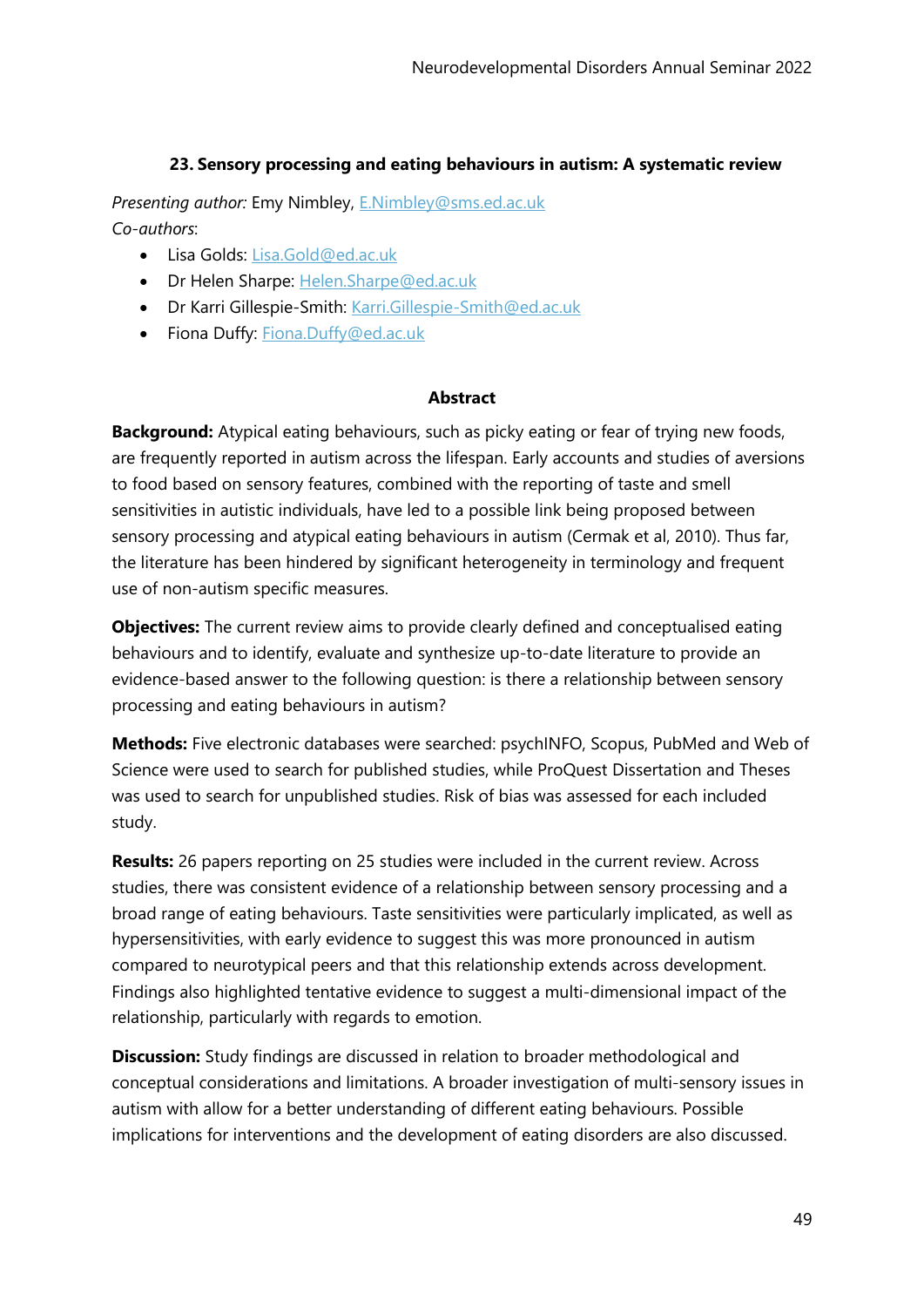# **24. Neuronal gating of tactile input and sleep in infants at typical and elevated likelihood for autism spectrum disorder**

Anna De Laet<sup>1</sup>, Elena Serena Piccardi<sup>2,3</sup>, Jannath Begum-Ali<sup>2</sup>, Tony Charman<sup>4</sup>, Mark H. Johnson<sup>2,5</sup>, Emily J.H. Jones<sup>2</sup>, Rachael Bedford<sup>6\*</sup>, Teodora Gliga<sup>1,2\*</sup> and the STAARS Team<sup>¢</sup>

*School of Psychology, University of East Anglia Centre for Brain and Cognitive Development, Department of Psychological Sciences, Birkbeck, University of London School of Psychology, Department of Psychological Sciences, University of East London Psychology Department, Institute of Psychiatry, Psychology & Neuroscience, King's College London Department of Psychology, University of Cambridge Department of Psychology, University of Bath*

#### Abstract

Sleep problems in Autism Spectrum Disorder (ASD) emerge early in development, yet the origin of different sleep difficulties remains unclear. Here, we characterise developmental trajectories in sleep onset latency and night awakenings in infants at elevated likelihood (EL) for ASD (who have an older sibling with ASD) and infants at typical likelihood (TL) for ASD. Further, we test whether the ability to gate tactile input associates with variation in sleep onset latency and awakenings. Parent-reported night awakenings and SOL at 5, 10 and 14 months were analyzed using generalized estimating equations. Gating of tactile stimulation, measured at 10 months using an EEG tactile suppression index (TSI), was entered as a predictor of sleep both concurrently at 10 months and longitudinally at 14 months. Number of night awakenings and SOL decreased in TL infants over time, but not in infants at EL for ASD. Compared to TL infants, infants at EL had significantly more night awakenings and longer sleep onset latency at 10 and 14 months. The TSI predicted sleep onset latency concurrently at 10 months, independent of ASD likelihood status, but not longitudinally at 14 months. The TSI did not predict night awakenings concurrently or longitudinally. These results imply that infants at EL for ASD wake up more frequently during the night and take longer to fall asleep from 10 months of age. At this age, sensory gating predicts sleep onset latency, but not night awakenings, suggesting sensory gating differentially affects neural mechanisms of sleep initiation and maintenance.

Presenting author:

Anna De Laet, 455 Earlham road, NR4 7HL, Norwich [A.De-Laet@uea.ac.uk](mailto:A.De-Laet@uea.ac.uk)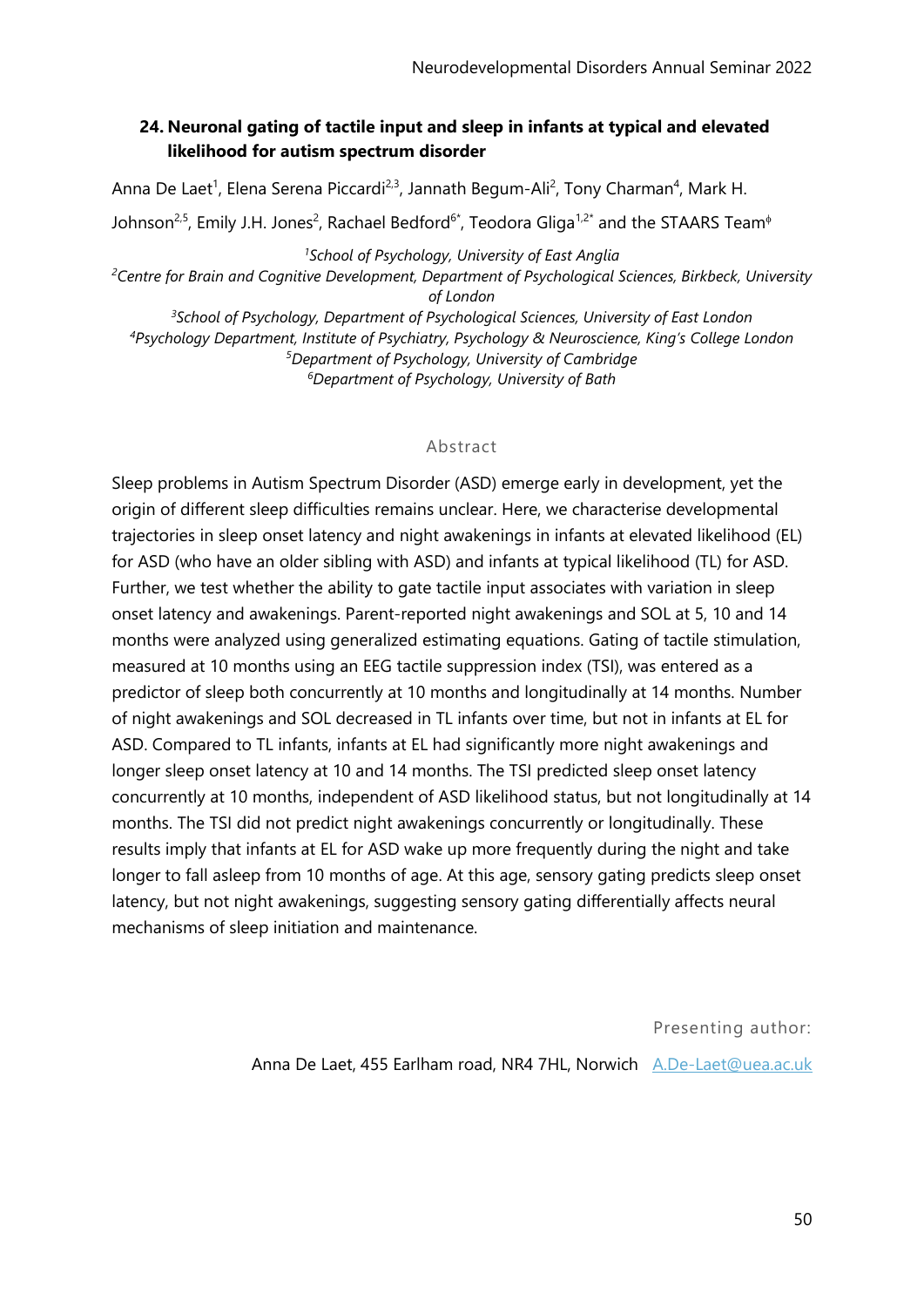# Room 2

### **25. How does visual attention to social and non-social information influence learning and memory for autistic children and adolescents?**

Jacalyn Guy<sup>1,2</sup>, Elise Ng-Cordell<sup>1,3</sup>, Gaia Scerif<sup>1\*</sup>

*<sup>1</sup>Attention, Brain and Cognitive Development Group, Department of Experimental Psychology, University of Oxford, United Kingdom*

*<sup>2</sup>MRC Cognition and Brain Sciences Unit, University of Cambridge, United Kingdom*

*<sup>3</sup>Department of Psychology, University of British Columbia, Canada*

\*Poster presenting author

#### **Abstract**

Autism is characterised by a distinct profile of strengths and weaknesses across cognitive domains, including attention and memory (Ames and Fletcher-Watson, 2010; Boucher et al., 2012). It is widely recognised that such strengths and difficulties may manifest differently in social and non-social contexts (Chita-Tegmark, 2016; Guillon et al., 2014). Previous studies that have explored these cognitive signatures have focused on either attention or memory, with the majority of studies focusing on attention alone. As a result, little is known about how attention and memory interact in autism. For example, how does attention influence learning and memory? Furthermore, how does social (or conversely, nonsocial) information in one's environment shape this relationship?

The objectives of the study were to: (1) examine how autistic children and young people attend to, learn, and remember information in the presence of social and non-social information, using behavioural and eye-tracking measures, and (2) explore how individual differences (e.g. social functioning and anxiety) influence attention and memory.

Thirty-one autistic children / young people and 31 neurotypical children / you people ( $M_{\text{aqe}}$  = 11.67 years; N = 62) completed a visual search and memory task, including scenes containing social or non-social information. First, in the learning phase, participants searched for target objects embedded in social or non-social scenes. Second, in the memory phase, they recalled the locations of the targets by placing them in the remembered locations within the same scenes. Both behavioural and eye gaze measures were recorded throughout the task. Parents completed the Social Responsiveness Scale – 2, and Spence Child Anxiety Scale, as respective measures of social functioning and anxiety.

Search time and memory precision measures showed that all children and young people learned and remembered information equally well in social and non-social contexts. In both learning and memory phases, eye-tracking revealed that *all* children gave significantly more attentional priority to and engaged more with the social than non-social information. Further, improvements in search time speed were significantly related to better memory precision in social scenes only. Individual differences in social functioning and anxiety moderated these effects in autistic children. Specifically, levels of social functioning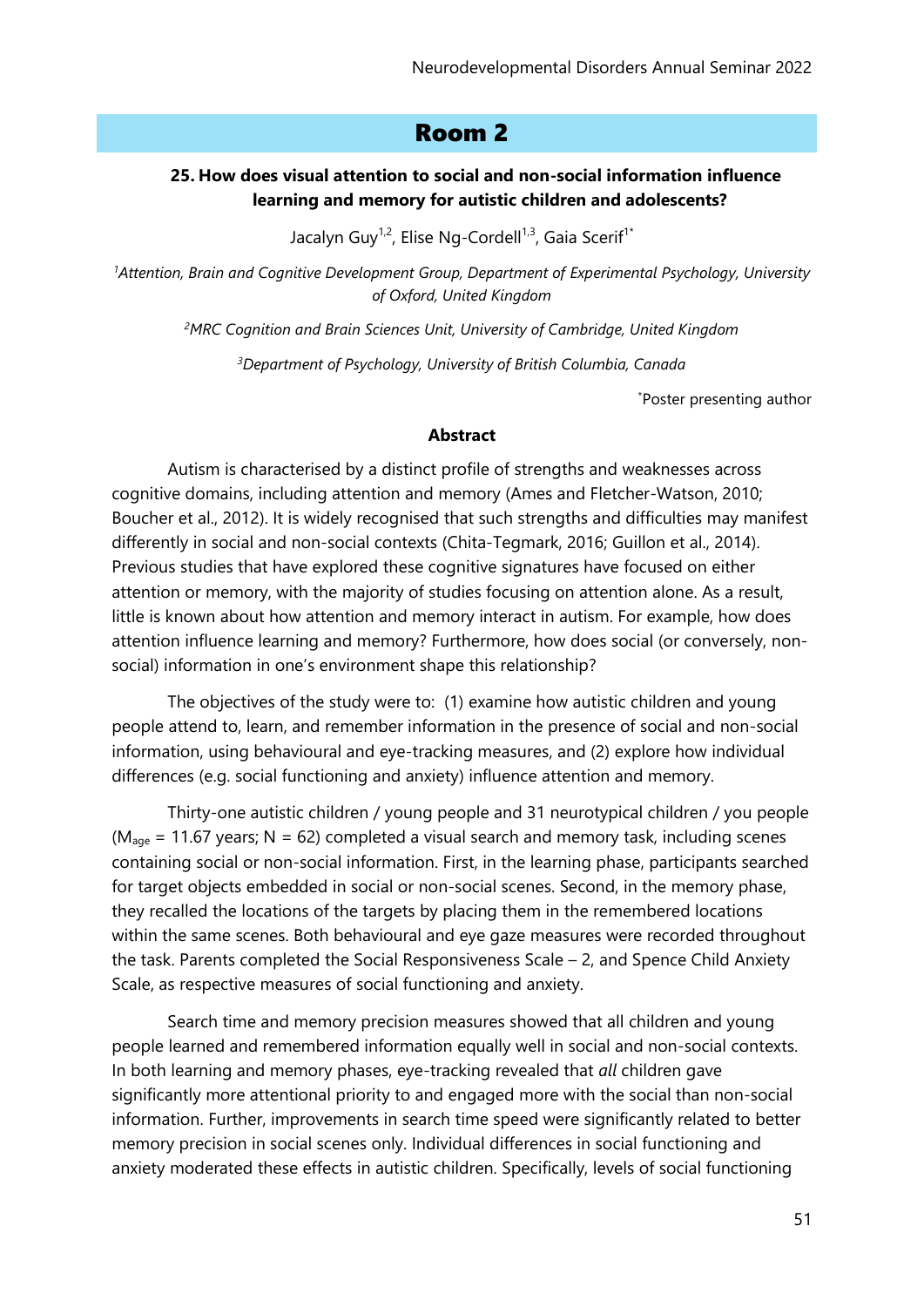$(r(24) = .42, p = .043)$  and anxiety  $(r(24) = .45, p = .027)$  were positively related to the duration of looking to the social information in the memory phase.

Contrary to expectations, results indicate that all children and young people showed similar attentional profiles and memory profiles in social and non-social contexts, at least when social stimuli are not the explicit target of attention. Combining eye-gaze and behavioural data, we suggest that social information may be used by all to aid learning and memory. Critically, individual differences measures suggest that autistic children and young people experiencing more anxiety and social difficulties may be more hypervigilant to social information. We suggest that this hypervigilance may be useful in guiding memory (Doherty et al., 2017). These results shed novel insights into the interaction of attention, learning, and memory in autistic children, and provide a framework for understanding how social information may be used to facilitate these processes.

# **26. "Autistic kids do get a little lonely": social interactions, friendships, and eye contact in autistic adolescents**

Rhys Proud<sup>1</sup>, Professor Deborah Riby<sup>1</sup>, Dr Mary Hanley<sup>1</sup>

*1 Durham University, Department of Psychology, Centre for Neurodiversity and Development*

[rhys.proud@durham.ac.uk](mailto:rhys.proud@durham.ac.uk)

#### **Abstract**

Differences in social interactions have been reported for some autistic teenagers relative to neurotypicals, particularly in domains such as eye contact, initiating friendships, and social interactions. However, existing research has predominantly emphasised social interactions with unfamiliar people or has examined eye contact outside everyday social experiences (e.g., using experimental contexts). It remains unclear the extent to which this existing research maps onto the direct lived experiences of autistic adolescents, particularly given the complexities and context-dependent nature of naturalistic social behaviours. This necessitates the inclusion of the 'autistic voice' when exploring potential difficulties in everyday social interactions, friendships, and eye contact.

To aid providing this voice, 15 co-constructed online semi-structured interviews were conducted via Microsoft Teams with autistic adolescents (ages 12-17, mean age 15) about their lived experiences of social interactions, friendships, and eye contact. Our results, analysed through reflexive thematic analysis, highlighted a need for shared understanding; emphasising that a shared neurotype may facilitate but be neither necessary nor sufficient for successful friendships. Likewise, we describe the use of eye contact as a contextdependent and idiosyncratic social tool with adaptations by both autistic and non-autistic adolescents within friendship dyads. Findings will be explored in relation to notions of double-empathy, equifinality in social interactions, the role of neurotypical behaviour in facilitating social interactions with autistic people, and communication across and within neurotypes.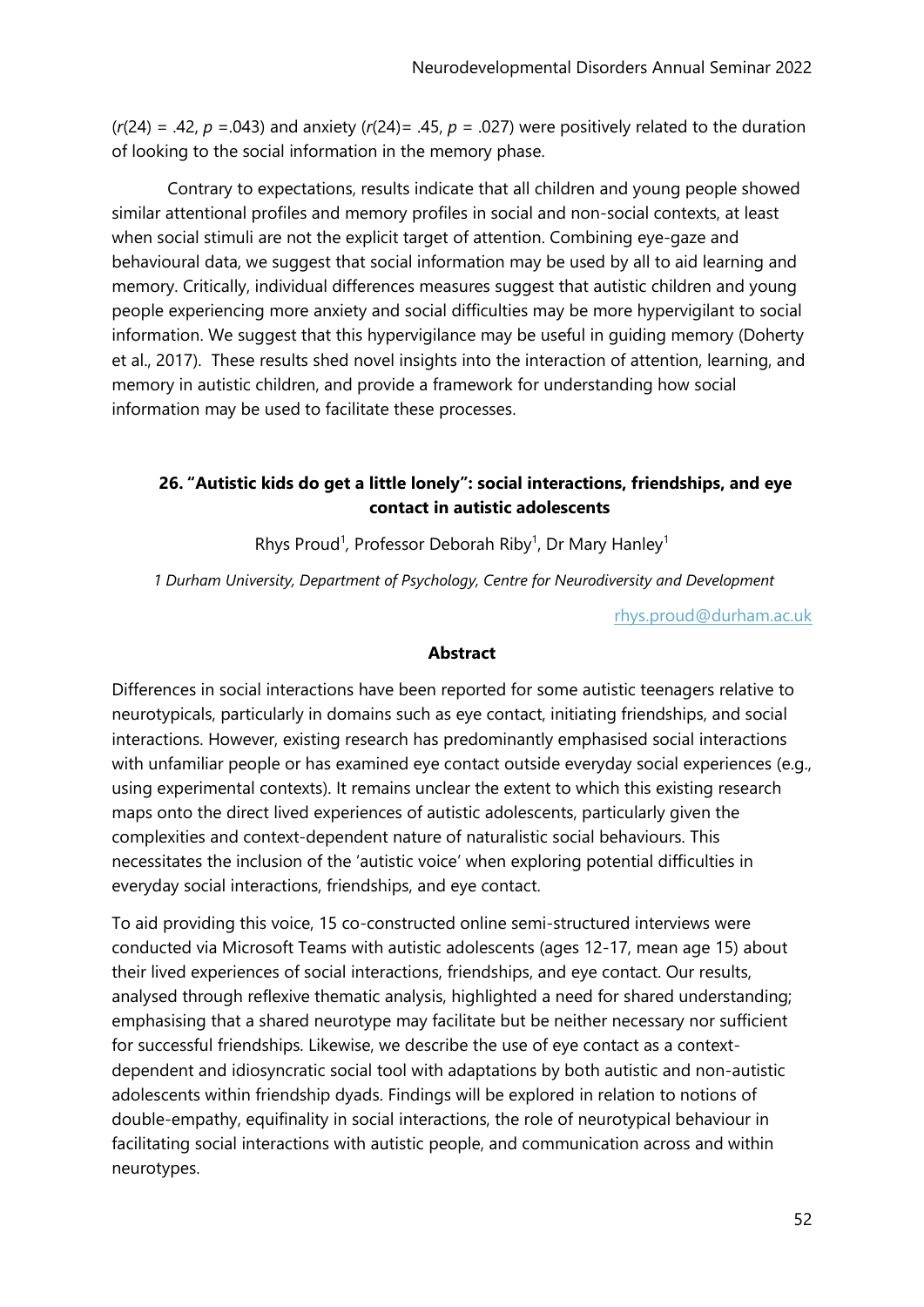#### **27. Pain in Autistic Children: Interviews with Child-Parent Dyads**

Bethany Donaghy, PhD Student, *School of Psychology, Liverpool John Moores University* Dr Ben Rosser, Supervisory Team*, School of Psychology, Liverpool John Moores University* Dr Michelle Failla, Supervisory Team, *College of Nursing, Ohio State University* Professor Helen Poole, Supervisory Team*, School of Psychology, Liverpool John Moores University*

Dr David Moore, Lead Supervisor, *School of Psychology, Liverpool John Moores University*

#### **ABSTRACT**

Despite up to 14% of paediatric chronic pain cases involving autistic children highlighting a clear health disparity to address, research understanding pain experience in autistic children remains sparse. This study explores pain experiences of autistic children from both the autistic child's and their parent/guardian's perspective. Doing so, this study addresses knowledge gaps regarding how autistic children understand their pain and seek care from others. Six parent-autistic child dyads each completed an online questionnaire and a followup online semi-structured interview. Questionnaires collected demographical information and identified an experience of pain for each autistic child to discuss within the interview. Semi-structured interviews gained insight of each autistic child's pain experiences, behaviours, emotions, and cognitions from their own, and parents' perspective. Interpretative phenomenological analysis was used to analyse verbatim transcripts, acknowledging the principal investigators own lived experience as an autistic person. At present provisional analyses suggest trust stands as a key factor to whether an autistic child discloses pain, with participants highlighting a small collective of individuals the autistic child will go to when in pain. Additionally autistic children report finding medical communication exclusive, and that 'masking' becomes significantly more challenging when in pain. Our interviews suggest autistic children might be especially vulnerable when in pain: here it is critical carers and healthcare providers build trust to encourage pain disclosure. Moreover, carers and healthcare providers must engage with the child on their own terms to support discussion and pain management while minimising distress and permitting the child to 'be themselves'.

*NOTE:* Data is preliminary, and data collection is still ongoing at time of submission and will end with a total of 10 parent-child dyads.

**PRESENTING AUTHOR:** Bethany Donaghy, b.e.donaghy@2016.ljmu.ac.uk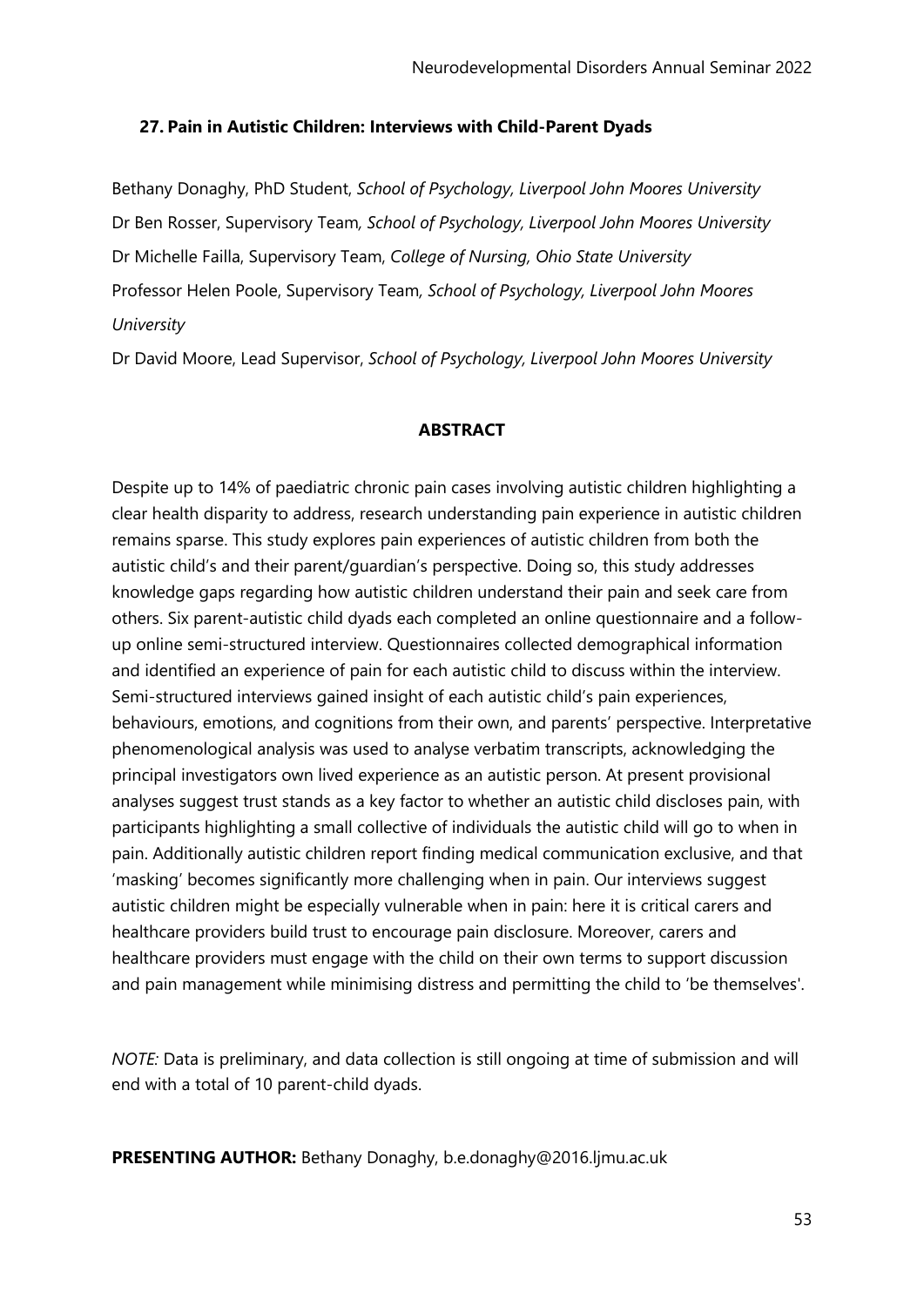#### **28. Differential Eye Gaze Cue Processing in Autism Spectrum Disorder**

Maximillian Soares Miehlstein (presenting author) *University of Hawaii at Manoa, Department of Psychology* [maxi2468@hawaii.edu](mailto:maxi2468@hawaii.edu)

Dr. Scott Sinnett, Ph.D. *University of Hawaii at Manoa, Department of Psychology* [ssinnett@hawaii.edu](mailto:ssinnett@hawaii.edu)

#### **Abstract**

While previous research has explored the extent to which eyes are used to guide attention in people with Autism Spectrum Disorder (ASD), it is nonetheless unclear how eyes can direct attention when stimuli are presented centrally and peripherally. The present research evaluated the ability of eye gaze as a social cue to orient attention in adults with ASD. It looked at endogenous and exogenous cueing and evaluated differential effects. Participants responded via keyboard press and were required to detect a target that was congruently or incongruently cued by the direction of the eyes presented in a schematic face. Faces were presented either centrally or peripherally using five different stimulus onset asynchronies (SOAs). In the central condition, eye gaze shifted to the right or left, while in the peripheral condition the pupils appeared either in the right or left face. Reaction time (RT) and accuracy were compared between subjects with ASD and without ASD. Results thus far indicate faster RTs for central cueing at all SOAs tested, with an interaction between face condition, SOA, and ASD diagnosis (all  $p$ <.05). Findings will be discussed in relation to current theories suggesting differences in how people with autism differentially process eye gaze and symbolic cues.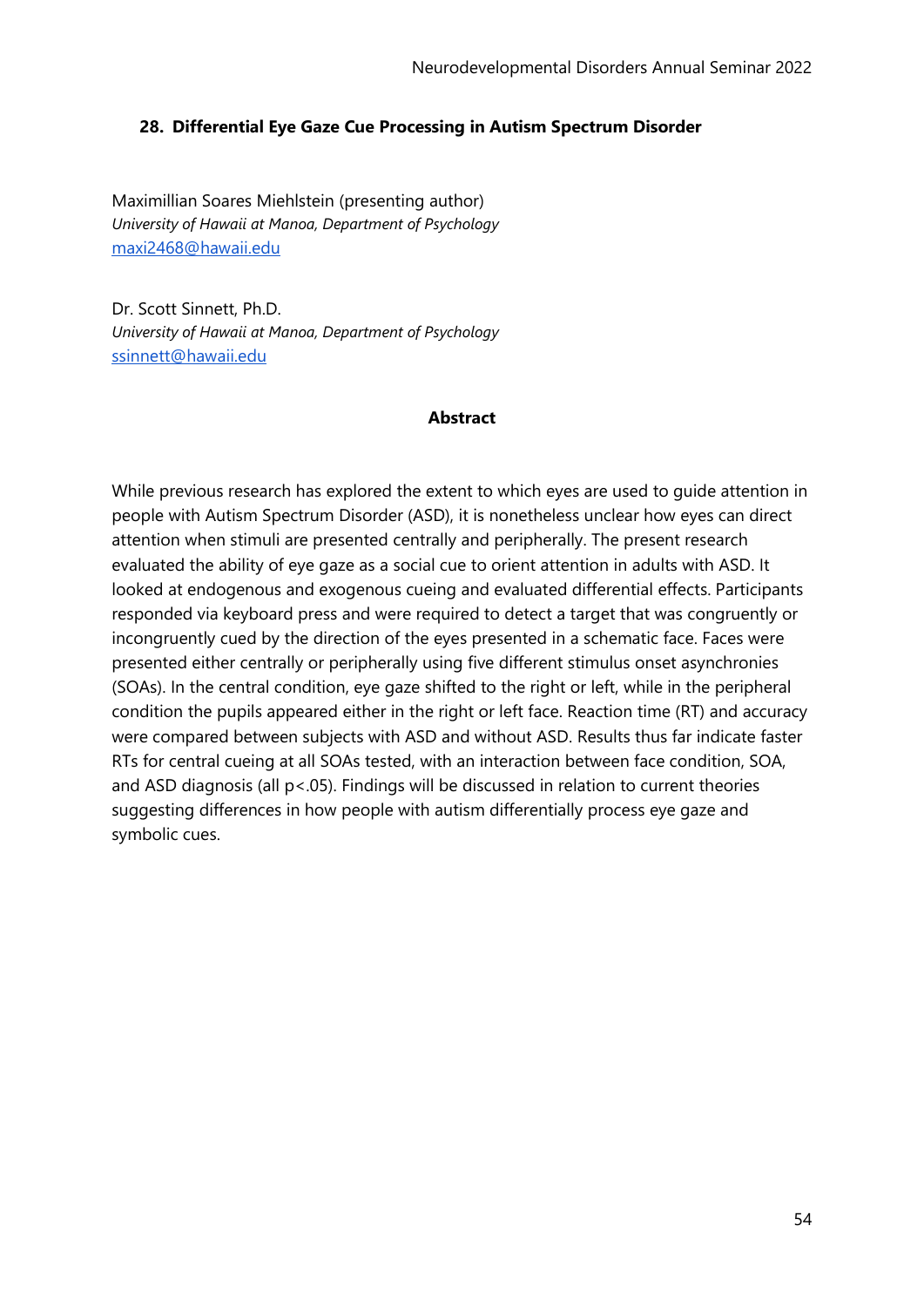## **29. Examining the interaction of autism diagnosis and anxiety on daily functioning through tactile processing sensitivity: A moderated mediation model**

Alexandra Mladenovic, Deirdre Birtles

*Department of Psychology, Royal Holloway, University of London, UK*

**Presenting Author:** Alexandra Mladenovic , [Alexandra.Mladenovic.2020@live.rhul.ac.uk](mailto:Alexandra.Mladenovic.2020@live.rhul.ac.uk)

#### **Abstract**

Despite high amounts of autism literature there is limited attention devoted to the impact of tactile sensitivity, specifically issues related to clothing on daily functioning in autistic adults. The current research explored differences in clothing focused tactile sensitivity between autistic and non-autistic adults whilst investigating the mediating role of tactile sensitivity on the relationship between autism diagnosis and daily functioning and whether anxiety moderated the proposed model. A sample of autistic  $(n = 69)$  and non-autistic  $(n = 224)$  adults were recruited to complete an online questionnaire. Multivariate analysis of variance revealed autistics had significantly higher levels of tactile sensitivity and anxiety and lower levels of daily functioning compared to non-autistic adults. The moderated mediation demonstrated that anxiety did not moderate the indirect effect of diagnosis upon daily functioning through the tactile sensitivity factors. The relationship between autism diagnosis and daily functioning was mediated by tactile sensitivity but anxiety did not moderate diagnosis and daily functioning relationship. However, there are implications to be considered regarding the sensory support provided to autistics and environmental adaptations that can be made to limit general anxiety and its influence upon processing sensitivities and daily functioning in autistics. The findings confirm sensory processing difficulties persist into adulthood of autistics, specifically tactile clothing sensitivities. Although tactile sensitivity impacts daily functioning, the impact of other sensory processing sensitivities is unknown and should be identified to gain a comprehensive view of this influence on autistics' daily functioning and wellbeing.

*Keywords*: Autism, Tactile sensitivity, Clothing, Anxiety, Daily Functioning, Adults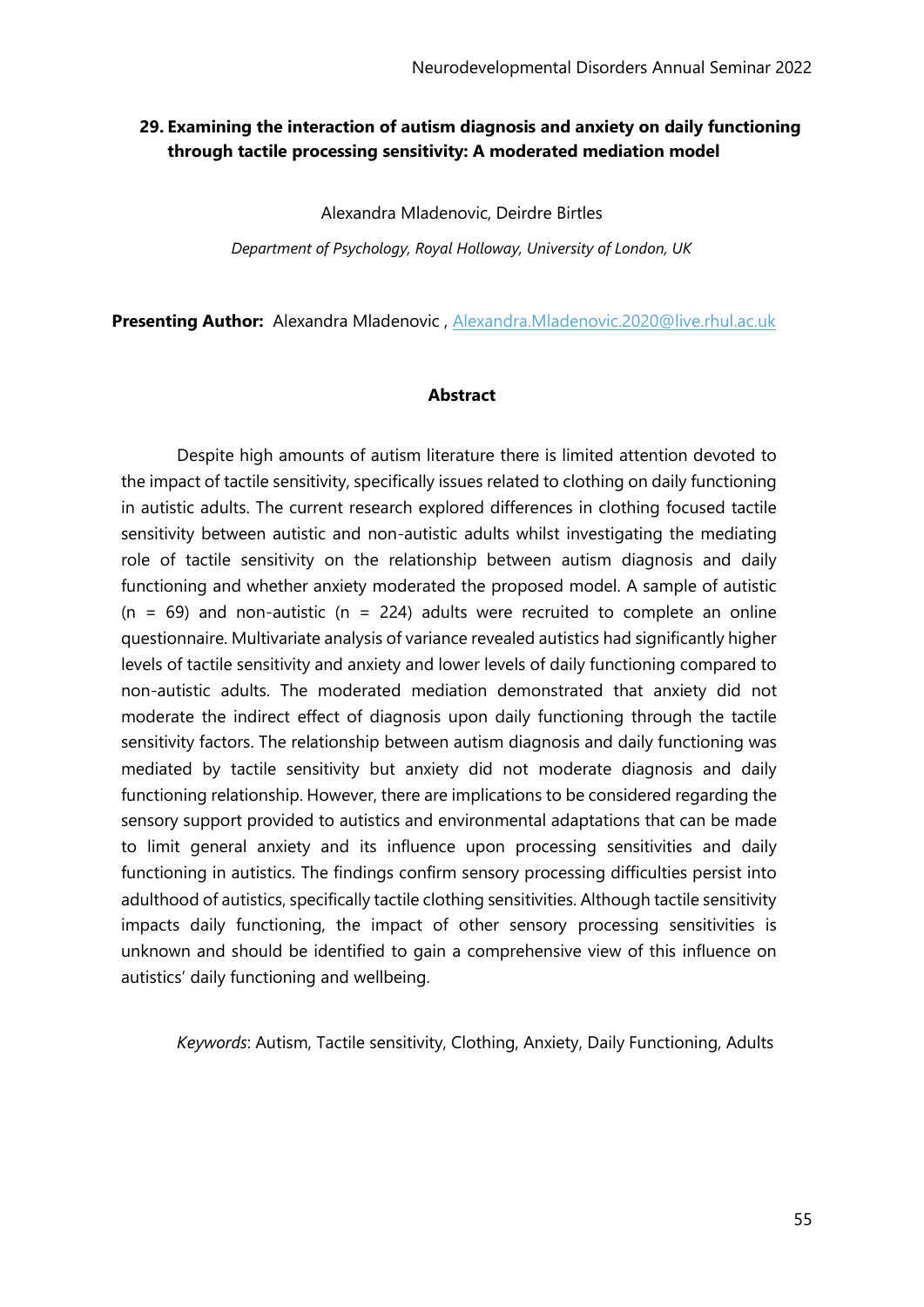# **30. Sensory hyper- and hypo-reactivity in early infancy may have differential developmental pathways to autism characteristics in childhood**

N. Narvekar<sup>1\*</sup>, V. Carter Leno<sup>1\*</sup>, G. Pasco<sup>1</sup>, M. H. Johnson<sup>2,3</sup>, E. J. H. Jones<sup>2</sup>, T. Charman<sup>1</sup> & The BASIS and STAARS Teams.

*1 Institute of Psychiatry, Psychology & Neuroscience, King's College London*

*<sup>2</sup>Centre for Brain and Cognitive Development, Department of Psychological Sciences, Birkbeck, University of London*

*<sup>3</sup>Department of Psychology, University of Cambridge*

\*Joint first author.

**Background:** In infants at elevated familial likelihood for autism outcomes, increased perceptual sensitivity and fearfulness in the first two years of life predict later Restrictive Repetitive Behaviours (RRB) and Social Communication Interaction (SCI) traits. However, previous measures were not designed to differentiate between sensory hypo- and hyperreactivity.

**Aims**: To examine longitudinal associations between infant anxiety, sensory hypo- and hyper-sensitivity between 10-24 months and RRB and SCI at 36 months.

**Methods:** The sample consisted of 161 infants, 101 of which were designated elevated likelihood (47% female) as they had an older autistic sibling. The remainder had no known immediate autistic family members (typical likelihood, n=60; 38% female). Parents rated infant's traits of early anxiety using the Infant/Early Childhood Behavior Questionnaire, sensory hypo- and hyper-sensitivity using the Infant Toddler Sensory Profile, and RRB and SCI using the Social Responsiveness Scale.

Cross-lag models tested directionality of the pathways from anxiety and hypo and hypersensitivity at 10-24 months, and RRB and SCI at 36 months. Mediation models were used to test the hypothesis that anxiety mediates the association between sensory processing and autism characteristics.

**Results:** Increased sensory hypo- and hyper-sensitivity at 24 months was associated with higher levels of RRB and SCI at 36 months. The association between sensory hyper-reactivity and RRBs was mediated by anxiety at 24-months, but anxiety did not mediate any paths from sensory hypo-reactivity.

**Conclusion:** Sensory hypo- and hyper-sensitivity in infancy relate to later autism traits, and for hyper-reactivity this may be in part due to mediating effect of anxiety.

**Presenting author:** Nisha Narvekar, [Nisha.Narvekar@kcl.ac.uk](mailto:Nisha.Narvekar@kcl.ac.uk)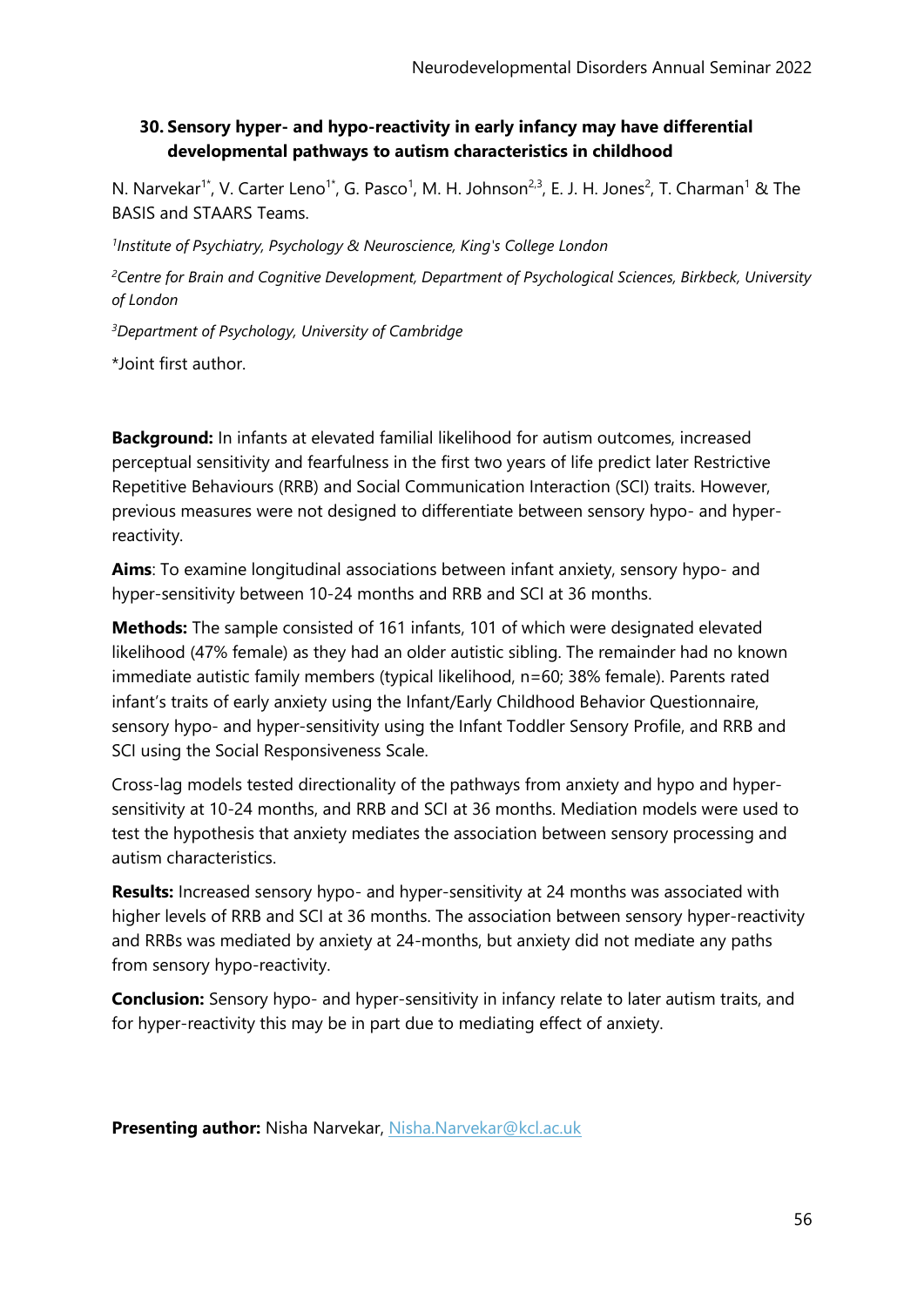# **31. How social value orientation affects stigma towards autistic people, comparing China with the UK**

Jiayi Chen; Elizabeth Milne; Megan Freeth; Agata Debowska *Department of Psychology, The University of Sheffield*

#### **Abstract**

Cultural differences in background and knowledge of autism can impact the expression of negative behaviours and attitudes towards autism stigma. Previous studies exploring whether culture influences autism stigma have not excluded the confounding of participant differences, such as participants' autism knowledge scores, nor have they attempted to conduct systematic research on how culture and other relevant factors influence autism stigma in countries with significantly different cultural backgrounds, such as China and the UK. We recruited 804 and 794 non-autistic adult participants in China and the UK and used questionnaires to measure participants' autism stigma, autism knowledge, and cultural orientation (Culture orientation scale; Autism Social distance scale; Autism Stigma and Knowledge Questionnaire). After excluding differences between two countries other than cultural orientation, the results found that Chinese participants still had a higher stigma towards autism than British participants. A multi-group comparison of the structural equation models found no consistency between the data models for the UK and Chinese participants, indicating that factors within the Chinese context influence the autism stigma differently from the British culture. Data from UK participants indicated that male participants had higher autism stigma than females. Participants who had more knowledge about autism, familiarity with the autistic population or prior autism training showed reduced stigma towards autism. The more participants' cultural orientation favoured egalitarian individualism or hierarchical collectivism, the lower the level of autism stigma; the more participants favoured hierarchical individualism, the higher the level of autism stigma. Our findings show that cultural orientation influences stigma towards autism.

**Presenting Author:** Jiayi Chen [Jchen108@sheffield.ac.uk](mailto:Jchen108@sheffield.ac.uk)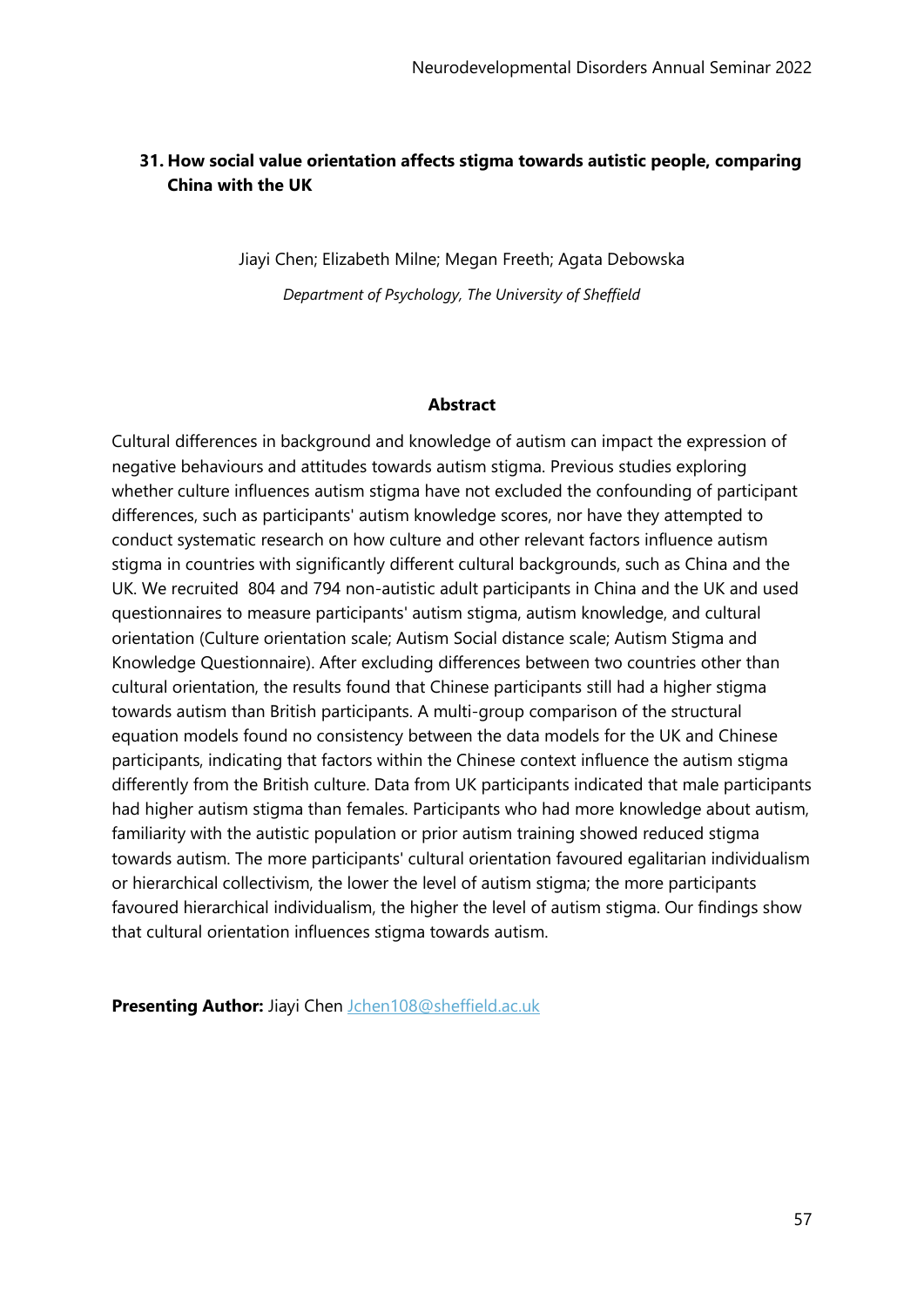# Room 3

# **32. Social Vulnerability in Children with Autism Spectrum Condition and Wiedemann-Steiner Syndrome**

Jess Marshall and Nicola Yuill

*Children & Technology Lab, School of Psychology, University of Sussex*

#### **Abstract**

This study examined social vulnerability in two neurodevelopmental disabilities, Autism Spectrum Condition (ASC) and Wiedemann-Steiner Syndrome (WSS). Children with WSS are reportedly often highly sociable but there is minimal research on their typical social behaviour.. The study aimed to establish whether ASC children or those with WSS are socially vulnerable compared to typically developing (TD) children and to identify similarities and differences in social vulnerability between these three groups. Parents of 127 children aged 4-to-17 years (omitting a further 7 responses not meeting criteria, and 8 children with dual diagnoses) responded to an online survey including the Social Vulnerability Questionnaire (Fisher et al., 2012): ASC (*N* = 35), WSS (*N* = 24) and TD (*N* = 61).

Non-parametric tests were used, given non-normal data distribution. Kruskal-Wallis tests (with adjusted p-values for multiple comparisons) revealed higher overall social vulnerability in children with a diagnosis compared to TD children. Mann-Whitney U tests identified similarities and differences in social vulnerability between ASC and WSS; children with WSS displayed less risk awareness and higher vulnerable visual appearance (small to medium effect size) compared to ASC children. Groups were similar in reported potential for emotional abuse, need for social protection and credulity. These findings document social vulnerability in WSS which was previously unexplored, laying the foundations for future research into distinctive and shared social profiles of children with WSS and subsequent interventions tackling social differences.

Presenting author: Jess Marshall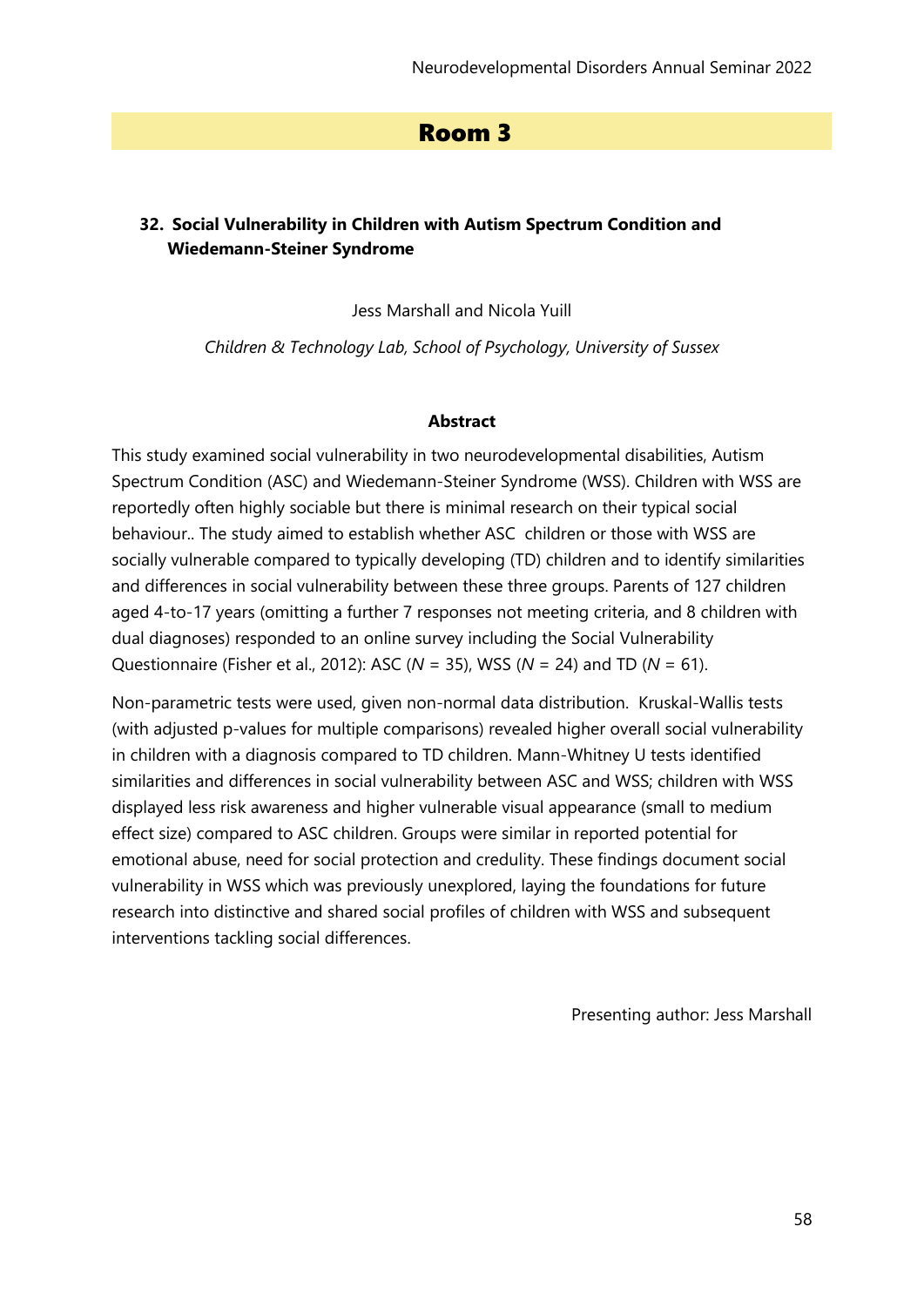# **33. Autistic Students and Camouflaging in Groupwork: Prevalence and Effects on the Value of Learning.**

**Presenting Author:** Sophie Kennedy, *Abertay University*. [1803073@abertay.ac.uk](mailto:1803073@abertay.ac.uk) Dr Janet McLean, *Abertay University*

### **Abstract**

Group work is commonly assigned to students within university, but students with neurodevelopmental disorders such as autism can struggle to engage with this type of work. Several studies have investigated the prevalence and impacts of camouflaging behaviours in autistic people, but none have specifically examined camouflaging in autistic students within group work.

The aim of this project was to investigate the prevalence and impacts of social camouflaging among autistic students in higher education and how this affects their perceptions of the value of group work to their education.

Participants were current students, aged 18+ years, English-speaking, and identified as autistic. This study used a mixed-methods design. First, 41 participants were surveyed using a 30-item questionnaire. It contained the 25-item Camouflaging Autistic Traits Questionnaire (Hull et al., 2018), which measured the intensity of camouflaging behaviours, as well as 5 additional questions about the frequency of their engagement in both group work and camouflaging behaviours. Second, 6 participants who showed camouflaging behaviours, participated in semi-structured interviews, which were analysed using thematic analysis (Braun & Clarke, 2006).

Preliminary results suggest that non-binary people and females camouflage more intensively than males, that autistic students find group work is more energy-intensive when they are camouflaging, and that they camouflage less when they are working with familiar people. Conclusions are to be confirmed but indicate that autistic students would benefit from working in groups with familiar peers so that some of the energy they spend on camouflaging behaviours can be refocused on the group's task.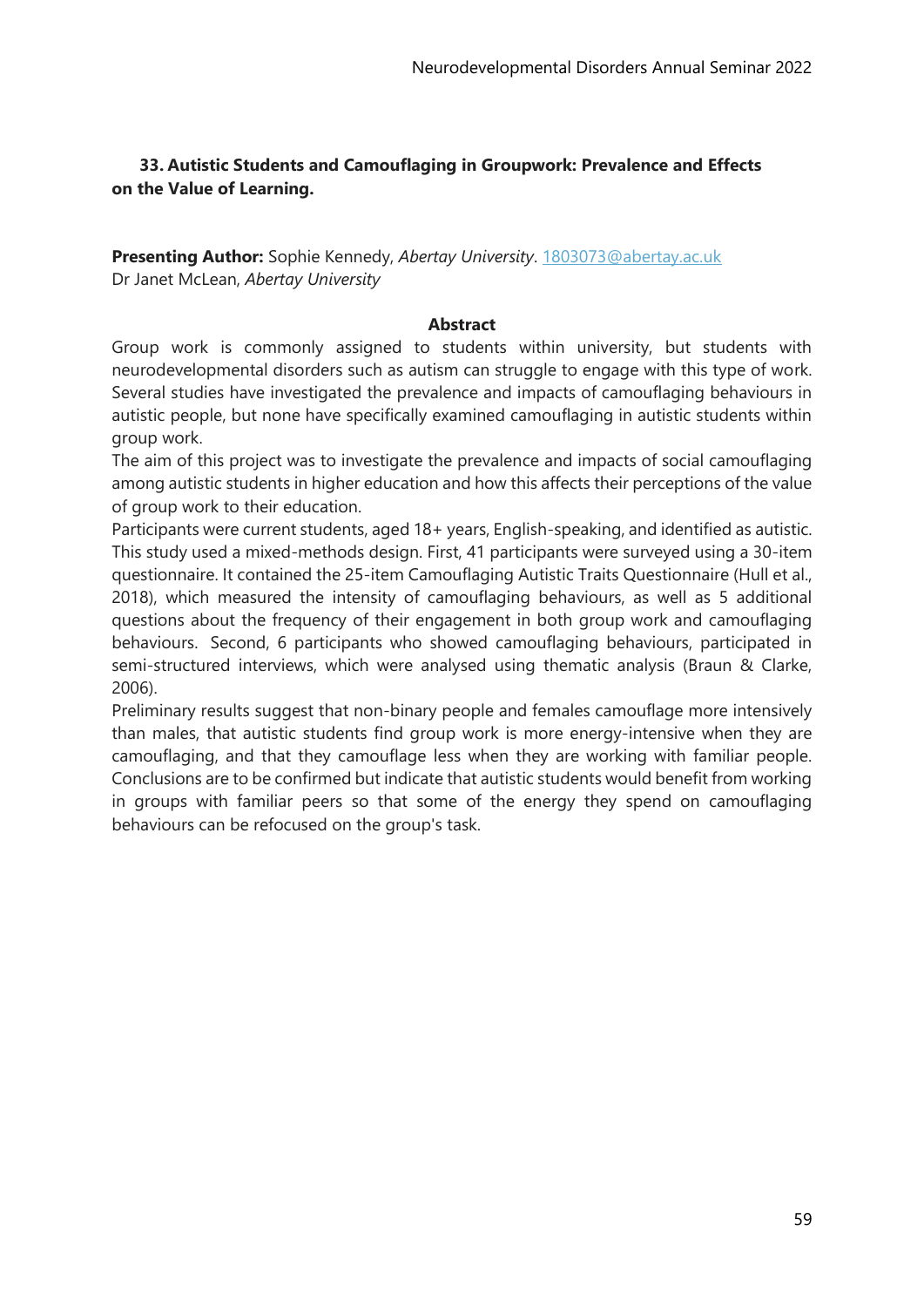# **34. Attitudes Towards Autism: A Comparison of Attitudes and Knowledge Towards Autism Based on Adult Sibling Experiences**

Victoria Morris and Carrie Ballantyne\*

*University of the West of Scotland*

### **Abstract**

**Objective:** Previous sibling relationship studies focused on child/adolescent negative attitudes, despite positive attitudes being present when a sibling was knowledgeable of autism. However, little is known the quality of sibling relationships in adulthood and what factors influence it. The present study addressed whether having an autistic sibling could predict attitudes and knowledge towards autism.

**Method:** 109 participants (18+), 56 (mixed: autistic & non-autistic) & 53 (matched: non – autistic & non-autistic) sibling types took part in a mixed method study. Participants completed The Knowledge about Childhood Autism among Health Workers and Societal Attitudes Toward Autism Questionnaires. Open ended questions were asked about experiences of having an autistic sibling.

**Result:** Independent t-tests found a non-significant difference of attitudes towards autism however, found a significant difference in total knowledge and Knowledge Domain 3 of autism. Linear regressions found sibling type (mixed) was the only predictor for Domain 3 and total knowledge of autism. The thematic analysis identified four themes based on sibling experiences: Robbed Childhood, Sibling over Self, The Future and Autism Awareness.

**Conclusion:** The study has shown having an autistic sibling increases knowledge of specific autistic behaviours but does not change general attitudes towards autism, adding to what we know about autistic sibling relationships from the perspective of the adult population.

Key Words: *Autism, Adulthood, Sibling relationships, Attitudes, Knowledge*

\*Carrie Ballantyne (presenting author), [Carrie.ballantyne@uws.ac.uk](mailto:Carrie.ballantyne@uws.ac.uk)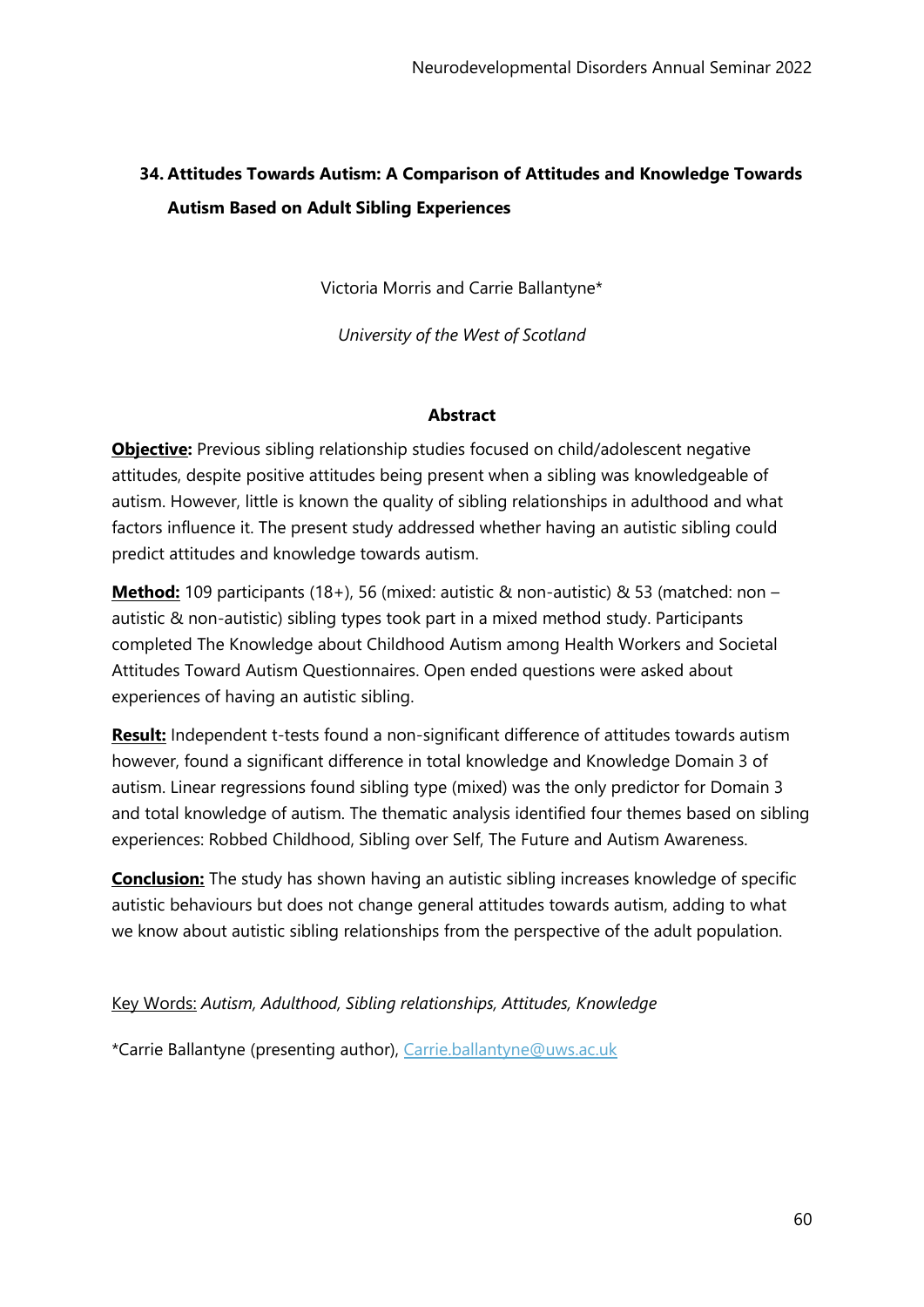# **35. Characterization of Expressive Language Development Using Large-Scale Data in Mandarin-Speaking Children with Autism Spectrum Disorder**

### **Authors:** Chuan Luo<sup>a</sup>, Isabella Duan<sup>b\*</sup>, Juan Liu<sup>c</sup>, Ying Wang<sup>c</sup>

*<sup>a</sup>PBC School of Finance, Tsinghua University, Beijing, People's Republic of China*

b\* *Department of Psychology, Stanford University, Building 420, 450 Jane Stanford Way, Stanford, CA 94305*; \*Presenting author contact information: [iduan@alumni.stanford.edu](mailto:iduan@alumni.stanford.edu)

*<sup>c</sup>Department of Psychology, Tsinghua University, Beijing, People's Republic of China*

**Abstract:** Language impairment is a central characteristic of children with Autism Spectrum Disorder (ASD), with expressive language abilities being heterogeneously deficient across individuals. Since linguistic communication is a key predictor of life-long learning and living, understanding the development of expressive language is of high clinical, educational and practical importance. However, current research using small sample sizes and case-controls are suboptimal for revealing group characteristics. Therefore, large-scale data is necessary to further our understanding of expressive language abilities in this population. Our study aimed to characterize and examine the precursors of expressive language skills in autistic, Mandarin-speaking children, and test the effectiveness of a smartphone application-based intervention program. Using the application, "Xinyudi," we collected parent reported Putonghua Communicative Development Inventory Toddler Form (PCDI-T) from 2690 18–72 month-old Mandarin-speaking children in China (2217 autistic, 432 learning-disabled, and 41 intellectually-disabled). Compared to the learning-disabled children, autistic children performed significantly more poorly in multiple measures of vocabulary, grammar and sentence skill. Decontextualized language and grammatical use of language partially mediated vocabulary's relationship to mean length of utterance and sentence complexity. After a 3-month intervention program, autistic children demonstrated significantly better decontextualized language and grammar skills. Our large-scale data strongly implicates the relationship between vocabulary and grammar outcomes in autistic children, while our intervention program demonstrates the effectiveness of this smartphone-based application in improving autistic children's expressive language. Altogether, our technology enables our findings and intervention to be applicable and accessible to a wider population.

*Key words: Decontextualized language, Grammar skills, Mean length of utterance (MLU), Sentence complexity, Vocabulary*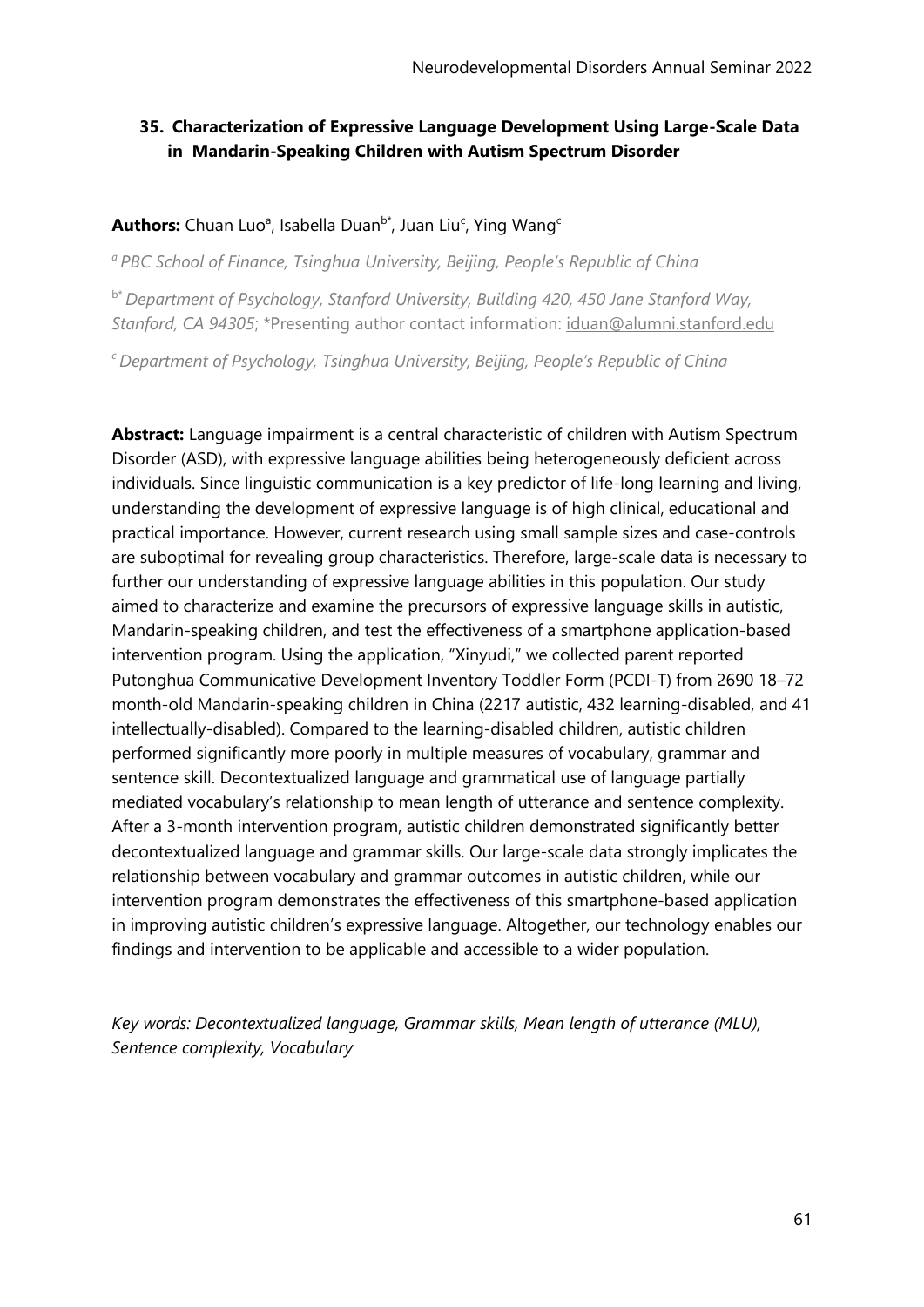# **36. A parent-led intervention to reduce anxiety in autistic children with a severe to profound intellectual disability: current data from the LADDERS pilot feasibility trial**

Jessica Hughes<sup>1</sup>, Effie Pearson<sup>1,</sup> Joanne Tarver<sup>1</sup>, Georgina Edwards<sup>1</sup>, Megan Bird<sup>1,</sup> Courtney Greenhill<sup>1</sup>, Jane Waite<sup>1</sup>

*<sup>1</sup>School of Psychology, College of Health and Life Sciences, Aston University, Birmingham, UK*

### **Abstract**

**Aims:** There is currently little research into anxiety interventions for autistic children with severe to profound intellectual disability (Vereenooghe et al., 2018), despite the extensive evidence base for the neurotypical population without ID (NICE, 2013). The LADDERS project, funded by Autistica, seeks to apply existing understanding of the mechanisms maintaining anxiety to an intervention designed for autistic children with severe-profound intellectual disability who speak few or no words, to reduce anxiety.

*Methods*: The study utilises a multiple baseline, single case experimental design. Participants are primary caregivers of children aged 4-15. Participants take part in a 16-week intervention consisting of psychoeducation, individual formulation and goal setting, development of tailored strategies and the implementation of graded exposure tasks. Outcomes from the intervention will be measured primarily through the completion of daily diaries; additional measures will determine the overall impact of anxiety on a weekly basis, and the prevalence of anxiety, low mood, and other mood/behavioural markers before and after the intervention. Families will also participate in a 2-month follow up interview to determine the feasibility and acceptability of the intervention.

*Results:* This study is currently in progress. The baseline and preliminary data for three participants taking part in the study will be analysed and presented. The intervention has been shown to be feasible and acceptable in the early stages of the study, however the process of the intervention has demonstrated areas of learning and improvement.

*Conclusions:* These reflections will be explored with points of learning presented for researchers developing future clinical interventions.

**Presenter**: Jessica Hughes, j.hughes11@aston.ac.uk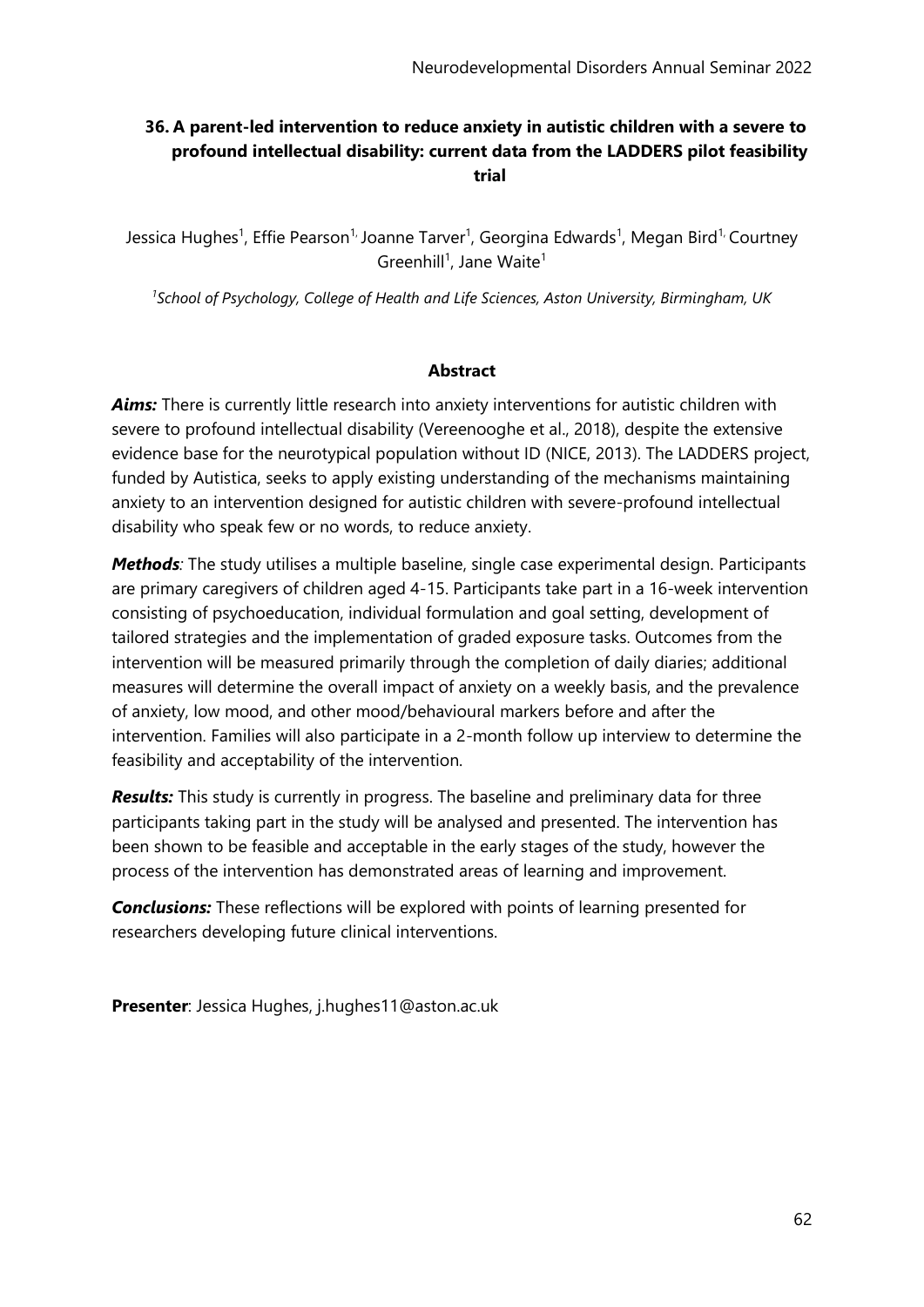### **37. Development of a clinical screening instrument for depression symptoms in children and adolescents with autism spectrum disorder**

Rhodes S<sup>1</sup>, Eaton C<sup>2</sup>, Wood R<sup>1</sup>, Stewart T<sup>1</sup>, Chan S<sup>3</sup>, McKechanie A<sup>1</sup>, Skouta E<sup>4</sup>, Rodgers J<sup>5</sup>, Mackie L<sup>1</sup>, Piper A<sup>4</sup>, Oldridge J<sup>6</sup> *University of Edinburgh, Edinburgh, United Kingdom University of Cardiff, United Kingdom University of Reading, United Kingdom NHS Lothian, Edinburgh, United Kingdom University of Newcastle, United Kingdom NHS Tayside, United Kingdom*

#### **Abstract**

Depression is common in children and young people (CYP) with autism spectrum disorder (ASD). Currently available measures to screen for depression symptoms have been developed for, and validated with, typically developing CYP. Mental health difficulties may present differently in ASD and important features of depression may not be identified using traditional tools. We aimed to develop a brief screening tool to enable clinicians from diverse backgrounds to identify depression symptoms more accurately in CYP with ASD. Items from 11 existing depression measures were extracted. An expert panel (developmental and clinical psychologists, psychiatrists, speech and language therapist) utilised clinical and research knowledge relating to depression and autism to identify a pool of 25 individual items for further consultation with autism professionals, CYP with ASD and their parents. Interviews were conducted with young people with ASD (aged 9-18 years) without cooccurring intellectual disability and their parents (N=16 dyads), and ASD practitioners (N=18) to ascertain the content validity, necessary adaptations, acceptability and readability of the items using a co-production model.

Those items deemed to have greatest face validity, acceptability and readability following triangulation of findings from interviews with the three informant groups comprise the final item scale. To ensure multi-informant integration, child and parent report versions of the depression screener were developed.

This Neurodevelopmental Depression Inventory is a novel depression symptom screening tool we hope will have direct impact in routine clinical services and help advance research. We aim to validate the tool and to ascertain suitability for CYP with other Neurodevelopmental Disorders.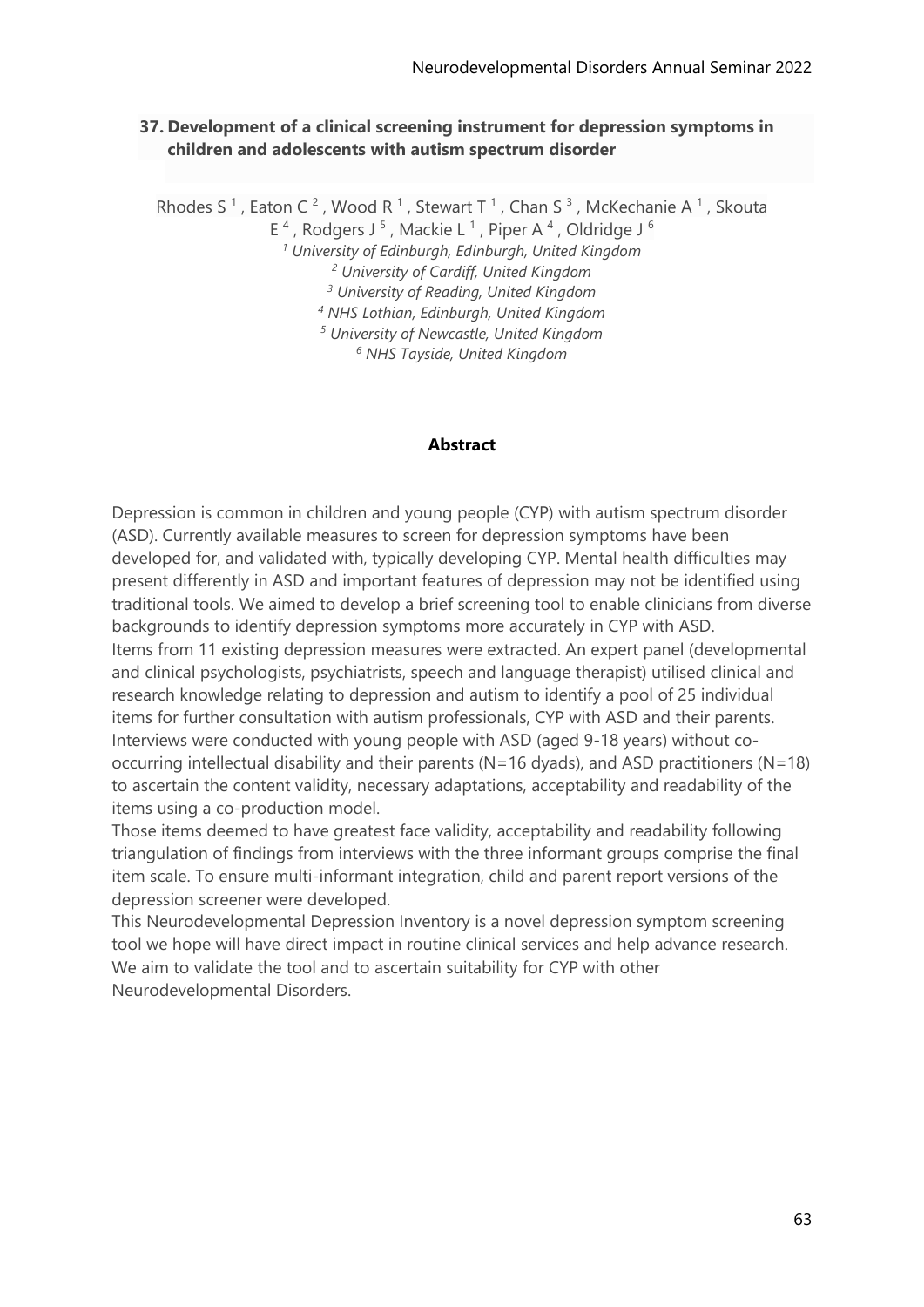# **Session 3**

# Room 1

## **38. Diverse profiles of health conditions in ten genetic syndromes associated with intellectual disability**

Remsha Hanif<sup>a</sup>, Chris Oliver<sup>b</sup>, Leah Bull, Mary Heald, Jo Moss, Laurie Powis, Caroline Richards<sup>b</sup>, Jane Waite<sup>c</sup>, Alice Welham, Lucy Wilde, Kate Woodcock, Hayley Crawford<sup>a</sup>

*<sup>a</sup>Cerebra Network for Neurodevelopmental Disorders and Warwick Medical School, University of Warwick, UK, CV4 7AL*

*<sup>b</sup>School of Psychology, University of Birmingham, UK, B15 2TT*

#### **Abstract**

Individuals with genetic syndromes associated with intellectual disability (ID) have higher unmet health needs than those without ID. Contributing to this health inequality are the profound effects of ID on the ability to communicate effectively with health care professionals, and the lack of exposure and clinical knowledge about genetic syndromes amongst health care professionals. Increased awareness of the health conditions that are associated with different genetic conditions will result in enhanced monitoring and early treatment. As yet cross-syndrome comparisons of health conditions across multiple groups have not been conducted. The Health Questionnaire was used to obtain information from 505 parent/carers of individuals with 10 genetic syndromes associated with ID; Angelman (AS), Lowe (LS), Phelan-McDermid (PMS), Prader-Willi (PWS), Sotos (SS), Fragile X (FXS), Cornelia de Lange (CdLS), 1p36 and 8p23 syndromes and Tuberous Sclerosis Complex (TSC).

One-way ANOVAs and Bonferroni corrections were used to conduct between group comparisons which identified a varied profile of health conditions for each genetic syndrome group. Results of interest included significantly higher levels of eye problems (*p*<.001) and liver/kidney problems (*p*<.001) in LS, ear problems in SS (*p*<.01) and epilepsy/seizures in TSC (*p*<.01) compared to other groups. The greatly varied presentation of health conditions across genetics syndromes highlights syndrome-specific profiles of health conditions. These findings will facilitate communication of risk factors with healthcare professionals to go some way towards addressing the lack of confidence experienced when supporting individuals with rare genetic syndromes.

**Presenting Author:** Remsha Hanif, Email: remsha.hanif@warwick.ac.uk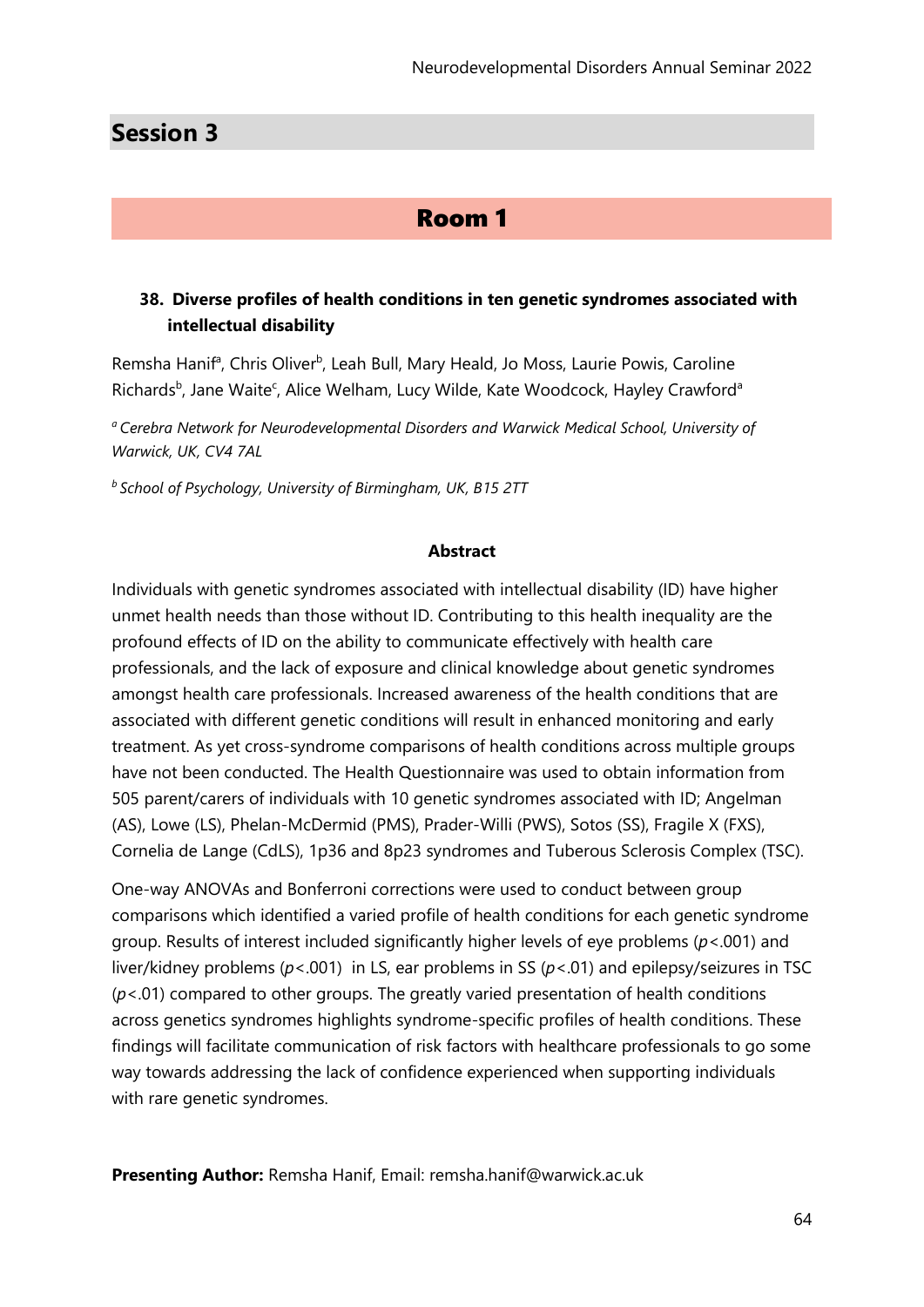### **39. Eye-tracking technology as a tool to evaluate social cognition among individuals with an intellectual disability: a systematic review and meta-analysis**

Lauren Jenner<sup>1</sup>, Rachel Howard<sup>2</sup>, Ridhi Sahni<sup>3</sup>, Prof Emily Farran<sup>4</sup>, Dr Jo Moss<sup>5</sup>

*1,2,3,4,5School of Psychology, University of Surrey*

#### **Abstract**

Relatively little is known about social cognition in intellectual disability, particularly whether it relates to social functioning and co-occurring autism. A limitation has been that traditional social-cognitive tasks place a demand on domain-general cognition and language. Eyetracking can provide information about social-cognitive processes, without verbal demands or explicit responses – appearing more suitable for groups with varied intellectual and verbal abilities. We aimed to characterise and evaluate the use of eye-tracking as a tool to measure social cognition among individuals with an intellectual disability. Searches were conducted in PsycINFO, MEDLINE, Embase and Web of Science, for peer-reviewed studies and grey literature published between 2000–2022. Findings were also requested through relevant mailing lists. We identified 48 studies of idiopathic and syndromic intellectual disability. Eyetracking was used to measure expression discrimination (24.49%), social preference (24.49%), social scene scanning (16.33%), facial recognition (14.29%), gaze following (6.12%), gaze avoidance/preference (6.12%), face scanning (4.08%), overimitation (2.04%) and false-belief reasoning (2.04%). Most studies utilised a passive-viewing paradigm, however, some also required responses to questions about the stimuli viewed. Eye-movement data alone indicated differences in social-cognitive processes, particularly when compared to neurotypical samples. The results from 11 studies will be presented as meta-analyses on the strength of association between eye movement data and (i) social adaptive functioning and (ii) autism characteristics. The review emphasises the importance of using accessible protocols to support more inclusive research. Also, the need to develop a bank of openaccess, validated eye-tracking stimuli, to encourage replication of findings and opportunities for data sharing.

**Presenting author:** Lauren Jenner (Lienner@surrey.ac.uk)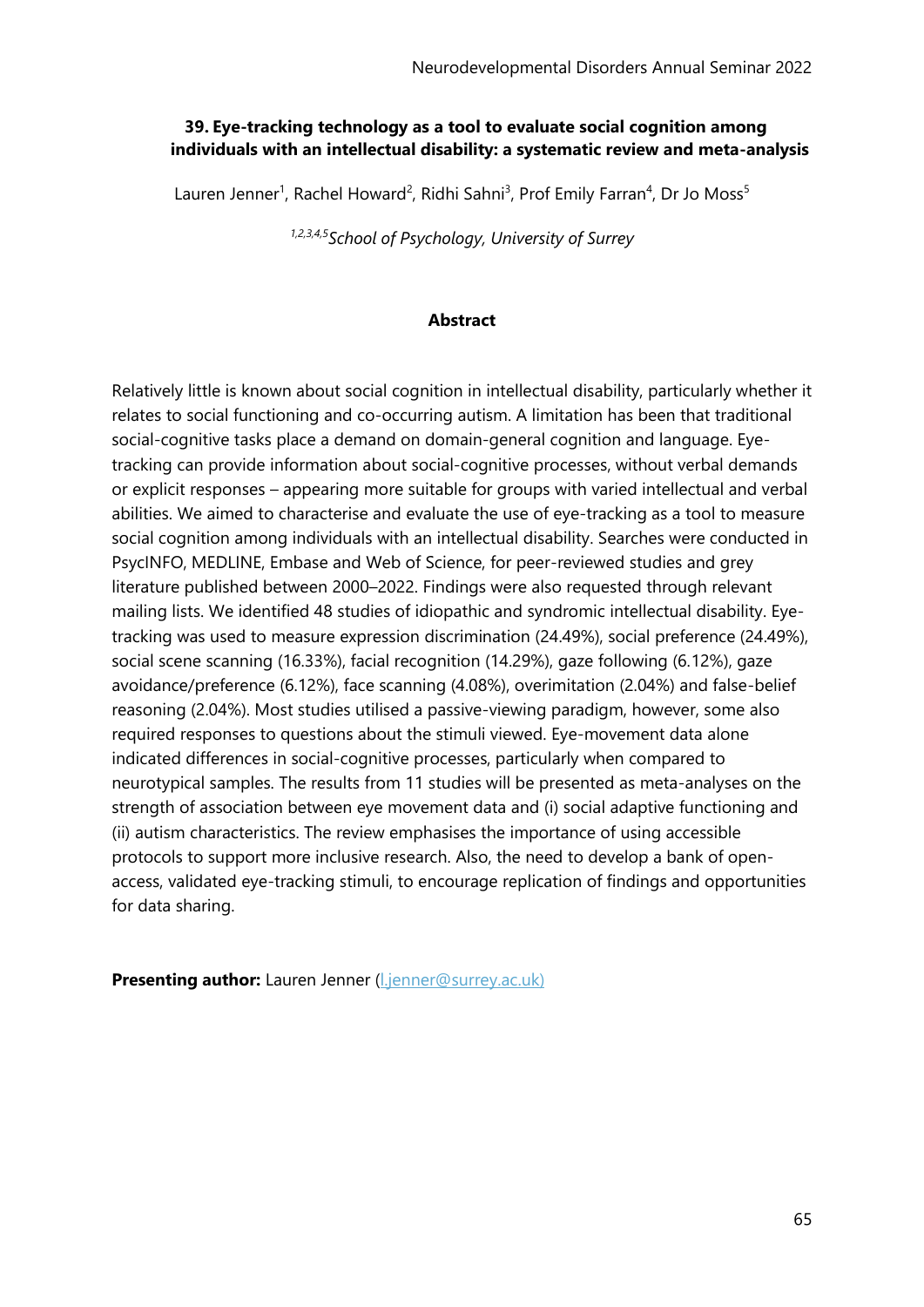# **40. The impact of MYT1L-syndrome on behaviour and cognition: a parent/caregiver perspective**

Louis Stokes | Megan Freeth | Alisdair McNeill

*The University of Sheffield*

#### **Abstract**

MYT1L-syndrome is a rare genetic syndrome associated with deletions at chromosome 2p25.3. Although there are observational studies outlining characteristic symptoms of the syndrome, there are, at present, no in-depth research studies published that investigate cognitive or behavioural phenotypes of affected individuals. This research aims to fill this knowledge gap through an analysis of the impact of MYT1L-syndrome according to the parents/caregivers of affected individuals. Nineteen parents/caregivers of individuals diagnosed with MYT1Lsyndrome participated in a semi-structured interview. The interviews were transcribed verbatim and then thematically analysed following the 6-step process outlined by Braun & Clarke. The analysis resulted in the following three overarching themes and subthemes: 1. behaviour (sensory responses, challenging and unusual behaviours, anxiety, executive functioning and emotion regulation, perceived autistic traits, social relationships and motor); 2. speech, language, and communication; 3. cognitive ability and profile (intellectual disability, memory and encoding, numeracy and literacy). The findings demonstrate first and foremost how heterogeneous the impact of MYT1L-syndrome is on behaviour and cognition. The results highlight the multi-faceted cognitive impact of MYT1L-syndrome, including intellectual disability, increased anxiety, and a hypersensitivity to sound, light and noise. Furthermore, the analysis recognised the profound, and often far-reaching, behavioural challenges experienced by affected individuals, including behavioural outbursts, self-injurious behaviour, perceived autism spectrum disorder traits and challenges forming and maintaining social relationships. This research acknowledges the cognitive and behavioural impact of MYT1L-syndrome, and the impact that this has on activities of daily living for both the individual and their wider support network.

**Presenter:** Louis Stokes, Sheffield Institute for Translational Neuroscience (SITraN), University of Sheffield, lsstokes1@sheffield.ac.uk.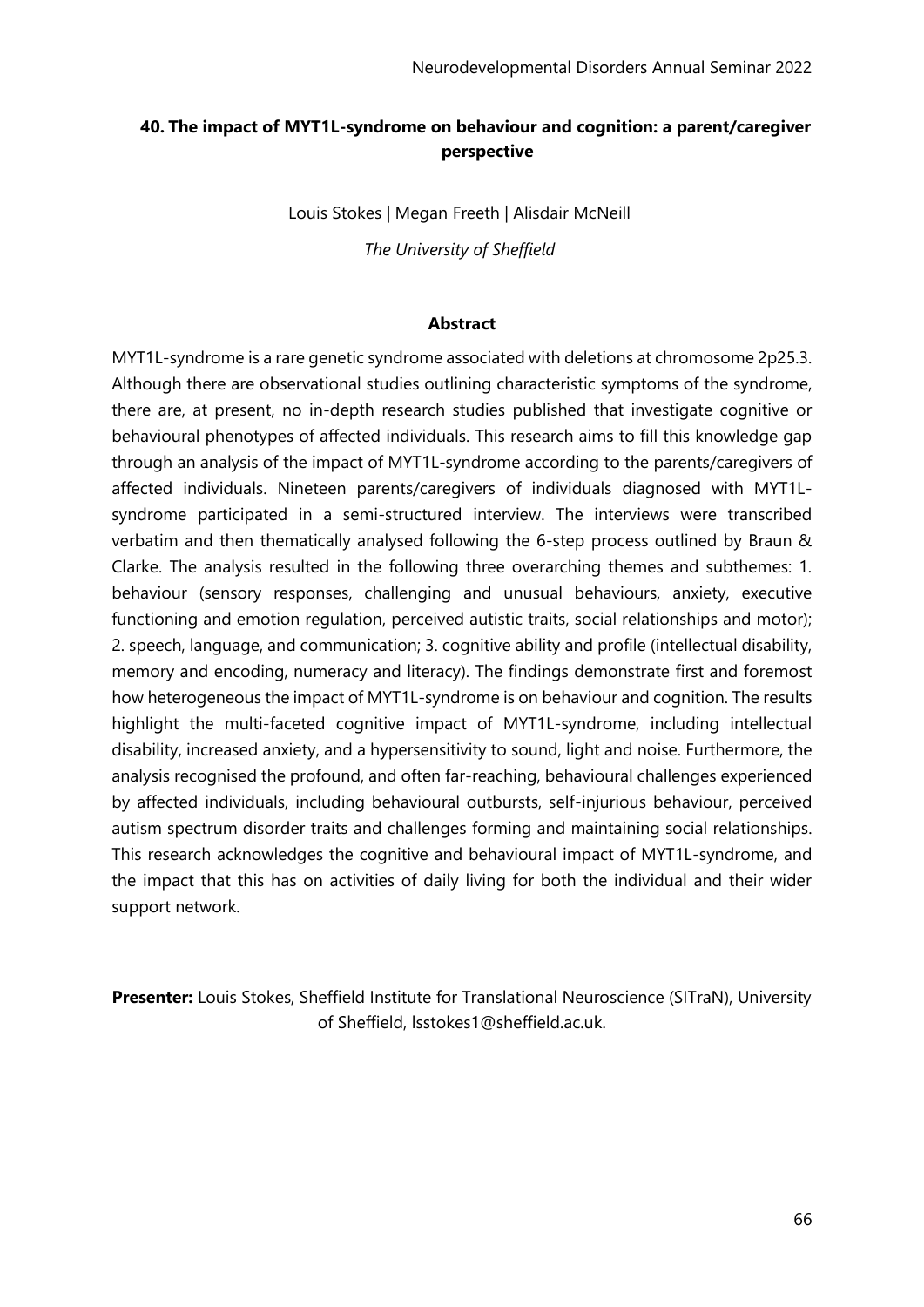## **41. Teaching mathematics to children with Down syndrome and children with Williams syndrome: Parent and teacher views**

Unta Taiwo<sup>(1)</sup>, Michael S. C. Thomas<sup>(2)</sup>, Victoria Simms<sup>(3)</sup>, & Jo Van Herwegen<sup>(1)</sup>

*(1) Department of Psychology and Human Development. Institute of Education UCL's Faculty of Education and Society.*

*(2) Centre for Educational Neuroscience. Birkbeck, University of London.*

*(3) School of Psychology. Ulster University.*

Email: [unta.taiwo.14@ucl.ac.uk](mailto:unta.taiwo.14@ucl.ac.uk)

Mathematical interventions to support children with Down syndrome (DS) and those with William syndrome (WS) are scarce. Little is known about the teaching practices used in the school and home setting to support mathematical development for both populations<sup>2</sup>. The current study is the first to triangulate the views of parents and teachers using a mixedmethods research design firstly to obtain a better understanding of the current practices used by teachers and parents to support mathematical abilities of children with DS and WS aged 5-11 years, and secondly to explore the teaching needs of those who support them.

Parents and teachers of children with DS and WS will participate in an online survey between March and April 2022. This survey will investigate participant views on the strengths and difficulties in mathematical abilities for those with DS and WS, along with issues relating to teaching approaches, strategies and interventions, homework and resources. This study will further examine the expectations of parents and teachers regarding progress in maths for individual children, and levels of confidence to support mathematical learning in primary school-aged children. In a follow-up focus group, parents and teachers will discuss specific interventions, and elaborate on barriers and facilitators for implementing maths interventions in the home or school setting. Both quantitative and qualitative methods will be used to analyse findings from the survey and focus group. Preliminary findings from this study and how they can inform the future design of mathematical interventions for children with DS and WS will be discussed in a poster presentation.

<sup>2</sup> Ranzato, E., Tolmie, A., & Van Herwegen, J. (2021). The home learning environment of primary school children with down syndrome and those with williams syndrome. *Brain Sciences*, *11*(6), 733-. https://doi.org/10.3390/brainsci11060733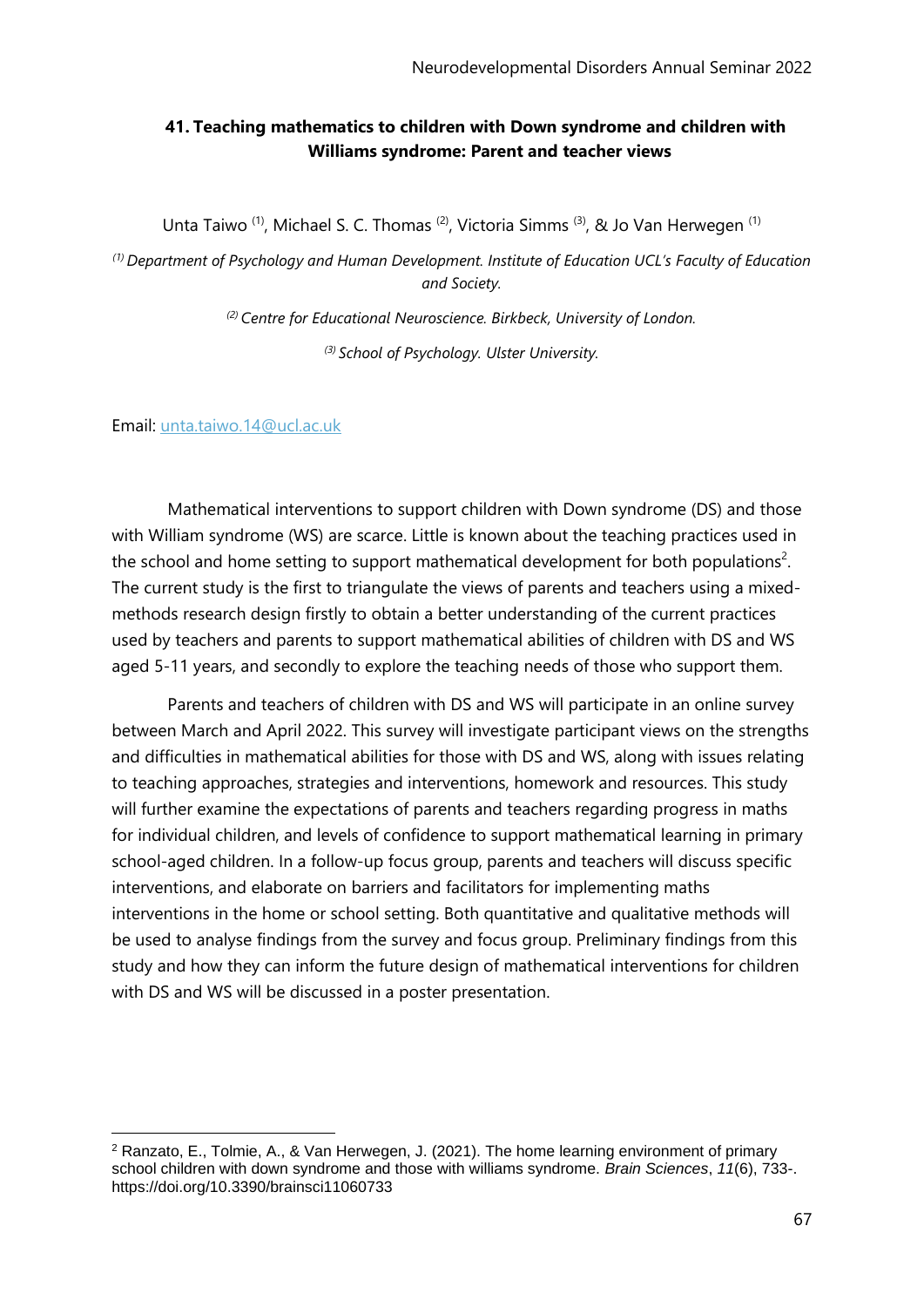# **42. Psychometric Properties of the Clinical Anxiety Screen for People with Severe to Profound Intellectual Disabilities**

Jessica Mingins<sup>a</sup>, Dr Effie Pearson<sup>a</sup>, Dr Georgie Edwards<sup>a</sup>, Prof Chris Oliver<sup>b</sup>, Megan Bird<sup>a</sup>, Dr Jo Tarver<sup>a\*</sup> & Dr Jane Waite<sup>a\*</sup>

*<sup>a</sup> Aston University, UK, <sup>b</sup> University of Birmingham, UK*

*\*Joint senior authors*

### **Abstract**

**Background:** Despite evidence of high rates of anxiety in people with neurodevelopmental disorders and severe to profound ID, there are few valid measurement tools for anxiety in this population. Previous work by the Cerebra network has led to the development of a parent report questionnaire to assess anxiety in this group, the Clinical Anxiety Screen for People with Severe to Profound Intellectual Disabilities (ClASP-ID).

**Aims:** To examine the psychometric properties of the ClASP-ID.

**Methods:** Participants were recruited by research team invites, Autistica's mailing list, NHS Trusts, and snowball sampling. 308 caregivers of people with various neurodevelopmental disorders who speak few to no words completed a battery of questionnaires including the ClASP-ID and other measures of anxiety, low mood, adaptive functioning, repetitive behaviours, challenging behaviours, physical health and sensory sensitivities. Data on testretest reliability was available for 78 people with ID and data on inter-rater reliability was available for 20 people with ID.

**Results:** Test-retest reliability of the measure was good, with 71% of the 69 items producing a spearman's correlation of 0.6 or above. We will present further preliminary data on the psychometrics of the measure including inter-rater reliability, as well as factor structure and convergent validity.

**Conclusions:** Results of these analysis will be used to shorten the assessment tool. There is preliminary evidence that the ClASP-ID may be a reliable measure for assessing anxiety in people with severe to profound ID. Helping to assess anxiety earlier will ultimately lead to increased wellbeing for this population and their caregivers.

**Presenting Author:** Jessica Mingins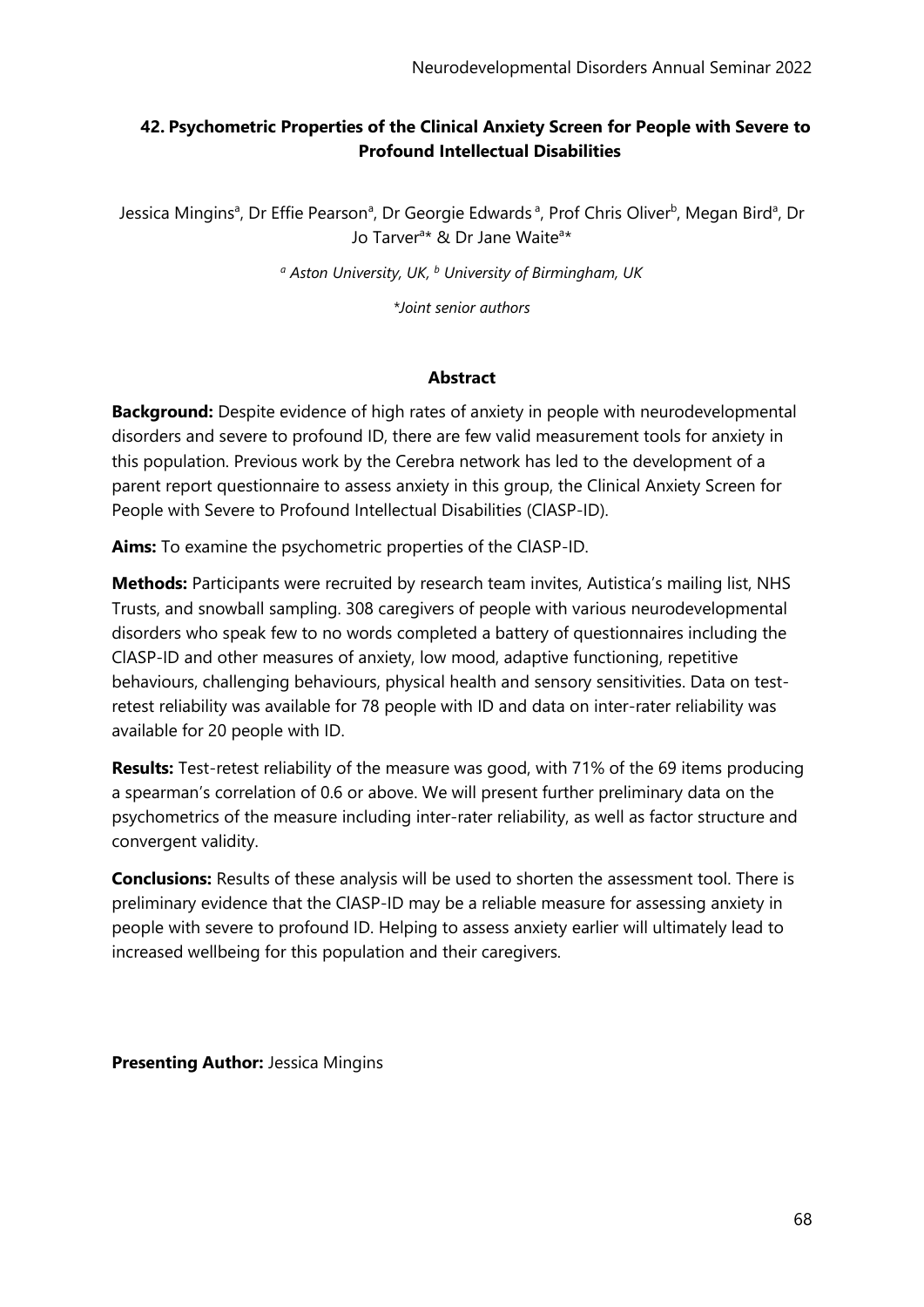# **43. Performance on implicit and explicit false belief tasks in children with Cornelia de Lange and fragile X syndromes**

Dr Katherine Ellis<sup>1</sup>, Dr Jo Moss<sup>1</sup>, Malwina Dziwisz<sup>1</sup>, Beth Jones<sup>1</sup>, Beth Webster<sup>1</sup>, Dr Sarah White<sup>2</sup>

> *1 University of Surrey 2 University College London*

### **Abstract**

Atypical social cognition may contribute to distinct profiles of autistic traits observed Cornelia de Lange (CdLS) and fragile X syndromes (FXS). However, traditional tasks have high language and executive function demands that may mask social cognitive abilities.

We compared performance profiles on an implicit anticipatory-looking false belief (FB) task and a battery of traditional explicit FB tasks in children with CdLS (N=9) and FXS (N=9), and autistic (*N*=23) and neurotypical (*N*=34) children.

Neurotypical children (Median score=.28, *p*<.01) and children with CdLS (Median=.33, *p*=.02) showed more anticipatory-looking towards the target compared to autistic children (Median=-.19). Despite a strong anticipatory-looking time bias (Median=.75, IQR=1.54), large within-group variation led to no differences between FXS children and other groups. Neither chronological age (CA) nor receptive language ability were correlated with anticipatory looking in any group.

Neurotypical children had higher explicit FB scores compared to all other groups (*p*<.01). Both chronological age (*r*=.37, p<.01) and receptive language ability (*r*=.49, *p*<.01) were correlated with explicit FB scores in the neurotypical group, whereas a moderate but nonsignificant correlation was found between receptive language ability and explicit FB scores in autistic children (*r*=.32, *p*=.06). Differences in explicit FB scores were maintained even when groups were comparable on receptive language ability (*p*<.01) and CA (*p*<.01).

Groups showed different patterns of performance on FB tasks. Dissociation between implicit and explicit FB task performance suggests that explicit tasks may mask spontaneous FB understanding in children with CdLS. The profile of social-cognitive abilities may differ across syndromal and non-syndromal autism profiles.

**Presenting author**: Dr Katherine Ellis. Email: k.ellis@surrey.ac.uk. Tel number: +447759292067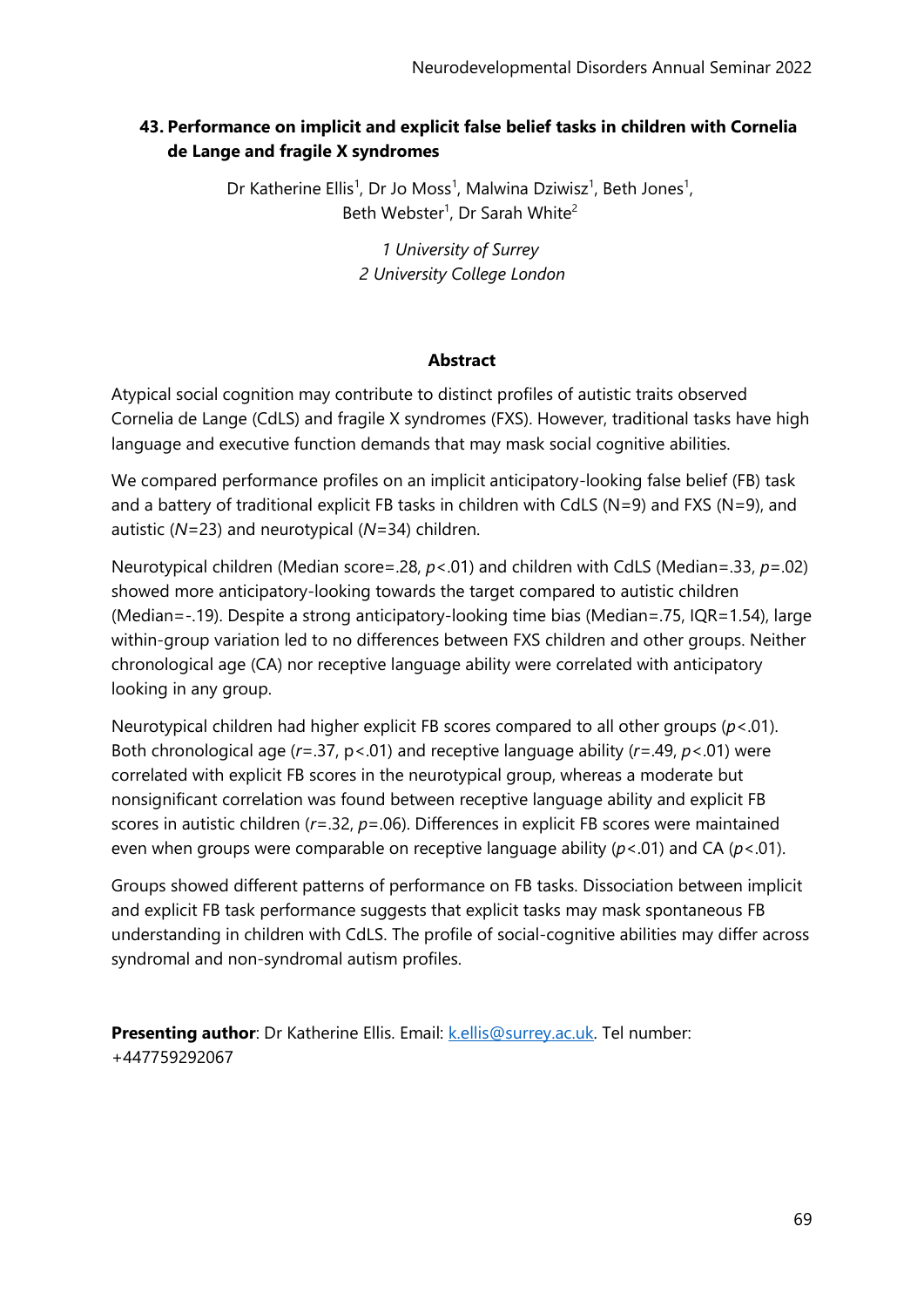# Room 2

# **44. Involving adolescents experiencing intellectual disability in the adaptation of self-report health and wellbeing measures**

Dr Jenny Davison, Dr Stephanie Maguire\*, Dr Marian McLaughlin, Professor Victoria Simms, *Psychology Research Institute, Ulster University*

\*presenting author [\(s.maguire1@ulster.ac.uk\)](mailto:s.maguire1@ulster.ac.uk)

#### **Abstract**

**Background & Aims:** Health and wellbeing are important concepts for adolescents experiencing intellectual disability (ID), given the health inequities that exist within this population. In comparison with their non-intellectually disabled peers, they are more likely to experience diminished mental health, chronic conditions, reduced quality of life, lower socioeconomic status, and social inclusion. To reduce health inequalities, the early identification of adolescent's difficulties is essential. However, the measurement of health and wellbeing is primarily based on proxy reports, with adolescents experiencing ID excluded from communicating their *own* unique perceptions. There is a need to develop self-report measures suitable for use with adolescents experiencing ID, and guidance on how to do this. This poster addresses this gap by offering methodological and practical guidance, in the context of using participatory research (PR) methods, for the adaptation of self-report measures for adolescents experiencing ID.

**Methods:** A qualitative methodological approach was followed. 15 school staff members and 35 adolescents (aged 12-18 years) in special education participated in a series of co-design workshops to adapt two standardised health and wellbeing measures: Kidscreen-10 and the short Warwick Edinburgh Mental Wellbeing Scale.

**Results & Conclusions:** When adapting self-report health and wellbeing measures for adolescents experiencing ID the following methodological issues should be considered: simplifying item wording; inclusion of pictorial communication symbols and visual prompts; changing the wording of items from past to present tense; asking questions rather than statements; replacing five-point Likert scales with dichotomous or three-point Likert response scales; presenting one item at a time during administration; developing alternate formats of the survey to ensure inclusivity. We recommend employing PR methods with atypical populations to suitability co-adapt measures in collaboration with stakeholders to ensure they are understood by adolescents with ID to self-report.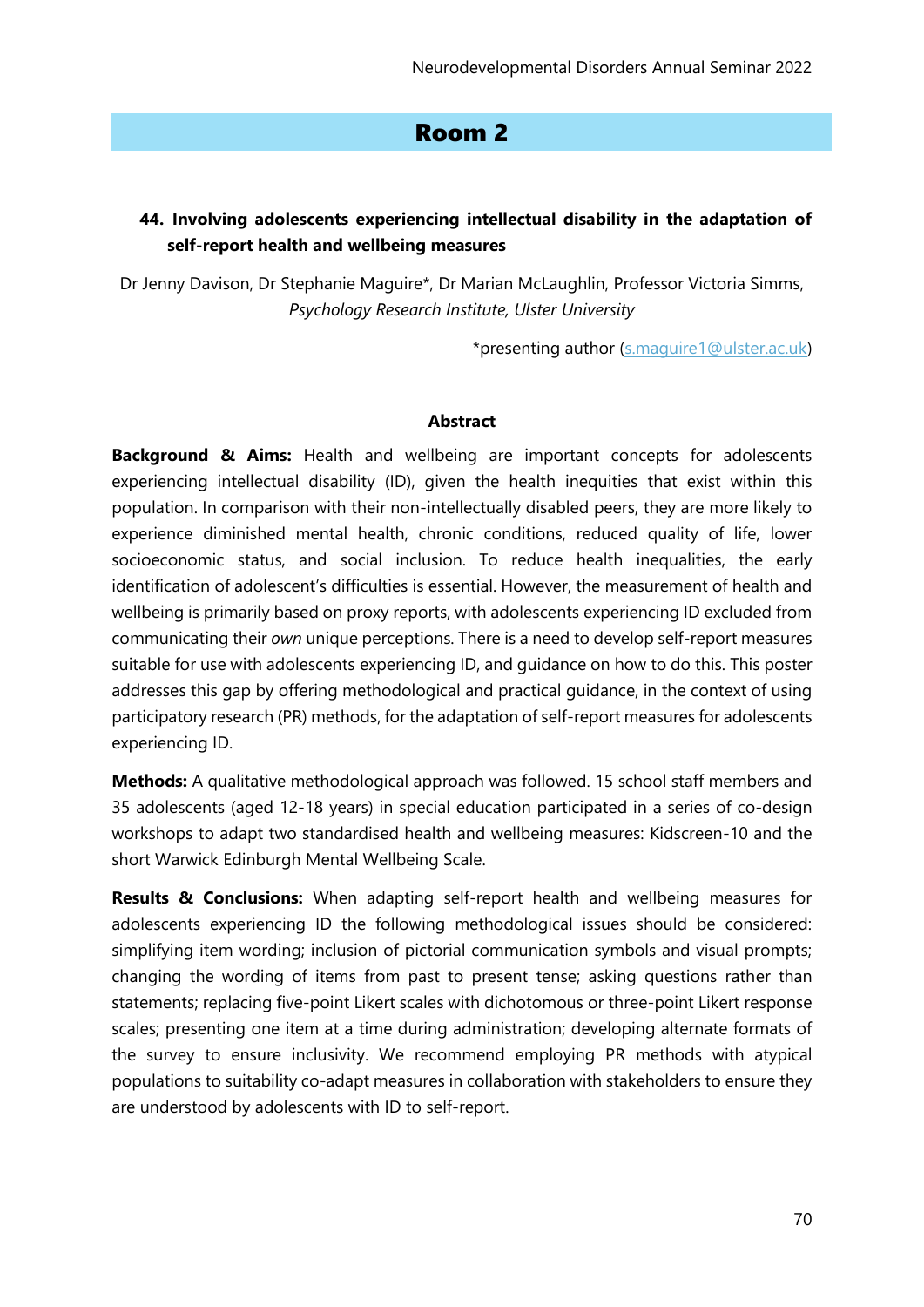# **45. A comparative framework analysis of the experiences of families caring for children with intellectual disabilities during the Covid-19 pandemic in the UK**

Zahra Fatima, IMAGINE ID Consortium, David Skuse & Jeanne Wolstencroft All authors: *Great Ormond Street Institute of Child Health, University College London, London, UK*

### **Abstract**

**Background:** We investigate the experiences of parents caring for children with intellectual and developmental disabilities and confirmed genetic disorder during the COVID-19 pandemic. Little is known of this group's experiences of the pandemic over time.

**Methods:** Participants were identified using opportunity sampling from the IMAGINE-ID UK national cohort. Semi-structured telephone interviews were conducted with parents in Spring of 2020 (T1) and Spring 2021 (T2). We used framework analysis to compare themes in interviews about impact of pandemic on families at each timepoint. Parents completed the Strengths and Difficulties Questionnaire (SDQ) on their child's behavioural adjustment and reported on their own wellbeing using the Hospital and Anxiety Depression Scale (HADS).

**Results:** 23 mothers took part in both interviews (child mean age=9.95, males=60.8%). Key themes at T1 were: (1) managing complex needs and behaviour, (2) mixed emotions about the benefits and challenges of the pandemic and (3) accessing individualized support. At T2, these themes were less frequent and 3 new themes were identified: (1) rise in children's anxiety, (2) concerns for functional and social skills, and (3) academic concerns. There were no significant differences between the child SDQ or the parent HADS between T1 and T2.

**Conclusion:** Families concerns for their children changed during the pandemic. Initial concerns with managing complex behaviour and accessing support were replaced with concerns about managing their child's emotional wellbeing and staying on track with their child's development. Further research is needed to monitor the long-term impact of the pandemic on this group of particularly vulnerable children.

**Presenting author:** Zahra Fatima, MSc Student, [zahra.fatima.21@ucl.ac.uk](mailto:zahra.fatima.21@ucl.ac.uk)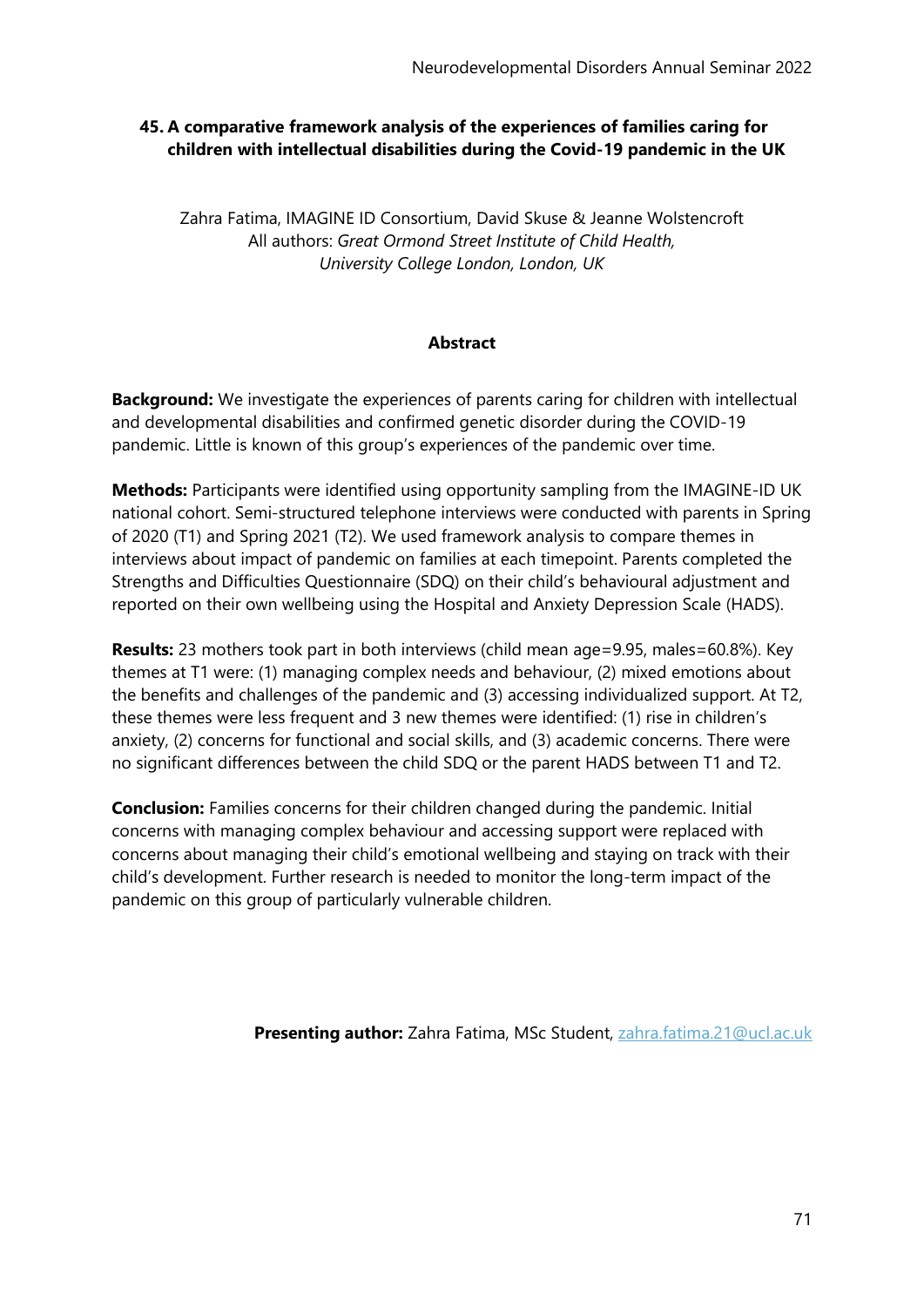# **46. The prevalence and correlates of self-restraint in individuals with autism and/or intellectual disability: a systematic review and meta-analysis**

Katherine Marlow, Georgie Agar, Christopher Jones, Rory T. Devine, and Caroline Richards

All authors: *University of Birmingham, UK*

#### **Abstract**

**Background:** Self-restraint refers to purposeful restriction of one's own bodily movements, and is observed in individuals with neurodevelopmental conditions. Anecdotal and empirical evidence suggests that self-restraint co-occurs with self-injurious behaviour, however small sample sizes limit understanding of prevalence and function. The present meta-analysis aimed to synthesise existing literature and estimate the pooled prevalence of self-restraint, and the strength of the association between self-restraint and self-injurious behaviour.

**Methods:** This meta-analysis was conducted in accordance with the latest PRISMA guidelines, and was preregistered on PROSPERO [\(https://tinyurl.com/self-restraint-meta\)](https://tinyurl.com/self-restraint-meta). Six databases were searched from the earliest possible dates to February 2021. Backwards citation searches were conducted in efforts to capture all relevant papers. 'Grey' literature was searched in attempt to reduce publication bias.

**Results:** 21,567 papers were retrieved. 15 samples from 13 records were meta-analysed. Pooled prevalence estimates of self-restraint in individuals with autism and/or ID was 39%, 95% CI [26.25, 51.59]. Self-restraint occurred in 34% of individuals known to self-injure and 13% of those who did not self-injure. Holding onto objects and others were the most prevalent topographies (both 32%) and choosing mechanical restraint was the least prevalent (1%). Self-restraint and self-injury were positively correlated, *r* = 0.21, 95%CI [0.14, 0.27].

**Conclusions:** Findings highlight the considerable prevalence of self-restraint in neurodiverse populations. High co-occurrence of self-restraint and self-injurious behaviour indicates the need for better identification and assessment of self-restraint in clinical settings. The notable prevalence of self-restraint in the absence of self-injury suggests need for better understanding of the multiple functions of self-restraint.

> **Presenting author:** Katherine Marlow, second year PhD student. [kem059@student.bham.ac.uk](mailto:kem059@student.bham.ac.uk)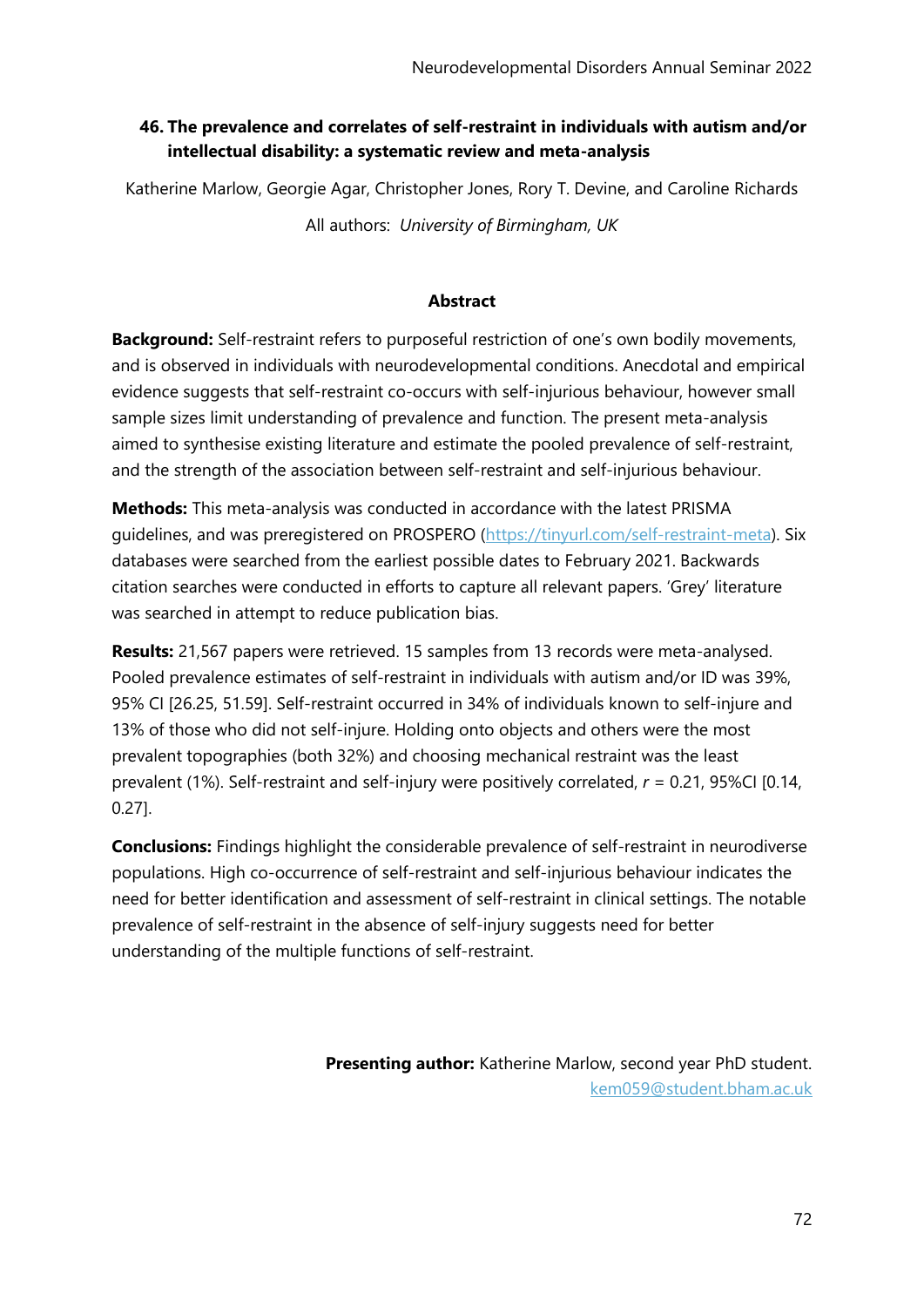## **47. The profile of anxiety in Angelman syndrome**

Dr Effie Pearson<sup>1</sup>, Georgina Edwards<sup>1</sup>, Dr Joanne Tarver<sup>1</sup>, Megan Bird<sup>1</sup>, Prof. Chris Oliver<sup>2</sup>, Dr. Jane Waite<sup>1</sup>.

*<sup>1</sup>School of Psychology, College of Health and Life Sciences, Aston University, Birmingham, UK.*

*<sup>2</sup>School of Psychology, University of Birmingham, Birmingham, UK.*

# **Abstract**

**Background:** Anxiety has been clinically and anecdotally reported in Angelman syndrome (AS), but very few empirical studies have described the profile and associated risk factors. This study aims to 1) describe the profile and triggers of anxiety in AS and 2) explore which characteristics may influence anxiety in AS.

**Method:** A questionnaire study was conducted with 40 parents/carers of individuals with Angelman syndrome (*mage* = 21.8, SD = 11.4). Measures of anxiety, triggers of anxiety and characteristics associated with anxiety were included and were validated for people with intellectual disability.

**Results:** The most endorsed triggers of anxiety across individuals with AS were 1) Injections, needles and blood (n= 16, 40%), 2) others being upset or cross with someone else (n = 13, 32.5%) 3) Others being upset or cross with them ( $n = 12$ , 30%). A multiple regression analysis was used to explore predictors of anxiety in AS. The model significantly explained variance in scores on the generalised anxiety subscale of the Anxiety Depression and Mood Scale (ADAMS) (*F*(5,32) = 12.298, *p* <.001, adj R2 = .604). Out of the five characteristics included in the model, only genetic aetiology ( $B = -2.450$ ,  $p = .020$ ) and intolerance of uncertainty ( $B =$ .170, *p* < .001) significantly predicted ADAMS generalised anxiety subscale scores.

**Conclusion:** This study highlights that across individuals with Angelman syndrome individuals with a non-deletion aetiology may be more at risk of experiencing anxiety. Additionally, intolerance of uncertainty may contribute to the development and maintenance of anxiety, which aligns with findings across individuals with intellectual disability. However, autism severity did not. These findings have implications for informing prevention and support strategies for individuals with AS experiencing anxiety.

**Presenting Author:** Dr Effie Pearson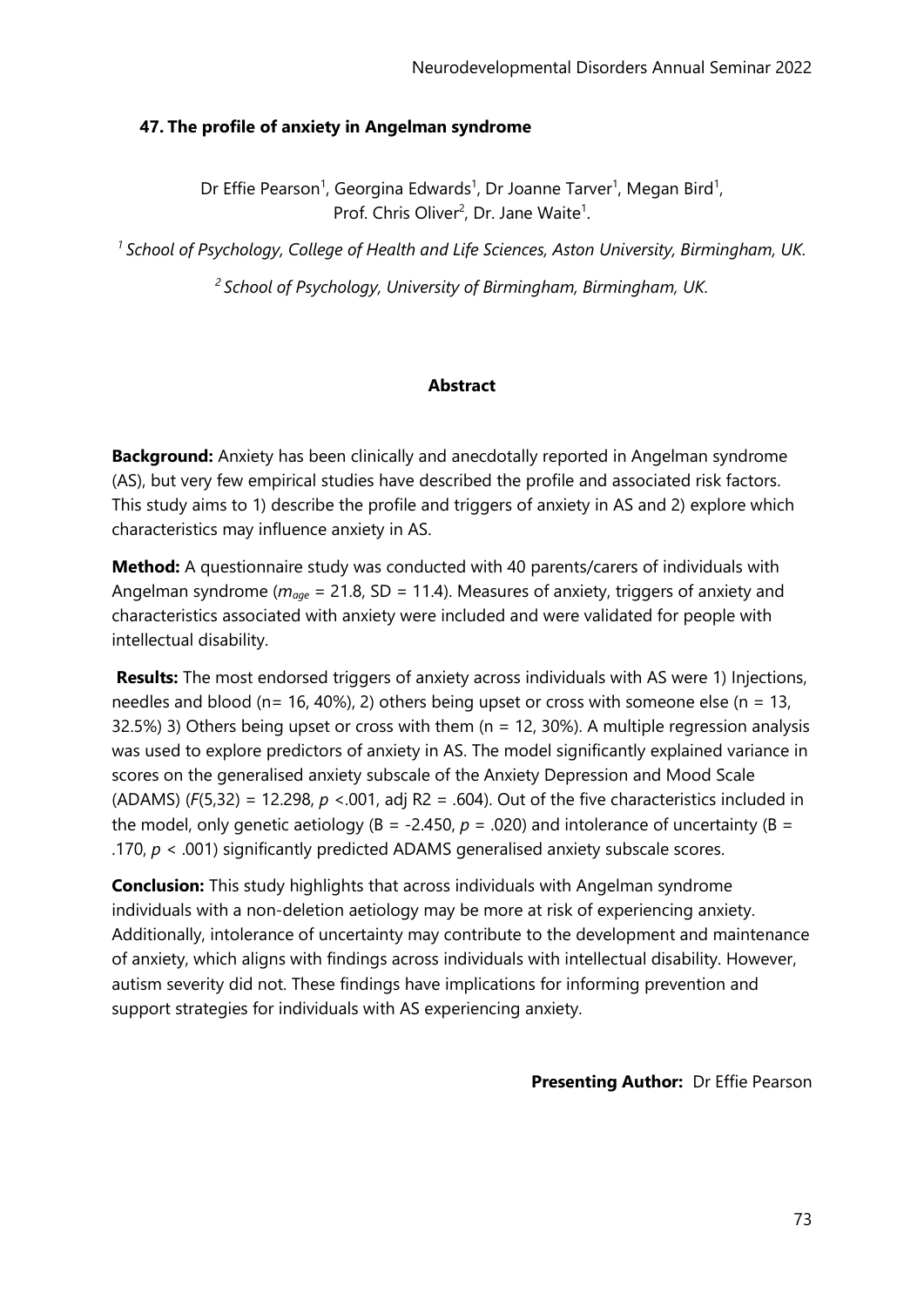# **48. Exploring relative strengths in individuals with Down's Syndrome: Spatial thinking and its role in mathematics**

Katie A. Gilligan-Lee<sup>(1)</sup>, Emily K. Farran<sup>(1)</sup>, Su Morris<sup>(1)</sup>

*(1) School of Psychology, University of Surrey, Guilford*

#### **Abstract**

**Background:** There is a convincing evidence that mathematics outcomes can be improved through training spatial abilities in typically developing (TD) children. At present, a lack of information on spatial-mathematics associations, and mathematical development in people with Down syndrome (DS) hinders the translation of these interventions to DS groups.

**Aims:** We aim to 1) profile strengths and weaknesses in mathematics in DS relative to typical development; 2) investigate differences in mathematics development (mathematical reasoning, arithmetic, and geometry) between people with DS and typical development; 3) explore whether spatial ability predicts attainment on different mathematics measures in DS groups?

**Methods:** Participants include 36 participants with DS (58% male; 10-35 years) and 131 TD children (53% male; 4-11 years). Participants completed verbal and non-verbal IQ measures, spatial tasks assessing different sub-domains of spatial thinking (mental rotation, mental transformation, mental folding, scaling, perspective taking and exploration), and mathematics tasks assessing mathematical reasoning, arithmetic, and geometry.

**Results:** For all mathematics measures, developmental trajectories revealed similar developmental onset and similar rates of development for DS and mental-age matched TD groups. After controlling for verbal skills, spatial skills explained between 5.8% and 18.1% of the variation in mathematical performance across different mathematics tasks.

**Conclusion:** Mathematical development in DS groups mirrors that of mental-age matched TDs. What is unknown is why this development appears to hit a ceiling. Strong spatialmathematical relations were observed for the DS group, similar to those seen for TDs. This is the vital theoretical knowledge needed to support the use of spatial intervention for improving mathematics for individuals with DS.

Presenting author: Katie Gilligan-Lee, [k.gilligan@surrey.ac.uk](mailto:k.gilligan@surrey.ac.uk)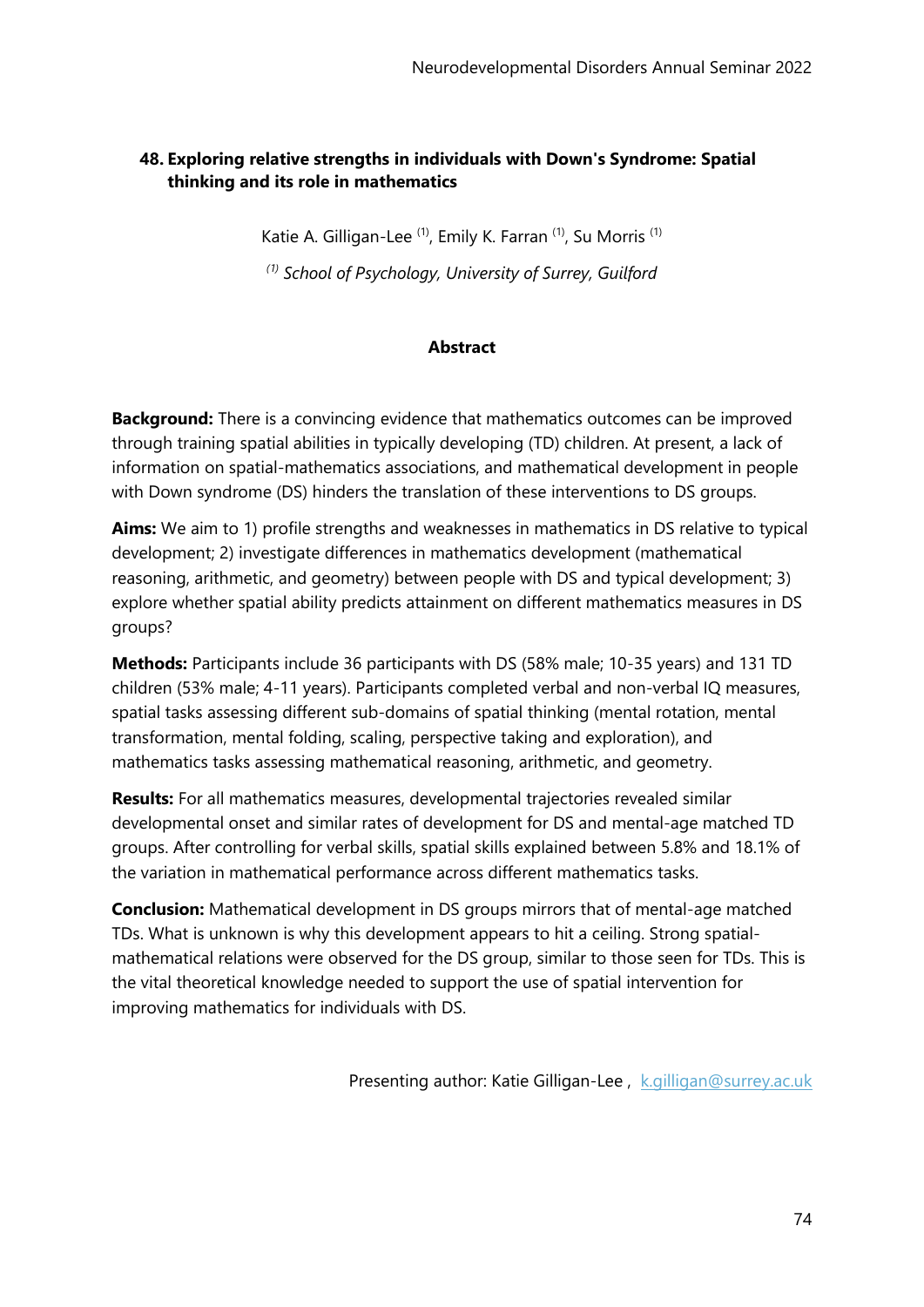# **49. Delayed cognitive and behavioural development in infants with Tuberous Sclerosis Complex is associated with early epilepsy severity**

Natasha Lindsay<sup>1</sup>, Abigail Runicles<sup>1</sup>, Tony Charman<sup>1</sup>, Mark Johnson<sup>2</sup>, Emily Jones<sup>2</sup>, Patrick Bolton<sup>1</sup>, EDiTS Study team<sup>1</sup>, Charlotte Tye<sup>1</sup>

> *<sup>1</sup> King's College London <sup>2</sup>Centre for Brain and Cognitive Development Birkbeck*

**[Introduction]** Tuberous Sclerosis Complex (TSC) is a multisystem genetic disorder characterised by epilepsy, autism, intellectual disability, and behavioural difficulties. The developmental trajectory of adaptive behaviour, cognitive and language skills has not been characterised in early TSC. Tracking these changes is key to understanding the role of epilepsy in later developmental outcomes.

**[Methods]** The Early Development in Tuberous Sclerosis Study employed a prospective, longitudinal design to track development at up to 7 timepoints in infants aged between 3 and 24 months old with TSC (n=33), compared to typically developing (TD) infants (n=34). Parent-report questionnaires and observational measures were used to collect data on infant's adaptive behaviour, cognitive ability, language and epilepsy severity.

**[Results]** Infants with TSC showed lower adaptive behaviour scores from 18 to 24 months old ( $p$ <.01) and lower cognitive ability scores between 10 and 24 months ( $p$ <.01), indicating a main interaction effect of group (TSC/TD) over time. Increased epilepsy severity in TSC infants' first year of life was associated with lower adaptive behaviour scores at 24 months old (n=22, p<.01), and lower cognitive ability scores at 10 months (p=.002) and 14 months old (p=.006). Lower language scores were observed by 24 months old in TSC infants (*t=*4.01, *p*<.001), but were not associated with epilepsy.

**[Conclusion]** Adaptive behaviour and cognitive ability in infants with TSC reflects a normative developmental trajectory up to 10 months old, and then slows considerably before reaching toddlerhood. Delayed language skills present slightly later than other developmental domains. The association between seizures and later adaptive functioning and cognitive delay supports early interventions which reduce seizure severity.

#### **Presenting author:**

Natasha Lindsay, PhD Student, King's College London, [Natasha.lindsay@kcl.ac.uk](mailto:Natasha.lindsay@kcl.ac.uk)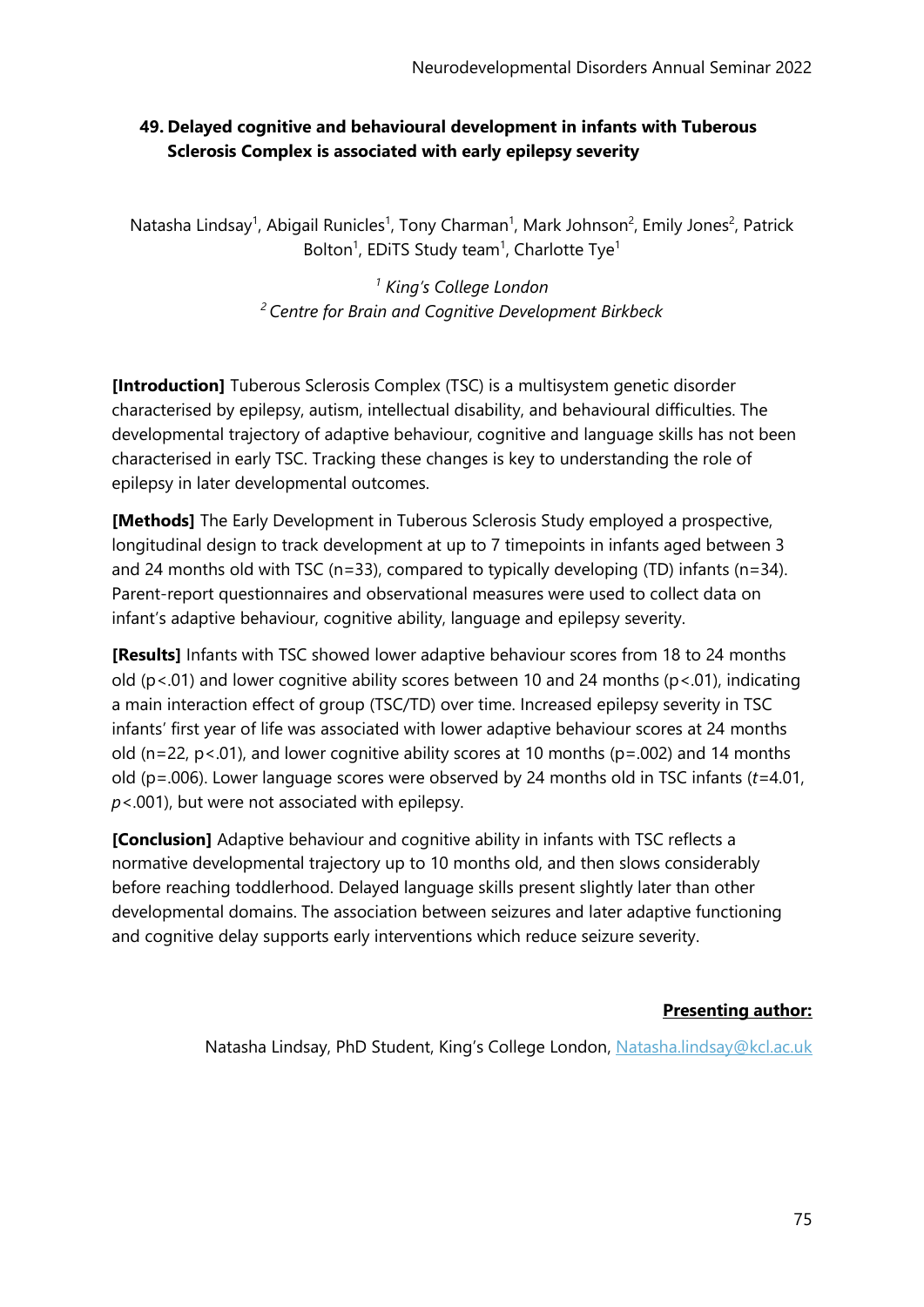# Room 3

## **50. The profile of aggressive behaviour in children and adults with SATB2 associated syndrome: Use of an exploratory caregiver interview**

Shelley  $L^{1*}$ ., Crawford H.<sup>3</sup>, Richards C.<sup>2</sup>, Tarver J.<sup>1</sup>, Waite J<sup>1</sup>.

*<sup>1</sup>School of Health and Life Sciences, Aston University 2 School of Psychology, University of Birmingham <sup>3</sup> Warwick Medical School, University of Warwick*

#### **Abstract**

**Background:** *SATB2*-associated syndrome (SAS) is a genetic disorder associated with alterations to the *SATB2* gene. Clinical characteristics include intellectual disability, severe speech delay, and palatal and dental problems. Aggressive behaviour is frequently reported (estimated prevalence of 77%); however, understanding of this behaviour is limited.

**Methods:** An in-depth semi-structured interview was developed to understand more about potential antecedents, consequences, and the impact of aggressive behaviour in SAS. To date, 22 interviews have been completed, while 35 caregivers have completed questionnaire measures of adaptive ability, behaviour, and behavioural function (overall: 60% male;  $M_{\text{a}q}$ 11.41 years; range 3.5-33 years; 22.9% verbal).

**Results:** Questionnaire data indicated that 88.6% of individuals had shown aggressive behaviour within the last month. Frequently reported aggression topographies were pull/grab (n=26), hit with body part (n=22), and hit with object (n=16). Frequently endorsed behavioural functions were reinstatement of routine/repetitive behaviour (n=26), access to tangibles (n=25), escape from demands (n=24), and pain/discomfort (n=19). Aggression severity positively correlated with the number of endorsed behavioural functions (*r*s= .461, p=.009). Self-help and language ability scores negatively correlated with indicators of aggression severity (*r*s= -.463, p=.009 and *r*s= -.383, p=.034).

**Discussion:** Analysis of ongoing caregiver interviews will further delineate the profile and emergence of aggressive behaviour specifically in SAS, given evidence of differing aggression profiles across syndrome groups. Use of in-depth interview methodology alongside standardised questionnaire measures will enable more in-depth insight into behaviour, and possible cognitive, biological, and environmental factors influencing behaviour overtime. Findings have potential to inform the implementation of tailored behavioural interventions.

\*Presenting author: shellel1@aston.ac.uk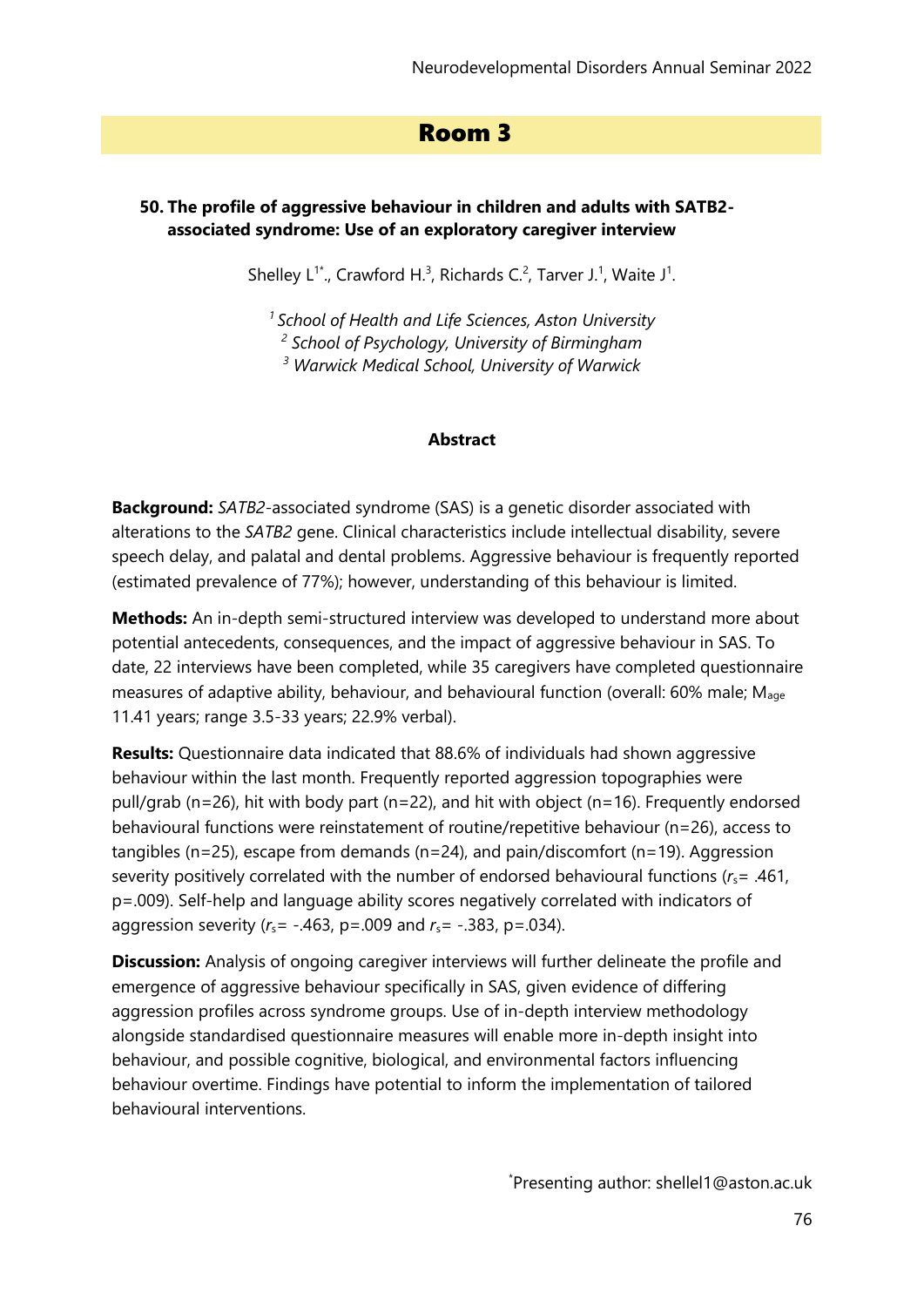# **51. Williams syndrome: Feeding and eating difficulties during infancy and early childhood**

Susanna Mannik<sup>1</sup>, Silvana Mengoni<sup>2</sup>, Samantha Rogers<sup>3</sup>,Olga Sutton<sup>4</sup>, Emma SideBotham<sup>5</sup>, & Jo Van  $H$ erwegen $1$ 

*<sup>1</sup>Department of Psychology and Human Development, UCL Institute of Education, London, UK <sup>2</sup>Centre for Health Services and Clinical Research, University of Hertfordshire, UK 3 Centre for Research in Public Health and Community Care, University of Hertfordshire, UK 4 Williams Syndrome Foundation, UK 5 Leeds Teaching Hospitals, Leeds,UK*

POSTER WITHDRAWN by the AUTHORS

# **52. Examining social vulnerability and its relationship with the cognitive and behavioural profile of Williams syndrome**

Ellen Ridley (presenter), Isabelle Blair, Maria Iliesi, Deborah Riby, Mary Hanley

All authors: *Centre for Neurodiversity & Development, Department of Psychology, Durham University, Durham, UK.*

#### *Abstract*

**Background:** The Williams syndrome (WS) social phenotype is associated with a strong desire for social connection alongside difficulties navigating the nuances of social interactions (Thurman & Fisher, 2015). Heightened social vulnerability has been emphasised in empirical research and anecdotal reports from parents/caregivers (Lough et al., 2016; Riby et al., 2017). While research has begun to outline some of the predictors of social vulnerability (e.g. Fisher et al., 2013), a greater understanding of the factors that contribute to social vulnerability is important.

**Aim:** The current study examined social vulnerability in children and young people with WS, and its relationship with aspects of the cognitive and behavioural profiles.

**Method:** The study included 33 parent/caregivers of children and young people with WS (10- 17 years) and a comparison group of 41 parents/caregivers of neurotypical children (6-17 years). Parent data were collected on vulnerability, and cognitive and behavioural profiles were captured using standardised measures of adaptive behaviour, social skills, executive function skills and anxiety.

**Results:** The data have been collected and the analysis is underway. Final analyses will be presented at the conference. We hypothesise that levels of social vulnerability will be significantly heightened in WS sample compared to a neurotypical sample and will be related to individual-level differences in social skills, anxiety and adaptive behaviour. Parent qualitative data will also be presented, focusing on examples of social vulnerability and protective strategies. This study will provide useful insight for understanding social vulnerability and supporting children and young people with WS in their everyday social interactions.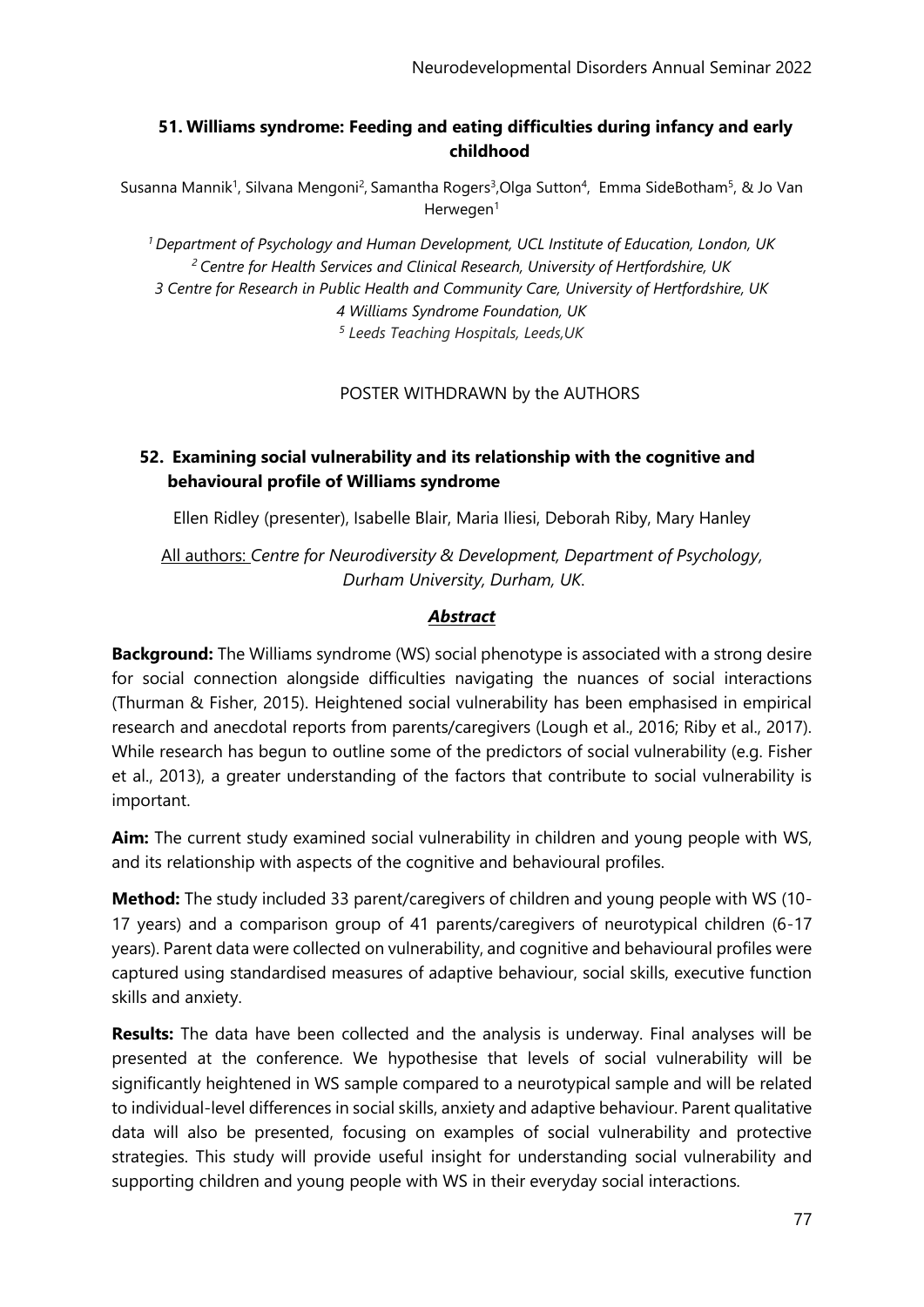# **53. "Everything just stopped unless you kicked down doors to get the support" - Exploring the impact of COVID-19 Pandemic and Lockdown on Parents and Their Children with Intellectual Difficulties**

Hope Christie<sup>1</sup>, Grace Khawam<sup>1</sup> & Karri Gillespie-Smith<sup>1</sup>

*1. University of Edinburgh*

#### **Abstract**

Background: The first UK-wide lockdown was implemented on 23<sup>rd</sup> March 2020, to reduce the spread of Covid-19. Although this prevented widespread virus related deaths, the closure/suspension of schools, clinical services and respite put significant pressures on autistic children who have Intellectual Disabilities (ID) and their parents. England began coming out of Lockdown in March 2021 with Wales, Scotland and Northern Ireland following suit in April 2021. Despite the whole of the UK being out of lockdown, there still remains significant reductions in services and support for autistic children and their families potentially impacting their mental health.

Aim: This project explores how children with ID and their parents are coping throughout ease of lockdown, and whether there are still issues impacting their mental health and wellbeing.

Methods: 15 UK-based Parents of children with ID (moderate, severe and profound) were interviewed about their experiences of covid and recovery phases including what they and their children have found positive and negative throughout the various phases. Interviews were conducted either via Microsoft Teams or over the phone. Interviews were then transcribed and analysed using Inductive Thematic Analysis.

Results & Conclusions: Themes that emerge will be discussed during the presentation, within the context of existing covid literature, and future implications will be discussed. Parents of children with ID need continued monitoring and support (specifically mental health support) by increasing service check-ins, resources and improving access to services and respite. Support is vital for this vulnerable group who are still very much experiencing difficulties following lockdown.

**Presenter** – Hope Christie; hchrist5@exseed.ed.ac.uk